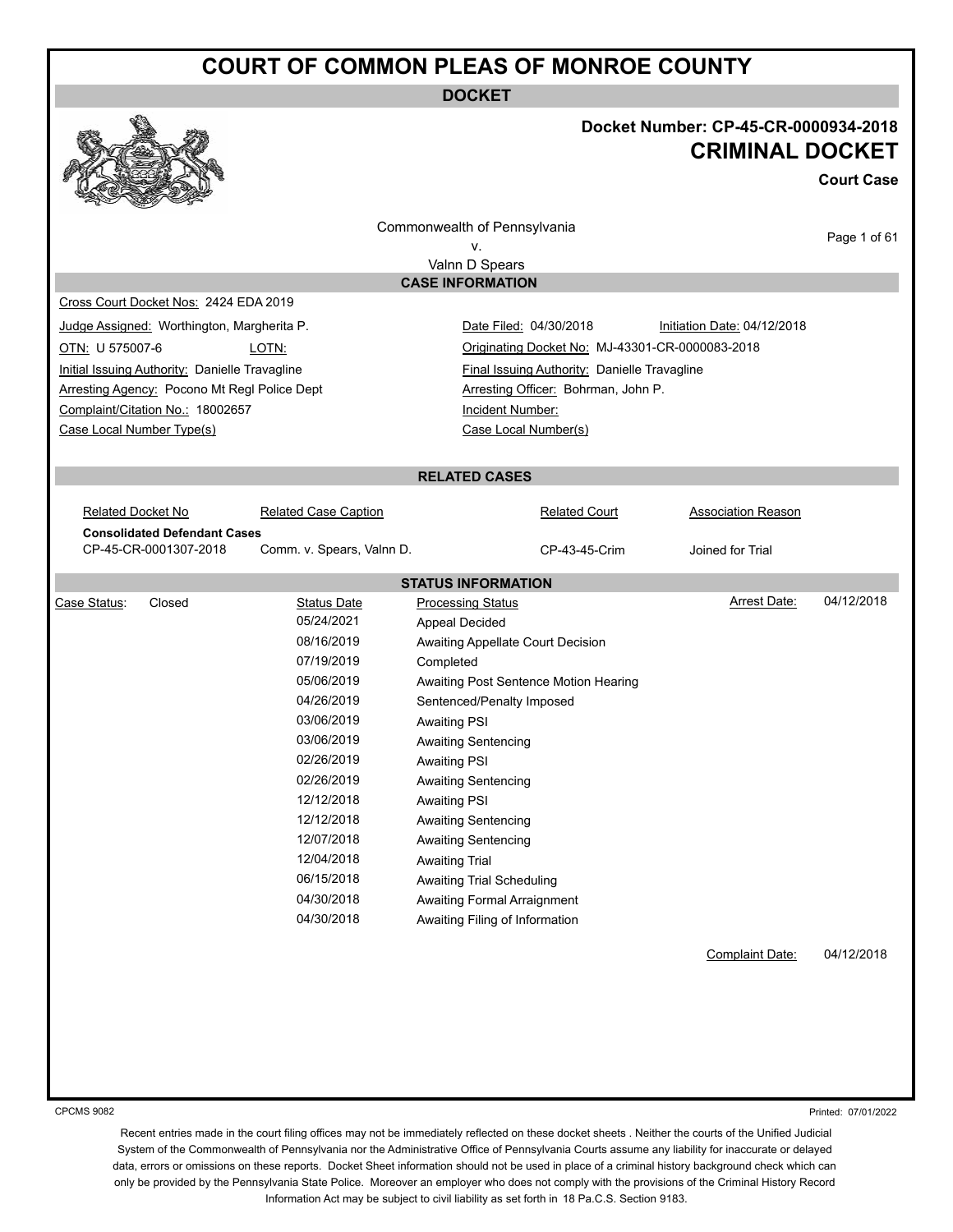**DOCKET**

#### **Docket Number: CP-45-CR-0000934-2018 CRIMINAL DOCKET**

**Court Case**

Commonwealth of Pennsylvania

## v.

Page 2 of 61

| Valnn D Spears                      |                               |                      |                     |                                              |                    |  |  |
|-------------------------------------|-------------------------------|----------------------|---------------------|----------------------------------------------|--------------------|--|--|
|                                     | <b>CALENDAR EVENTS</b>        |                      |                     |                                              |                    |  |  |
| Case Calendar<br>Event Type         | Schedule<br><b>Start Date</b> | <b>Start</b><br>Time | <u>Room</u>         | Judge Name                                   | Schedule<br>Status |  |  |
| Formal Arraignment                  | 06/13/2018                    | 8:30 am              | Courtroom 1         | President Judge Margherita<br>P. Worthington | Scheduled          |  |  |
| Pre-Trial<br>Conference             | 07/25/2018                    | $1:30$ pm            | Courtroom 1         | Judge Stephen M. Higgins                     | Moved              |  |  |
| In-Camera Hearing                   | 07/31/2018                    | $3:00$ pm            | Judge's<br>Chambers | Judge Stephen M. Higgins                     | Scheduled          |  |  |
| Motion                              | 07/31/2018                    | $3:00$ pm            | Judge's<br>Chambers | Judge Stephen M. Higgins                     | Scheduled          |  |  |
| Motion                              | 09/04/2018                    | $2:30$ pm            | Courtroom 2         | Judge Stephen M. Higgins                     | Scheduled          |  |  |
| Pre-Trial<br>Conference             | 09/19/2018                    | $1:30$ pm            | Courtroom 1         | Judge Stephen M. Higgins                     | Scheduled          |  |  |
| Omnibus                             | 09/21/2018                    | 10:00 am             | Courtroom 2         | Judge Stephen M. Higgins                     | Scheduled          |  |  |
| Motion to Compel                    | 09/21/2018                    | 10:00 am             | Courtroom 2         | Judge Stephen M. Higgins                     | Scheduled          |  |  |
| Motion to Continue                  | 09/21/2018                    | 10:00 am             | Courtroom 2         | Judge Stephen M. Higgins                     | Scheduled          |  |  |
| Call/Guilty Plea/ARD                | 10/01/2018                    | $8:30$ am            | Courtroom 2         | Judge Stephen M. Higgins                     | Scheduled          |  |  |
| Trial Term Jury<br>Selection        | 10/02/2018                    | 8:30 am              | Courtroom 1         | Judge Stephen M. Higgins                     | Cancelled          |  |  |
| <b>Jury Trial</b>                   | 10/09/2018                    | $9:00$ am            | Courtroom 2         | Judge Stephen M. Higgins                     | Cancelled          |  |  |
| <b>Jury Trial</b>                   | 10/11/2018                    | $9:00$ am            | Courtroom 2         | Judge Stephen M. Higgins                     | Cancelled          |  |  |
| <b>Jury Trial</b>                   | 10/12/2018                    | $9:00$ am            | Courtroom 2         | Judge Stephen M. Higgins                     | Cancelled          |  |  |
| Pre-Trial<br>Conference             | 10/22/2018                    | $3:30$ pm            | Judge's<br>Chambers | Judge Stephen M. Higgins                     | Scheduled          |  |  |
| Call/Guilty Plea/ARD                | 11/02/2018                    | 8:30 am              | Courtroom 1         | President Judge Margherita<br>P. Worthington | Moved              |  |  |
| Call/Guilty Plea/ARD                | 11/02/2018                    | 8:30 am              | Courtroom 2         | Judge Stephen M. Higgins                     | Scheduled          |  |  |
| Motion                              | 11/20/2018                    | $3:00$ pm            | Courtroom 1         | President Judge Margherita<br>P. Worthington | Scheduled          |  |  |
| Call/Guilty Plea/ARD                | 11/30/2018                    | 8:30 am              | Courtroom 2         | Judge Stephen M. Higgins                     | Moved              |  |  |
| Call/Guilty Plea/ARD                | 11/30/2018                    | 8:30 am              | Courtroom 1         | President Judge Margherita<br>P. Worthington | Scheduled          |  |  |
| <b>Trial Term Jury</b><br>Selection | 12/04/2018                    | 8:30 am              | Courtroom 1         | President Judge Margherita<br>P. Worthington | Scheduled          |  |  |
| Trial                               | 12/05/2018                    | $9:00$ am            | Courtroom 3         | President Judge Margherita<br>P. Worthington | Scheduled          |  |  |
| Trial                               | 12/06/2018                    | $9:00$ am            | Courtroom 3         | President Judge Margherita<br>P. Worthington | Scheduled          |  |  |
| Trial                               | 12/07/2018                    | $9:00$ am            | Courtroom 3         | Judge Jonathan Mark                          | Cancelled          |  |  |

CPCMS 9082

Printed: 07/01/2022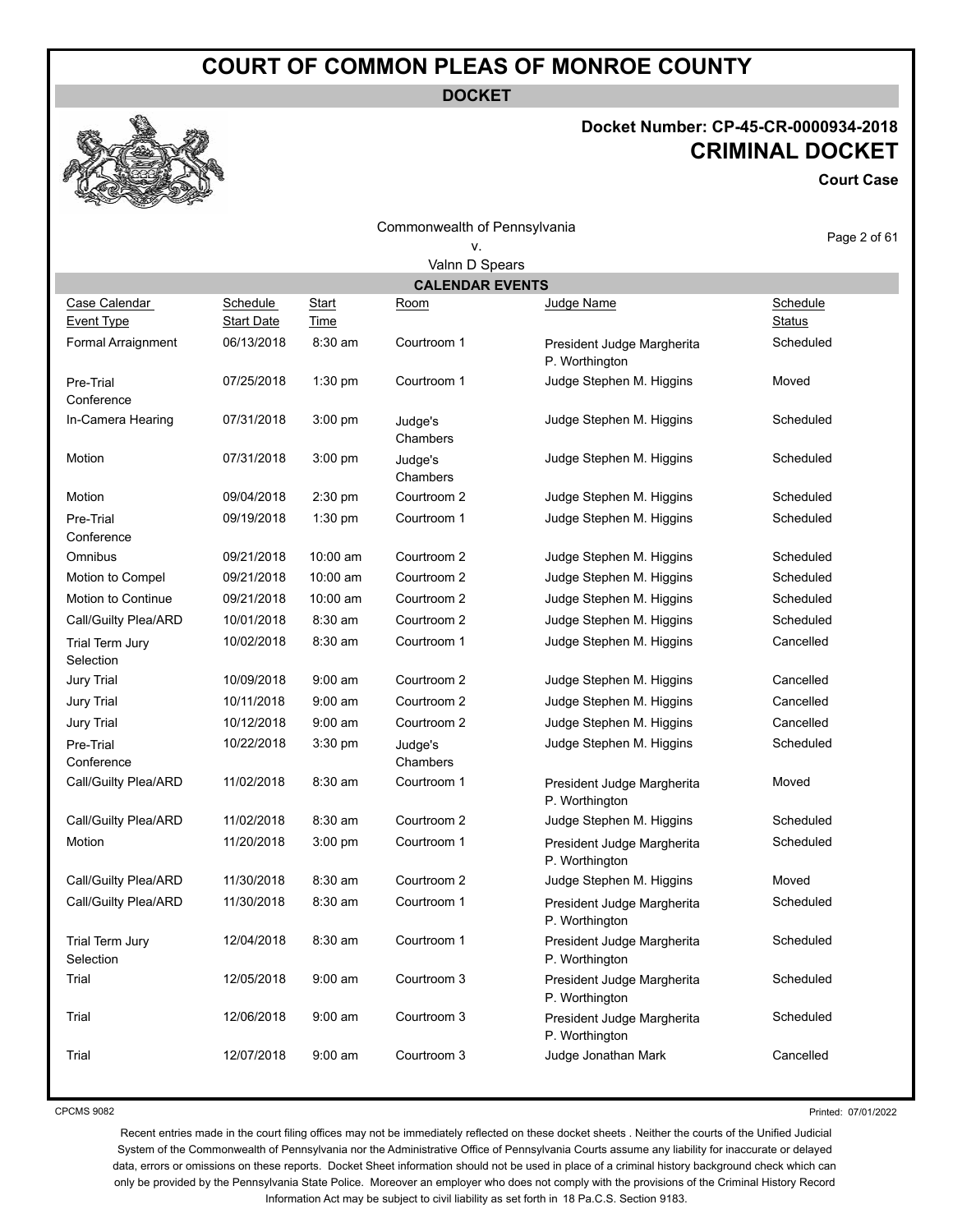**DOCKET**

#### **Docket Number: CP-45-CR-0000934-2018 CRIMINAL DOCKET**

**Court Case**



|                                                       |              |                                       |                   |                |                  |                         | Commonwealth of Pennsylvania          |                                              |               |                            |               |                            |
|-------------------------------------------------------|--------------|---------------------------------------|-------------------|----------------|------------------|-------------------------|---------------------------------------|----------------------------------------------|---------------|----------------------------|---------------|----------------------------|
|                                                       |              |                                       |                   |                |                  |                         | v.                                    |                                              |               |                            |               | Page 3 of 61               |
|                                                       |              |                                       |                   |                |                  |                         | Valnn D Spears                        |                                              |               |                            |               |                            |
|                                                       |              |                                       |                   |                |                  |                         | <b>CALENDAR EVENTS</b>                |                                              |               |                            |               |                            |
| Case Calendar                                         |              |                                       | <b>Schedule</b>   |                | <b>Start</b>     | Room                    |                                       | Judge Name                                   |               |                            | Schedule      |                            |
| <b>Event Type</b>                                     |              |                                       | <b>Start Date</b> |                | Time             |                         |                                       |                                              |               |                            | <b>Status</b> |                            |
| Trial                                                 |              |                                       | 12/07/2018        |                | $9:00$ am        | Courtroom 3             |                                       | President Judge Margherita<br>P. Worthington |               |                            | Scheduled     |                            |
| Sentencing                                            |              |                                       | 03/04/2019        |                | $9:00$ am        | Courtroom 1             |                                       | President Judge Margherita<br>P. Worthington |               |                            | Scheduled     |                            |
| Sentencing                                            |              |                                       | 04/22/2019        |                | $9:30$ am        | Courtroom 4             |                                       | President Judge Margherita<br>P. Worthington |               |                            | Scheduled     |                            |
| Sentencing                                            |              |                                       | 04/26/2019        |                | $9:30$ am        | Courtroom 1             |                                       | President Judge Margherita<br>P. Worthington |               |                            | Scheduled     |                            |
| Motion                                                |              |                                       | 05/31/2019        |                | 2:00 pm          | Courtroom 1             |                                       | President Judge Margherita<br>P. Worthington |               |                            | Scheduled     |                            |
| PCRA Hearing                                          |              |                                       | 04/22/2022        |                | 10:00 am         | Courtroom 3             |                                       | President Judge Margherita<br>P. Worthington |               |                            | Moved         |                            |
| <b>PCRA Hearing</b>                                   |              |                                       | 06/17/2022        |                | 1:30 pm          | Courtroom 1             |                                       | President Judge Margherita<br>P. Worthington |               |                            | Moved         |                            |
| <b>PCRA Hearing</b>                                   |              |                                       | 08/22/2022        |                | 10:00 am         | Courtroom 1             |                                       | President Judge Margherita<br>P. Worthington |               |                            | Scheduled     |                            |
|                                                       |              |                                       |                   |                |                  |                         | <b>CONFINEMENT INFORMATION</b>        |                                              |               |                            |               |                            |
| Still in<br>Confinement<br>Confinement<br>Confinement |              |                                       |                   |                |                  |                         |                                       |                                              |               |                            |               |                            |
| Known As Of                                           |              | Type                                  |                   |                |                  | Destination<br>Location |                                       |                                              | Reason        |                            |               | Custody                    |
| 10/17/2019                                            |              | <b>State Correctional Institution</b> |                   |                |                  |                         | <b>SCI Benner Township</b>            |                                              |               |                            | Yes           |                            |
|                                                       |              |                                       |                   |                |                  |                         | <b>DEFENDANT INFORMATION</b>          |                                              |               |                            |               |                            |
| Date Of Birth:                                        |              |                                       | 08/25/1959        |                |                  |                         | City/State/Zip: Stroudsburg, PA 18360 |                                              |               |                            |               |                            |
|                                                       |              |                                       |                   |                |                  |                         | <b>CASE PARTICIPANTS</b>              |                                              |               |                            |               |                            |
| Participant Type                                      |              |                                       |                   |                | Name             |                         |                                       |                                              |               |                            |               |                            |
| Defendant                                             |              |                                       |                   |                | Spears, Valnn D. |                         |                                       |                                              |               |                            |               |                            |
|                                                       |              |                                       |                   |                |                  |                         | <b>BAIL INFORMATION</b>               |                                              |               |                            |               |                            |
| Spears, Valnn D.                                      |              |                                       |                   |                |                  |                         |                                       |                                              |               |                            |               | <b>Nebbia Status: None</b> |
| <b>Bail Action</b>                                    |              |                                       | Date              |                | <b>Bail Type</b> |                         | Percentage                            |                                              | <b>Amount</b> |                            |               |                            |
|                                                       |              |                                       |                   |                |                  |                         |                                       |                                              |               | <b>Bail Posting Status</b> |               | Posting Date               |
| Set                                                   |              |                                       | 04/12/2018        |                | Monetary         |                         |                                       |                                              | \$150,000.00  |                            |               |                            |
| Revoke                                                |              |                                       | 12/07/2018        |                | Monetary         |                         |                                       |                                              | \$150,000.00  |                            |               |                            |
|                                                       |              |                                       |                   |                |                  |                         | <b>CHARGES</b>                        |                                              |               |                            |               |                            |
| Seq.                                                  | Orig Seq.    |                                       | Grade             | <b>Statute</b> |                  |                         | <b>Statute Description</b>            |                                              |               | Offense Dt.                | <b>OTN</b>    |                            |
| $\mathbf{1}$                                          | $\mathbf{1}$ | F <sub>1</sub>                        |                   |                | 18 § 3121 §§ C   |                         | Rape of Child                         |                                              |               | 03/06/2008                 | U 575007-6    |                            |

2 2 F1 **18 § 3123 §§ B** Invol. Deviate Sexual Intercourse W/Child 03/06/2008 U 575007-6

CPCMS 9082

Printed: 07/01/2022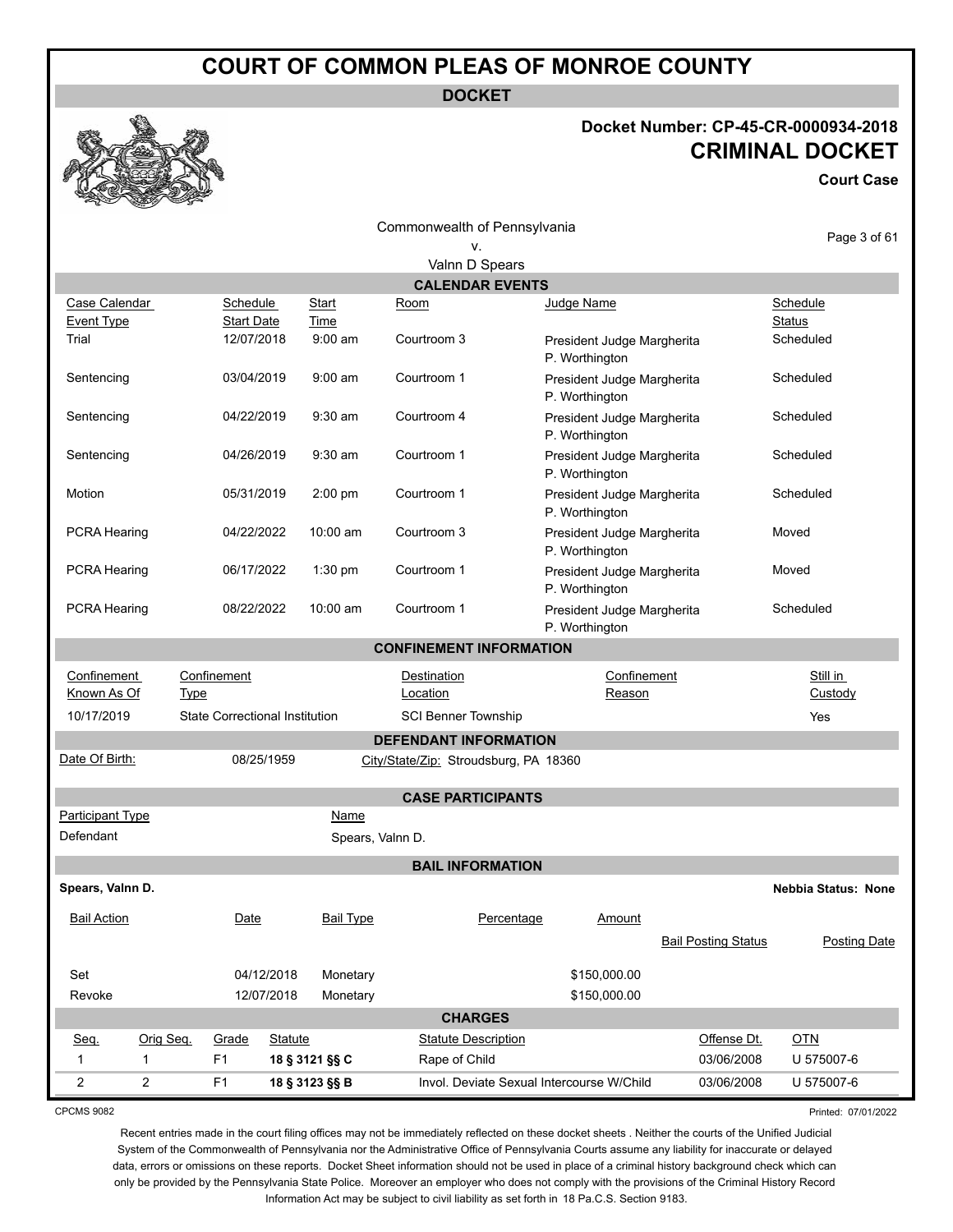**DOCKET**

#### **Docket Number: CP-45-CR-0000934-2018 CRIMINAL DOCKET**

**Court Case**

|                                                                                |                                               |                            |                                                       | Commonwealth of Pennsylvania                                               |                          |                   |                        |
|--------------------------------------------------------------------------------|-----------------------------------------------|----------------------------|-------------------------------------------------------|----------------------------------------------------------------------------|--------------------------|-------------------|------------------------|
|                                                                                |                                               |                            |                                                       | ۷.                                                                         |                          |                   | Page 4 of 61           |
|                                                                                |                                               |                            |                                                       | Valnn D Spears                                                             |                          |                   |                        |
|                                                                                |                                               |                            |                                                       | <b>CHARGES</b>                                                             |                          |                   |                        |
| Seq.                                                                           | Orig Seg.                                     | Grade                      | <b>Statute</b>                                        | <b>Statute Description</b>                                                 |                          | Offense Dt.       | <b>OTN</b>             |
| 3                                                                              | 14                                            | F <sub>2</sub>             | 18 § 4302                                             | Incest                                                                     |                          | 03/06/2008        | U 575007-6             |
| 4                                                                              | 15                                            | F <sub>3</sub>             | 18 § 3126 §§ A7                                       | Indecent Assault Person Less than 13<br>Years of Age                       |                          | 03/06/2008        | U 575007-6             |
| 5                                                                              | 16                                            | F <sub>1</sub>             | 18 § 6318 §§ A1                                       | Unlawful Contact With Minor - Sexual<br><b>Offenses</b>                    |                          | 03/06/2008        | U 575007-6             |
| 6                                                                              | 17                                            | F <sub>3</sub>             | 18 § 4304 §§ A1                                       | Endangering Welfare of Children -<br>Parent/Guardian/Other Commits Offense |                          | 03/06/2008        | U 575007-6             |
| 7                                                                              | 7                                             | M1                         | 18 § 6301 §§ A1                                       | <b>Corruption Of Minors</b>                                                |                          | 03/06/2008        | U 575007-6             |
| 12                                                                             | 12                                            | M1                         | 18 § 3127 §§ A                                        | Indecent Exposure                                                          |                          | 03/06/2008        | U 575007-6             |
|                                                                                |                                               |                            |                                                       | <b>DISPOSITION SENTENCING/PENALTIES</b>                                    |                          |                   |                        |
| <b>Disposition</b>                                                             |                                               |                            |                                                       |                                                                            |                          |                   |                        |
| Case Event                                                                     |                                               |                            |                                                       | <b>Disposition Date</b>                                                    | <b>Final Disposition</b> |                   |                        |
|                                                                                | Sequence/Description                          |                            |                                                       | <b>Offense Disposition</b>                                                 | Grade                    | <b>Section</b>    |                        |
|                                                                                | Sentencing Judge                              |                            |                                                       | Sentence Date                                                              |                          |                   | Credit For Time Served |
|                                                                                | Sentence/Diversion Program Type               |                            |                                                       | Incarceration/Diversionary Period                                          |                          | <b>Start Date</b> |                        |
|                                                                                | <b>Sentence Conditions</b>                    |                            |                                                       |                                                                            |                          |                   |                        |
|                                                                                | <b>Held for Court (Lower Court)</b>           |                            | Defendant Was Present                                 |                                                                            |                          |                   |                        |
|                                                                                | Lower Court Disposition                       |                            |                                                       | 04/25/2018                                                                 | Not Final                |                   |                        |
|                                                                                | 1 / Rape of Child                             |                            |                                                       | Held for Court (Lower Court)                                               | F1                       |                   | 18 § 3121 §§ C         |
|                                                                                | 2 / Invol. Deviate Sexual Intercourse W/Child |                            |                                                       | Held for Court (Lower Court)                                               | F1                       | 18 § 3123 §§ B    |                        |
|                                                                                | 7 / Corruption Of Minors                      |                            |                                                       | Held for Court (Lower Court)                                               | M1                       |                   | 18 § 6301 §§ A1        |
|                                                                                | 12 / Indecent Exposure                        |                            |                                                       | Held for Court (Lower Court)                                               | M1                       |                   | 18 § 3127 §§ A         |
| <b>Proceed to Court</b>                                                        |                                               |                            | Defendant Was Not Present                             |                                                                            |                          |                   |                        |
| <b>Information Filed</b>                                                       |                                               |                            |                                                       | 05/07/2018                                                                 | Not Final                |                   |                        |
|                                                                                | 1 / Rape of Child                             |                            |                                                       | Proceed to Court                                                           | F1                       |                   | 18 § 3121 §§ C         |
|                                                                                | 2 / Invol. Deviate Sexual Intercourse W/Child |                            |                                                       | Proceed to Court                                                           | F1                       |                   | 18 § 3123 §§ B         |
| 3 / Incest                                                                     |                                               |                            |                                                       | Replacement by Information                                                 | F <sub>2</sub>           | 18 § 4302         |                        |
|                                                                                |                                               |                            | 4 / Indecent Assault Person Less than 13 Years of Age | Replacement by Information                                                 | F <sub>3</sub>           |                   | 18 § 3126 §§ A7        |
|                                                                                |                                               |                            | 5 / Unlawful Contact With Minor - Sexual Offenses     | Replacement by Information                                                 | F1                       |                   | 18 § 6318 §§ A1        |
| 6 / Endangering Welfare of Children -<br>Parent/Guardian/Other Commits Offense |                                               | Replacement by Information | F <sub>3</sub>                                        |                                                                            | 18 § 4304 §§ A1          |                   |                        |
|                                                                                | 7 / Corruption Of Minors                      |                            |                                                       | Proceed to Court                                                           | M <sub>1</sub>           |                   | 18 § 6301 §§ A1        |
|                                                                                | 12 / Indecent Exposure                        |                            |                                                       | Proceed to Court                                                           | M <sub>1</sub>           |                   | 18 § 3127 §§ A         |
| Guilty                                                                         |                                               |                            |                                                       |                                                                            |                          |                   |                        |
| Trial                                                                          |                                               |                            |                                                       | 12/07/2018                                                                 | <b>Final Disposition</b> |                   |                        |
|                                                                                | 1 / Rape of Child                             |                            |                                                       | Guilty                                                                     | F <sub>1</sub>           |                   | 18 § 3121 §§ C         |
|                                                                                | Worthington, Margherita P.                    |                            |                                                       | 04/26/2019                                                                 | 380 Days                 |                   |                        |

CPCMS 9082

Printed: 07/01/2022

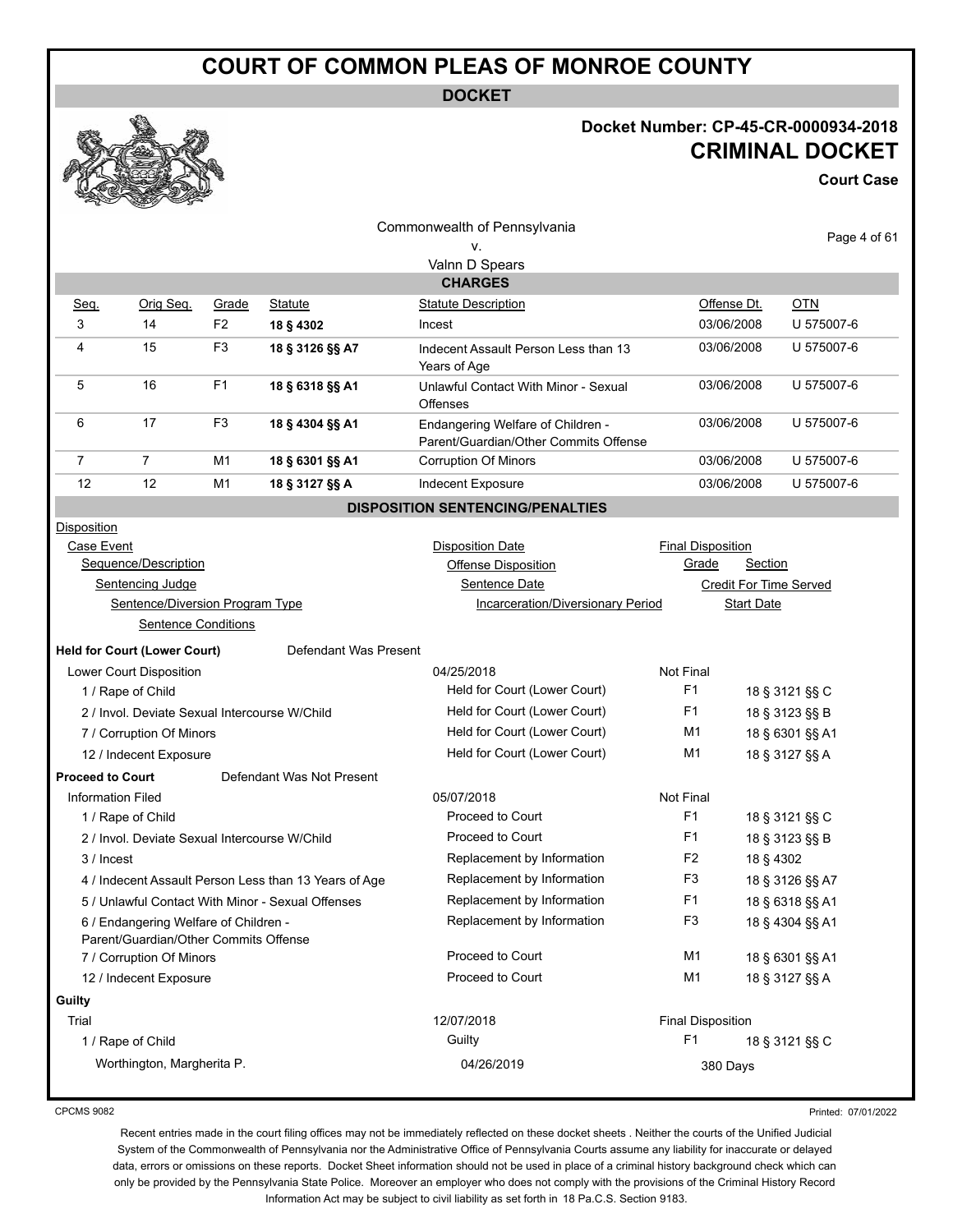**DOCKET**



#### **Docket Number: CP-45-CR-0000934-2018 CRIMINAL DOCKET**

**Court Case**

Commonwealth of Pennsylvania

Page 5 of 61

v. Valnn D Spears

#### **DISPOSITION SENTENCING/PENALTIES**

| Disposition                                                                                                                                                                                                                                                              |                                             |                          |                        |
|--------------------------------------------------------------------------------------------------------------------------------------------------------------------------------------------------------------------------------------------------------------------------|---------------------------------------------|--------------------------|------------------------|
| Case Event                                                                                                                                                                                                                                                               | <b>Disposition Date</b>                     | <b>Final Disposition</b> |                        |
| Sequence/Description                                                                                                                                                                                                                                                     | <b>Offense Disposition</b>                  | Grade                    | Section                |
| <b>Sentencing Judge</b>                                                                                                                                                                                                                                                  | Sentence Date                               |                          | Credit For Time Served |
| Sentence/Diversion Program Type                                                                                                                                                                                                                                          | Incarceration/Diversionary Period           |                          | <b>Start Date</b>      |
| <b>Sentence Conditions</b>                                                                                                                                                                                                                                               |                                             |                          |                        |
| Confinement                                                                                                                                                                                                                                                              | Min of 120.00 Months                        |                          |                        |
|                                                                                                                                                                                                                                                                          | Max of 480.00 Months                        |                          |                        |
|                                                                                                                                                                                                                                                                          | Other                                       |                          |                        |
| Defendant shall pay the costs of these proceedings                                                                                                                                                                                                                       |                                             |                          |                        |
| Dept. of Corr. to obtain a DNA blood sample and fingerprints from the Defendant, to pay the \$250.00 fee<br>associated therewith.                                                                                                                                        |                                             |                          |                        |
| Defendant shall participate in sexl offender treatment and counseling prior to any consideration for<br>parole and shall continue in said sex offender treatment and counseling until successfully discharged.<br>No contact with the victims or their immediate family. |                                             |                          |                        |
| Defendant shall comply with all registration requirements under Megan's Law 42 Pa.C.S.A. Section                                                                                                                                                                         |                                             |                          |                        |
| 9799.10<br>2 / Invol. Deviate Sexual Intercourse W/Child                                                                                                                                                                                                                 | Guilty                                      | F1                       | 18 § 3123 §§ B         |
|                                                                                                                                                                                                                                                                          |                                             |                          |                        |
| Worthington, Margherita P.                                                                                                                                                                                                                                               | 04/26/2019                                  |                          |                        |
| Merged                                                                                                                                                                                                                                                                   |                                             |                          |                        |
| 3 / Incest                                                                                                                                                                                                                                                               | Guilty                                      | F <sub>2</sub>           | 18 § 4302              |
| Worthington, Margherita P.                                                                                                                                                                                                                                               | 04/26/2019                                  | 380 Days                 |                        |
| Confinement                                                                                                                                                                                                                                                              | Min of 24.00 Months                         |                          |                        |
|                                                                                                                                                                                                                                                                          | Max of 48.00 Months                         |                          |                        |
| Defendant shall pay the costs of these proceedings                                                                                                                                                                                                                       | Other                                       |                          |                        |
|                                                                                                                                                                                                                                                                          |                                             |                          |                        |
| 4 / Indecent Assault Person Less than 13 Years of Age                                                                                                                                                                                                                    | Guilty                                      | F <sub>3</sub>           | 18 § 3126 §§ A7        |
| Worthington, Margherita P.                                                                                                                                                                                                                                               | 04/26/2019                                  | 380 Days                 |                        |
| Confinement                                                                                                                                                                                                                                                              | Min of 9.00 Months                          |                          |                        |
|                                                                                                                                                                                                                                                                          | Max of 24.00 Months<br>Other                |                          |                        |
| Defendant shall pay the costs of these proceedings                                                                                                                                                                                                                       |                                             |                          |                        |
| 5 / Unlawful Contact With Minor - Sexual Offenses                                                                                                                                                                                                                        | Guilty                                      | F <sub>1</sub>           | 18 § 6318 §§ A1        |
|                                                                                                                                                                                                                                                                          |                                             |                          |                        |
| Worthington, Margherita P.                                                                                                                                                                                                                                               | 04/26/2019                                  | 380 Days                 |                        |
| Confinement                                                                                                                                                                                                                                                              | Min of 80.00 Months<br>Max of 160.00 Months |                          |                        |
|                                                                                                                                                                                                                                                                          | Other                                       |                          |                        |
| Defendant shall pay the costs of these proceedings                                                                                                                                                                                                                       |                                             |                          |                        |
|                                                                                                                                                                                                                                                                          |                                             |                          |                        |
| 6 / Endangering Welfare of Children -                                                                                                                                                                                                                                    | Guilty                                      | F <sub>3</sub>           | 18 § 4304 §§ A1        |
| Parent/Guardian/Other Commits Offense                                                                                                                                                                                                                                    |                                             |                          |                        |

CPCMS 9082

Printed: 07/01/2022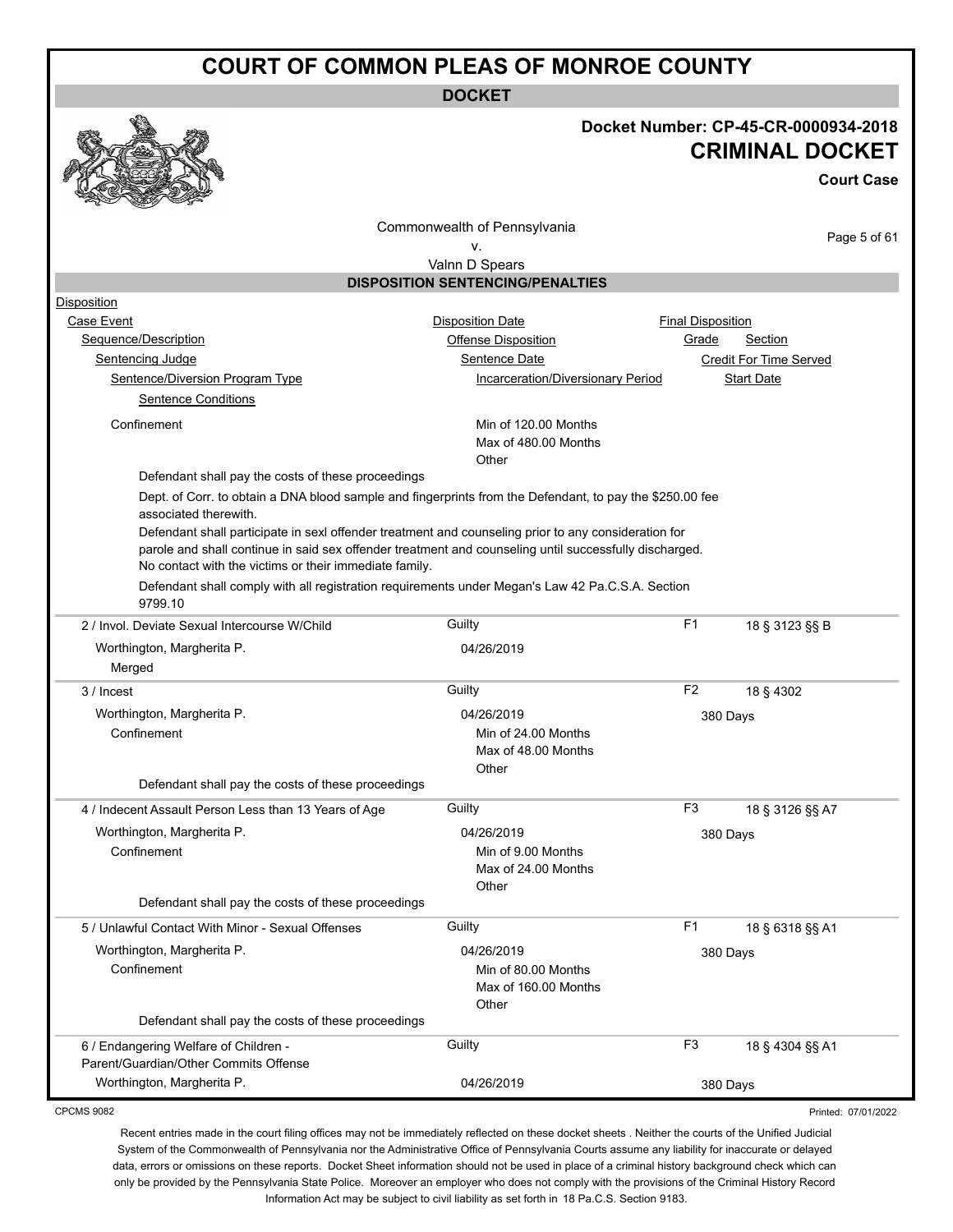**DOCKET**



#### **Docket Number: CP-45-CR-0000934-2018 CRIMINAL DOCKET**

**Court Case**

Commonwealth of Pennsylvania

Page 6 of 61

#### v. Valnn D Spears

| $\sim$                                  |  |
|-----------------------------------------|--|
| <b>DISPOSITION SENTENCING/PENALTIES</b> |  |

| Disposition                                        |                                   |                          |                        |
|----------------------------------------------------|-----------------------------------|--------------------------|------------------------|
| Case Event                                         | <b>Disposition Date</b>           | <b>Final Disposition</b> |                        |
| Sequence/Description                               | Offense Disposition               | Grade                    | Section                |
| Sentencing Judge                                   | Sentence Date                     |                          | Credit For Time Served |
| Sentence/Diversion Program Type                    | Incarceration/Diversionary Period |                          | <b>Start Date</b>      |
| <b>Sentence Conditions</b>                         |                                   |                          |                        |
| Confinement                                        | Min of 12.00 Months               |                          |                        |
|                                                    | Max of 24.00 Months               |                          |                        |
|                                                    | Other                             |                          |                        |
| Defendant shall pay the costs of these proceedings |                                   |                          |                        |
| 7 / Corruption Of Minors                           | Guilty                            | M1                       | 18 § 6301 §§ A1        |
| Worthington, Margherita P.                         | 04/26/2019                        |                          |                        |
| Merged                                             |                                   |                          |                        |
| 12 / Indecent Exposure                             | Guilty                            | M1                       | 18 § 3127 §§ A         |
| Worthington, Margherita P.                         | 04/26/2019                        | 380 Days                 |                        |
| Confinement                                        | Min of 3.00 Months                |                          |                        |
|                                                    | Max of 12.00 Months               |                          |                        |
|                                                    | Other                             |                          |                        |
| Defendant shall pay the costs of these proceedings |                                   |                          |                        |

CPCMS 9082

Printed: 07/01/2022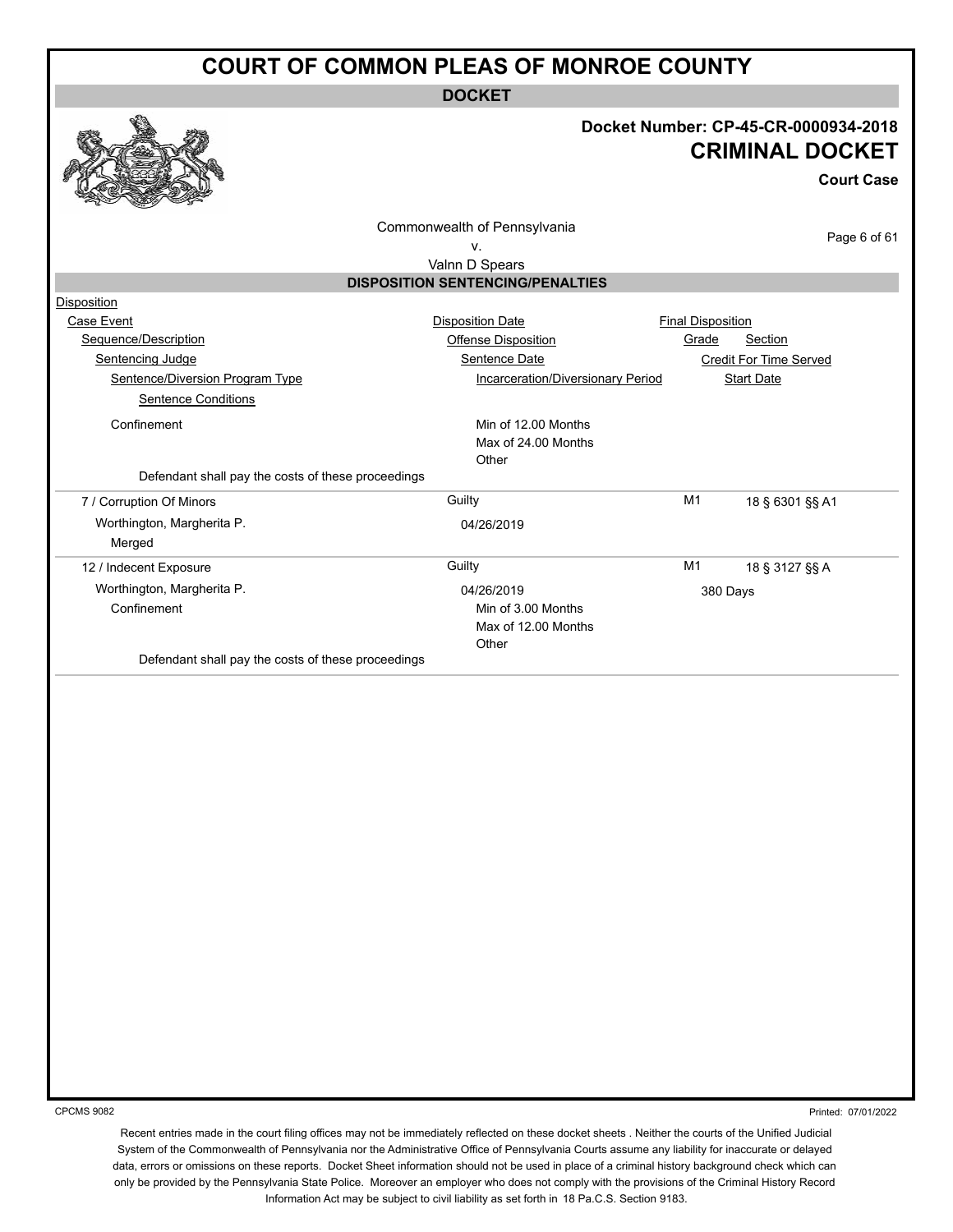**DOCKET**

**Docket Number: CP-45-CR-0000934-2018**

**CRIMINAL DOCKET**

**Court Case**



#### Page 7 of 61 Commonwealth of Pennsylvania v. Valnn D Spears **LINKED SENTENCES: Link 1** CP-45-CR-0000934-2018 - Seq. No. 3 (18§ 4302 §§) - Confinement is Consecutive to CP-45-CR-0000934-2018 - Seq. No. 1 (18§ 3121 §§ C) - Confinement **Link 10** CP-45-CR-0000934-2018 - Seq. No. 6 (18§ 4304 §§ A1) - Confinement is Consecutive to CP-45-CR-0000934-2018 - Seq. No. 1 (18§ 3121 §§ C) - Confinement **Link 11** CP-45-CR-0000934-2018 - Seq. No. 12 (18§ 3127 §§ A) - Confinement is Consecutive to CP-45-CR-0000934-2018 - Seq. No. 6 (18§ 4304 §§ A1) - Confinement **Link 12** CP-45-CR-0000934-2018 - Seq. No. 12 (18§ 3127 §§ A) - Confinement is Consecutive to CP-45-CR-0000934-2018 - Seq. No. 5 (18§ 6318 §§ A1) - Confinement **Link 13** CP-45-CR-0000934-2018 - Seq. No. 12 (18§ 3127 §§ A) - Confinement is Consecutive to CP-45-CR-0000934-2018 - Seq. No. 4 (18§ 3126 §§ A7) - Confinement **Link 14** CP-45-CR-0000934-2018 - Seq. No. 12 (18§ 3127 §§ A) - Confinement is Consecutive to CP-45-CR-0000934-2018 - Seq. No. 3 (18§ 4302 §§) - Confinement **Link 15** CP-45-CR-0000934-2018 - Seq. No. 12 (18§ 3127 §§ A) - Confinement is Consecutive to CP-45-CR-0000934-2018 - Seq. No. 1 (18§ 3121 §§ C) - Confinement **Link 2** CP-45-CR-0000934-2018 - Seq. No. 4 (18§ 3126 §§ A7) - Confinement is Consecutive to CP-45-CR-0000934-2018 - Seq. No. 3 (18§ 4302 §§) - Confinement **Link 3** CP-45-CR-0000934-2018 - Seq. No. 4 (18§ 3126 §§ A7) - Confinement is Consecutive to CP-45-CR-0000934-2018 - Seq. No. 1 (18§ 3121 §§ C) - Confinement **Link 4** CP-45-CR-0000934-2018 - Seq. No. 5 (18§ 6318 §§ A1) - Confinement is Consecutive to CP-45-CR-0000934-2018 - Seq. No. 4 (18§ 3126 §§ A7) - Confinement **Link 5** CP-45-CR-0000934-2018 - Seq. No. 5 (18§ 6318 §§ A1) - Confinement is Consecutive to CP-45-CR-0000934-2018 - Seq. No. 3 (18§ 4302 §§) - Confinement **Link 6** CP-45-CR-0000934-2018 - Seq. No. 5 (18§ 6318 §§ A1) - Confinement is Consecutive to CP-45-CR-0000934-2018 - Seq. No. 1 (18§ 3121 §§ C) - Confinement **Link 7** CP-45-CR-0000934-2018 - Seq. No. 6 (18§ 4304 §§ A1) - Confinement is Consecutive to CP-45-CR-0000934-2018 - Seq. No. 5 (18§ 6318 §§ A1) - Confinement

CPCMS 9082

Printed: 07/01/2022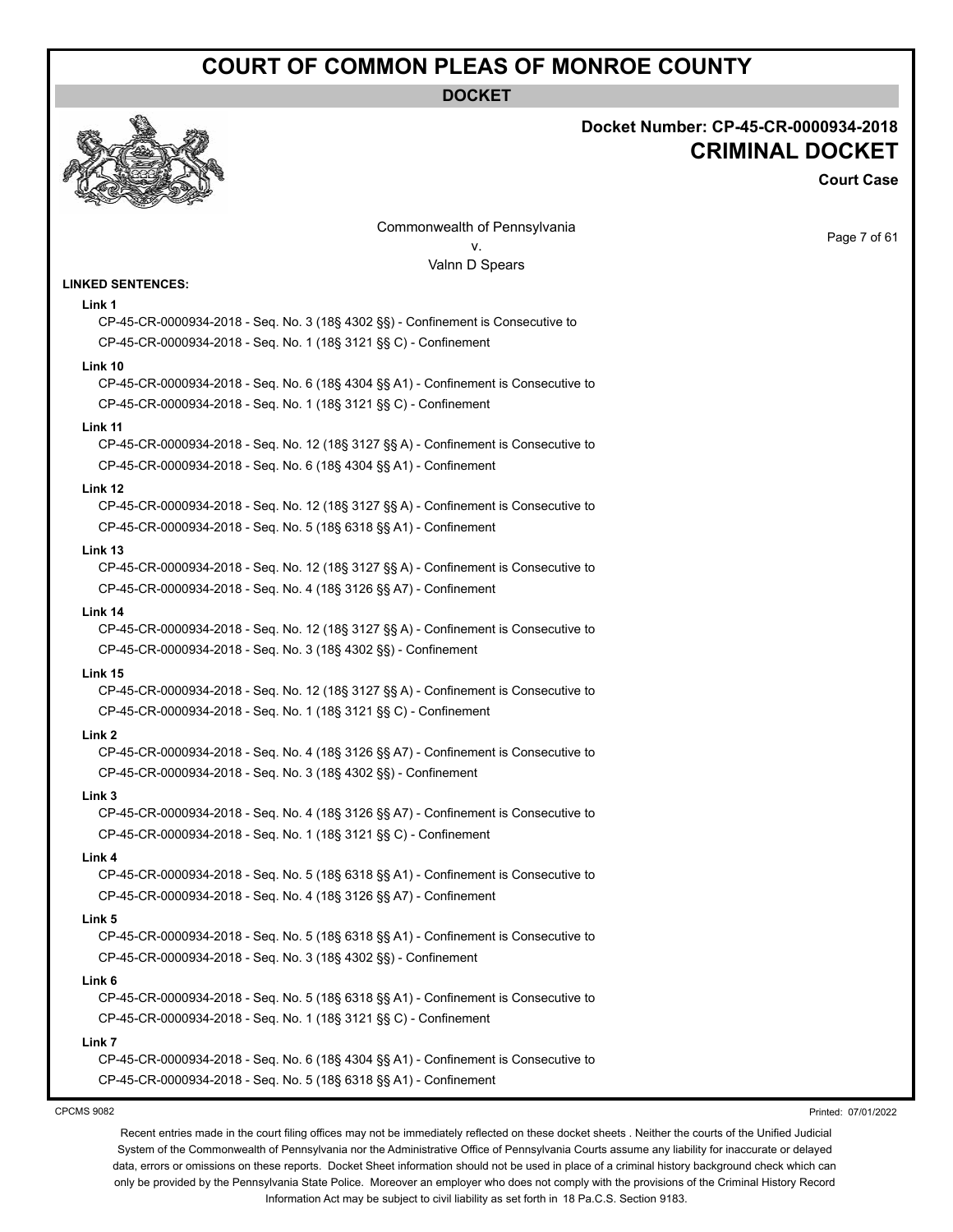#### **DOCKET**



#### **Docket Number: CP-45-CR-0000934-2018 CRIMINAL DOCKET**

**Court Case**

Commonwealth of Pennsylvania v.

Page 8 of 61

Valnn D Spears

#### **Link 8**

CP-45-CR-0000934-2018 - Seq. No. 6 (18§ 4304 §§ A1) - Confinement is Consecutive to CP-45-CR-0000934-2018 - Seq. No. 4 (18§ 3126 §§ A7) - Confinement

#### **Link 9**

CP-45-CR-0000934-2018 - Seq. No. 6 (18§ 4304 §§ A1) - Confinement is Consecutive to

CP-45-CR-0000934-2018 - Seq. No. 3 (18§ 4302 §§) - Confinement

#### **COMMONWEALTH INFORMATION** Name: Michael T. Rakaczewski District Attorney Supreme Court No: 081290 Phone Number(s): 570-517-3052 (Phone) Address: Monroe County Office of the District Attorney 610 Monroe St Ste #126 Stroudsburg, PA 18360 Name: Monroe County District Attorney's **Office** District Attorney Supreme Court No: Phone Number(s): 570-517-3052 (Phone) Address: 701 Main Street Suite 200 Stroudsburg, PA 18360 **ATTORNEY INFORMATION** Name: Bradley Warren Weidenbaum Court Appointed - Private Supreme Court No: 085241 Rep. Status: Active Phone Number(s): 570-992-3900 (Phone) Address: 1479 Route 209 S Po Box 721 Brodheadsville, PA 18322 Representing: Spears, Valnn D. **ENTRIES** Sequence Number CP Filed Date Document Date **Document Date** Filed By 1 04/12/2018 Travagline, Danielle Bail Set - Spears, Valnn D. 1 04/30/2018 Court of Common Pleas - Monroe **County** Original Papers Received from Lower Court Rakaczewski, Michael T. 04/30/2018 eService Served 1 05/02/2018 Closs, Eric Carl Rakaczewski, Michael T. **Stipulation** Monroe County District Attorney's Office

CPCMS 9082

Printed: 07/01/2022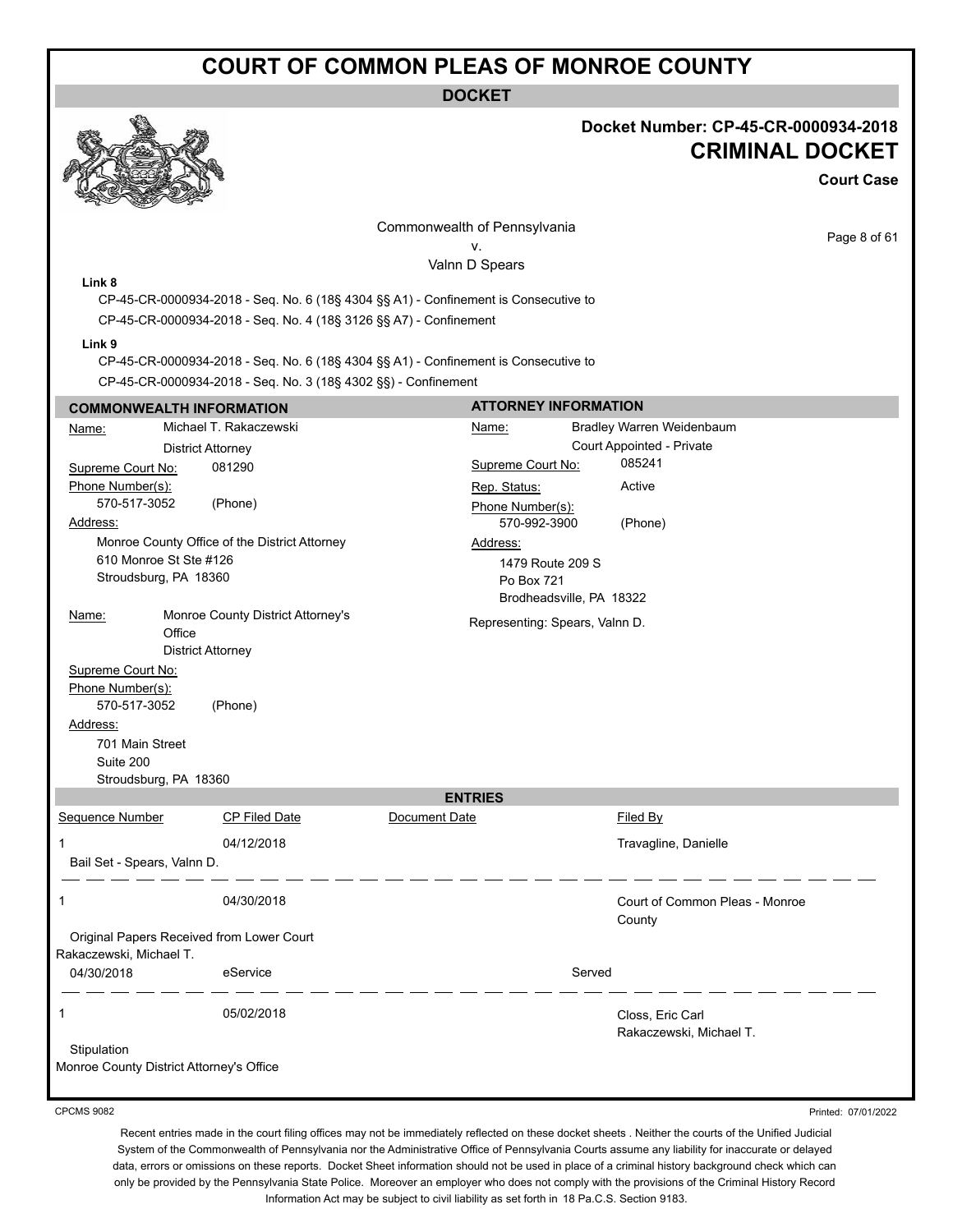**DOCKET**

#### **Docket Number: CP-45-CR-0000934-2018 CRIMINAL DOCKET**

Printed: 07/01/2022

|                                                        |                                                                      |                                    |                                              | <b>Court Case</b> |
|--------------------------------------------------------|----------------------------------------------------------------------|------------------------------------|----------------------------------------------|-------------------|
|                                                        |                                                                      | Commonwealth of Pennsylvania<br>٧. |                                              | Page 9 of 61      |
|                                                        |                                                                      | Valnn D Spears                     |                                              |                   |
|                                                        |                                                                      | <b>ENTRIES</b>                     |                                              |                   |
| Sequence Number                                        | <b>CP Filed Date</b>                                                 | Document Date                      | Filed By                                     |                   |
| Service To                                             |                                                                      | Service By                         |                                              |                   |
| <b>Issue Date</b>                                      | Service Type                                                         | Status Date                        | <b>Service Status</b>                        |                   |
| 05/02/2018                                             | eService                                                             |                                    | Served                                       |                   |
| Monroe County Public Defender's Office                 |                                                                      |                                    |                                              |                   |
| 05/02/2018                                             | eService                                                             |                                    | Served                                       |                   |
| 1                                                      | 05/03/2018                                                           |                                    | Mark, Jonathan<br>Worthington, Margherita P. |                   |
|                                                        | Order- Commonwealth to Provide Copy of CAC Video to Defense Attorney |                                    |                                              |                   |
| Closs, Eric Carl                                       |                                                                      |                                    |                                              |                   |
| 05/03/2018                                             | eService                                                             |                                    | Served                                       |                   |
| Monroe County District Attorney's Office<br>05/03/2018 | <b>Clerk of Court's Boxes</b>                                        |                                    |                                              |                   |
| Monroe County District Attorney's Office               |                                                                      |                                    |                                              |                   |
| 05/03/2018                                             | eService                                                             |                                    | Served                                       |                   |
| Monroe County Public Defender's Office                 |                                                                      |                                    |                                              |                   |
| 05/03/2018                                             | Clerk of Court's Boxes                                               |                                    |                                              |                   |
| Monroe County Public Defender's Office                 |                                                                      |                                    |                                              |                   |
| 05/03/2018                                             | eService                                                             |                                    | Served                                       |                   |
| Rakaczewski, Michael T.                                |                                                                      |                                    |                                              |                   |
| 05/03/2018                                             | eService                                                             |                                    | Served                                       |                   |
|                                                        | 05/07/2018                                                           |                                    | Christine, E. David                          |                   |
| <b>Information Filed</b>                               |                                                                      |                                    |                                              |                   |
| Closs, Eric Carl                                       |                                                                      |                                    |                                              |                   |
| 05/07/2018                                             | eService                                                             |                                    | Served                                       |                   |
| Monroe County District Attorney's Office               |                                                                      |                                    |                                              |                   |
| 05/07/2018                                             | eService                                                             |                                    | Served                                       |                   |
| Monroe County Public Defender's Office<br>05/07/2018   | eService                                                             |                                    | Served                                       |                   |
| Rakaczewski, Michael T.                                |                                                                      |                                    |                                              |                   |
| 05/07/2018                                             | eService                                                             |                                    | Served                                       |                   |
| 1                                                      | 06/15/2018                                                           | 06/13/2018                         | Worthington, Margherita P.                   |                   |
|                                                        | Order- Pre-Trial Conference Scheduled 7/25/18 1:30PM CR#1            |                                    |                                              |                   |
| Closs, Eric Carl                                       |                                                                      |                                    |                                              |                   |
| 06/15/2018                                             | eService                                                             |                                    | Served                                       |                   |
| Higgins, Stephen M.<br>06/15/2018                      | Clerk of Court's Boxes                                               |                                    |                                              |                   |
| Monroe County Court Administration                     |                                                                      |                                    |                                              |                   |

CPCMS 9082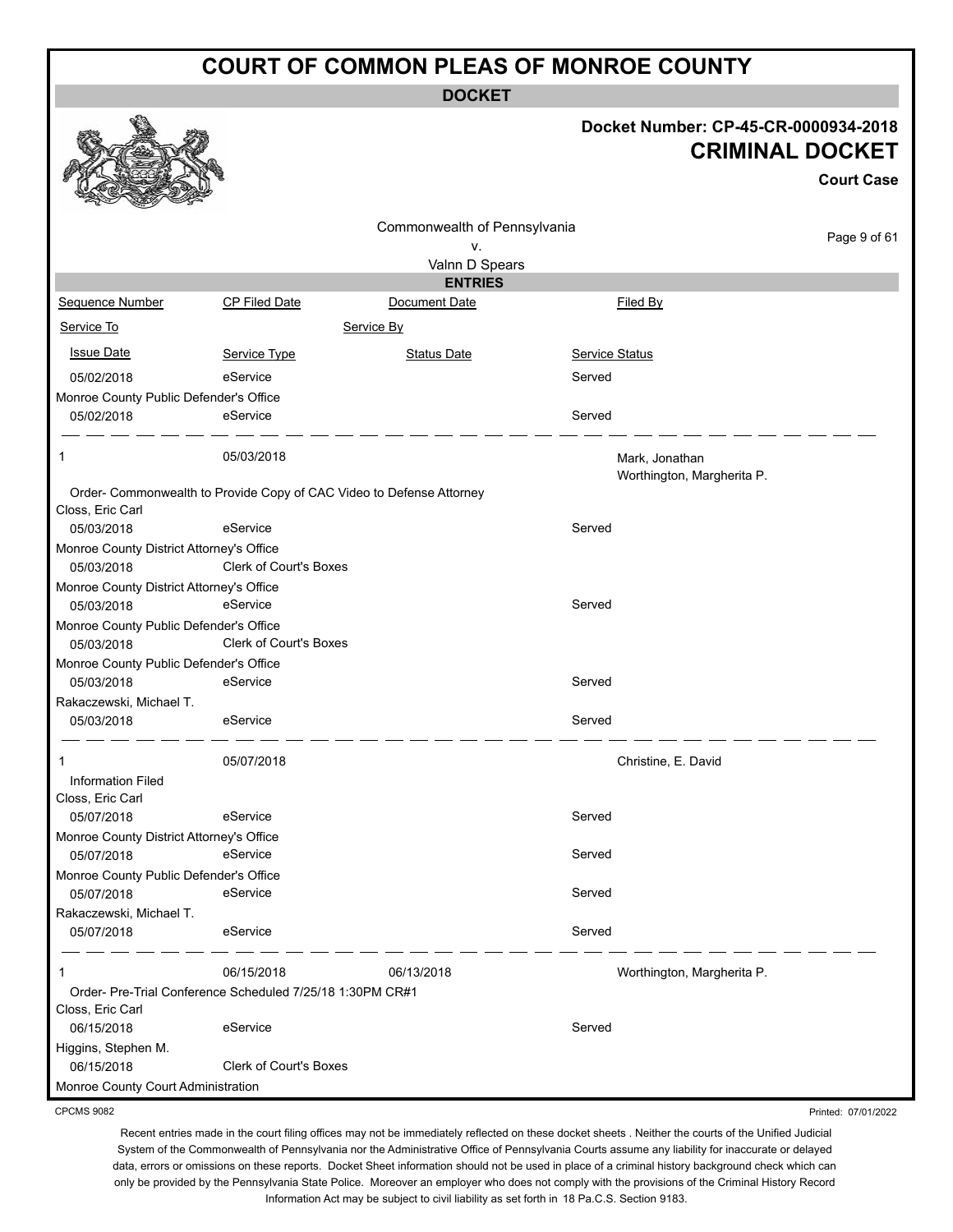**DOCKET**

# **Docket Number: CP-45-CR-0000934-2018**

|                                          |                                                             |                              | Docket Number: CP-45-CR-0000934-2018 | <b>CRIMINAL DOCKET</b> |
|------------------------------------------|-------------------------------------------------------------|------------------------------|--------------------------------------|------------------------|
|                                          |                                                             |                              |                                      | <b>Court Case</b>      |
|                                          |                                                             | Commonwealth of Pennsylvania |                                      |                        |
|                                          |                                                             | ٧.                           |                                      | Page 10 of 61          |
|                                          |                                                             | Valnn D Spears               |                                      |                        |
|                                          |                                                             | <b>ENTRIES</b>               |                                      |                        |
| Sequence Number                          | CP Filed Date                                               | Document Date                | Filed By                             |                        |
| Service To                               |                                                             | Service By                   |                                      |                        |
| <b>Issue Date</b>                        | Service Type                                                | <b>Status Date</b>           | Service Status                       |                        |
| 06/15/2018                               | <b>Clerk of Court's Boxes</b>                               |                              |                                      |                        |
| Monroe County District Attorney's Office |                                                             |                              |                                      |                        |
| 06/15/2018                               | Clerk of Court's Boxes                                      |                              |                                      |                        |
| Monroe County District Attorney's Office |                                                             |                              |                                      |                        |
| 06/15/2018                               | eService                                                    |                              | Served                               |                        |
| Monroe County Probation                  |                                                             |                              |                                      |                        |
| 06/15/2018                               | <b>Clerk of Court's Boxes</b>                               |                              |                                      |                        |
| Monroe County Public Defender's Office   |                                                             |                              |                                      |                        |
| 06/15/2018                               | <b>Clerk of Court's Boxes</b>                               |                              |                                      |                        |
| Monroe County Public Defender's Office   |                                                             |                              |                                      |                        |
| 06/15/2018                               | eService                                                    |                              | Served                               |                        |
| Monroe County Sheriff                    |                                                             |                              |                                      |                        |
| 06/15/2018                               | Clerk of Court's Boxes                                      |                              |                                      |                        |
| Rakaczewski, Michael T.                  |                                                             |                              |                                      |                        |
| 06/15/2018                               | eService                                                    |                              | Served                               |                        |
| 1                                        | 06/25/2018                                                  |                              | Rakaczewski, Michael T.              |                        |
| Notice of Joinder                        |                                                             |                              |                                      |                        |
| Closs, Eric Carl                         |                                                             |                              |                                      |                        |
| 06/25/2018                               | eNotice                                                     |                              | Notified                             |                        |
| Monroe County District Attorney's Office |                                                             |                              |                                      |                        |
| 06/25/2018                               | eService                                                    |                              | Served                               |                        |
| Monroe County Public Defender's Office   |                                                             |                              |                                      |                        |
| 06/25/2018                               | eNotice                                                     |                              | Notified                             |                        |
| 2                                        | 06/25/2018                                                  |                              | Rakaczewski, Michael T.              |                        |
|                                          | Motion to Allow Child to Testify by Alternative Methods Act |                              |                                      |                        |
| Closs, Eric Carl                         |                                                             |                              |                                      |                        |
| 06/25/2018                               | eNotice                                                     |                              | Notified                             |                        |
| Monroe County District Attorney's Office |                                                             |                              |                                      |                        |
| 06/25/2018                               | eService                                                    |                              | Served                               |                        |
| Monroe County Public Defender's Office   |                                                             |                              |                                      |                        |
| 06/25/2018                               | eNotice                                                     |                              | Notified                             |                        |
| 3                                        | 06/25/2018                                                  |                              | Rakaczewski, Michael T.              |                        |
| Closs, Eric Carl                         | Notice of Intent to Proceed Under the Tenders Years ACT     |                              |                                      |                        |

CPCMS 9082

 $\mathbf{A}$ 

Printed: 07/01/2022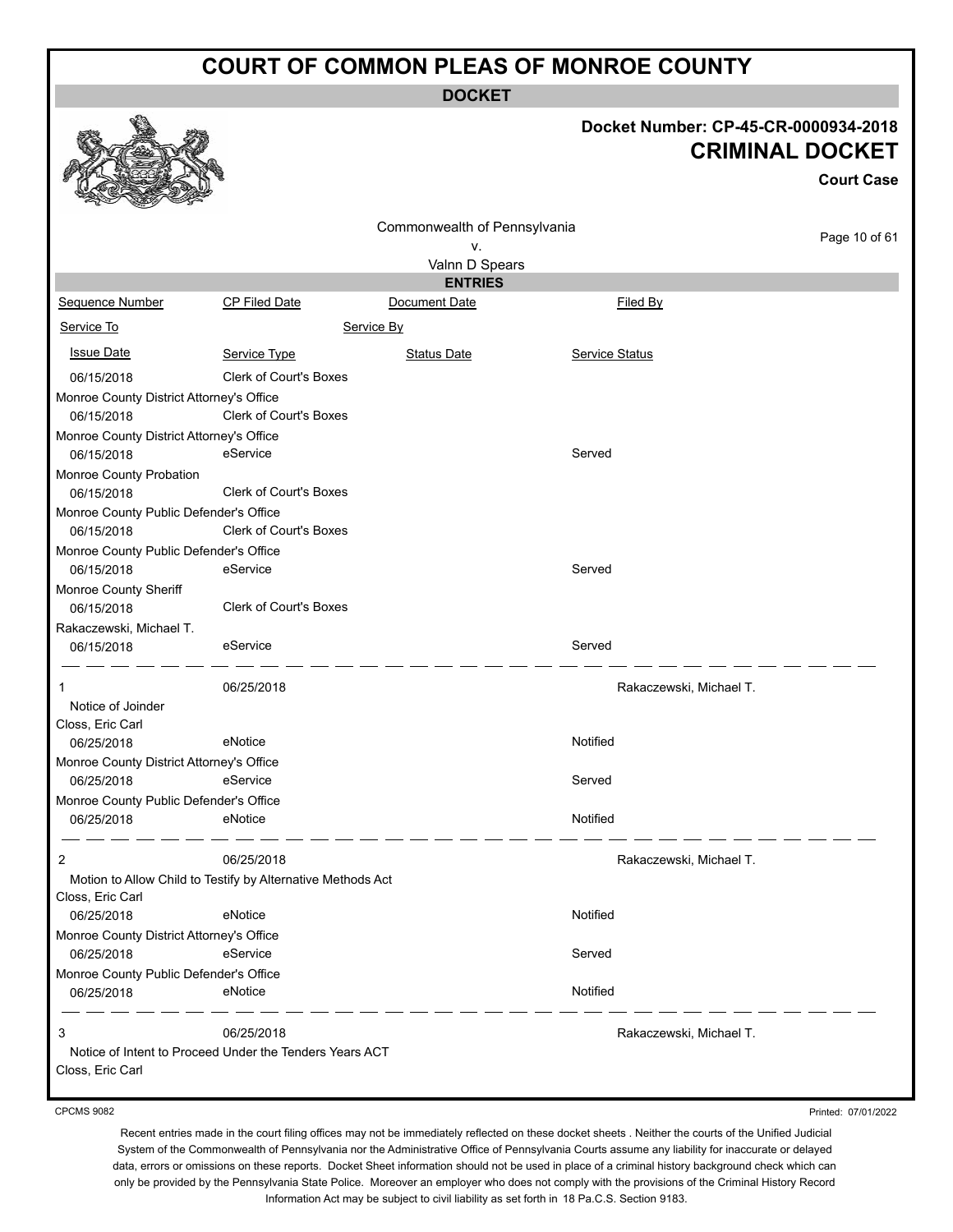**DOCKET**

#### **Docket Number: CP-45-CR-0000934-2018 CRIMINAL DOCKET**

**Court Case**

Page 11 of 61

|                                                      |                               | Commonwealth of Pennsylvania                                                   |                         |
|------------------------------------------------------|-------------------------------|--------------------------------------------------------------------------------|-------------------------|
|                                                      |                               | ν.                                                                             |                         |
|                                                      |                               | Valnn D Spears                                                                 |                         |
|                                                      |                               | <b>ENTRIES</b>                                                                 |                         |
| <b>Sequence Number</b>                               | <b>CP Filed Date</b>          | Document Date                                                                  | Filed By                |
| Service To                                           |                               | Service By                                                                     |                         |
| <u>Issue Date</u>                                    | Service Type                  | <b>Status Date</b>                                                             | <b>Service Status</b>   |
| 06/25/2018                                           | eNotice                       |                                                                                | Notified                |
| Monroe County District Attorney's Office             |                               |                                                                                |                         |
| 06/25/2018                                           | eService                      |                                                                                | Served                  |
| Monroe County Public Defender's Office               |                               |                                                                                |                         |
| 06/25/2018                                           | eNotice                       |                                                                                | Notified                |
| 4                                                    | 06/25/2018                    |                                                                                | Rakaczewski, Michael T. |
| Motion for In-Camera Hearing                         |                               |                                                                                |                         |
| Closs, Eric Carl                                     |                               |                                                                                |                         |
| 06/25/2018                                           | eNotice                       |                                                                                | Notified                |
| Monroe County District Attorney's Office             |                               |                                                                                |                         |
| 06/25/2018                                           | eService                      |                                                                                | Served                  |
| Monroe County Public Defender's Office               |                               |                                                                                |                         |
| 06/25/2018                                           | eNotice                       |                                                                                | Notified                |
| 3                                                    | 07/02/2018                    |                                                                                | Higgins, Stephen M.     |
|                                                      |                               | Order - hearing 07/31/18 @ 3:00 pm in Chambers on Motion for In-Camera Hearing |                         |
| Monroe County Court Administration                   |                               |                                                                                |                         |
| 07/03/2018                                           | <b>Clerk of Court's Boxes</b> |                                                                                |                         |
| Monroe County District Attorney's Office             | <b>Clerk of Court's Boxes</b> |                                                                                |                         |
| 07/03/2018                                           |                               |                                                                                |                         |
| Monroe County Public Defender's Office<br>07/03/2018 | <b>Clerk of Court's Boxes</b> |                                                                                |                         |
| Closs, Eric Carl                                     |                               |                                                                                |                         |
| 07/05/2018                                           | eService                      |                                                                                | Served                  |
| Monroe County District Attorney's Office             |                               |                                                                                |                         |
| 07/05/2018                                           | eService                      |                                                                                | Served                  |
| Monroe County Public Defender's Office               |                               |                                                                                |                         |
| 07/05/2018                                           | eService                      |                                                                                | Served                  |
|                                                      |                               |                                                                                |                         |
|                                                      |                               |                                                                                | Served                  |
| Rakaczewski, Michael T.<br>07/05/2018                | eService                      |                                                                                |                         |

07/03/2018 Clerk of Court's Boxes

Monroe County District Attorney's Office

CPCMS 9082

Printed: 07/01/2022

Recent entries made in the court filing offices may not be immediately reflected on these docket sheets . Neither the courts of the Unified Judicial System of the Commonwealth of Pennsylvania nor the Administrative Office of Pennsylvania Courts assume any liability for inaccurate or delayed data, errors or omissions on these reports. Docket Sheet information should not be used in place of a criminal history background check which can only be provided by the Pennsylvania State Police. Moreover an employer who does not comply with the provisions of the Criminal History Record



#### Information Act may be subject to civil liability as set forth in 18 Pa.C.S. Section 9183.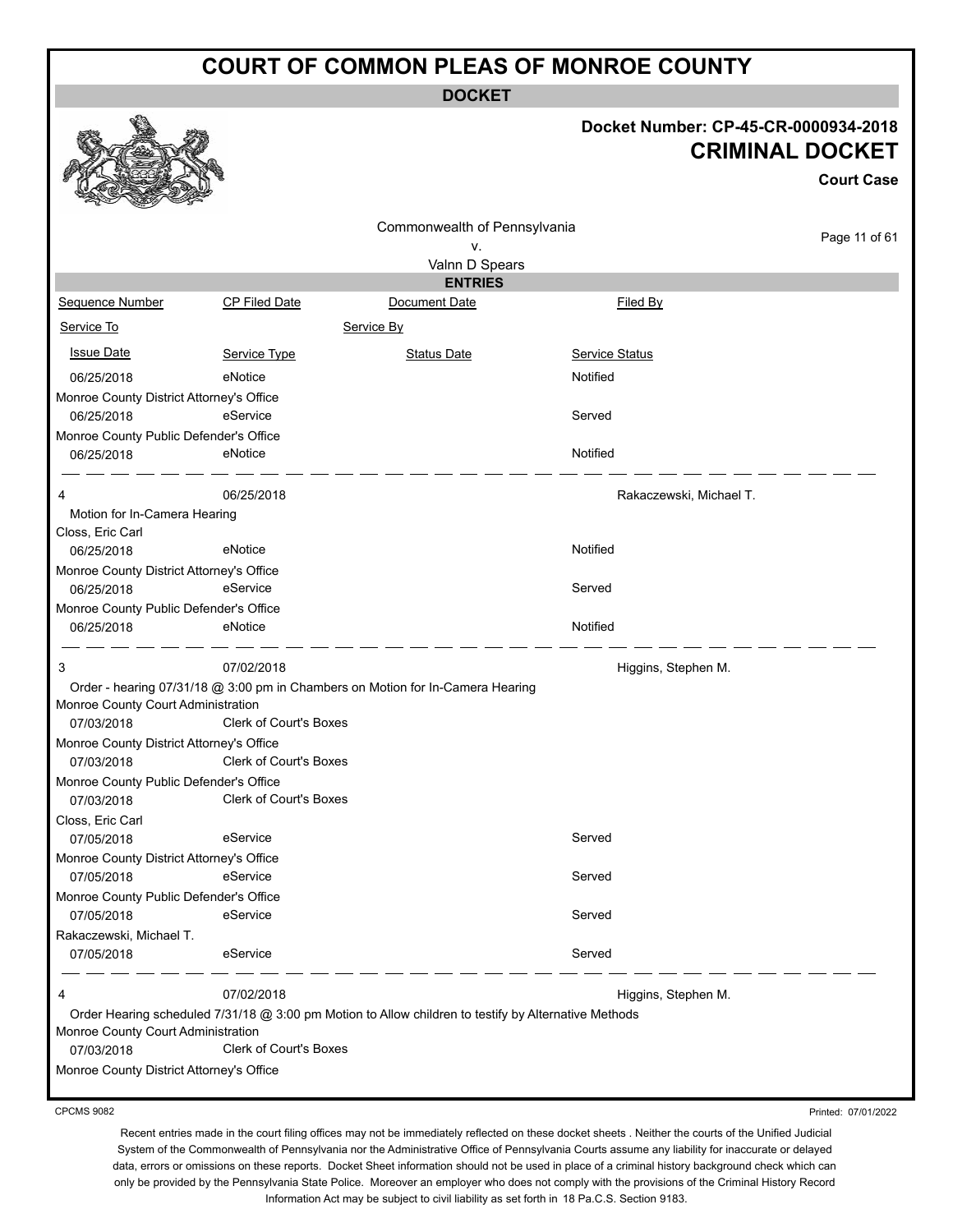**DOCKET**

#### **Docket Number: CP-45-CR-0000934-2018 CRIMINAL DOCKET**

**Court Case**

Page 12 of 61

|                                                        |                                                                          |                              | <b>URIMINAL</b>                           |  |
|--------------------------------------------------------|--------------------------------------------------------------------------|------------------------------|-------------------------------------------|--|
|                                                        |                                                                          | Commonwealth of Pennsylvania |                                           |  |
|                                                        |                                                                          | ν.                           |                                           |  |
|                                                        |                                                                          | Valnn D Spears               |                                           |  |
|                                                        |                                                                          | <b>ENTRIES</b>               |                                           |  |
| Sequence Number                                        | <b>CP Filed Date</b>                                                     | Document Date                | Filed By                                  |  |
| Service To                                             |                                                                          | Service By                   |                                           |  |
| <b>Issue Date</b>                                      | Service Type                                                             | <b>Status Date</b>           | <b>Service Status</b>                     |  |
| 07/03/2018                                             | Clerk of Court's Boxes                                                   |                              |                                           |  |
| Monroe County Public Defender's Office                 |                                                                          |                              |                                           |  |
| 07/03/2018                                             | <b>Clerk of Court's Boxes</b>                                            |                              |                                           |  |
| Closs, Eric Carl                                       |                                                                          |                              |                                           |  |
| 07/05/2018                                             | eService                                                                 |                              | Served                                    |  |
| Monroe County District Attorney's Office<br>07/05/2018 | eService                                                                 |                              | Served                                    |  |
| Monroe County Public Defender's Office<br>07/05/2018   | eService                                                                 |                              | Served                                    |  |
| Rakaczewski, Michael T.                                |                                                                          |                              |                                           |  |
| 07/05/2018                                             | eService                                                                 |                              | Served                                    |  |
| 1                                                      | 07/16/2018                                                               |                              | Monroe County Public Defender's<br>Office |  |
|                                                        | Motion for Omnibus Pre-Trial Relief & Pre-Trial Conference               |                              |                                           |  |
| Closs, Eric Carl                                       |                                                                          |                              |                                           |  |
| 07/17/2018                                             | eService                                                                 |                              | Served                                    |  |
| Monroe County District Attorney's Office<br>07/17/2018 | eNotice                                                                  |                              | Notified                                  |  |
| Rakaczewski, Michael T.                                |                                                                          |                              |                                           |  |
| 07/17/2018                                             | eNotice                                                                  |                              | Notified                                  |  |
| 1                                                      | 07/19/2018                                                               |                              | Higgins, Stephen M.                       |  |
|                                                        | Order Omnibus Motions DENIED without prejudice/ Scheduled 7/31/18@3:00PM |                              |                                           |  |
| Monroe County Court Administration                     |                                                                          |                              |                                           |  |
| 07/20/2018                                             | Clerk of Court's Boxes                                                   |                              |                                           |  |
| Monroe County District Attorney's Office               |                                                                          |                              |                                           |  |
| 07/20/2018                                             | <b>Clerk of Court's Boxes</b>                                            |                              |                                           |  |
| Monroe County Public Defender's Office                 | <b>Clerk of Court's Boxes</b>                                            |                              |                                           |  |
| 07/20/2018                                             |                                                                          |                              |                                           |  |
| Closs, Eric Carl<br>07/23/2018                         | eService                                                                 |                              | Served                                    |  |
| Monroe County District Attorney's Office               |                                                                          |                              |                                           |  |
| 07/23/2018                                             | eService                                                                 |                              | Served                                    |  |
| Monroe County Public Defender's Office                 |                                                                          |                              |                                           |  |
| 07/23/2018                                             | eService                                                                 |                              | Served                                    |  |

Rakaczewski, Michael T.

Printed: 07/01/2022

Recent entries made in the court filing offices may not be immediately reflected on these docket sheets . Neither the courts of the Unified Judicial System of the Commonwealth of Pennsylvania nor the Administrative Office of Pennsylvania Courts assume any liability for inaccurate or delayed data, errors or omissions on these reports. Docket Sheet information should not be used in place of a criminal history background check which can only be provided by the Pennsylvania State Police. Moreover an employer who does not comply with the provisions of the Criminal History Record Information Act may be subject to civil liability as set forth in 18 Pa.C.S. Section 9183.



#### CPCMS 9082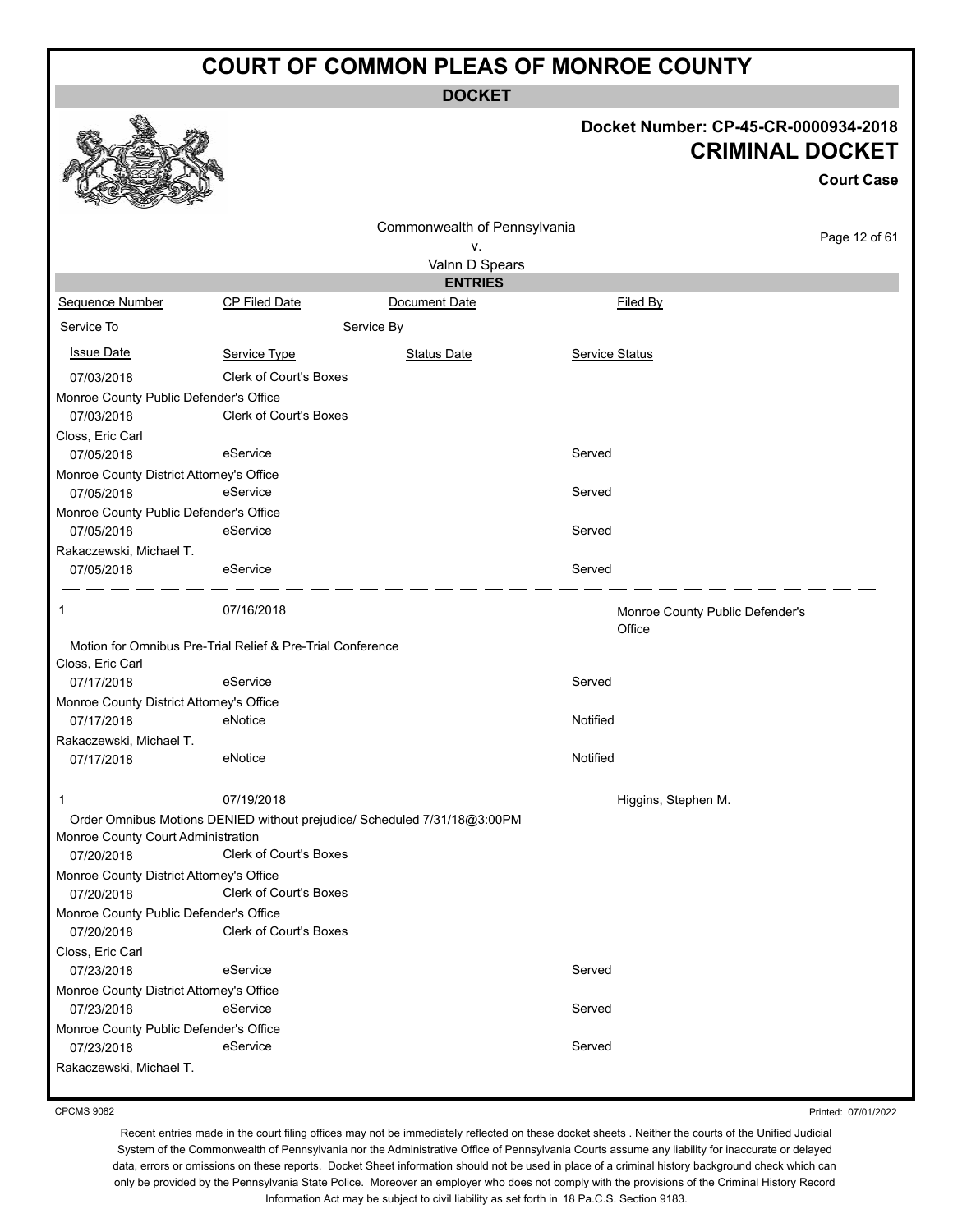**DOCKET**

|                                                                                                                                                                                                       |                                                                                                                                       | DUUNE I                      |                                                                                     |  |
|-------------------------------------------------------------------------------------------------------------------------------------------------------------------------------------------------------|---------------------------------------------------------------------------------------------------------------------------------------|------------------------------|-------------------------------------------------------------------------------------|--|
|                                                                                                                                                                                                       |                                                                                                                                       |                              | Docket Number: CP-45-CR-0000934-2018<br><b>CRIMINAL DOCKET</b><br><b>Court Case</b> |  |
|                                                                                                                                                                                                       |                                                                                                                                       |                              |                                                                                     |  |
|                                                                                                                                                                                                       |                                                                                                                                       | Commonwealth of Pennsylvania |                                                                                     |  |
|                                                                                                                                                                                                       |                                                                                                                                       | ۷.                           | Page 13 of 61                                                                       |  |
|                                                                                                                                                                                                       |                                                                                                                                       | Valnn D Spears               |                                                                                     |  |
|                                                                                                                                                                                                       |                                                                                                                                       | <b>ENTRIES</b>               |                                                                                     |  |
| Sequence Number                                                                                                                                                                                       | <b>CP Filed Date</b>                                                                                                                  | Document Date                | Filed By                                                                            |  |
| Service To                                                                                                                                                                                            |                                                                                                                                       | Service By                   |                                                                                     |  |
| <b>Issue Date</b>                                                                                                                                                                                     | Service Type                                                                                                                          | <b>Status Date</b>           | Service Status                                                                      |  |
| 07/23/2018                                                                                                                                                                                            | eService                                                                                                                              |                              | Served                                                                              |  |
| 2                                                                                                                                                                                                     | 07/26/2018                                                                                                                            | 07/25/2018                   | Higgins, Stephen M.                                                                 |  |
| Monroe County Correctional Facility<br>07/27/2018<br>Monroe County Court Administration<br>07/27/2018<br>Monroe County District Attorney's Office<br>07/27/2018<br>Monroe County Probation Department | Order Scheduled Pretrial Conference 9/19/18@1:30PM Ct.1<br>Clerk of Court's Boxes<br>Clerk of Court's Boxes<br>Clerk of Court's Boxes |                              |                                                                                     |  |
| 07/27/2018                                                                                                                                                                                            | <b>Clerk of Court's Boxes</b>                                                                                                         |                              |                                                                                     |  |
| Monroe County Public Defender's Office<br>07/27/2018                                                                                                                                                  | <b>Clerk of Court's Boxes</b>                                                                                                         |                              |                                                                                     |  |
| Monroe County Sheriff's Department                                                                                                                                                                    |                                                                                                                                       |                              |                                                                                     |  |
| 07/27/2018<br>Closs, Eric Carl                                                                                                                                                                        | <b>Clerk of Court's Boxes</b>                                                                                                         |                              |                                                                                     |  |
| 07/30/2018                                                                                                                                                                                            | eService                                                                                                                              |                              | Served                                                                              |  |
| Monroe County District Attorney's Office<br>07/30/2018                                                                                                                                                | eService                                                                                                                              |                              | Served                                                                              |  |
| Monroe County Public Defender's Office<br>07/30/2018                                                                                                                                                  | eService                                                                                                                              |                              | Served                                                                              |  |
| Rakaczewski, Michael T.<br>07/30/2018                                                                                                                                                                 | eService                                                                                                                              |                              | Served                                                                              |  |
| 5                                                                                                                                                                                                     | 08/01/2018                                                                                                                            | 07/31/2018                   | Higgins, Stephen M.                                                                 |  |
| Monroe County Court Administration<br>08/02/2018                                                                                                                                                      | Order Granted motion for certain date of trial/ Trail Scheduled 10/02/18 Ct.1<br><b>Clerk of Court's Boxes</b>                        |                              |                                                                                     |  |
| Monroe County District Attorney's Office<br>08/02/2018                                                                                                                                                | Clerk of Court's Boxes                                                                                                                |                              |                                                                                     |  |
| Monroe County Public Defender's Office<br>08/02/2018                                                                                                                                                  | Clerk of Court's Boxes                                                                                                                |                              |                                                                                     |  |
| Monroe County Sheriff's Department<br>08/02/2018                                                                                                                                                      | Clerk of Court's Boxes                                                                                                                |                              |                                                                                     |  |
| Closs, Eric Carl<br>08/03/2018                                                                                                                                                                        | eService                                                                                                                              |                              | Served                                                                              |  |

CPCMS 9082

Printed: 07/01/2022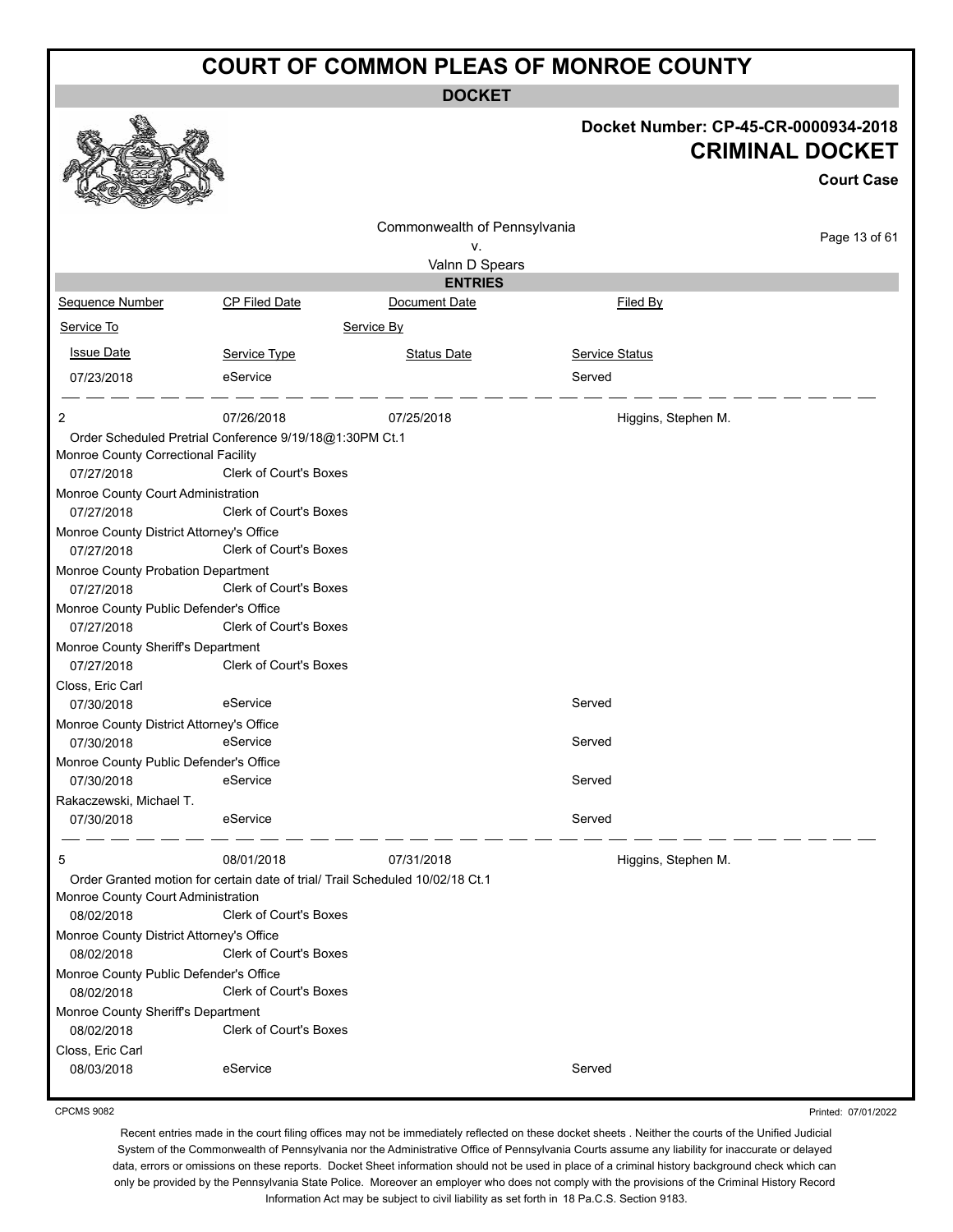**DOCKET**

#### **Docket Number: CP-45-CR-0000934-2018 CRIMINAL DOCKET**

**Court Case** Commonwealth of Pennsylvania Page 14 of 61 v. Valnn D Spears **ENTRIES** Sequence Number CP Filed Date Document Date **Document Date** Filed By Service To Service By **Issue Date Service Type** Service Type Status Date Service Status Date Service Status Service Status **Service Status** Monroe County District Attorney's Office 08/03/2018 eService Served Monroe County Public Defender's Office 08/03/2018 eService Served Rakaczewski, Michael T. 08/03/2018 eService Served  $\overline{\phantom{a}}$  and  $\overline{\phantom{a}}$  and  $\overline{\phantom{a}}$ 1 08/02/2018 07/31/2018 Higgins, Stephen M. Order Granting Motion to Allow Child to Testify by Alternative Methods Act Monroe County Court Administration 08/03/2018 Clerk of Court's Boxes Monroe County District Attorney's Office 08/03/2018 Clerk of Court's Boxes Monroe County Public Defender's Office 08/03/2018 Clerk of Court's Boxes Closs, Eric Carl 08/06/2018 eService Served Monroe County District Attorney's Office 08/06/2018 eService Served Monroe County Public Defender's Office 08/06/2018 eService Served Rakaczewski, Michael T. 08/06/2018 eService Served 2 08/02/2018 Monroe County Public Defender's **Office** Motion for Transcripts Closs, Eric Carl 08/02/2018 eService Served Monroe County District Attorney's Office 08/02/2018 eNotice enough enough enough enough enough enough enough enough enough enough Rakaczewski, Michael T. 08/02/2018 eNotice enough enough enough enough enough enough enough enough enough enough 1 08/10/2018 Monroe County Public Defender's **Office** Omnibus Pre-Trial Motion

Closs, Eric Carl

CPCMS 9082

Printed: 07/01/2022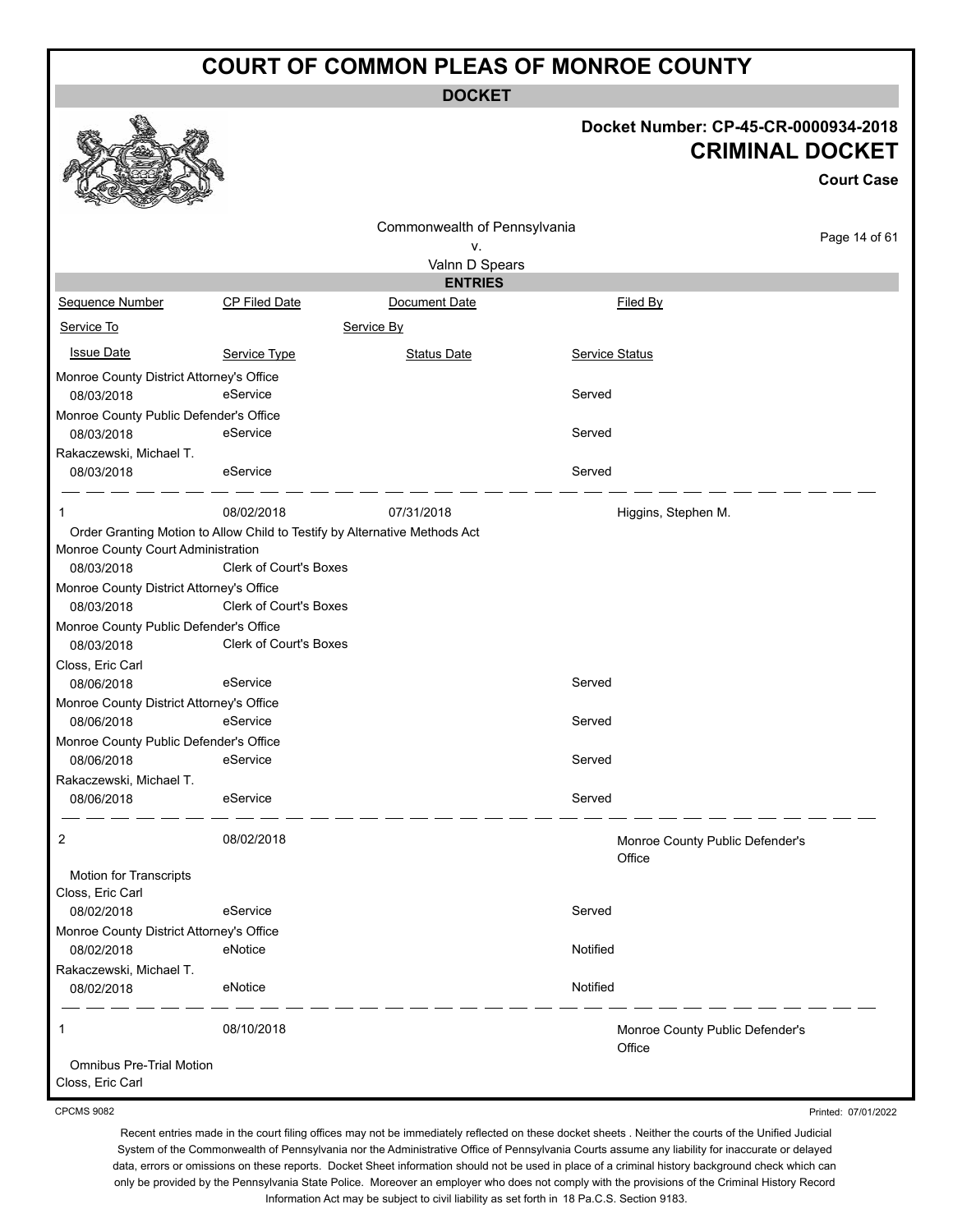**DOCKET**

#### **Docket Number: CP-45-CR-0000934-2018 CRIMINAL DOCKET**

|                                          |                                                                      | <b>CRIMINAL DOCKET</b>       |                       |                   |  |  |
|------------------------------------------|----------------------------------------------------------------------|------------------------------|-----------------------|-------------------|--|--|
|                                          |                                                                      |                              |                       | <b>Court Case</b> |  |  |
|                                          |                                                                      | Commonwealth of Pennsylvania |                       |                   |  |  |
|                                          |                                                                      | ٧.                           |                       | Page 15 of 61     |  |  |
|                                          |                                                                      | Valnn D Spears               |                       |                   |  |  |
|                                          |                                                                      | <b>ENTRIES</b>               |                       |                   |  |  |
| Sequence Number                          | <b>CP Filed Date</b>                                                 | Document Date                | Filed By              |                   |  |  |
| Service To                               |                                                                      | Service By                   |                       |                   |  |  |
| <b>Issue Date</b>                        | Service Type                                                         | <b>Status Date</b>           | <b>Service Status</b> |                   |  |  |
| 08/10/2018                               | eNotice                                                              |                              | Notified              |                   |  |  |
| Monroe County District Attorney's Office |                                                                      |                              |                       |                   |  |  |
| 08/10/2018                               | eNotice                                                              |                              | Notified              |                   |  |  |
| Rakaczewski, Michael T.                  |                                                                      |                              |                       |                   |  |  |
| 08/10/2018                               | eNotice                                                              |                              | Notified              |                   |  |  |
| 2                                        | 08/24/2018                                                           |                              | Higgins, Stephen M.   |                   |  |  |
| Closs, Eric Carl                         | Order-Hearing on Motion for Transcripts Scheduled 9/4/18 2:30PM CR#2 |                              |                       |                   |  |  |
| 08/27/2018                               | eService                                                             |                              | Served                |                   |  |  |
| Monroe County Court Administration       |                                                                      |                              |                       |                   |  |  |
| 08/27/2018                               | Clerk of Court's Boxes                                               |                              |                       |                   |  |  |
| Monroe County District Attorney's Office |                                                                      |                              |                       |                   |  |  |
| 08/27/2018                               | <b>Clerk of Court's Boxes</b>                                        |                              |                       |                   |  |  |
| Monroe County District Attorney's Office |                                                                      |                              |                       |                   |  |  |
| 08/27/2018                               | eService                                                             |                              | Served                |                   |  |  |
| Monroe County Probation                  |                                                                      |                              |                       |                   |  |  |
| 08/27/2018                               | <b>Clerk of Court's Boxes</b>                                        |                              |                       |                   |  |  |
| Monroe County Public Defender's Office   |                                                                      |                              |                       |                   |  |  |
| 08/27/2018                               | <b>Clerk of Court's Boxes</b>                                        |                              |                       |                   |  |  |
| Monroe County Public Defender's Office   |                                                                      |                              |                       |                   |  |  |
| 08/27/2018                               | eService                                                             |                              | Served                |                   |  |  |
| Rakaczewski, Michael T.                  |                                                                      |                              |                       |                   |  |  |
| 08/27/2018                               | eService                                                             |                              | Served                |                   |  |  |
| $\overline{c}$                           | 09/05/2018                                                           | 09/05/2018                   | Higgins, Stephen M.   |                   |  |  |
|                                          | Order- Omnibus Hearing Scheduled 9/21/18 10:00AM CR#2                |                              |                       |                   |  |  |
| Closs, Eric Carl                         |                                                                      |                              |                       |                   |  |  |
| 09/05/2018                               | eService                                                             |                              | Served                |                   |  |  |
| Monroe County Court Administration       |                                                                      |                              |                       |                   |  |  |
| 09/05/2018                               | Clerk of Court's Boxes                                               |                              |                       |                   |  |  |
| Monroe County District Attorney's Office |                                                                      |                              |                       |                   |  |  |
| 09/05/2018                               | Clerk of Court's Boxes                                               |                              |                       |                   |  |  |
| Monroe County District Attorney's Office |                                                                      |                              |                       |                   |  |  |
| 09/05/2018                               | eService                                                             |                              | Served                |                   |  |  |
| Monroe County Public Defender's Office   |                                                                      |                              |                       |                   |  |  |
| 09/05/2018                               | Clerk of Court's Boxes                                               |                              |                       |                   |  |  |

CPCMS 9082

Printed: 07/01/2022

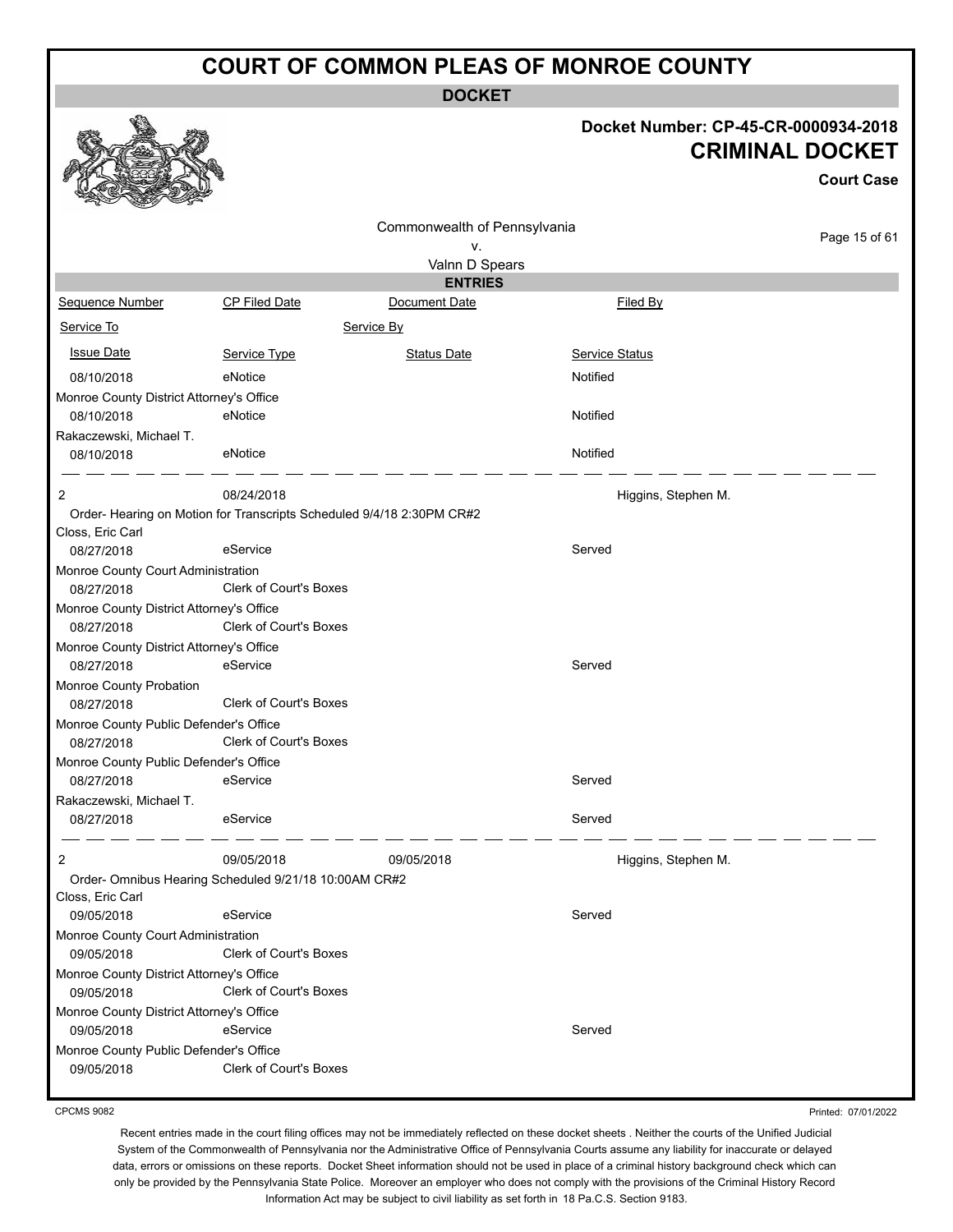**DOCKET**

#### **Docket Number: CP-45-CR-0000934-2018 CRIMINAL DOCKET**

Printed: 07/01/2022

|                                                      |                                                                            |                              |                                             | <b>Court Case</b> |
|------------------------------------------------------|----------------------------------------------------------------------------|------------------------------|---------------------------------------------|-------------------|
|                                                      |                                                                            | Commonwealth of Pennsylvania |                                             |                   |
|                                                      |                                                                            | ν.                           |                                             | Page 16 of 61     |
|                                                      |                                                                            | Valnn D Spears               |                                             |                   |
|                                                      |                                                                            | <b>ENTRIES</b>               |                                             |                   |
| Sequence Number                                      | <b>CP Filed Date</b>                                                       | Document Date                | Filed By                                    |                   |
| Service To                                           |                                                                            | Service By                   |                                             |                   |
| <b>Issue Date</b>                                    | Service Type                                                               | <b>Status Date</b>           | <b>Service Status</b>                       |                   |
| Monroe County Public Defender's Office               |                                                                            |                              |                                             |                   |
| 09/05/2018                                           | eService                                                                   |                              | Served                                      |                   |
| Rakaczewski, Michael T.                              |                                                                            |                              |                                             |                   |
| 09/05/2018                                           | eService                                                                   |                              | Served                                      |                   |
| 1                                                    | 09/06/2018                                                                 |                              | Monroe County District Attorney's<br>Office |                   |
| Motion for Transcripts                               |                                                                            |                              |                                             |                   |
| Closs, Eric Carl                                     |                                                                            |                              |                                             |                   |
| 09/06/2018                                           | eNotice                                                                    |                              | Notified                                    |                   |
| Monroe County Public Defender's Office<br>09/06/2018 | eNotice                                                                    |                              | Notified                                    |                   |
| Rakaczewski, Michael T.                              |                                                                            |                              |                                             |                   |
| 09/06/2018                                           | eService                                                                   |                              | Served                                      |                   |
| 1                                                    | 09/10/2018                                                                 |                              | Higgins, Stephen M.                         |                   |
| Higgins, Stephen M.                                  | Order Granting Motion for Transcripts / Transcripts to be Filed Under Seal |                              |                                             |                   |
| 09/11/2018                                           | <b>Clerk of Court's Boxes</b>                                              |                              |                                             |                   |
| Closs, Eric Carl                                     |                                                                            |                              |                                             |                   |
| 09/12/2018                                           | eService                                                                   |                              | Served                                      |                   |
| Monroe County Court Administration                   | Clerk of Court's Boxes                                                     |                              |                                             |                   |
| 09/12/2018                                           |                                                                            |                              |                                             |                   |
| Monroe County Court Reporters<br>09/12/2018          | Clerk of Court's Boxes                                                     |                              |                                             |                   |
| Monroe County District Attorney's Office             |                                                                            |                              |                                             |                   |
| 09/12/2018                                           | Clerk of Court's Boxes                                                     |                              |                                             |                   |
| Monroe County District Attorney's Office             |                                                                            |                              |                                             |                   |
| 09/12/2018                                           | eService                                                                   |                              | Served                                      |                   |
| Monroe County Public Defender's Office               |                                                                            |                              |                                             |                   |
| 09/12/2018                                           | Clerk of Court's Boxes                                                     |                              |                                             |                   |
| Monroe County Public Defender's Office               |                                                                            |                              |                                             |                   |
| 09/12/2018                                           | eService                                                                   |                              | Served                                      |                   |
| Rakaczewski, Michael T.                              |                                                                            |                              |                                             |                   |
| 09/12/2018                                           | eService                                                                   |                              | Served                                      |                   |
| 2                                                    | 09/10/2018                                                                 |                              | Higgins, Stephen M.                         |                   |
|                                                      | Order Granting Motion for Transcripts / Transcript to be Filed Under Seal  |                              |                                             |                   |

CPCMS 9082

微一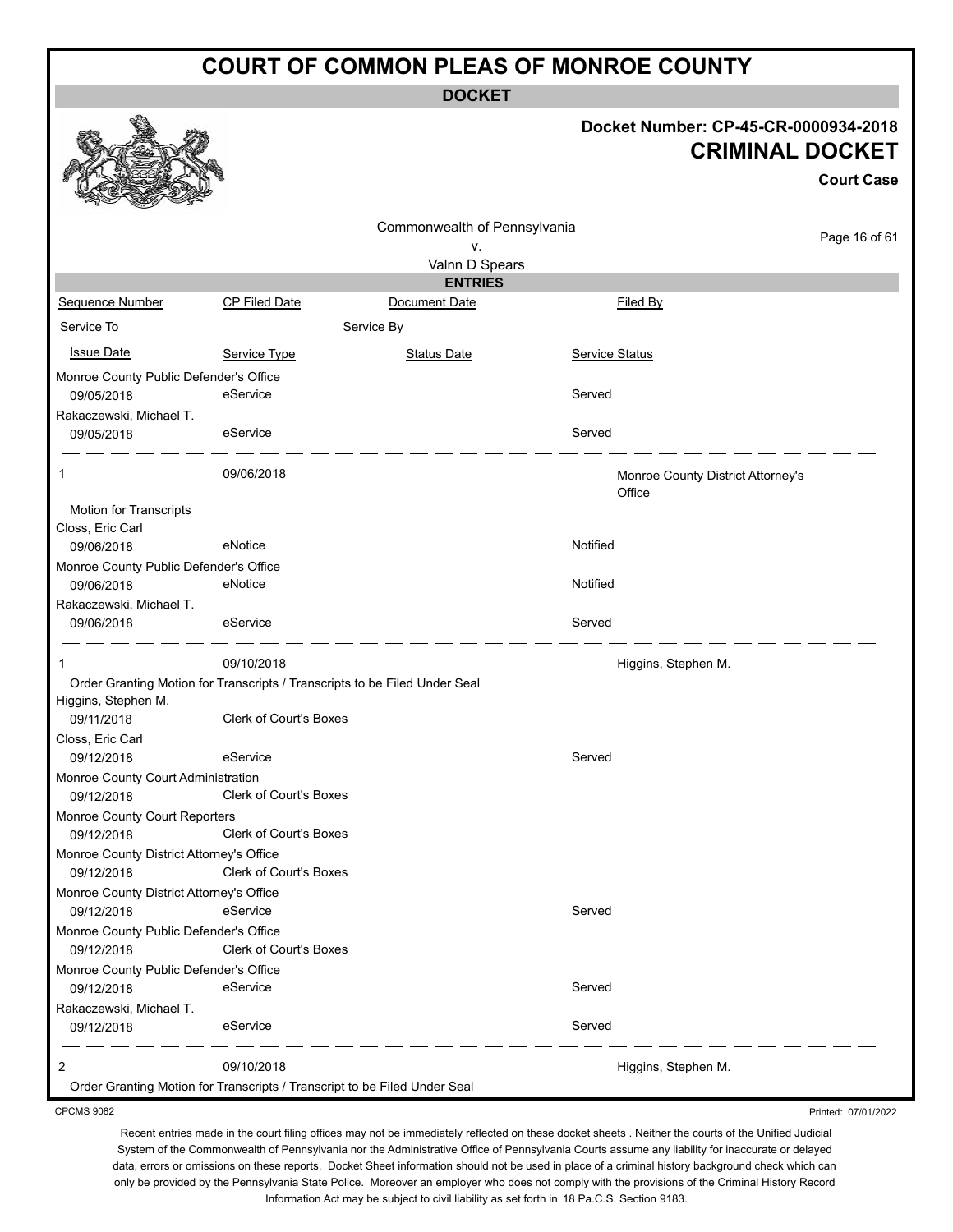**DOCKET**

# **Docket Number: CP-45-CR-0000934-2018**

|                                          |                               |                              |                       | <b>CRIMINAL DOCKET</b><br><b>Court Case</b> |
|------------------------------------------|-------------------------------|------------------------------|-----------------------|---------------------------------------------|
|                                          |                               |                              |                       |                                             |
|                                          |                               | Commonwealth of Pennsylvania |                       | Page 17 of 61                               |
|                                          |                               | ν.                           |                       |                                             |
|                                          |                               | Valnn D Spears               |                       |                                             |
|                                          |                               | <b>ENTRIES</b>               |                       |                                             |
| <b>Sequence Number</b><br>Service To     | <b>CP Filed Date</b>          | Document Date<br>Service By  | Filed By              |                                             |
|                                          |                               |                              |                       |                                             |
| <b>Issue Date</b>                        | Service Type                  | <b>Status Date</b>           | <b>Service Status</b> |                                             |
| Higgins, Stephen M.<br>09/11/2018        | <b>Clerk of Court's Boxes</b> |                              |                       |                                             |
| Monroe County Court Administration       |                               |                              |                       |                                             |
| 09/11/2018                               | Clerk of Court's Boxes        |                              |                       |                                             |
| Monroe County Court Reporters            |                               |                              |                       |                                             |
| 09/11/2018                               | <b>Clerk of Court's Boxes</b> |                              |                       |                                             |
| Monroe County District Attorney's Office |                               |                              |                       |                                             |
| 09/11/2018                               | <b>Clerk of Court's Boxes</b> |                              |                       |                                             |
| Monroe County Public Defender's Office   |                               |                              |                       |                                             |
| 09/11/2018                               | Clerk of Court's Boxes        |                              |                       |                                             |
| Closs, Eric Carl                         |                               |                              |                       |                                             |
| 09/12/2018                               | eService                      |                              | Served                |                                             |
| Monroe County District Attorney's Office |                               |                              |                       |                                             |
| 09/12/2018                               | eService                      |                              | Served                |                                             |
| Monroe County Public Defender's Office   |                               |                              |                       |                                             |
| 09/12/2018                               | eService                      |                              | Served                |                                             |
| Rakaczewski, Michael T.                  |                               |                              |                       |                                             |
| 09/12/2018                               | eService                      |                              | Served                |                                             |
| 3                                        | 09/10/2018                    |                              | Closs, Eric Carl      |                                             |
| Motion for Continuance                   |                               |                              |                       |                                             |
| Monroe County District Attorney's Office |                               |                              |                       |                                             |
| 09/10/2018                               | eNotice                       |                              | Notified              |                                             |
| Monroe County Public Defender's Office   |                               |                              |                       |                                             |
| 09/10/2018                               | eService                      |                              | Served                |                                             |
| Rakaczewski, Michael T.                  |                               |                              |                       |                                             |
| 09/10/2018                               | eNotice                       |                              | Notified              |                                             |
| 4                                        | 09/10/2018                    |                              | Office                | Monroe County Public Defender's             |
| Motion to Compel                         |                               |                              |                       |                                             |
| Closs, Eric Carl                         |                               |                              |                       |                                             |
| 09/10/2018                               | eNotice                       |                              | Notified              |                                             |
| Monroe County District Attorney's Office |                               |                              |                       |                                             |
| 09/10/2018                               | eNotice                       |                              | Notified              |                                             |
| Rakaczewski, Michael T.                  |                               |                              |                       |                                             |

CPCMS 9082

 $\mathcal{O}$ 

Recent entries made in the court filing offices may not be immediately reflected on these docket sheets . Neither the courts of the Unified Judicial System of the Commonwealth of Pennsylvania nor the Administrative Office of Pennsylvania Courts assume any liability for inaccurate or delayed data, errors or omissions on these reports. Docket Sheet information should not be used in place of a criminal history background check which can only be provided by the Pennsylvania State Police. Moreover an employer who does not comply with the provisions of the Criminal History Record Information Act may be subject to civil liability as set forth in 18 Pa.C.S. Section 9183.

09/10/2018 eNotice Notified

Printed: 07/01/2022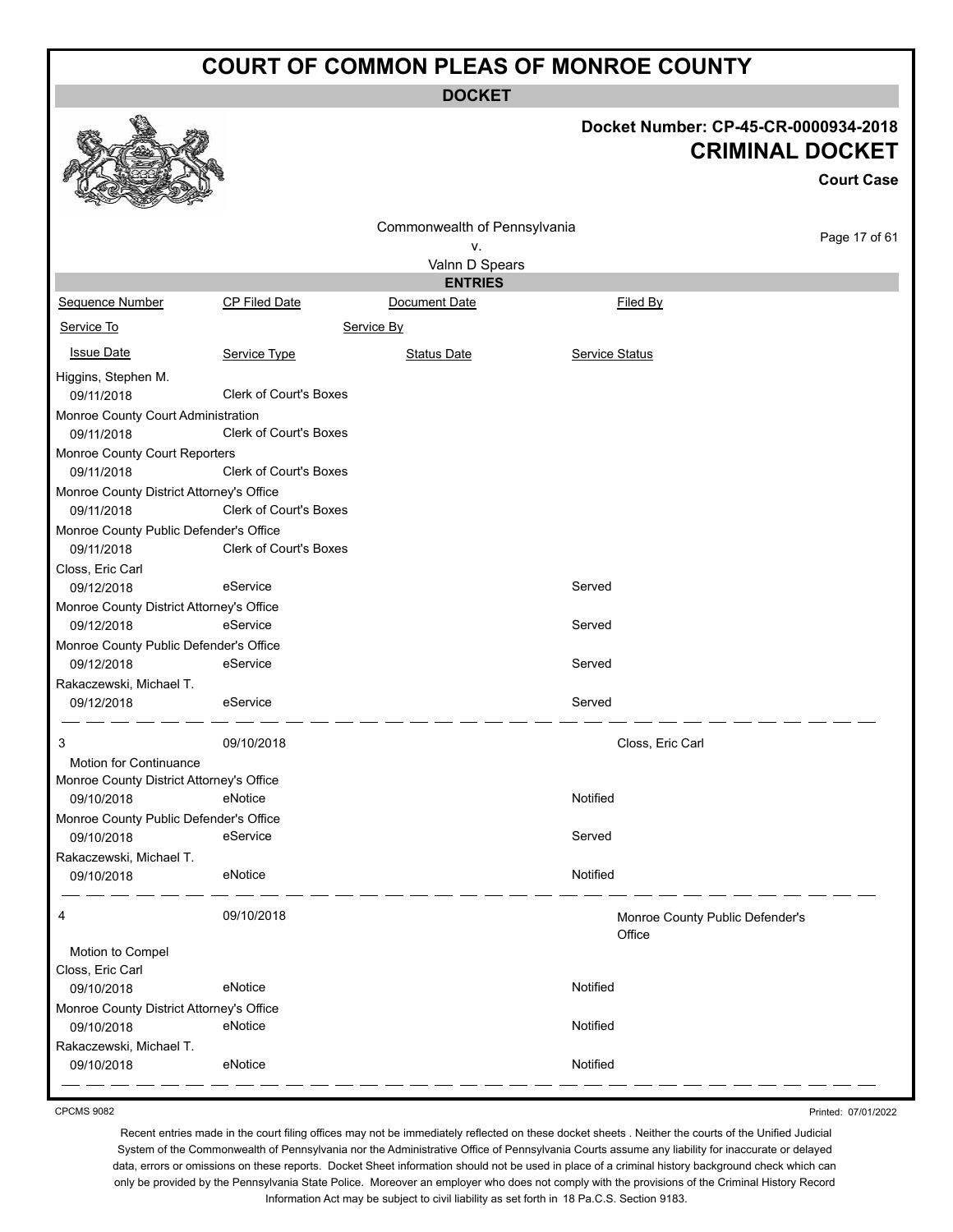**DOCKET**

# **Docket Number: CP-45-CR-0000934-2018**

|                                          |                                                                |                              | DOCKEL NUITIDEL. CF-45-CR-0000934-Z010<br><b>CRIMINAL DOCKET</b> |                   |  |
|------------------------------------------|----------------------------------------------------------------|------------------------------|------------------------------------------------------------------|-------------------|--|
|                                          |                                                                |                              |                                                                  | <b>Court Case</b> |  |
|                                          |                                                                | Commonwealth of Pennsylvania |                                                                  |                   |  |
|                                          |                                                                | ν.                           |                                                                  | Page 18 of 61     |  |
|                                          |                                                                | Valnn D Spears               |                                                                  |                   |  |
|                                          |                                                                | <b>ENTRIES</b>               |                                                                  |                   |  |
| Sequence Number                          | <b>CP Filed Date</b>                                           | Document Date                | Filed By                                                         |                   |  |
| Service To                               |                                                                | Service By                   |                                                                  |                   |  |
| <b>Issue Date</b>                        | Service Type                                                   | <b>Status Date</b>           | <b>Service Status</b>                                            |                   |  |
| 3                                        | 09/11/2018                                                     |                              | Higgins, Stephen M.                                              |                   |  |
|                                          | Order- Motion to Compel Hearing Scheduled 9/21/18 10:00AM CR#2 |                              |                                                                  |                   |  |
| Closs, Eric Carl                         |                                                                |                              |                                                                  |                   |  |
| 09/12/2018                               | eService                                                       |                              | Served                                                           |                   |  |
| Monroe County Court Administration       |                                                                |                              |                                                                  |                   |  |
| 09/12/2018                               | <b>Clerk of Court's Boxes</b>                                  |                              |                                                                  |                   |  |
| Monroe County District Attorney's Office |                                                                |                              |                                                                  |                   |  |
| 09/12/2018                               | <b>Clerk of Court's Boxes</b>                                  |                              |                                                                  |                   |  |
| Monroe County District Attorney's Office |                                                                |                              |                                                                  |                   |  |
| 09/12/2018                               | eService                                                       |                              | Served                                                           |                   |  |
| Monroe County Probation                  |                                                                |                              |                                                                  |                   |  |
| 09/12/2018                               | <b>Clerk of Court's Boxes</b>                                  |                              |                                                                  |                   |  |
| Monroe County Public Defender's Office   |                                                                |                              |                                                                  |                   |  |
| 09/12/2018                               | Clerk of Court's Boxes                                         |                              |                                                                  |                   |  |
| Monroe County Public Defender's Office   |                                                                |                              |                                                                  |                   |  |
| 09/12/2018                               | eService                                                       |                              | Served                                                           |                   |  |
| Rakaczewski, Michael T.                  |                                                                |                              |                                                                  |                   |  |
| 09/12/2018                               | eService                                                       |                              | Served                                                           |                   |  |
| 4                                        | 09/11/2018                                                     |                              | Higgins, Stephen M.                                              |                   |  |
|                                          | Order- Hearing Scheduled 9/21/18 10:00AM CR#2                  |                              |                                                                  |                   |  |
| Closs, Eric Carl                         |                                                                |                              |                                                                  |                   |  |
| 09/12/2018                               | eService                                                       |                              | Served                                                           |                   |  |
| Monroe County Court Administration       |                                                                |                              |                                                                  |                   |  |
| 09/12/2018                               | <b>Clerk of Court's Boxes</b>                                  |                              |                                                                  |                   |  |
| Monroe County District Attorney's Office |                                                                |                              |                                                                  |                   |  |
| 09/12/2018                               | Clerk of Court's Boxes                                         |                              |                                                                  |                   |  |
| Monroe County District Attorney's Office |                                                                |                              |                                                                  |                   |  |
| 09/12/2018                               | eService                                                       |                              | Served                                                           |                   |  |
| Monroe County Probation                  |                                                                |                              |                                                                  |                   |  |
| 09/12/2018                               | <b>Clerk of Court's Boxes</b>                                  |                              |                                                                  |                   |  |
| Monroe County Public Defender's Office   |                                                                |                              |                                                                  |                   |  |
| 09/12/2018                               | <b>Clerk of Court's Boxes</b>                                  |                              |                                                                  |                   |  |
| Monroe County Public Defender's Office   |                                                                |                              |                                                                  |                   |  |
| 09/12/2018                               | eService                                                       |                              | Served                                                           |                   |  |
| Rakaczewski, Michael T.                  |                                                                |                              |                                                                  |                   |  |
| 09/12/2018                               | eService                                                       |                              | Served                                                           |                   |  |

Printed: 07/01/2022

Recent entries made in the court filing offices may not be immediately reflected on these docket sheets . Neither the courts of the Unified Judicial System of the Commonwealth of Pennsylvania nor the Administrative Office of Pennsylvania Courts assume any liability for inaccurate or delayed data, errors or omissions on these reports. Docket Sheet information should not be used in place of a criminal history background check which can only be provided by the Pennsylvania State Police. Moreover an employer who does not comply with the provisions of the Criminal History Record Information Act may be subject to civil liability as set forth in 18 Pa.C.S. Section 9183.



#### CPCMS 9082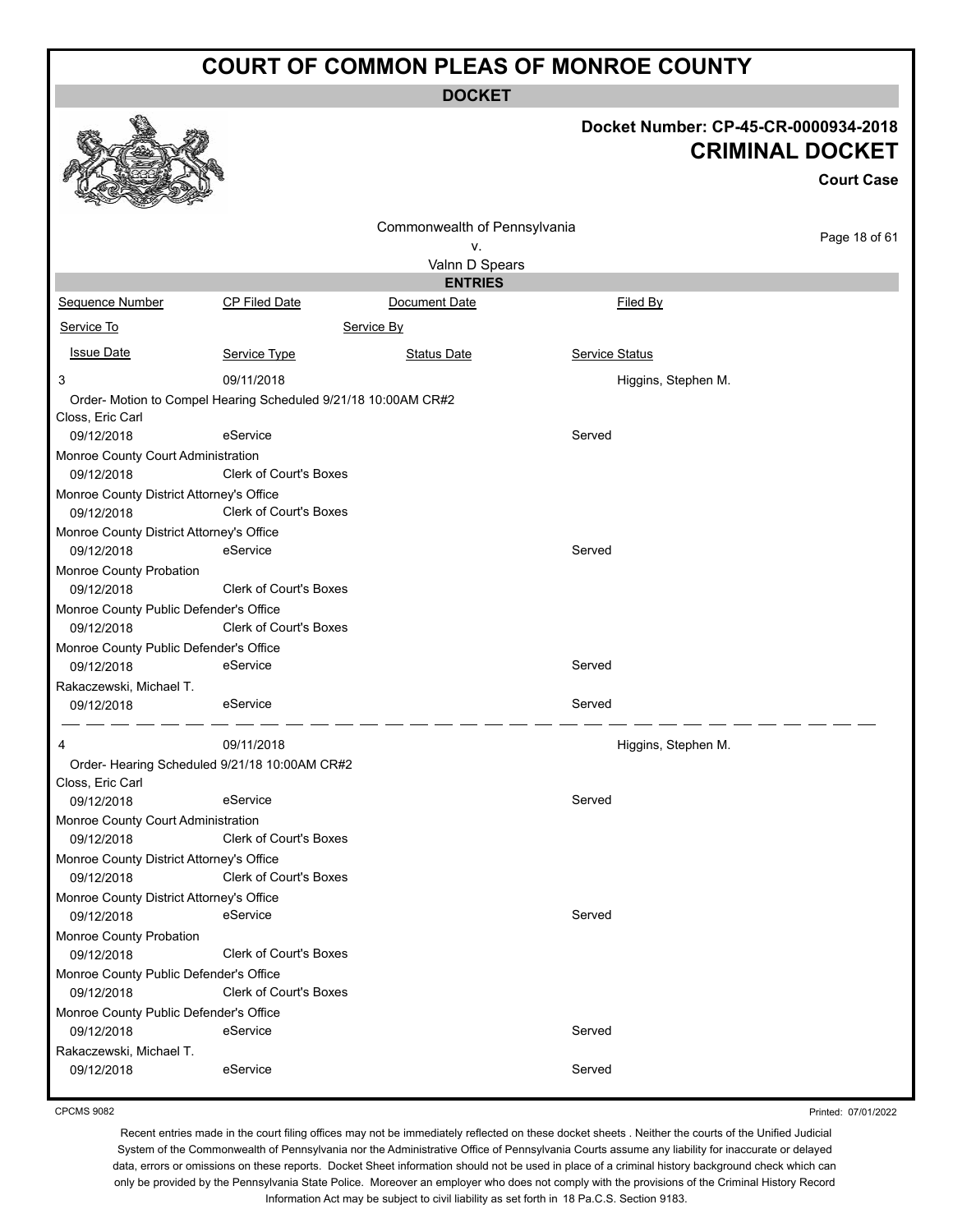**DOCKET**

#### **Docket Number: CP-45-CR-0000934-2018 CRIMINAL DOCKET**

**Court Case**

|                                                                |               | Commonwealth of Pennsylvania |                                             |               |
|----------------------------------------------------------------|---------------|------------------------------|---------------------------------------------|---------------|
|                                                                |               | ٧.                           |                                             | Page 19 of 61 |
|                                                                |               | Valnn D Spears               |                                             |               |
|                                                                |               | <b>ENTRIES</b>               |                                             |               |
| Sequence Number                                                | CP Filed Date | Document Date                | Filed By                                    |               |
| Service To                                                     |               | Service By                   |                                             |               |
| <b>Issue Date</b>                                              | Service Type  | <b>Status Date</b>           | Service Status                              |               |
| 1                                                              | 09/13/2018    |                              | Monroe County Court Reporters               |               |
| Form A: Notice of Completion of Transcript<br>Closs, Eric Carl |               |                              |                                             |               |
| 09/13/2018                                                     | eService      |                              | Served                                      |               |
| Monroe County District Attorney's Office                       |               |                              |                                             |               |
| 09/13/2018                                                     | eService      |                              | Served                                      |               |
| Monroe County Public Defender's Office                         | eService      |                              | Served                                      |               |
| 09/13/2018<br>Rakaczewski, Michael T.                          |               |                              |                                             |               |
| 09/13/2018                                                     | eService      |                              | Served                                      |               |
|                                                                |               |                              |                                             |               |
| 2                                                              | 09/13/2018    |                              | Monroe County Court Reporters               |               |
| Form A: Notice of Completion of Transcript                     |               |                              |                                             |               |
| Closs, Eric Carl                                               | eService      |                              | Served                                      |               |
| 09/13/2018                                                     |               |                              |                                             |               |
| Monroe County District Attorney's Office<br>09/13/2018         | eService      |                              | Served                                      |               |
| Monroe County Public Defender's Office                         |               |                              |                                             |               |
| 09/13/2018                                                     | eService      |                              | Served                                      |               |
| Rakaczewski, Michael T.                                        |               |                              |                                             |               |
| 09/13/2018                                                     | eService      |                              | Served                                      |               |
| 3                                                              | 09/13/2018    | 07/31/2018                   | Monroe County Court Reporters               |               |
| Sealed Entry<br>Closs, Eric Carl                               |               |                              |                                             |               |
| 09/13/2018                                                     | eService      |                              | Served                                      |               |
| Monroe County District Attorney's Office                       |               |                              |                                             |               |
| 09/13/2018                                                     | eService      |                              | Served                                      |               |
| Monroe County Public Defender's Office                         |               |                              |                                             |               |
| 09/13/2018                                                     | eService      |                              | Served                                      |               |
| Rakaczewski, Michael T.                                        |               |                              |                                             |               |
| 09/13/2018                                                     | eService      |                              | Served                                      |               |
| 1                                                              | 09/18/2018    |                              | Monroe County District Attorney's<br>Office |               |
| Motion for Continuance<br>Closs, Eric Carl                     |               |                              |                                             |               |

CPCMS 9082

Printed: 07/01/2022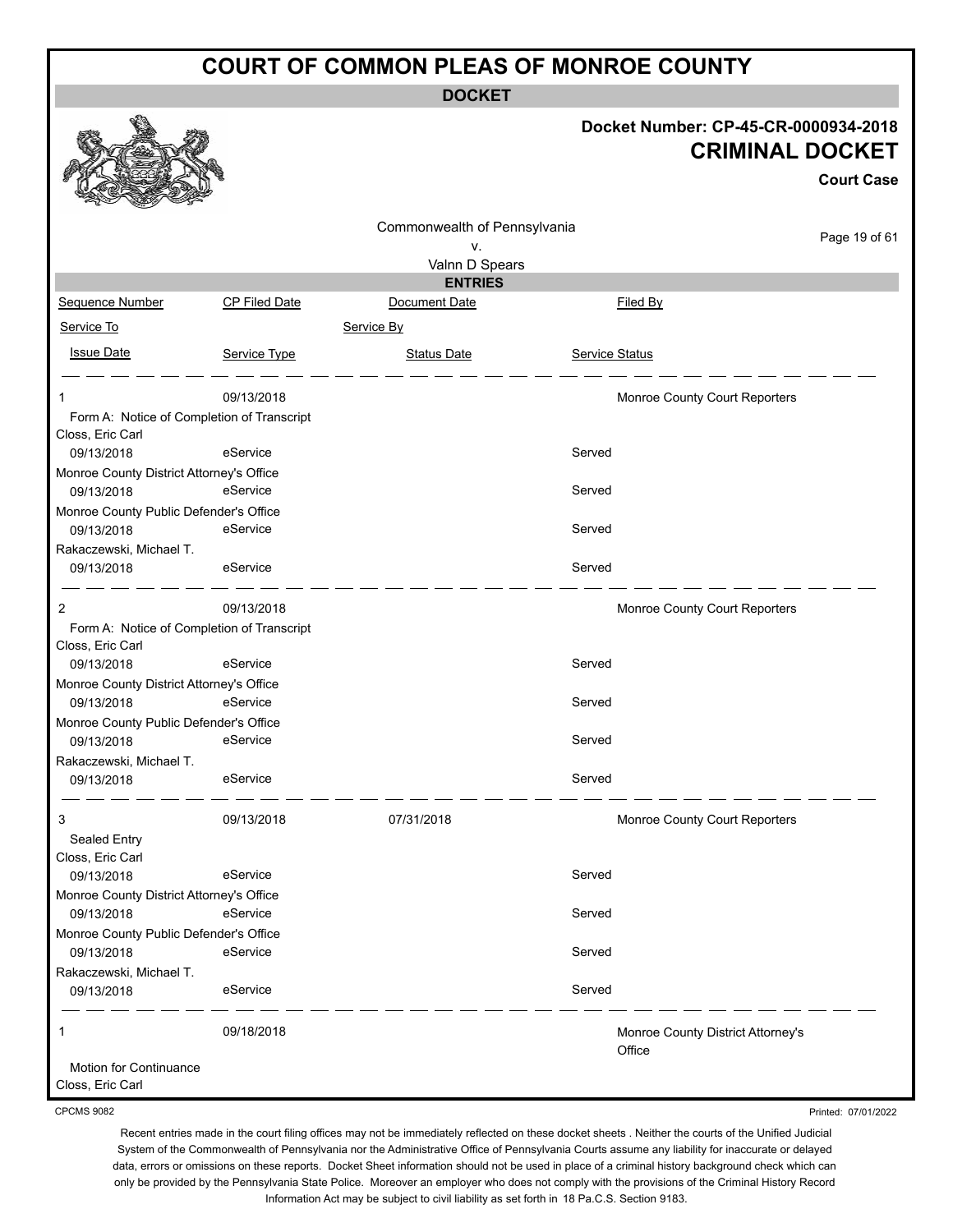**DOCKET**

# **Docket Number: CP-45-CR-0000934-2018**

|                                                          |                        | <b>CRIMINAL DOCKET</b>       |                                             |                   |
|----------------------------------------------------------|------------------------|------------------------------|---------------------------------------------|-------------------|
|                                                          |                        |                              |                                             | <b>Court Case</b> |
|                                                          |                        | Commonwealth of Pennsylvania |                                             | Page 20 of 61     |
|                                                          |                        | ۷.                           |                                             |                   |
|                                                          |                        | Valnn D Spears               |                                             |                   |
|                                                          |                        | <b>ENTRIES</b>               |                                             |                   |
| Sequence Number                                          | <b>CP Filed Date</b>   | Document Date                | Filed By                                    |                   |
| Service To                                               |                        | Service By                   |                                             |                   |
| <b>Issue Date</b>                                        | Service Type           | <b>Status Date</b>           | Service Status                              |                   |
| 09/18/2018                                               | eNotice                |                              | Notified                                    |                   |
| Monroe County Public Defender's Office                   |                        |                              |                                             |                   |
| 09/18/2018                                               | eNotice                |                              | Notified                                    |                   |
| Rakaczewski, Michael T.<br>09/18/2018                    | eService               |                              | Served                                      |                   |
| 1                                                        | 09/21/2018             | 09/20/2018                   | Higgins, Stephen M.                         |                   |
| Order Denying Motion for Continuance<br>Closs, Eric Carl |                        |                              |                                             |                   |
| 09/24/2018                                               | eService               |                              | Served                                      |                   |
| Monroe County District Attorney's Office                 |                        |                              |                                             |                   |
| 09/24/2018                                               | Clerk of Court's Boxes |                              |                                             |                   |
| Monroe County District Attorney's Office<br>09/24/2018   | eService               |                              | Served                                      |                   |
| Monroe County Public Defender's Office                   |                        |                              |                                             |                   |
| 09/24/2018                                               | Clerk of Court's Boxes |                              |                                             |                   |
| Monroe County Public Defender's Office                   |                        |                              |                                             |                   |
| 09/24/2018                                               | eService               |                              | Served                                      |                   |
| Rakaczewski, Michael T.                                  |                        |                              |                                             |                   |
| 09/24/2018                                               | eService               |                              | Served                                      |                   |
| 2                                                        | 09/21/2018             |                              | Monroe County Public Defender's<br>Office   |                   |
| <b>Motion for Transcripts</b>                            |                        |                              |                                             |                   |
| Closs, Eric Carl                                         | eService               |                              | Served                                      |                   |
| 09/21/2018<br>Monroe County District Attorney's Office   |                        |                              |                                             |                   |
| 09/21/2018                                               | eNotice                |                              | Notified                                    |                   |
| Rakaczewski, Michael T.                                  |                        |                              |                                             |                   |
| 09/21/2018                                               | eNotice                |                              | Notified                                    |                   |
| 1                                                        | 09/24/2018             |                              | Monroe County District Attorney's<br>Office |                   |
| Motion for Transcripts<br>Closs, Eric Carl               |                        |                              |                                             |                   |
| 09/24/2018                                               | eNotice                |                              | Notified                                    |                   |
| Monroe County Public Defender's Office                   |                        |                              |                                             |                   |
| 09/24/2018                                               | eNotice                |                              | Notified                                    |                   |

CPCMS 9082

 $\begin{picture}(20,20) \put(0,0){\line(1,0){155}} \put(15,0){\line(1,0){155}} \put(15,0){\line(1,0){155}} \put(15,0){\line(1,0){155}} \put(15,0){\line(1,0){155}} \put(15,0){\line(1,0){155}} \put(15,0){\line(1,0){155}} \put(15,0){\line(1,0){155}} \put(15,0){\line(1,0){155}} \put(15,0){\line(1,0){155}} \put(15,0){\line(1,0){155}} \$ 

残

燃

Printed: 07/01/2022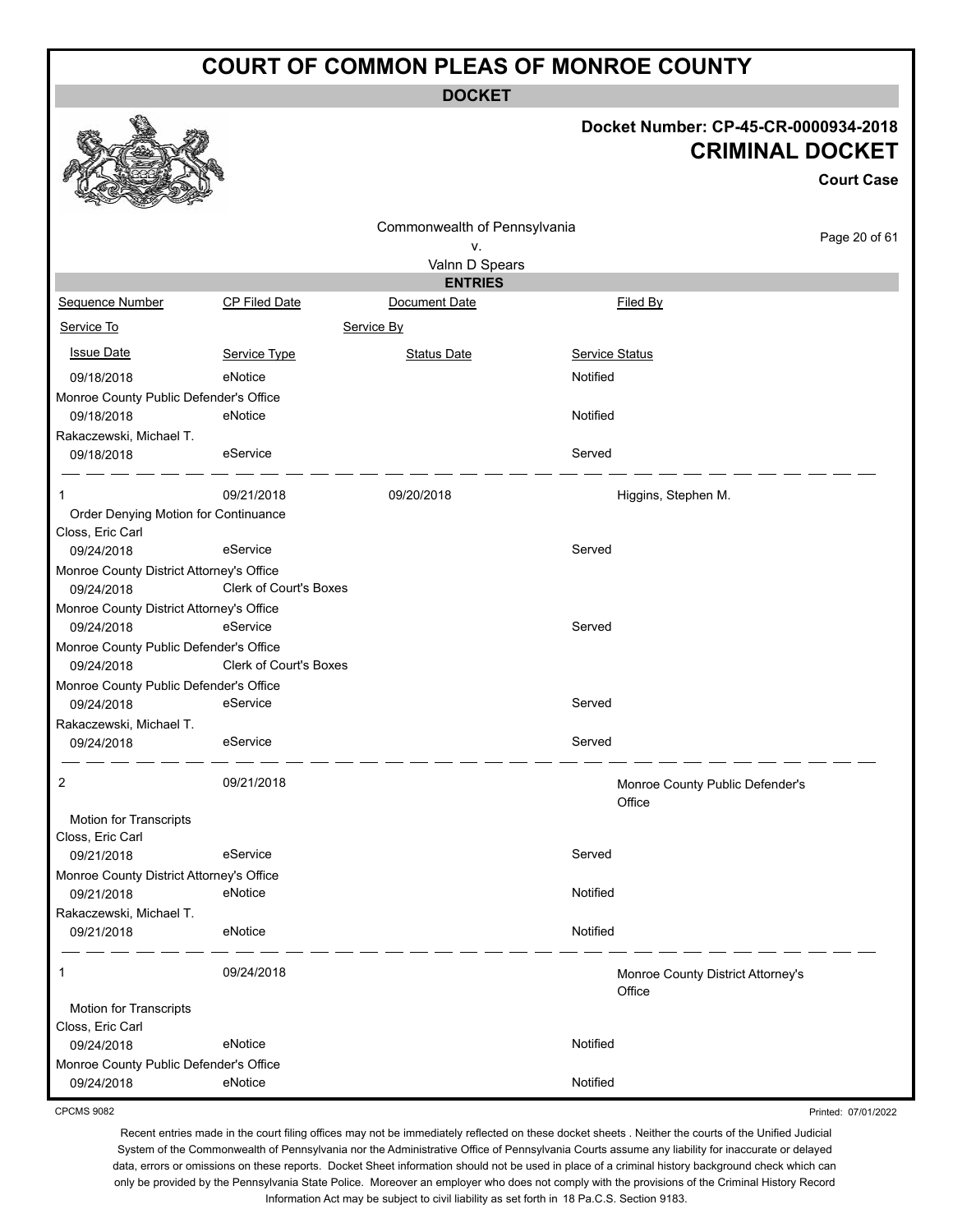**DOCKET**

|                                                                             |                                                                                                    | <b>DOCKET</b>                |                     |                                                                                     |
|-----------------------------------------------------------------------------|----------------------------------------------------------------------------------------------------|------------------------------|---------------------|-------------------------------------------------------------------------------------|
|                                                                             |                                                                                                    |                              |                     | Docket Number: CP-45-CR-0000934-2018<br><b>CRIMINAL DOCKET</b><br><b>Court Case</b> |
|                                                                             |                                                                                                    |                              |                     |                                                                                     |
|                                                                             |                                                                                                    | Commonwealth of Pennsylvania |                     |                                                                                     |
|                                                                             |                                                                                                    | ν.                           |                     | Page 21 of 61                                                                       |
|                                                                             |                                                                                                    | Valnn D Spears               |                     |                                                                                     |
|                                                                             |                                                                                                    | <b>ENTRIES</b>               |                     |                                                                                     |
| Sequence Number                                                             | CP Filed Date                                                                                      | Document Date                | Filed By            |                                                                                     |
| Service To                                                                  |                                                                                                    | Service By                   |                     |                                                                                     |
| <b>Issue Date</b>                                                           | Service Type                                                                                       | <b>Status Date</b>           | Service Status      |                                                                                     |
| Rakaczewski, Michael T.                                                     |                                                                                                    |                              |                     |                                                                                     |
| 09/24/2018                                                                  | eService                                                                                           |                              | Served              |                                                                                     |
| 2                                                                           | 09/24/2018                                                                                         | 09/21/2018                   |                     |                                                                                     |
|                                                                             | Order- Jury Selection Commence: 10-2-18/8:30am/Courtroom 1/Trial:10-9-18-1 - 10/11 & 10/12/Motions |                              | Higgins, Stephen M. |                                                                                     |
| Monroe County Correctional Facility                                         |                                                                                                    |                              |                     |                                                                                     |
| 09/25/2018                                                                  | Clerk of Court's Boxes                                                                             |                              |                     |                                                                                     |
| Monroe County Court Administration                                          |                                                                                                    |                              |                     |                                                                                     |
| 09/25/2018                                                                  | Clerk of Court's Boxes                                                                             |                              |                     |                                                                                     |
| Monroe County District Attorney's Office                                    |                                                                                                    |                              |                     |                                                                                     |
| 09/25/2018                                                                  | Clerk of Court's Boxes                                                                             |                              |                     |                                                                                     |
| Monroe County Probation                                                     |                                                                                                    |                              |                     |                                                                                     |
| 09/25/2018                                                                  | <b>Clerk of Court's Boxes</b>                                                                      |                              |                     |                                                                                     |
| Monroe County Public Defender's Office<br>09/25/2018                        | <b>Clerk of Court's Boxes</b>                                                                      |                              |                     |                                                                                     |
| Monroe County Sheriff's Department                                          |                                                                                                    |                              |                     |                                                                                     |
| 09/25/2018                                                                  | <b>Clerk of Court's Boxes</b>                                                                      |                              |                     |                                                                                     |
| Closs, Eric Carl                                                            |                                                                                                    |                              |                     |                                                                                     |
| 09/26/2018                                                                  | eService                                                                                           |                              | Served              |                                                                                     |
| Monroe County District Attorney's Office                                    |                                                                                                    |                              |                     |                                                                                     |
| 09/26/2018                                                                  | eService                                                                                           |                              | Served              |                                                                                     |
| Monroe County Public Defender's Office                                      |                                                                                                    |                              |                     |                                                                                     |
| 09/26/2018                                                                  | eService                                                                                           |                              | Served              |                                                                                     |
| Rakaczewski, Michael T.                                                     |                                                                                                    |                              |                     |                                                                                     |
| 09/26/2018                                                                  | eService                                                                                           |                              | Served              |                                                                                     |
| 3                                                                           | 09/24/2018                                                                                         | 09/24/2018                   | Higgins, Stephen M. |                                                                                     |
| Order Granting Motion for Transcripts<br>Monroe County Court Administration |                                                                                                    |                              |                     |                                                                                     |
| 09/25/2018                                                                  | Clerk of Court's Boxes                                                                             |                              |                     |                                                                                     |
| Monroe County Court Reporters                                               |                                                                                                    |                              |                     |                                                                                     |
| 09/25/2018                                                                  | Clerk of Court's Boxes                                                                             |                              |                     |                                                                                     |
| Monroe County District Attorney's Office                                    |                                                                                                    |                              |                     |                                                                                     |
| 09/25/2018                                                                  | Clerk of Court's Boxes                                                                             |                              |                     |                                                                                     |
| Monroe County Probation<br>09/25/2018                                       | Clerk of Court's Boxes                                                                             |                              |                     |                                                                                     |
| Monroe County Public Defender's Office                                      |                                                                                                    |                              |                     |                                                                                     |
|                                                                             |                                                                                                    |                              |                     |                                                                                     |

CPCMS 9082

Printed: 07/01/2022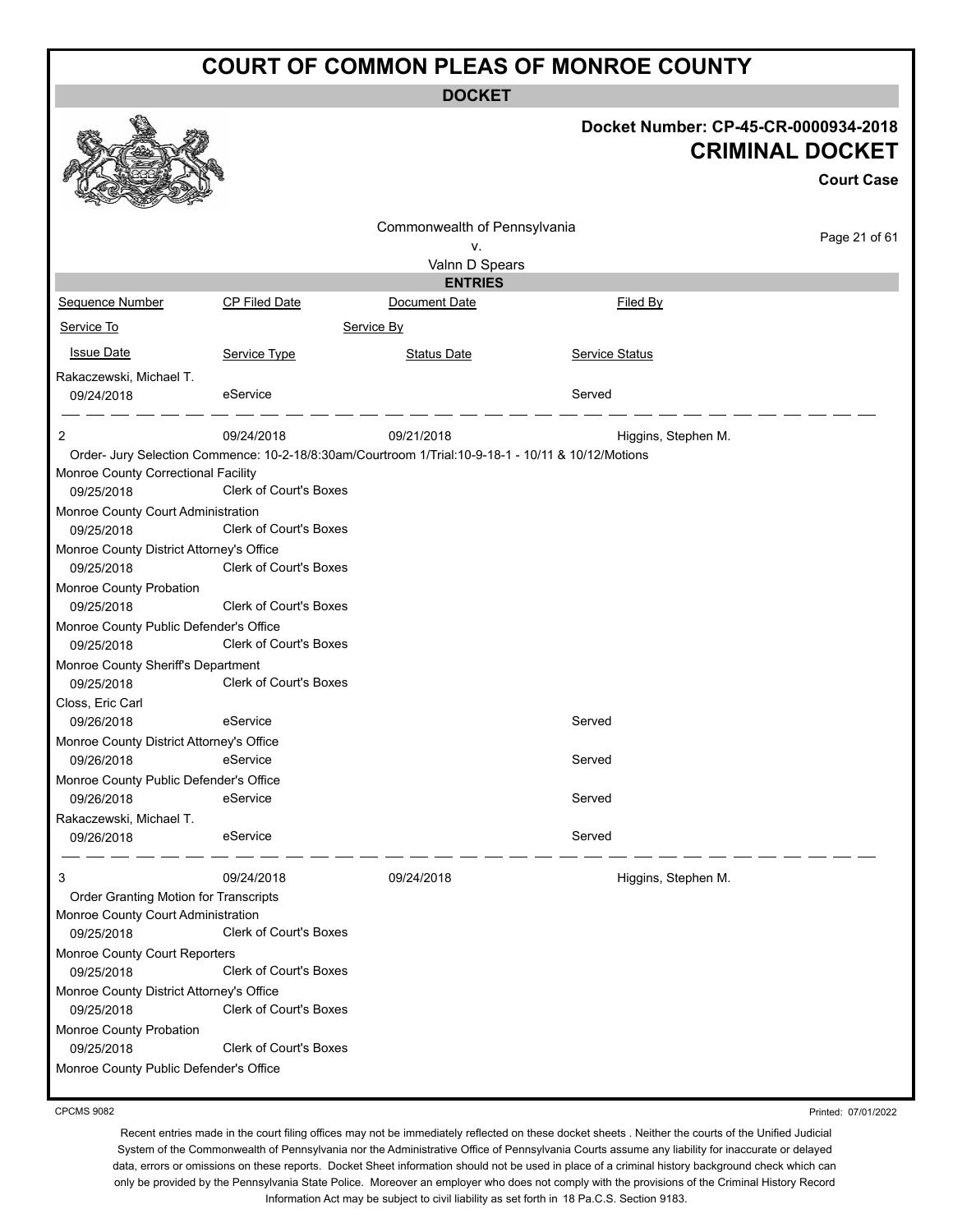**DOCKET**

#### **Docket Number: CP-45-CR-0000934-2018 CRIMINAL DOCKET**

**Court Case**

|                                          |                                                                    | Commonwealth of Pennsylvania |                       |               |
|------------------------------------------|--------------------------------------------------------------------|------------------------------|-----------------------|---------------|
|                                          |                                                                    | ٧.                           |                       | Page 22 of 61 |
|                                          |                                                                    | Valnn D Spears               |                       |               |
|                                          |                                                                    | <b>ENTRIES</b>               |                       |               |
| Sequence Number                          | <b>CP Filed Date</b>                                               | Document Date                | Filed By              |               |
| Service To                               |                                                                    | Service By                   |                       |               |
| <b>Issue Date</b>                        | Service Type                                                       | <b>Status Date</b>           | <b>Service Status</b> |               |
| 09/25/2018                               | <b>Clerk of Court's Boxes</b>                                      |                              |                       |               |
| Closs, Eric Carl                         |                                                                    |                              |                       |               |
| 09/26/2018                               | eService                                                           |                              | Served                |               |
| Monroe County District Attorney's Office |                                                                    |                              |                       |               |
| 09/26/2018                               | eService                                                           |                              | Served                |               |
| Monroe County Public Defender's Office   |                                                                    |                              |                       |               |
| 09/26/2018                               | eService                                                           |                              | Served                |               |
| Rakaczewski, Michael T.                  |                                                                    |                              |                       |               |
| 09/26/2018                               | eService                                                           |                              | Served                |               |
|                                          |                                                                    |                              |                       |               |
| 4                                        | 09/24/2018                                                         | 09/24/2018                   | Higgins, Stephen M.   |               |
| Order Granting Motion for Transcripts    |                                                                    |                              |                       |               |
| Monroe County Court Administration       |                                                                    |                              |                       |               |
| 09/25/2018                               | <b>Clerk of Court's Boxes</b>                                      |                              |                       |               |
| Monroe County Court Reporters            |                                                                    |                              |                       |               |
| 09/25/2018                               | <b>Clerk of Court's Boxes</b>                                      |                              |                       |               |
| Monroe County District Attorney's Office |                                                                    |                              |                       |               |
| 09/25/2018                               | <b>Clerk of Court's Boxes</b>                                      |                              |                       |               |
| Monroe County Public Defender's Office   |                                                                    |                              |                       |               |
| 09/25/2018                               | <b>Clerk of Court's Boxes</b>                                      |                              |                       |               |
| Closs, Eric Carl                         |                                                                    |                              |                       |               |
| 09/26/2018                               | eService                                                           |                              | Served                |               |
| Monroe County District Attorney's Office |                                                                    |                              |                       |               |
| 09/26/2018                               | eService                                                           |                              | Served                |               |
| Monroe County Public Defender's Office   |                                                                    |                              |                       |               |
| 09/26/2018                               | eService                                                           |                              | Served                |               |
| Rakaczewski, Michael T.                  |                                                                    |                              |                       |               |
| 09/26/2018                               | eService                                                           |                              | Served                |               |
| 1                                        | 09/25/2018                                                         | 09/19/2018                   | Higgins, Stephen M.   |               |
|                                          | Order Scheduling Case for Final Call and Trial 10/1/18 8:30AM CR#1 |                              |                       |               |
| Closs, Eric Carl                         |                                                                    |                              |                       |               |
| 09/25/2018                               | eService                                                           |                              | Served                |               |
| Monroe County Court Administration       |                                                                    |                              |                       |               |
| 09/25/2018                               | <b>Clerk of Court's Boxes</b>                                      |                              |                       |               |
| Monroe County District Attorney's Office |                                                                    |                              |                       |               |
| 09/25/2018                               | <b>Clerk of Court's Boxes</b>                                      |                              |                       |               |
|                                          |                                                                    |                              |                       |               |

CPCMS 9082

Printed: 07/01/2022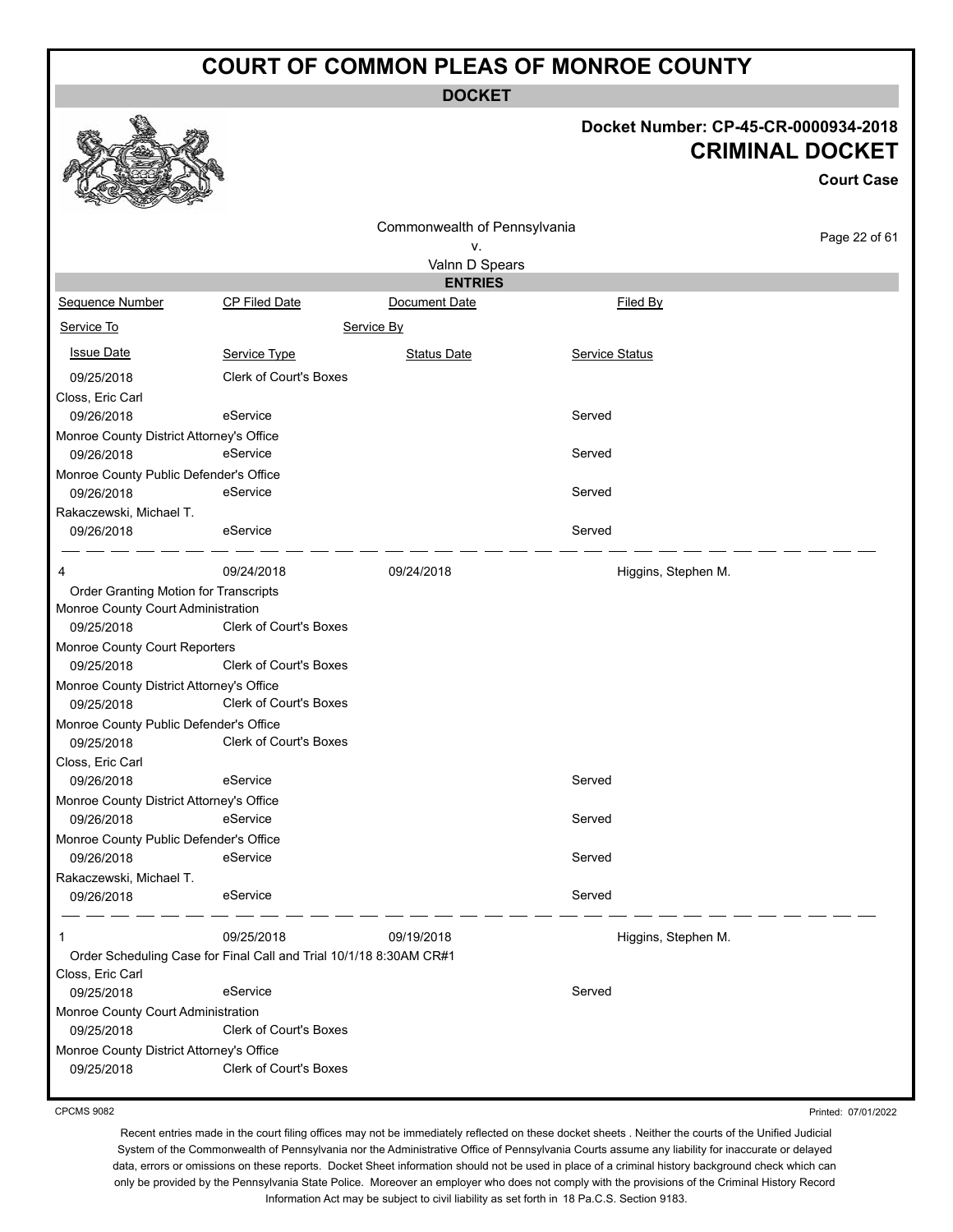**DOCKET**

#### **Docket Number: CP-45-CR-0000934-2018 CRIMINAL DOCKET**

**Court Case**

Page 23 of 61

Commonwealth of Pennsylvania v. Valnn D Spears **ENTRIES** Sequence Number CP Filed Date Document Date **Document Date** Filed By Service To Service By **Issue Date Service Type** Service Type Status Date Service Status Date Service Status Service Status **Service Status** Monroe County District Attorney's Office 09/25/2018 eService Served Monroe County Public Defender's Office 09/25/2018 Clerk of Court's Boxes Monroe County Public Defender's Office 09/25/2018 eService Served Rakaczewski, Michael T. 09/25/2018 eService exercise exercise served 3 09/25/2018 Monroe County Public Defender's **Office** Brief in Opposition Closs, Eric Carl 09/25/2018 eNotice environmental environmental environmental environmental environmental environmental environmental environmental environmental environmental environmental environmental environmental environmental environ Monroe County District Attorney's Office 09/25/2018 eNotice Notified Rakaczewski, Michael T. 09/25/2018 eNotice Notified 1 09/27/2018 Monroe County District Attorney's **Office** Notice for Expert Witness Closs, Eric Carl 09/27/2018 eNotice Notified Monroe County Public Defender's Office 09/27/2018 eNotice Notified Rakaczewski, Michael T. 09/27/2018 eService eService Served  $-$ 2 09/27/2018 Monroe County Court Reporters Notice of Completion of Transcript Closs, Eric Carl 09/27/2018 eService Served Monroe County District Attorney's Office 09/27/2018 eService Served Monroe County Public Defender's Office 09/27/2018 eService eService Served

CPCMS 9082

Rakaczewski, Michael T.

Printed: 07/01/2022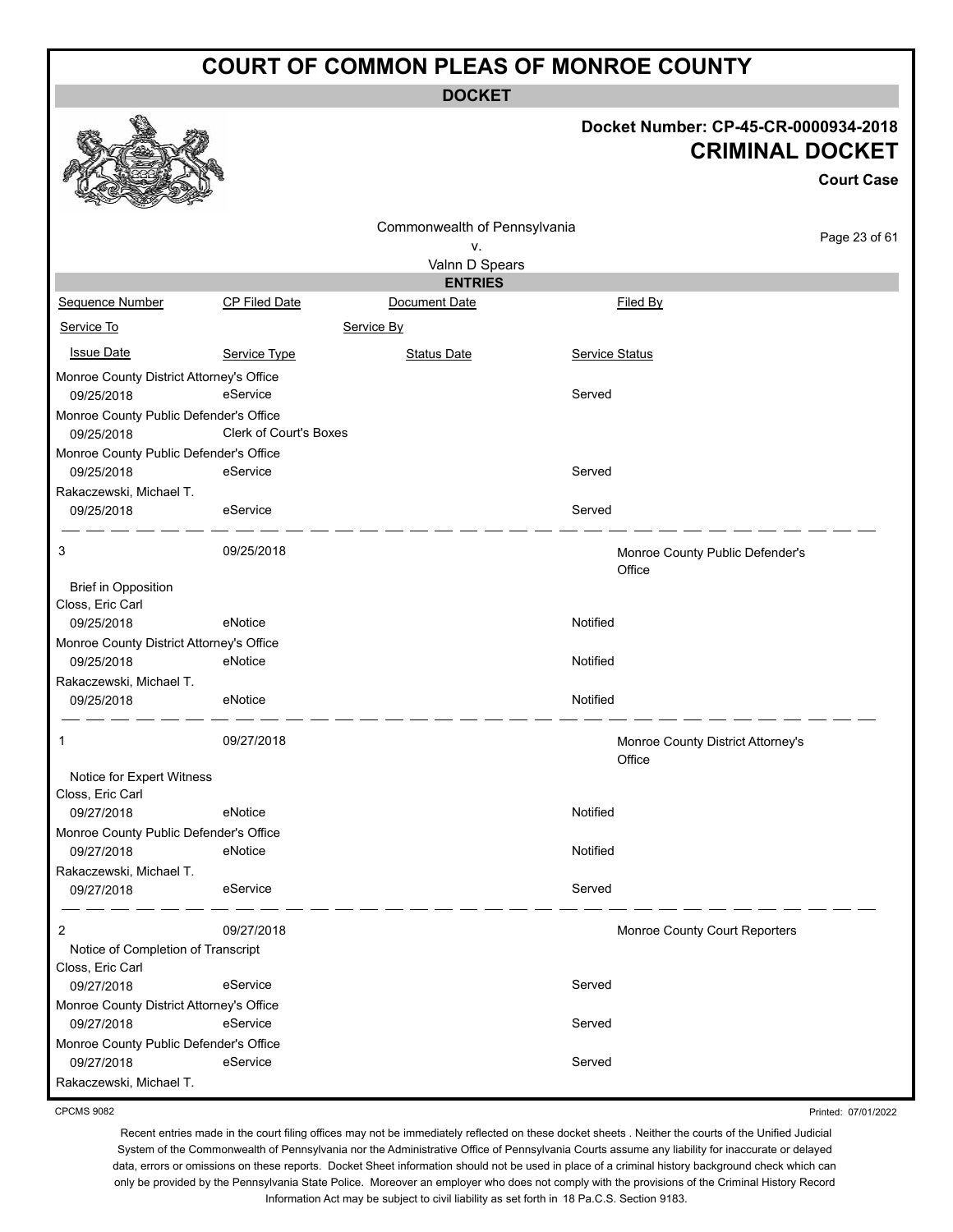**DOCKET**

#### **Docket Number: CP-45-CR-0000934-2018 CRIMINAL DOCKET**

Printed: 07/01/2022

|                                                            |                      |                                    |                | <b>Court Case</b>                 |
|------------------------------------------------------------|----------------------|------------------------------------|----------------|-----------------------------------|
|                                                            |                      | Commonwealth of Pennsylvania<br>v. |                | Page 24 of 61                     |
|                                                            |                      | Valnn D Spears                     |                |                                   |
|                                                            |                      | <b>ENTRIES</b>                     |                |                                   |
| Sequence Number                                            | <b>CP Filed Date</b> | Document Date                      | Filed By       |                                   |
| Service To                                                 |                      | Service By                         |                |                                   |
| <b>Issue Date</b>                                          | Service Type         | <b>Status Date</b>                 | Service Status |                                   |
| 09/27/2018                                                 | eService             |                                    | Served         |                                   |
| 3                                                          | 09/27/2018           |                                    |                | Monroe County Court Reporters     |
| Notice of Completion of Transcript                         |                      |                                    |                |                                   |
| Closs, Eric Carl                                           |                      |                                    |                |                                   |
| 09/27/2018                                                 | eService             |                                    | Served         |                                   |
| Monroe County District Attorney's Office                   |                      |                                    |                |                                   |
| 09/27/2018                                                 | eService             |                                    | Served         |                                   |
| Monroe County Public Defender's Office<br>09/27/2018       | eService             |                                    | Served         |                                   |
| Rakaczewski, Michael T.                                    |                      |                                    |                |                                   |
| 09/27/2018                                                 | eService             |                                    | Served         |                                   |
| 4                                                          | 09/27/2018           | 09/21/2018                         |                | Monroe County Court Reporters     |
| <b>Transcript of Proceedings Filed</b><br>Closs, Eric Carl |                      |                                    |                |                                   |
| 09/27/2018                                                 | eService             |                                    | Served         |                                   |
| Monroe County District Attorney's Office                   |                      |                                    |                |                                   |
| 09/27/2018                                                 | eService             |                                    | Served         |                                   |
| Monroe County Public Defender's Office                     |                      |                                    |                |                                   |
| 09/27/2018                                                 | eService             |                                    | Served         |                                   |
| Rakaczewski, Michael T.                                    |                      |                                    |                |                                   |
| 09/27/2018                                                 | eService             |                                    | Served         |                                   |
| 5                                                          | 09/27/2018           |                                    | Office         | Monroe County District Attorney's |
| <b>Brief in Opposition</b>                                 |                      |                                    |                |                                   |
| Closs, Eric Carl                                           |                      |                                    |                |                                   |
| 09/27/2018                                                 | eNotice              |                                    | Notified       |                                   |
| Monroe County Public Defender's Office                     |                      |                                    |                |                                   |
| 09/27/2018                                                 | eNotice              |                                    | Notified       |                                   |
| Rakaczewski, Michael T.                                    |                      |                                    |                |                                   |
| 09/27/2018                                                 | eService             |                                    | Served         |                                   |
| 1                                                          | 09/28/2018           |                                    | Office         | Monroe County Public Defender's   |
| Motion to Compel Discovery<br>Closs, Eric Carl             |                      |                                    |                |                                   |

CPCMS 9082

Recent entries made in the court filing offices may not be immediately reflected on these docket sheets . Neither the courts of the Unified Judicial System of the Commonwealth of Pennsylvania nor the Administrative Office of Pennsylvania Courts assume any liability for inaccurate or delayed data, errors or omissions on these reports. Docket Sheet information should not be used in place of a criminal history background check which can only be provided by the Pennsylvania State Police. Moreover an employer who does not comply with the provisions of the Criminal History Record

Information Act may be subject to civil liability as set forth in 18 Pa.C.S. Section 9183.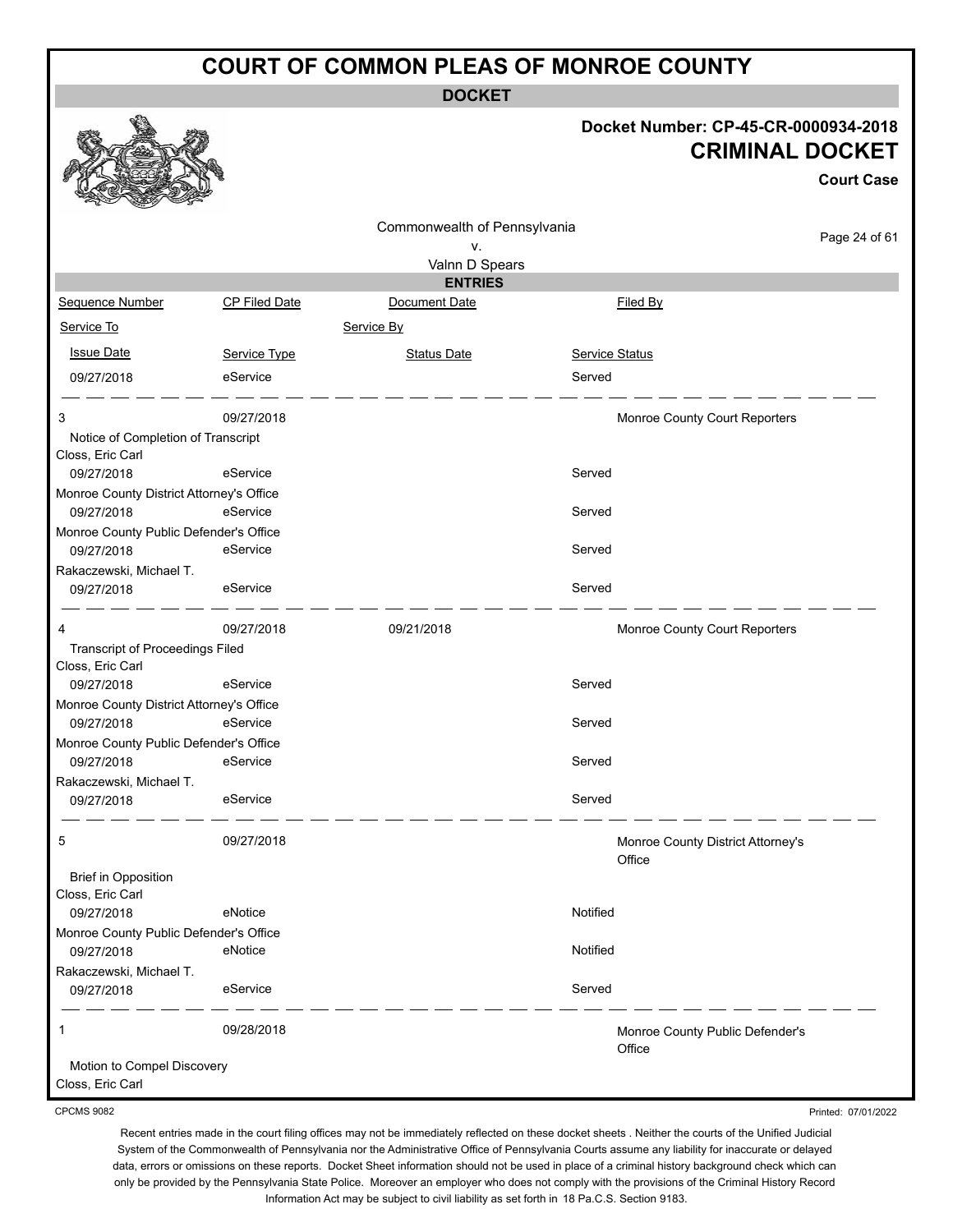**DOCKET**

#### **Docket Number: CP-45-CR-0000934-2018 CRIMINAL DOCKET**

| Commonwealth of Pennsylvania<br>ν.<br>Valnn D Spears<br><b>ENTRIES</b><br><b>CP Filed Date</b><br>Document Date<br><b>Sequence Number</b><br>Filed By<br>Service To<br>Service By<br><b>Issue Date</b><br><b>Status Date</b><br>Service Status<br>Service Type<br>eService<br>Served<br>09/28/2018<br>Monroe County District Attorney's Office<br>eNotice<br>Notified<br>09/28/2018<br>Rakaczewski, Michael T.<br>Notified<br>09/28/2018<br>eNotice<br>10/03/2018<br>1<br>Monroe County District Attorney's<br>Office<br>Notice of Intent to Introduce Other Crimes, Wrongs, Acts or Evidence<br>Closs, Eric Carl<br>Notified<br>eNotice<br>10/03/2018<br>Monroe County Public Defender's Office<br>Notified<br>10/03/2018<br>eNotice<br>Rakaczewski, Michael T.<br>eService<br>Served<br>10/03/2018<br>2<br>10/01/2018<br>10/03/2018<br>Worthington, Margherita P.<br>Order-Final Call Continued to 11/2/18 8:30AM CR#1<br>Closs, Eric Carl<br>eService<br>Served<br>10/03/2018<br>Monroe County Court Administration<br><b>Clerk of Court's Boxes</b><br>10/03/2018<br>Monroe County District Attorney's Office<br>Clerk of Court's Boxes<br>10/03/2018<br>Monroe County District Attorney's Office<br>Served<br>10/03/2018<br>eService<br>Monroe County Probation<br>10/03/2018<br>Clerk of Court's Boxes<br>Monroe County Public Defender's Office<br>Clerk of Court's Boxes<br>10/03/2018<br>Monroe County Public Defender's Office<br>eService<br>Served<br>10/03/2018<br>Monroe County Sheriff<br><b>Clerk of Court's Boxes</b><br>10/03/2018<br>Rakaczewski, Michael T.<br>eService<br>Served<br>10/03/2018 |  |  | <b>Court Case</b> |
|---------------------------------------------------------------------------------------------------------------------------------------------------------------------------------------------------------------------------------------------------------------------------------------------------------------------------------------------------------------------------------------------------------------------------------------------------------------------------------------------------------------------------------------------------------------------------------------------------------------------------------------------------------------------------------------------------------------------------------------------------------------------------------------------------------------------------------------------------------------------------------------------------------------------------------------------------------------------------------------------------------------------------------------------------------------------------------------------------------------------------------------------------------------------------------------------------------------------------------------------------------------------------------------------------------------------------------------------------------------------------------------------------------------------------------------------------------------------------------------------------------------------------------------------------------------------------------------------------------------------|--|--|-------------------|
|                                                                                                                                                                                                                                                                                                                                                                                                                                                                                                                                                                                                                                                                                                                                                                                                                                                                                                                                                                                                                                                                                                                                                                                                                                                                                                                                                                                                                                                                                                                                                                                                                     |  |  |                   |
|                                                                                                                                                                                                                                                                                                                                                                                                                                                                                                                                                                                                                                                                                                                                                                                                                                                                                                                                                                                                                                                                                                                                                                                                                                                                                                                                                                                                                                                                                                                                                                                                                     |  |  | Page 25 of 61     |
|                                                                                                                                                                                                                                                                                                                                                                                                                                                                                                                                                                                                                                                                                                                                                                                                                                                                                                                                                                                                                                                                                                                                                                                                                                                                                                                                                                                                                                                                                                                                                                                                                     |  |  |                   |
|                                                                                                                                                                                                                                                                                                                                                                                                                                                                                                                                                                                                                                                                                                                                                                                                                                                                                                                                                                                                                                                                                                                                                                                                                                                                                                                                                                                                                                                                                                                                                                                                                     |  |  |                   |
|                                                                                                                                                                                                                                                                                                                                                                                                                                                                                                                                                                                                                                                                                                                                                                                                                                                                                                                                                                                                                                                                                                                                                                                                                                                                                                                                                                                                                                                                                                                                                                                                                     |  |  |                   |
|                                                                                                                                                                                                                                                                                                                                                                                                                                                                                                                                                                                                                                                                                                                                                                                                                                                                                                                                                                                                                                                                                                                                                                                                                                                                                                                                                                                                                                                                                                                                                                                                                     |  |  |                   |
|                                                                                                                                                                                                                                                                                                                                                                                                                                                                                                                                                                                                                                                                                                                                                                                                                                                                                                                                                                                                                                                                                                                                                                                                                                                                                                                                                                                                                                                                                                                                                                                                                     |  |  |                   |
|                                                                                                                                                                                                                                                                                                                                                                                                                                                                                                                                                                                                                                                                                                                                                                                                                                                                                                                                                                                                                                                                                                                                                                                                                                                                                                                                                                                                                                                                                                                                                                                                                     |  |  |                   |
|                                                                                                                                                                                                                                                                                                                                                                                                                                                                                                                                                                                                                                                                                                                                                                                                                                                                                                                                                                                                                                                                                                                                                                                                                                                                                                                                                                                                                                                                                                                                                                                                                     |  |  |                   |
|                                                                                                                                                                                                                                                                                                                                                                                                                                                                                                                                                                                                                                                                                                                                                                                                                                                                                                                                                                                                                                                                                                                                                                                                                                                                                                                                                                                                                                                                                                                                                                                                                     |  |  |                   |
|                                                                                                                                                                                                                                                                                                                                                                                                                                                                                                                                                                                                                                                                                                                                                                                                                                                                                                                                                                                                                                                                                                                                                                                                                                                                                                                                                                                                                                                                                                                                                                                                                     |  |  |                   |
|                                                                                                                                                                                                                                                                                                                                                                                                                                                                                                                                                                                                                                                                                                                                                                                                                                                                                                                                                                                                                                                                                                                                                                                                                                                                                                                                                                                                                                                                                                                                                                                                                     |  |  |                   |
|                                                                                                                                                                                                                                                                                                                                                                                                                                                                                                                                                                                                                                                                                                                                                                                                                                                                                                                                                                                                                                                                                                                                                                                                                                                                                                                                                                                                                                                                                                                                                                                                                     |  |  |                   |
|                                                                                                                                                                                                                                                                                                                                                                                                                                                                                                                                                                                                                                                                                                                                                                                                                                                                                                                                                                                                                                                                                                                                                                                                                                                                                                                                                                                                                                                                                                                                                                                                                     |  |  |                   |
|                                                                                                                                                                                                                                                                                                                                                                                                                                                                                                                                                                                                                                                                                                                                                                                                                                                                                                                                                                                                                                                                                                                                                                                                                                                                                                                                                                                                                                                                                                                                                                                                                     |  |  |                   |
|                                                                                                                                                                                                                                                                                                                                                                                                                                                                                                                                                                                                                                                                                                                                                                                                                                                                                                                                                                                                                                                                                                                                                                                                                                                                                                                                                                                                                                                                                                                                                                                                                     |  |  |                   |
|                                                                                                                                                                                                                                                                                                                                                                                                                                                                                                                                                                                                                                                                                                                                                                                                                                                                                                                                                                                                                                                                                                                                                                                                                                                                                                                                                                                                                                                                                                                                                                                                                     |  |  |                   |
|                                                                                                                                                                                                                                                                                                                                                                                                                                                                                                                                                                                                                                                                                                                                                                                                                                                                                                                                                                                                                                                                                                                                                                                                                                                                                                                                                                                                                                                                                                                                                                                                                     |  |  |                   |
|                                                                                                                                                                                                                                                                                                                                                                                                                                                                                                                                                                                                                                                                                                                                                                                                                                                                                                                                                                                                                                                                                                                                                                                                                                                                                                                                                                                                                                                                                                                                                                                                                     |  |  |                   |
|                                                                                                                                                                                                                                                                                                                                                                                                                                                                                                                                                                                                                                                                                                                                                                                                                                                                                                                                                                                                                                                                                                                                                                                                                                                                                                                                                                                                                                                                                                                                                                                                                     |  |  |                   |
|                                                                                                                                                                                                                                                                                                                                                                                                                                                                                                                                                                                                                                                                                                                                                                                                                                                                                                                                                                                                                                                                                                                                                                                                                                                                                                                                                                                                                                                                                                                                                                                                                     |  |  |                   |
|                                                                                                                                                                                                                                                                                                                                                                                                                                                                                                                                                                                                                                                                                                                                                                                                                                                                                                                                                                                                                                                                                                                                                                                                                                                                                                                                                                                                                                                                                                                                                                                                                     |  |  |                   |
|                                                                                                                                                                                                                                                                                                                                                                                                                                                                                                                                                                                                                                                                                                                                                                                                                                                                                                                                                                                                                                                                                                                                                                                                                                                                                                                                                                                                                                                                                                                                                                                                                     |  |  |                   |
|                                                                                                                                                                                                                                                                                                                                                                                                                                                                                                                                                                                                                                                                                                                                                                                                                                                                                                                                                                                                                                                                                                                                                                                                                                                                                                                                                                                                                                                                                                                                                                                                                     |  |  |                   |
|                                                                                                                                                                                                                                                                                                                                                                                                                                                                                                                                                                                                                                                                                                                                                                                                                                                                                                                                                                                                                                                                                                                                                                                                                                                                                                                                                                                                                                                                                                                                                                                                                     |  |  |                   |
|                                                                                                                                                                                                                                                                                                                                                                                                                                                                                                                                                                                                                                                                                                                                                                                                                                                                                                                                                                                                                                                                                                                                                                                                                                                                                                                                                                                                                                                                                                                                                                                                                     |  |  |                   |
|                                                                                                                                                                                                                                                                                                                                                                                                                                                                                                                                                                                                                                                                                                                                                                                                                                                                                                                                                                                                                                                                                                                                                                                                                                                                                                                                                                                                                                                                                                                                                                                                                     |  |  |                   |
|                                                                                                                                                                                                                                                                                                                                                                                                                                                                                                                                                                                                                                                                                                                                                                                                                                                                                                                                                                                                                                                                                                                                                                                                                                                                                                                                                                                                                                                                                                                                                                                                                     |  |  |                   |
|                                                                                                                                                                                                                                                                                                                                                                                                                                                                                                                                                                                                                                                                                                                                                                                                                                                                                                                                                                                                                                                                                                                                                                                                                                                                                                                                                                                                                                                                                                                                                                                                                     |  |  |                   |
|                                                                                                                                                                                                                                                                                                                                                                                                                                                                                                                                                                                                                                                                                                                                                                                                                                                                                                                                                                                                                                                                                                                                                                                                                                                                                                                                                                                                                                                                                                                                                                                                                     |  |  |                   |
|                                                                                                                                                                                                                                                                                                                                                                                                                                                                                                                                                                                                                                                                                                                                                                                                                                                                                                                                                                                                                                                                                                                                                                                                                                                                                                                                                                                                                                                                                                                                                                                                                     |  |  |                   |
|                                                                                                                                                                                                                                                                                                                                                                                                                                                                                                                                                                                                                                                                                                                                                                                                                                                                                                                                                                                                                                                                                                                                                                                                                                                                                                                                                                                                                                                                                                                                                                                                                     |  |  |                   |
|                                                                                                                                                                                                                                                                                                                                                                                                                                                                                                                                                                                                                                                                                                                                                                                                                                                                                                                                                                                                                                                                                                                                                                                                                                                                                                                                                                                                                                                                                                                                                                                                                     |  |  |                   |
|                                                                                                                                                                                                                                                                                                                                                                                                                                                                                                                                                                                                                                                                                                                                                                                                                                                                                                                                                                                                                                                                                                                                                                                                                                                                                                                                                                                                                                                                                                                                                                                                                     |  |  |                   |
|                                                                                                                                                                                                                                                                                                                                                                                                                                                                                                                                                                                                                                                                                                                                                                                                                                                                                                                                                                                                                                                                                                                                                                                                                                                                                                                                                                                                                                                                                                                                                                                                                     |  |  |                   |
|                                                                                                                                                                                                                                                                                                                                                                                                                                                                                                                                                                                                                                                                                                                                                                                                                                                                                                                                                                                                                                                                                                                                                                                                                                                                                                                                                                                                                                                                                                                                                                                                                     |  |  |                   |
|                                                                                                                                                                                                                                                                                                                                                                                                                                                                                                                                                                                                                                                                                                                                                                                                                                                                                                                                                                                                                                                                                                                                                                                                                                                                                                                                                                                                                                                                                                                                                                                                                     |  |  |                   |
|                                                                                                                                                                                                                                                                                                                                                                                                                                                                                                                                                                                                                                                                                                                                                                                                                                                                                                                                                                                                                                                                                                                                                                                                                                                                                                                                                                                                                                                                                                                                                                                                                     |  |  |                   |

CPCMS 9082

虥

Printed: 07/01/2022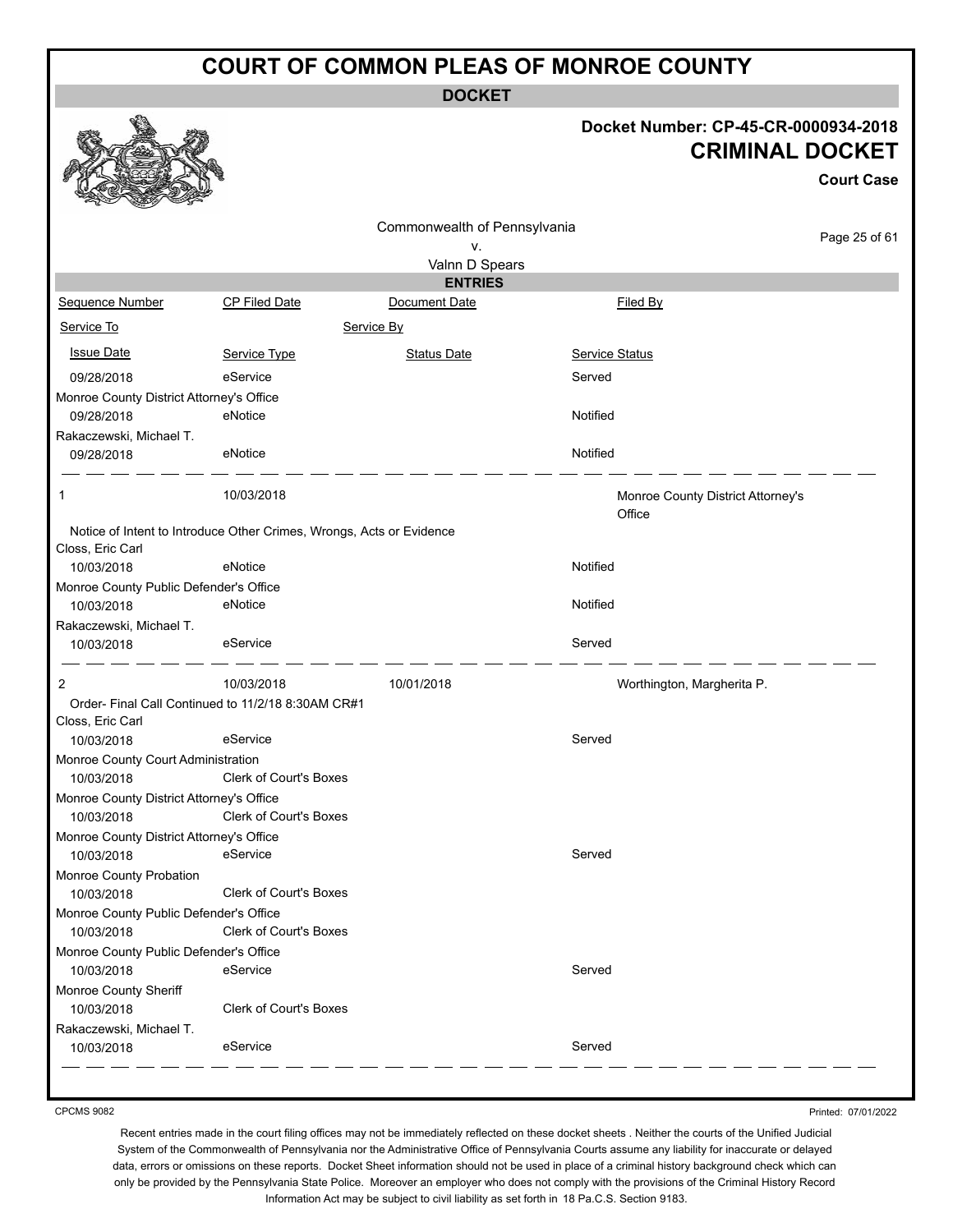**DOCKET**

#### **Docket Number: CP-45-CR-0000934-2018 CRIMINAL DOCKET**

**Court Case**

|                                                                      |                               |                              |                                             | <b>Court Case</b> |
|----------------------------------------------------------------------|-------------------------------|------------------------------|---------------------------------------------|-------------------|
|                                                                      |                               | Commonwealth of Pennsylvania |                                             |                   |
|                                                                      |                               | ν.                           |                                             | Page 26 of 61     |
|                                                                      |                               | Valnn D Spears               |                                             |                   |
|                                                                      |                               | <b>ENTRIES</b>               |                                             |                   |
| Sequence Number                                                      | <b>CP Filed Date</b>          | Document Date                | <b>Filed By</b>                             |                   |
| Service To                                                           |                               | Service By                   |                                             |                   |
| <b>Issue Date</b>                                                    | Service Type                  | <b>Status Date</b>           | Service Status                              |                   |
| 3                                                                    | 10/03/2018                    |                              | Monroe County District Attorney's<br>Office |                   |
| Motion for Pre-Trial Conference<br>Closs, Eric Carl                  |                               |                              |                                             |                   |
| 10/03/2018                                                           | eNotice                       |                              | Notified                                    |                   |
| Monroe County Public Defender's Office                               |                               |                              |                                             |                   |
| 10/03/2018                                                           | eNotice                       |                              | Notified                                    |                   |
| Rakaczewski, Michael T.                                              |                               |                              |                                             |                   |
| 10/03/2018                                                           | eService                      |                              | Served                                      |                   |
| 3                                                                    | 10/04/2018                    |                              | Higgins, Stephen M.                         |                   |
| Order- Pre-Trial Hearing Scheduled 10/22/18 3:30PM in Chambers       |                               |                              |                                             |                   |
| Monroe County Court Administration                                   |                               |                              |                                             |                   |
| 10/05/2018                                                           | <b>Clerk of Court's Boxes</b> |                              |                                             |                   |
| Monroe County District Attorney's Office                             |                               |                              |                                             |                   |
| 10/05/2018                                                           | Clerk of Court's Boxes        |                              |                                             |                   |
| Monroe County Public Defender's Office                               |                               |                              |                                             |                   |
| 10/05/2018                                                           | Clerk of Court's Boxes        |                              |                                             |                   |
| Closs, Eric Carl                                                     |                               |                              |                                             |                   |
| 10/09/2018                                                           | eService                      |                              | Served                                      |                   |
| Monroe County District Attorney's Office                             |                               |                              |                                             |                   |
| 10/09/2018                                                           | eService                      |                              | Served                                      |                   |
| Monroe County Public Defender's Office                               |                               |                              |                                             |                   |
| 10/09/2018                                                           | eService                      |                              | Served                                      |                   |
| Rakaczewski, Michael T.                                              |                               |                              |                                             |                   |
| 10/09/2018                                                           | eService                      |                              | Served                                      |                   |
| $\mathbf{1}$                                                         | 10/05/2018                    |                              | Monroe County District Attorney's<br>Office |                   |
| Notice of Intent to Introduce Other Crimes, Wrongs, Acts or Evidence |                               |                              |                                             |                   |
| Closs, Eric Carl                                                     |                               |                              |                                             |                   |
| 10/05/2018                                                           | eNotice                       |                              | Notified                                    |                   |
| Monroe County Public Defender's Office                               |                               |                              |                                             |                   |
| 10/05/2018                                                           | eNotice                       |                              | Notified                                    |                   |
| Rakaczewski, Michael T.                                              |                               |                              |                                             |                   |
| 10/05/2018                                                           | eService                      |                              | Served                                      |                   |
|                                                                      |                               |                              |                                             |                   |

CPCMS 9082

Printed: 07/01/2022

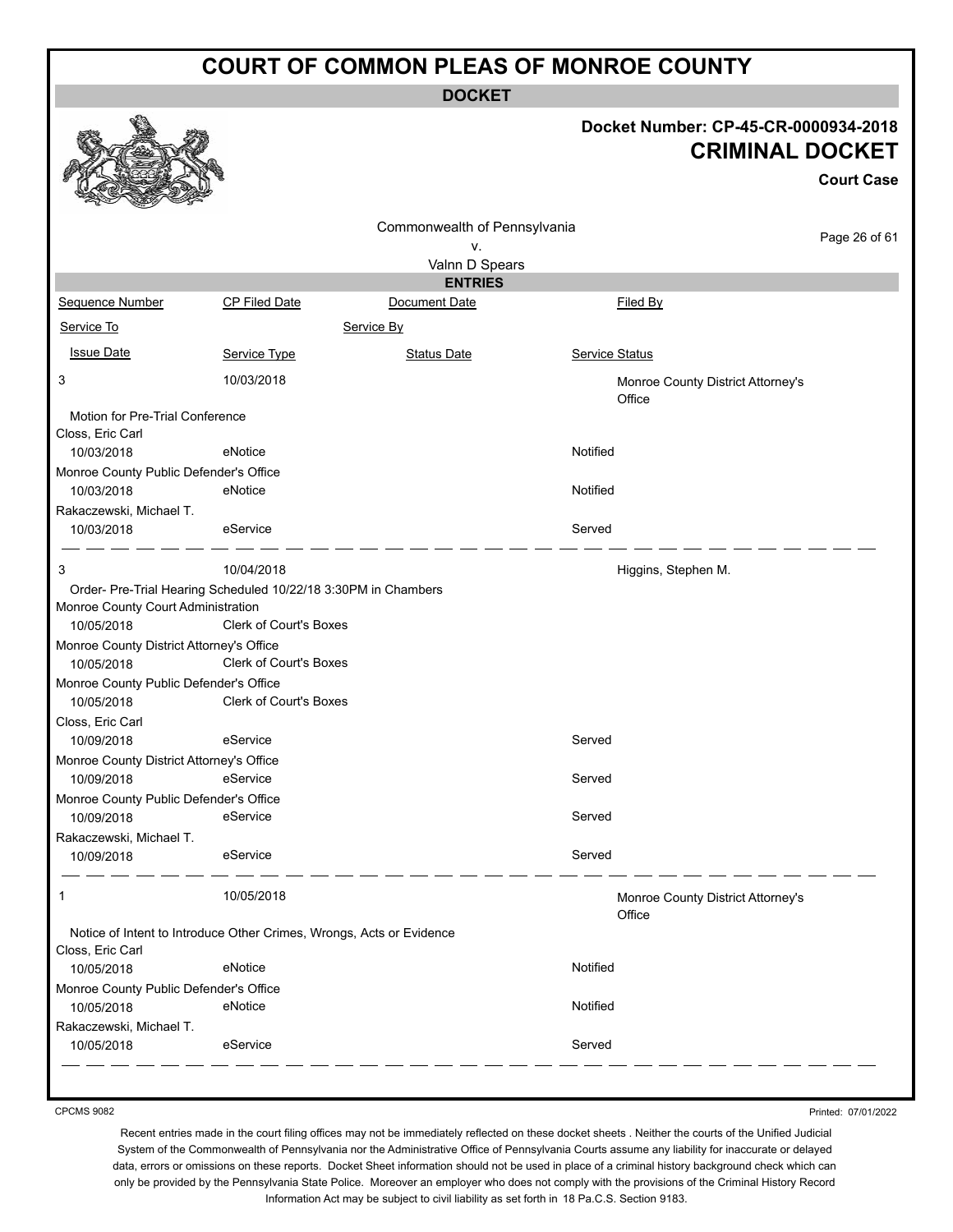**DOCKET**

#### **Docket Number: CP-45-CR-0000934-2018 CRIMINAL DOCKET**

**Court Case**

Printed: 07/01/2022

Commonwealth of Pennsylvania Page 27 of 61 v. Valnn D Spears **ENTRIES** Sequence Number CP Filed Date Document Date **Document Date** Filed By Service To Service By **Issue Date Service Type** Service Type Status Date Service Status Date Service Status Service Status **Service Status** 1 10/26/2018 Monroe County Public Defender's **Office** Motion in Limine Closs, Eric Carl 10/26/2018 eNotice Notified Monroe County District Attorney's Office 10/26/2018 eNotice Notified Rakaczewski, Michael T. 10/26/2018 eNotice Notified 1 11/05/2018 **11/05/2018 Higgins, Stephen M.** Order Denying Omnibus Pre-Trial Motions Monroe County District Attorney's Office 11/07/2018 Clerk of Court's Boxes Monroe County Public Defender's Office 11/07/2018 Clerk of Court's Boxes Closs, Eric Carl 11/09/2018 eService entertainment of the Served Monroe County District Attorney's Office 11/09/2018 eService entertainment of the Served Monroe County Public Defender's Office 11/09/2018 eService eService Served Rakaczewski, Michael T. 11/09/2018 eService exercise and the Served 1 11/06/2018 11/05/2018 Higgins, Stephen M. Order Scheduling Case for Final Call and Trial 11/30/18 8:30AM CR#1 Monroe County Court Administration 11/07/2018 Clerk of Court's Boxes Monroe County District Attorney's Office 11/07/2018 Clerk of Court's Boxes Monroe County Public Defender's Office 11/07/2018 Clerk of Court's Boxes Worthington, Margherita P. 11/07/2018 Clerk of Court's Boxes Closs, Eric Carl 11/08/2018 eService entertainment of the Served Monroe County District Attorney's Office

CPCMS 9082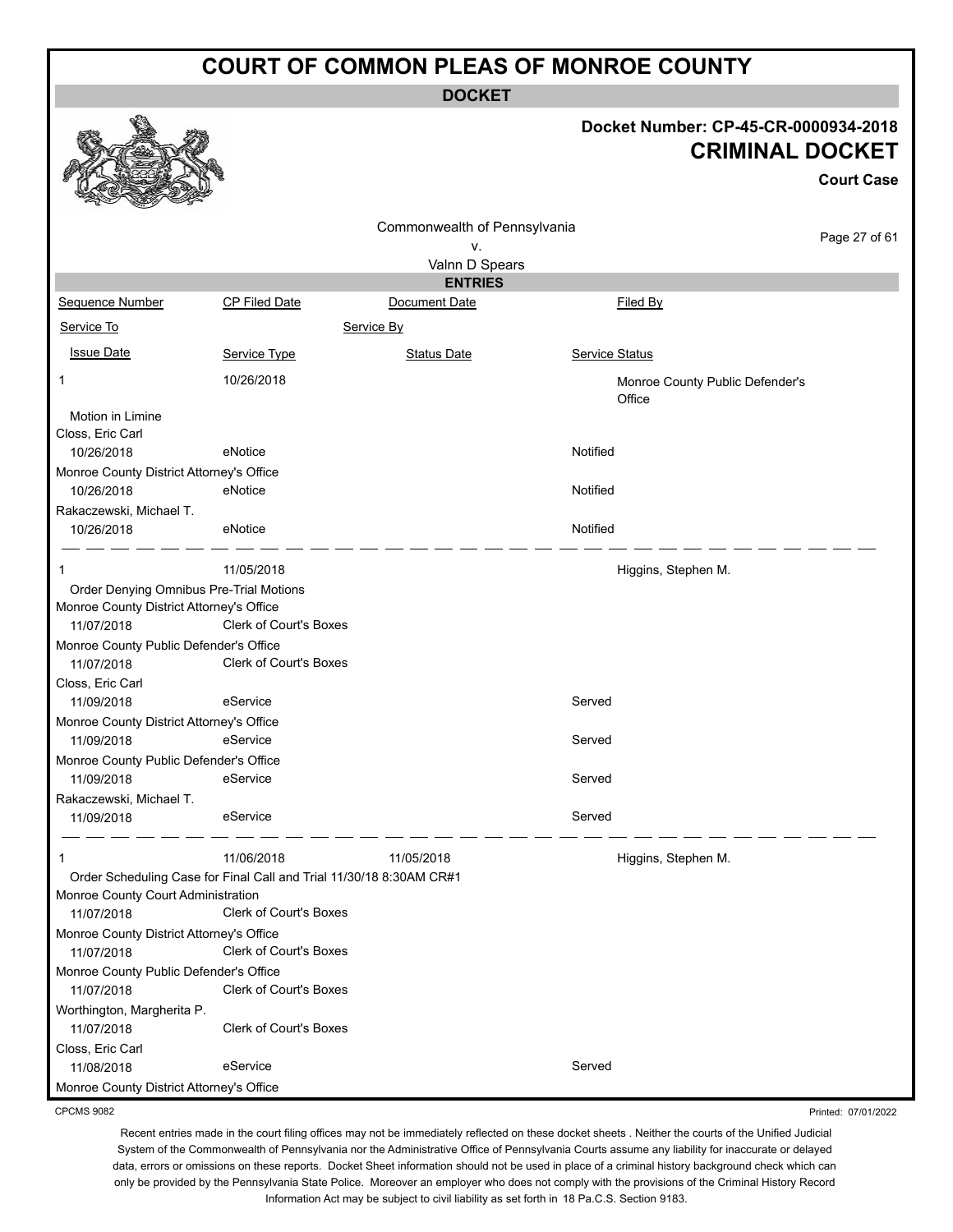**DOCKET**

#### **Docket Number: CP-45-CR-0000934-2018 CRIMINAL DOCKET**

**Court Case**

Page 28 of 61

|                                          |               |                              | <b>CRIMINAL</b>                           |  |
|------------------------------------------|---------------|------------------------------|-------------------------------------------|--|
|                                          |               | Commonwealth of Pennsylvania |                                           |  |
|                                          |               | v.                           |                                           |  |
|                                          |               | Valnn D Spears               |                                           |  |
|                                          |               | <b>ENTRIES</b>               |                                           |  |
| Sequence Number                          | CP Filed Date | Document Date                | Filed By                                  |  |
| Service To                               |               | Service By                   |                                           |  |
| <b>Issue Date</b>                        | Service Type  | <b>Status Date</b>           | Service Status                            |  |
| 11/08/2018                               | eService      |                              | Served                                    |  |
| Monroe County Public Defender's Office   |               |                              |                                           |  |
| 11/08/2018                               | eService      |                              | Served                                    |  |
| Rakaczewski, Michael T.                  |               |                              |                                           |  |
| 11/08/2018                               | eService      |                              | Served                                    |  |
| $\overline{2}$                           | 11/06/2018    |                              | Monroe County Public Defender's<br>Office |  |
| Motion for Modification of Bail          |               |                              |                                           |  |
| Closs, Eric Carl                         |               |                              |                                           |  |
| 11/06/2018                               | eNotice       |                              | Notified                                  |  |
| Monroe County District Attorney's Office |               |                              |                                           |  |
| 11/06/2018                               | eNotice       |                              | Notified                                  |  |
| Rakaczewski, Michael T.                  |               |                              |                                           |  |
| 11/06/2018                               | eNotice       |                              | Notified                                  |  |
|                                          |               |                              |                                           |  |

Order- Bail Hearing Scheduled 11/20/18 3:00PM CR#1 Closs, Eric Carl Monroe County Correctional Facility 11/07/2018 Clerk of Court's Boxes Monroe County Court Administration 11/07/2018 Clerk of Court's Boxes Monroe County District Attorney's Office 11/07/2018 Clerk of Court's Boxes

1 11/07/2018 11/07/2018 Worthington, Margherita P. 11/07/2018 eService entertainment of the Served Monroe County District Attorney's Office 11/07/2018 eService entertainment of the Served Monroe County Probation 11/07/2018 Clerk of Court's Boxes

11/07/2018 eService entertainment of the Served

11/07/2018 Clerk of Court's Boxes Rakaczewski, Michael T.

CPCMS 9082

Monroe County Sheriff

Monroe County Public Defender's Office

 $\mathscr{C}_{\mathbb{A}}$ 

Monroe County Public Defender's Office

11/07/2018 Clerk of Court's Boxes

Printed: 07/01/2022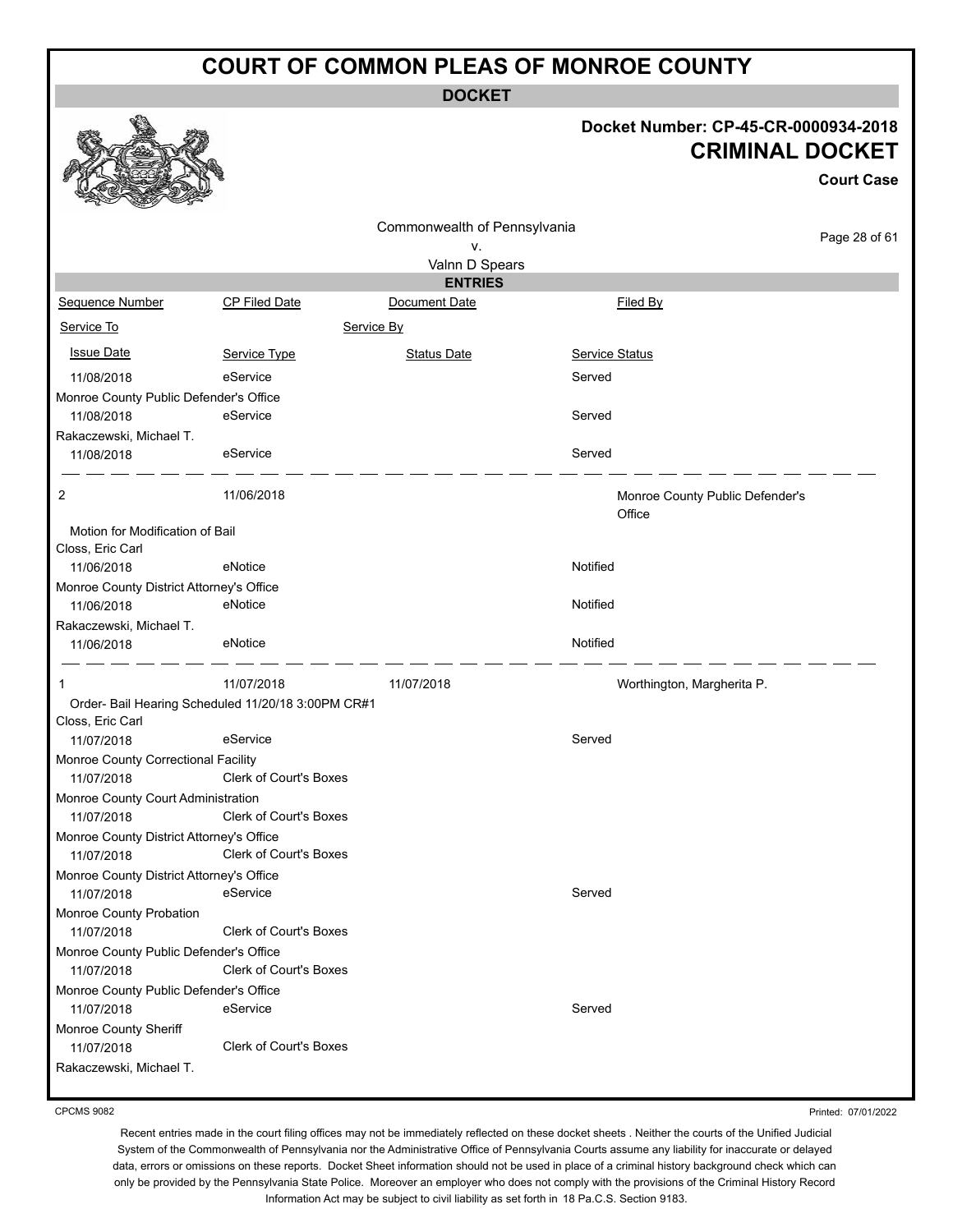**DOCKET**

#### **Docket Number: CP-45-CR-0000934-2018 CRIMINAL DOCKET**

|                                          |                                            |                              |                                              | <b>CRIMINAL DOCKET</b><br><b>Court Case</b> |
|------------------------------------------|--------------------------------------------|------------------------------|----------------------------------------------|---------------------------------------------|
|                                          |                                            | Commonwealth of Pennsylvania |                                              |                                             |
|                                          |                                            | ٧.                           |                                              | Page 29 of 61                               |
|                                          |                                            | Valnn D Spears               |                                              |                                             |
|                                          |                                            | <b>ENTRIES</b>               |                                              |                                             |
| Sequence Number                          | <b>CP Filed Date</b>                       | Document Date                | Filed By                                     |                                             |
| Service To                               |                                            | Service By                   |                                              |                                             |
| <b>Issue Date</b>                        | Service Type                               | <b>Status Date</b>           | Service Status                               |                                             |
| 11/07/2018                               | eService                                   |                              | Served                                       |                                             |
| 2                                        | 11/07/2018                                 |                              | Monroe County District Attorney's<br>Office  |                                             |
| Motion for Transcripts                   |                                            |                              |                                              |                                             |
| Closs, Eric Carl                         |                                            |                              |                                              |                                             |
| 11/07/2018                               | eNotice                                    |                              | Notified                                     |                                             |
| Monroe County Public Defender's Office   |                                            |                              |                                              |                                             |
| 11/07/2018                               | eNotice                                    |                              | Notified                                     |                                             |
| Rakaczewski, Michael T.                  |                                            |                              |                                              |                                             |
| 11/07/2018                               | eService                                   |                              | Served                                       |                                             |
| 3                                        | 11/08/2018                                 |                              | Mark, Jonathan<br>Worthington, Margherita P. |                                             |
| Order Granting Motion for Transcripts    |                                            |                              |                                              |                                             |
| Monroe County Court Administration       |                                            |                              |                                              |                                             |
| 11/09/2018                               | Clerk of Court's Boxes                     |                              |                                              |                                             |
| Monroe County Court Reporters            |                                            |                              |                                              |                                             |
| 11/09/2018                               | <b>Clerk of Court's Boxes</b>              |                              |                                              |                                             |
| Monroe County District Attorney's Office |                                            |                              |                                              |                                             |
| 11/09/2018                               | Clerk of Court's Boxes                     |                              |                                              |                                             |
| Monroe County Public Defender's Office   |                                            |                              |                                              |                                             |
| 11/09/2018                               | <b>Clerk of Court's Boxes</b>              |                              |                                              |                                             |
| Closs, Eric Carl                         |                                            |                              |                                              |                                             |
| 11/14/2018                               | eService                                   |                              | Served                                       |                                             |
| Monroe County District Attorney's Office |                                            |                              |                                              |                                             |
| 11/14/2018                               | eService                                   |                              | Served                                       |                                             |
| Monroe County Public Defender's Office   |                                            |                              |                                              |                                             |
| 11/14/2018                               | eService                                   |                              | Served                                       |                                             |
| Rakaczewski, Michael T.                  |                                            |                              |                                              |                                             |
| 11/14/2018                               | eService                                   |                              | Served                                       |                                             |
| 1                                        | 11/13/2018                                 |                              | Monroe County Court Reporters                |                                             |
|                                          | Form A: Notice of Completion of Transcript |                              |                                              |                                             |
| Closs, Eric Carl                         |                                            |                              |                                              |                                             |
| 11/13/2018                               | eService                                   |                              | Served                                       |                                             |
| Monroe County District Attorney's Office |                                            |                              |                                              |                                             |
| 11/13/2018                               | eService                                   |                              | Served                                       |                                             |

CPCMS 9082

23 A 25

Printed: 07/01/2022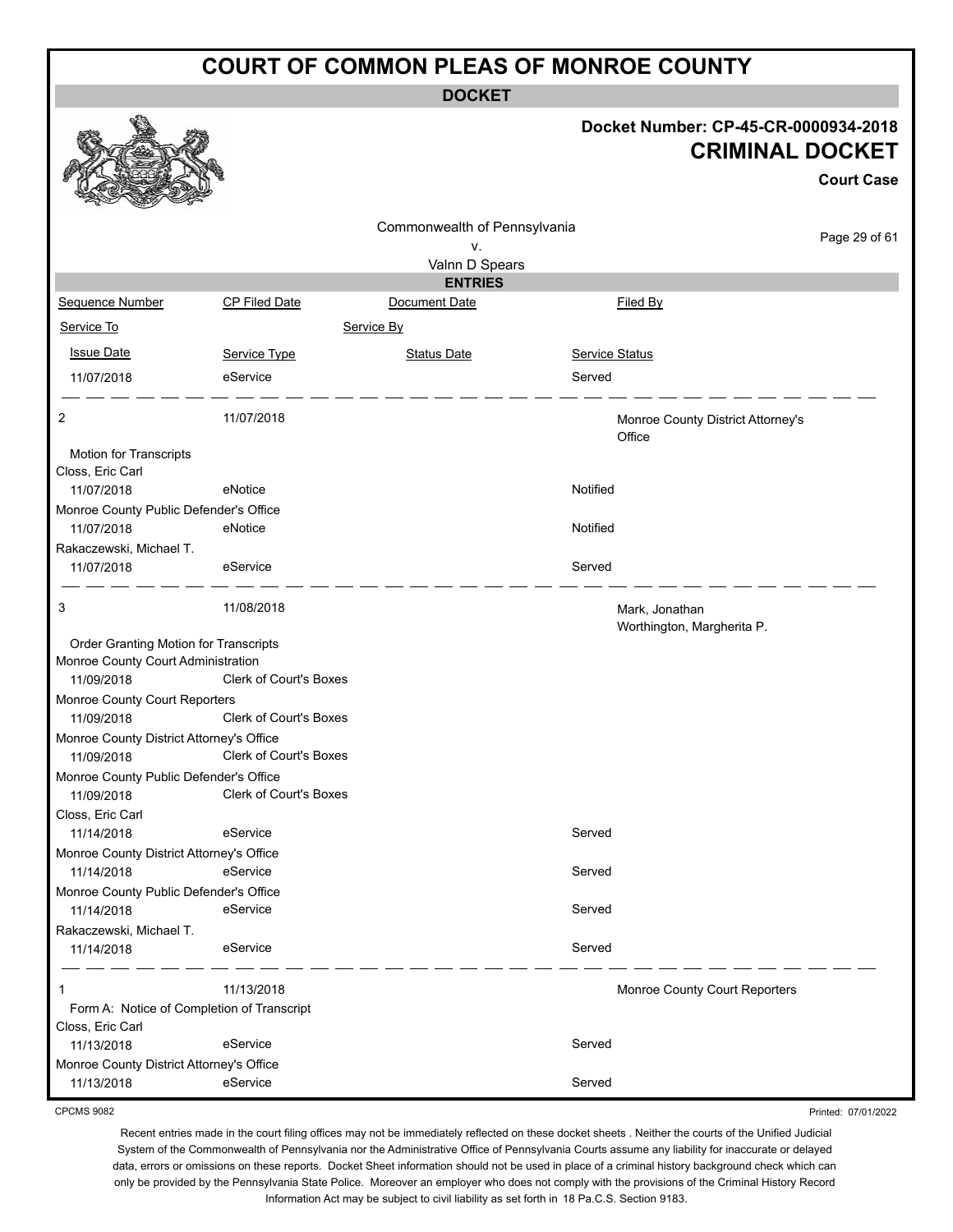**DOCKET**

#### **Docket Number: CP-45-CR-0000934-2018 CRIMINAL DOCKET**

|                                          |                                                                |                              |                               | <b>Court Case</b> |
|------------------------------------------|----------------------------------------------------------------|------------------------------|-------------------------------|-------------------|
|                                          |                                                                | Commonwealth of Pennsylvania |                               |                   |
|                                          |                                                                | ν.                           |                               | Page 30 of 61     |
|                                          |                                                                | Valnn D Spears               |                               |                   |
|                                          |                                                                | <b>ENTRIES</b>               |                               |                   |
| Sequence Number                          | <b>CP Filed Date</b>                                           | Document Date                | Filed By                      |                   |
| Service To                               |                                                                | Service By                   |                               |                   |
| <b>Issue Date</b>                        | Service Type                                                   | <b>Status Date</b>           | <b>Service Status</b>         |                   |
| Monroe County Public Defender's Office   |                                                                |                              |                               |                   |
| 11/13/2018                               | eService                                                       |                              | Served                        |                   |
| Rakaczewski, Michael T.                  |                                                                |                              |                               |                   |
| 11/13/2018                               | eService                                                       |                              | Served                        |                   |
| 2                                        | 11/13/2018                                                     | 10/01/2018                   | Monroe County Court Reporters |                   |
| <b>Transcript of Proceedings Filed</b>   |                                                                |                              |                               |                   |
| Closs, Eric Carl                         |                                                                |                              |                               |                   |
| 11/13/2018                               | eService                                                       |                              | Served                        |                   |
| Monroe County District Attorney's Office |                                                                |                              |                               |                   |
| 11/13/2018                               | eService                                                       |                              | Served                        |                   |
| Monroe County Public Defender's Office   |                                                                |                              |                               |                   |
| 11/13/2018                               | eService                                                       |                              | Served                        |                   |
| Rakaczewski, Michael T.                  |                                                                |                              |                               |                   |
| 11/13/2018                               | eService                                                       |                              | Served                        |                   |
| 1                                        | 11/16/2018                                                     | 11/16/2018                   | Worthington, Margherita P.    |                   |
|                                          | Order- Motion in Limine Hearing Scheduled 11/20/18 3:00PM CR#1 |                              |                               |                   |
| Closs, Eric Carl                         |                                                                |                              |                               |                   |
| 11/16/2018                               | eService                                                       |                              | Served                        |                   |
| Monroe County Court Administration       |                                                                |                              |                               |                   |
| 11/16/2018                               | <b>Clerk of Court's Boxes</b>                                  |                              |                               |                   |
| Monroe County District Attorney's Office |                                                                |                              |                               |                   |
| 11/16/2018                               | <b>Clerk of Court's Boxes</b>                                  |                              |                               |                   |
| Monroe County District Attorney's Office |                                                                |                              |                               |                   |
| 11/16/2018                               | eService                                                       |                              | Served                        |                   |
| Monroe County Probation                  |                                                                |                              |                               |                   |
| 11/16/2018                               | <b>Clerk of Court's Boxes</b>                                  |                              |                               |                   |
| Monroe County Public Defender's Office   |                                                                |                              |                               |                   |
| 11/16/2018                               | Clerk of Court's Boxes                                         |                              |                               |                   |
| Monroe County Public Defender's Office   |                                                                |                              |                               |                   |
| 11/16/2018                               | eService                                                       |                              | Served                        |                   |
| Monroe County Sheriff                    |                                                                |                              |                               |                   |
| 11/16/2018                               | Clerk of Court's Boxes                                         |                              |                               |                   |
| Rakaczewski, Michael T.                  |                                                                |                              |                               |                   |
| 11/16/2018                               | eService                                                       |                              | Served                        |                   |

CPCMS 9082

Printed: 07/01/2022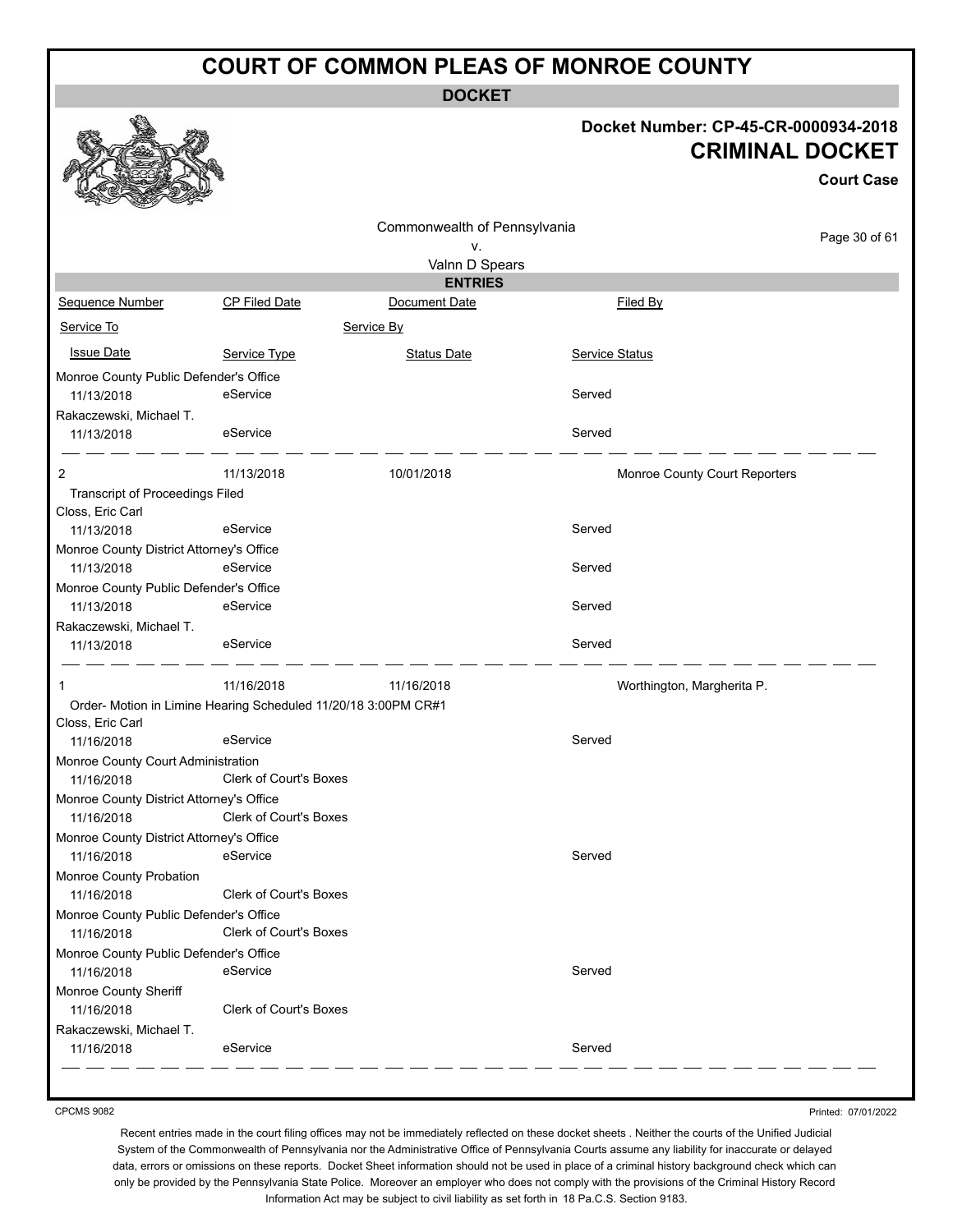**DOCKET**

|                                                        |                               | DUUNE I                                                                                     |                       |                                                                |
|--------------------------------------------------------|-------------------------------|---------------------------------------------------------------------------------------------|-----------------------|----------------------------------------------------------------|
|                                                        |                               |                                                                                             |                       | Docket Number: CP-45-CR-0000934-2018<br><b>CRIMINAL DOCKET</b> |
|                                                        |                               |                                                                                             |                       |                                                                |
|                                                        |                               |                                                                                             |                       | <b>Court Case</b>                                              |
|                                                        |                               | Commonwealth of Pennsylvania<br>۷.                                                          |                       | Page 31 of 61                                                  |
|                                                        |                               | Valnn D Spears                                                                              |                       |                                                                |
|                                                        |                               | <b>ENTRIES</b>                                                                              |                       |                                                                |
| Sequence Number                                        | <b>CP Filed Date</b>          | Document Date                                                                               |                       | <b>Filed By</b>                                                |
| Service To                                             |                               | Service By                                                                                  |                       |                                                                |
| <b>Issue Date</b>                                      | Service Type                  | <b>Status Date</b>                                                                          | <b>Service Status</b> |                                                                |
| $\overline{2}$                                         | 11/21/2018                    | 11/20/2018                                                                                  |                       | Worthington, Margherita P.                                     |
|                                                        |                               | Order Denying Motion to Set Nominal Bail / Jury Selection Scheduled 12/4/18 8:30AM CR#1     |                       |                                                                |
| Monroe County Correctional Facility                    |                               |                                                                                             |                       |                                                                |
| 11/26/2018                                             | <b>Clerk of Court's Boxes</b> |                                                                                             |                       |                                                                |
| Monroe County Court Administration                     |                               |                                                                                             |                       |                                                                |
| 11/26/2018                                             | <b>Clerk of Court's Boxes</b> |                                                                                             |                       |                                                                |
| Monroe County District Attorney's Office<br>11/26/2018 | <b>Clerk of Court's Boxes</b> |                                                                                             |                       |                                                                |
| Monroe County Probation                                |                               |                                                                                             |                       |                                                                |
| 11/26/2018                                             | <b>Clerk of Court's Boxes</b> |                                                                                             |                       |                                                                |
| Monroe County Public Defender's Office<br>11/26/2018   | <b>Clerk of Court's Boxes</b> |                                                                                             |                       |                                                                |
| Monroe County Sheriff                                  |                               |                                                                                             |                       |                                                                |
| 11/26/2018                                             | <b>Clerk of Court's Boxes</b> |                                                                                             |                       |                                                                |
| Closs, Eric Carl                                       |                               |                                                                                             |                       |                                                                |
| 11/28/2018                                             | eService                      |                                                                                             | Served                |                                                                |
| Monroe County District Attorney's Office               |                               |                                                                                             |                       |                                                                |
| 11/28/2018                                             | eService                      |                                                                                             | Served                |                                                                |
| Monroe County Public Defender's Office                 |                               |                                                                                             |                       |                                                                |
| 11/28/2018                                             | eService                      |                                                                                             | Served                |                                                                |
| Rakaczewski, Michael T.                                |                               |                                                                                             |                       |                                                                |
| 11/28/2018                                             | eService                      |                                                                                             | Served                |                                                                |
| 3                                                      | 11/21/2018                    |                                                                                             |                       | Rakaczewski, Michael T.                                        |
| Commonwealth's Notice of Prior Bad Acts                |                               |                                                                                             |                       |                                                                |
| Closs, Eric Carl                                       |                               |                                                                                             |                       |                                                                |
| 11/21/2018                                             | eNotice                       |                                                                                             | Notified              |                                                                |
| Monroe County District Attorney's Office               |                               |                                                                                             |                       |                                                                |
| 11/21/2018                                             | eService                      |                                                                                             | Served                |                                                                |
| Monroe County Public Defender's Office                 |                               |                                                                                             | Notified              |                                                                |
| 11/21/2018                                             | eNotice                       |                                                                                             |                       |                                                                |
| 2                                                      | 11/29/2018                    |                                                                                             |                       | Monroe County District Attorney's<br>Office                    |
|                                                        |                               | Commonwealth's Amended Notice of Intent to Introduce Other Crimes, Wrongs, Acts or Evidence |                       |                                                                |
| Closs, Eric Carl                                       |                               |                                                                                             |                       |                                                                |
| 11/29/2018                                             | eNotice                       |                                                                                             | Notified              |                                                                |
| Monroe County Public Defender's Office                 |                               |                                                                                             |                       |                                                                |
| <b>CPCMS 9082</b>                                      |                               |                                                                                             |                       | Printed: 07/01/2022                                            |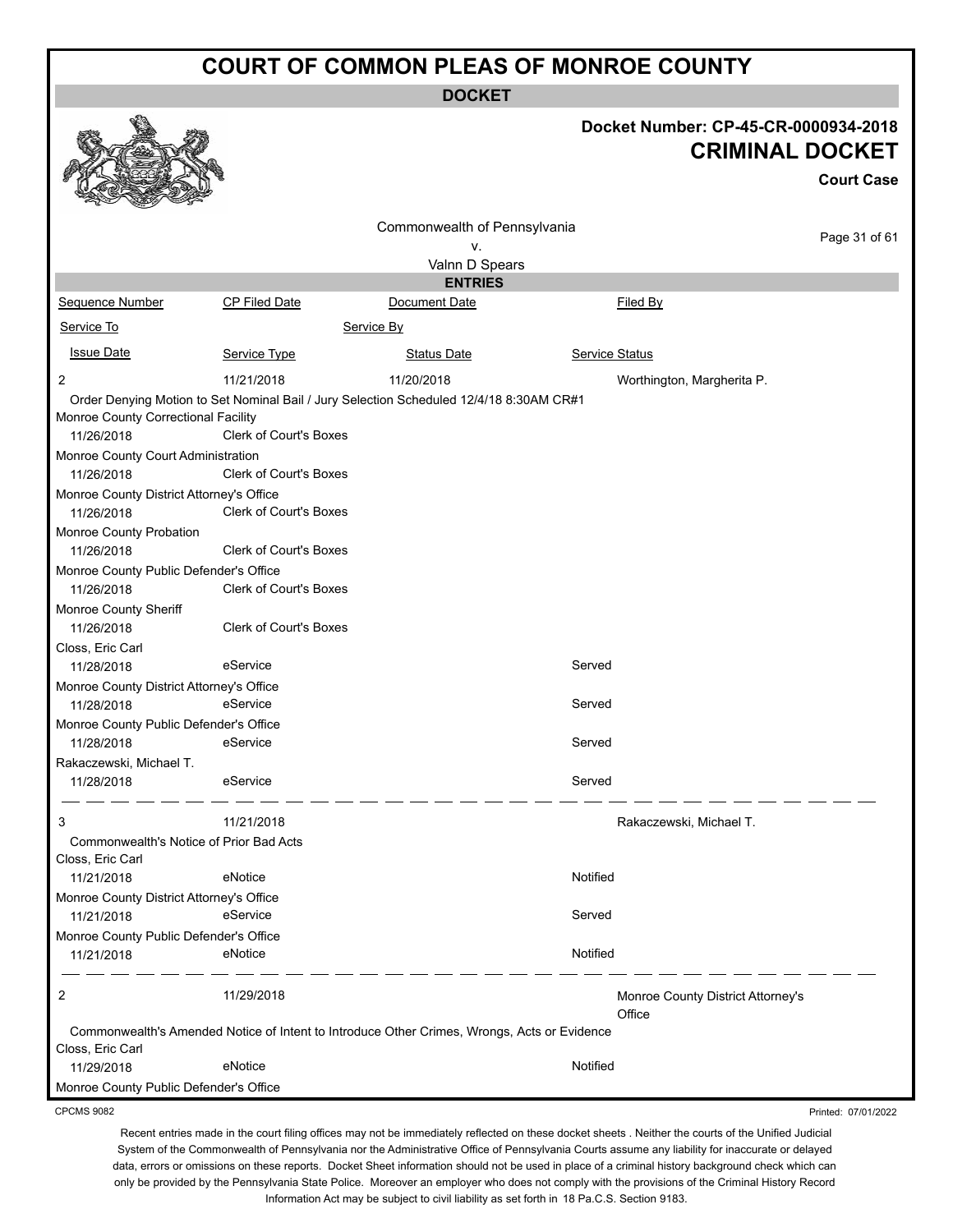**DOCKET**

#### **Docket Number: CP-45-CR-0000934-2018 CRIMINAL DOCKET**

**Court Case**

Commonwealth of Pennsylvania v. Valnn D Spears **ENTRIES**

Monroe County Public Defender's Office 12/10/2018 Clerk of Court's Boxes Monroe County Sheriff's Department 12/10/2018 Clerk of Court's Boxes Closs, Eric Carl Monroe County District Attorney's Office Monroe County Public Defender's Office Rakaczewski, Michael T.

CPCMS 9082

Printed: 07/01/2022

Recent entries made in the court filing offices may not be immediately reflected on these docket sheets . Neither the courts of the Unified Judicial System of the Commonwealth of Pennsylvania nor the Administrative Office of Pennsylvania Courts assume any liability for inaccurate or delayed data, errors or omissions on these reports. Docket Sheet information should not be used in place of a criminal history background check which can only be provided by the Pennsylvania State Police. Moreover an employer who does not comply with the provisions of the Criminal History Record Information Act may be subject to civil liability as set forth in 18 Pa.C.S. Section 9183.

# Page 32 of 61 Sequence Number CP Filed Date Document Date **Document Date** Filed By Service To Service By **Issue Date Service Type** Service Type Status Date Service Status Date Service Status Service Status **Service Status** 11/29/2018 eNotice Notified Rakaczewski, Michael T. 11/29/2018 eService entertainment of the Served 1 12/07/2018 Worthington, Margherita P. **Guilty** Closs, Eric Carl 12/12/2018 eService entertainment of the Served Monroe County District Attorney's Office 12/12/2018 eService entertainment of the Served Monroe County Public Defender's Office 12/12/2018 eService eService Served Rakaczewski, Michael T. 12/12/2018 eService Served 2 12/07/2018 Worthington, Margherita P. Order Granting Motion to Withdraw Information - Count X Monroe County Correctional Facility 12/10/2018 Clerk of Court's Boxes Monroe County Court Administration 12/10/2018 Clerk of Court's Boxes Monroe County District Attorney's Office 12/10/2018 Clerk of Court's Boxes Monroe County Probation Department 12/10/2018 Clerk of Court's Boxes 12/11/2018 eService entertainment of the Served 12/11/2018 eService entertainment of the Served 12/11/2018 eService Served 12/11/2018 eService entertainment of the Served

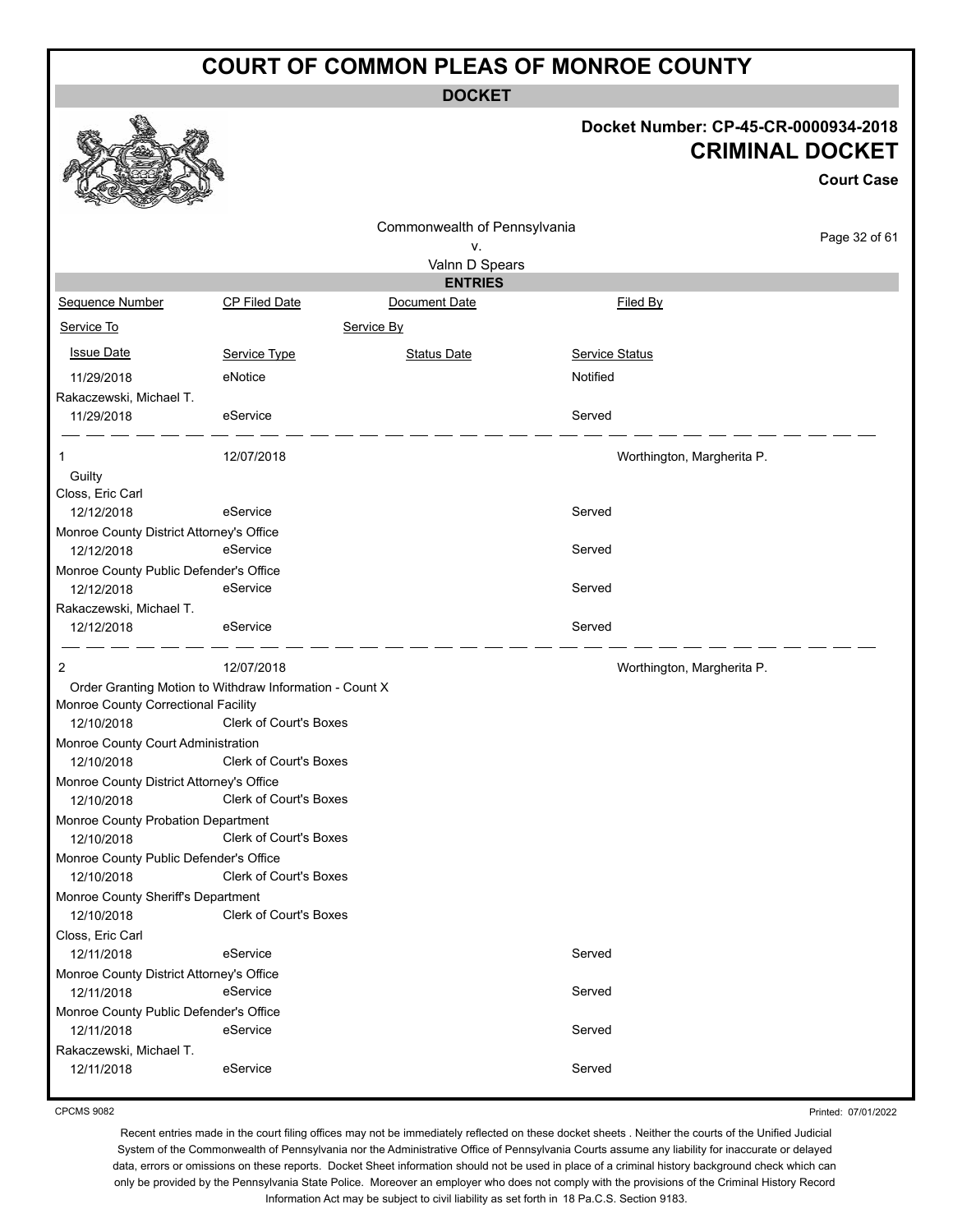**DOCKET**

|                                          |                                                                        |                              |                                       | Docket Number: CP-45-CR-0000934-2018<br><b>CRIMINAL DOCKET</b><br><b>Court Case</b> |
|------------------------------------------|------------------------------------------------------------------------|------------------------------|---------------------------------------|-------------------------------------------------------------------------------------|
|                                          |                                                                        |                              |                                       |                                                                                     |
|                                          |                                                                        | Commonwealth of Pennsylvania |                                       | Page 33 of 61                                                                       |
|                                          |                                                                        | v.<br>Valnn D Spears         |                                       |                                                                                     |
|                                          |                                                                        | <b>ENTRIES</b>               |                                       |                                                                                     |
| Sequence Number                          | <b>CP Filed Date</b>                                                   | Document Date                | Filed By                              |                                                                                     |
|                                          |                                                                        |                              |                                       |                                                                                     |
| Service To                               |                                                                        | Service By                   |                                       |                                                                                     |
| <b>Issue Date</b>                        | Service Type                                                           | <b>Status Date</b>           | Service Status                        |                                                                                     |
| 3                                        | 12/07/2018                                                             |                              | Worthington, Margherita P.            |                                                                                     |
|                                          | Order Granting Motion to Withdraw Information - Counts Viii, IX and XI |                              |                                       |                                                                                     |
| Monroe County Correctional Facility      |                                                                        |                              |                                       |                                                                                     |
| 12/10/2018                               | Clerk of Court's Boxes                                                 |                              |                                       |                                                                                     |
| Monroe County Court Administration       |                                                                        |                              |                                       |                                                                                     |
| 12/10/2018                               | <b>Clerk of Court's Boxes</b>                                          |                              |                                       |                                                                                     |
| Monroe County District Attorney's Office |                                                                        |                              |                                       |                                                                                     |
| 12/10/2018                               | Clerk of Court's Boxes                                                 |                              |                                       |                                                                                     |
| Monroe County Probation Department       |                                                                        |                              |                                       |                                                                                     |
| 12/10/2018                               | <b>Clerk of Court's Boxes</b>                                          |                              |                                       |                                                                                     |
| Monroe County Public Defender's Office   |                                                                        |                              |                                       |                                                                                     |
| 12/10/2018                               | Clerk of Court's Boxes                                                 |                              |                                       |                                                                                     |
| Monroe County Sheriff's Department       |                                                                        |                              |                                       |                                                                                     |
| 12/10/2018                               | Clerk of Court's Boxes                                                 |                              |                                       |                                                                                     |
| Closs, Eric Carl                         |                                                                        |                              |                                       |                                                                                     |
| 12/11/2018                               | eService                                                               |                              | Served                                |                                                                                     |
| Monroe County District Attorney's Office |                                                                        |                              |                                       |                                                                                     |
| 12/11/2018                               | eService                                                               |                              | Served                                |                                                                                     |
| Monroe County Public Defender's Office   |                                                                        |                              |                                       |                                                                                     |
| 12/11/2018                               | eService                                                               |                              | Served                                |                                                                                     |
| Rakaczewski, Michael T.<br>12/11/2018    | eService                                                               |                              | Served                                |                                                                                     |
|                                          |                                                                        |                              |                                       |                                                                                     |
| 4                                        | 12/07/2018                                                             |                              | Commonwealth Court of<br>Pennsylvania |                                                                                     |
| Verdict or Verdict Slips Filed           |                                                                        |                              |                                       |                                                                                     |
| Closs, Eric Carl                         |                                                                        |                              |                                       |                                                                                     |
| 12/11/2018                               | eService                                                               |                              | Served                                |                                                                                     |
| Monroe County District Attorney's Office |                                                                        |                              |                                       |                                                                                     |
| 12/11/2018                               | eService                                                               |                              | Served                                |                                                                                     |
| Monroe County Public Defender's Office   |                                                                        |                              |                                       |                                                                                     |
| 12/11/2018                               | eService                                                               |                              | Served                                |                                                                                     |
| Rakaczewski, Michael T.                  |                                                                        |                              |                                       |                                                                                     |
| 12/11/2018                               | eService                                                               |                              | Served                                |                                                                                     |
| 5                                        | 12/07/2018                                                             |                              | Worthington, Margherita P.            |                                                                                     |
| Jury Impaneled                           |                                                                        |                              |                                       |                                                                                     |

CPCMS 9082

Printed: 07/01/2022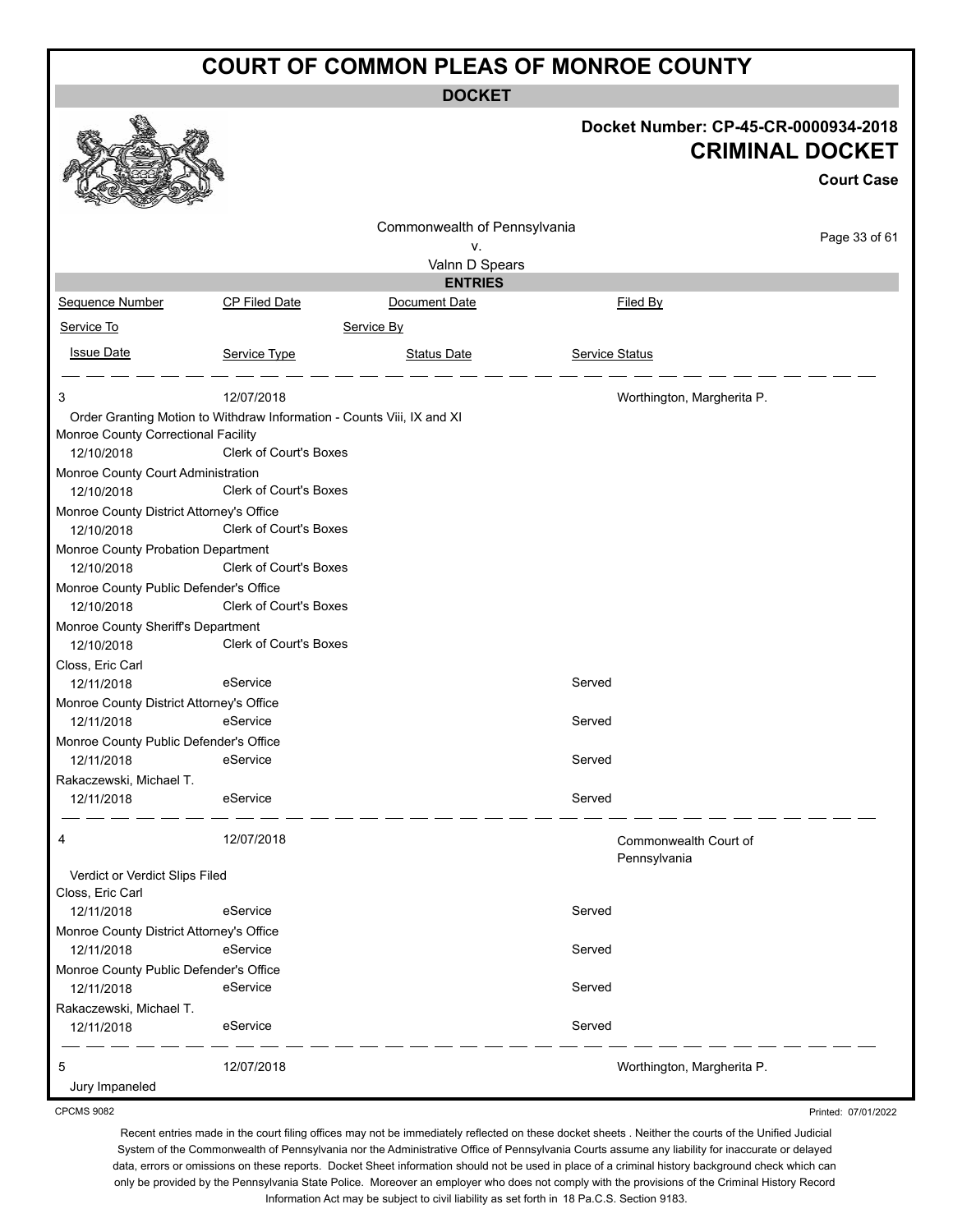**DOCKET**

#### **Docket Number: CP-45-CR-0000934-2018 CRIMINAL DOCKET**

**Court Case**

|                                                        |                               |                                                                                         |                            | <b>Court Case</b> |
|--------------------------------------------------------|-------------------------------|-----------------------------------------------------------------------------------------|----------------------------|-------------------|
|                                                        |                               | Commonwealth of Pennsylvania                                                            |                            |                   |
|                                                        |                               | ۷.                                                                                      |                            | Page 34 of 61     |
|                                                        |                               | Valnn D Spears                                                                          |                            |                   |
|                                                        |                               | <b>ENTRIES</b>                                                                          |                            |                   |
| Sequence Number                                        | <b>CP Filed Date</b>          | Document Date                                                                           | Filed By                   |                   |
| Service To                                             |                               | Service By                                                                              |                            |                   |
| <b>Issue Date</b>                                      | Service Type                  | <b>Status Date</b>                                                                      | Service Status             |                   |
| Closs, Eric Carl                                       |                               |                                                                                         |                            |                   |
| 12/11/2018                                             | eService                      |                                                                                         | Served                     |                   |
| Monroe County District Attorney's Office               |                               |                                                                                         |                            |                   |
| 12/11/2018                                             | eService                      |                                                                                         | Served                     |                   |
| Monroe County Public Defender's Office                 |                               |                                                                                         |                            |                   |
| 12/11/2018                                             | eService                      |                                                                                         | Served                     |                   |
| Rakaczewski, Michael T.                                |                               |                                                                                         |                            |                   |
| 12/11/2018                                             | eService                      |                                                                                         | Served                     |                   |
| 6                                                      | 12/07/2018                    |                                                                                         | Worthington, Margherita P. |                   |
| Closs, Eric Carl                                       |                               | Order Granting Motion to Revoke/Release and Forfeit Bail - Spears, Valnn D.             |                            |                   |
| 12/07/2018                                             | eService                      |                                                                                         | Served                     |                   |
| Monroe County District Attorney's Office               |                               |                                                                                         |                            |                   |
| 12/07/2018                                             | eService                      |                                                                                         | Served                     |                   |
| Monroe County Public Defender's Office                 |                               |                                                                                         |                            |                   |
| 12/07/2018                                             | eService                      |                                                                                         | Served                     |                   |
| Rakaczewski, Michael T.<br>12/07/2018                  | eService                      |                                                                                         | Served                     |                   |
|                                                        | 12/11/2018                    | 12/07/2018                                                                              | Worthington, Margherita P. |                   |
|                                                        |                               | Order Jury Verdict - Guilty of All Charges - Sentencing Scheduled 3/4/18 at 9 a.m. Ct#1 |                            |                   |
| Monroe County Correctional Facility                    |                               |                                                                                         |                            |                   |
| 12/11/2018                                             | Clerk of Court's Boxes        |                                                                                         |                            |                   |
| Monroe County Court Administration                     |                               |                                                                                         |                            |                   |
| 12/11/2018                                             | Clerk of Court's Boxes        |                                                                                         |                            |                   |
| Monroe County District Attorney's Office<br>12/11/2018 | Clerk of Court's Boxes        |                                                                                         |                            |                   |
| Monroe County Probation Department<br>12/11/2018       | <b>Clerk of Court's Boxes</b> |                                                                                         |                            |                   |
| Monroe County Public Defender's Office<br>12/11/2018   | <b>Clerk of Court's Boxes</b> |                                                                                         |                            |                   |
| Monroe County Sheriff's Department<br>12/11/2018       | Clerk of Court's Boxes        |                                                                                         |                            |                   |
| Other                                                  |                               |                                                                                         |                            |                   |
| 12/11/2018                                             | Fax                           |                                                                                         |                            |                   |
| Closs, Eric Carl                                       |                               |                                                                                         |                            |                   |

CPCMS 9082

Printed: 07/01/2022

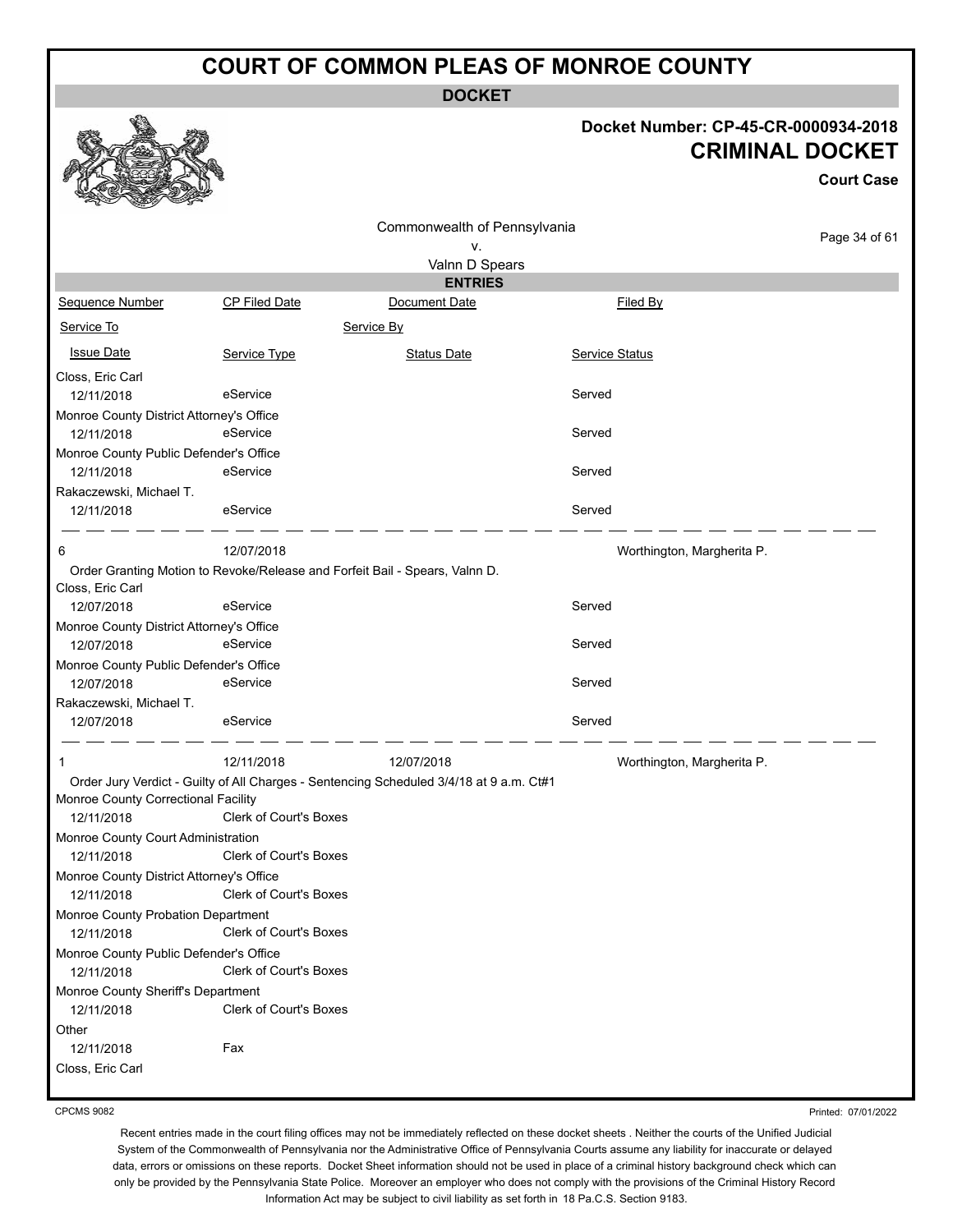**DOCKET**

#### **Docket Number: CP-45-CR-0000934-2018 CRIMINAL DOCKET**

**Court Case**

|                                          |                        | Commonwealth of Pennsylvania |                                             |               |
|------------------------------------------|------------------------|------------------------------|---------------------------------------------|---------------|
|                                          |                        | ٧.                           |                                             | Page 35 of 61 |
|                                          |                        | Valnn D Spears               |                                             |               |
|                                          |                        | <b>ENTRIES</b>               |                                             |               |
| Sequence Number                          | <b>CP Filed Date</b>   | Document Date                | Filed By                                    |               |
| Service To                               |                        | Service By                   |                                             |               |
| <b>Issue Date</b>                        | Service Type           | <b>Status Date</b>           | <b>Service Status</b>                       |               |
| 12/12/2018                               | eService               |                              | Served                                      |               |
| Monroe County District Attorney's Office |                        |                              |                                             |               |
| 12/12/2018                               | eService               |                              | Served                                      |               |
| Monroe County Public Defender's Office   |                        |                              |                                             |               |
| 12/12/2018                               | eService               |                              | Served                                      |               |
| Rakaczewski, Michael T.                  |                        |                              |                                             |               |
| 12/12/2018                               | eService               |                              | Served                                      |               |
| 1                                        | 12/18/2018             |                              | Monroe County District Attorney's<br>Office |               |
| Motion for Transcripts                   |                        |                              |                                             |               |
| Closs, Eric Carl                         |                        |                              |                                             |               |
| 12/18/2018                               | eNotice                |                              | Notified                                    |               |
| Monroe County Public Defender's Office   |                        |                              |                                             |               |
| 12/18/2018                               | eNotice                |                              | Notified                                    |               |
| Rakaczewski, Michael T.                  |                        |                              |                                             |               |
| 12/18/2018                               | eService               |                              | Served                                      |               |
| 2                                        | 12/18/2018             |                              | Worthington, Margherita P.                  |               |
| Order Granting Motion for Transcripts    |                        |                              |                                             |               |
| Monroe County Court Administration       |                        |                              |                                             |               |
| 12/19/2018                               | Clerk of Court's Boxes |                              |                                             |               |
| Monroe County District Attorney's Office |                        |                              |                                             |               |
| 12/19/2018                               | Clerk of Court's Boxes |                              |                                             |               |
| Monroe County Public Defender's Office   |                        |                              |                                             |               |
| 12/19/2018                               | Clerk of Court's Boxes |                              |                                             |               |
| Other                                    |                        |                              |                                             |               |
| 12/19/2018                               | <b>First Class</b>     |                              |                                             |               |
| Closs, Eric Carl                         |                        |                              |                                             |               |
| 12/20/2018                               | eService               |                              | Served                                      |               |
| Monroe County District Attorney's Office |                        |                              |                                             |               |
| 12/20/2018                               | eService               |                              | Served                                      |               |
| Monroe County Public Defender's Office   |                        |                              |                                             |               |
| 12/20/2018                               | eService               |                              | Served                                      |               |
| Rakaczewski, Michael T.                  |                        |                              |                                             |               |
| 12/20/2018                               | eService               |                              | Served                                      |               |
|                                          |                        |                              |                                             |               |

CPCMS 9082

Printed: 07/01/2022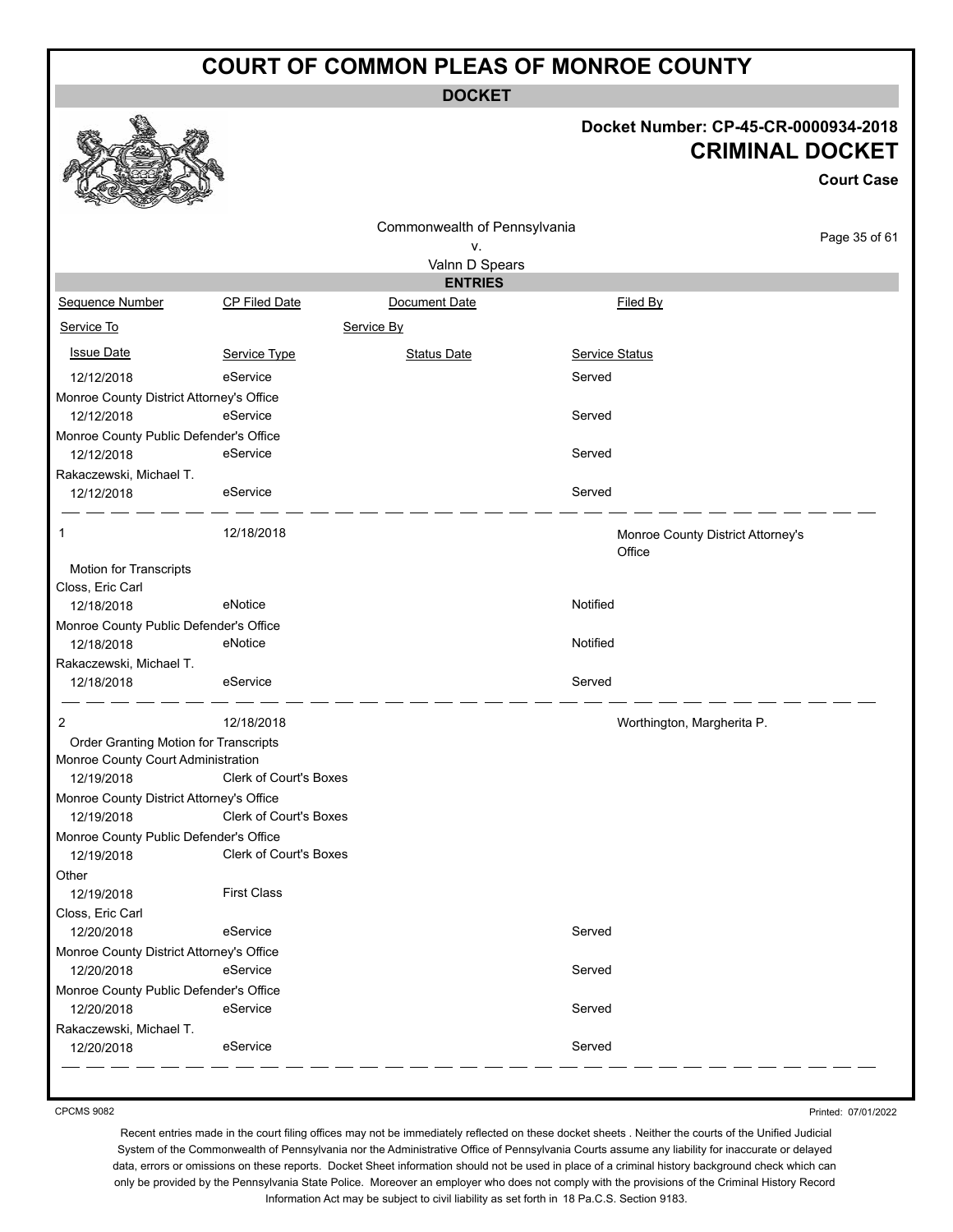**DOCKET**

#### **Docket Number: CP-45-CR-0000934-2018 CRIMINAL DOCKET**

**Court Case**

Printed: 07/01/2022

|                                                      |                               | Commonwealth of Pennsylvania |                                             |               |
|------------------------------------------------------|-------------------------------|------------------------------|---------------------------------------------|---------------|
|                                                      |                               | ν.                           |                                             | Page 36 of 61 |
|                                                      |                               | Valnn D Spears               |                                             |               |
|                                                      |                               | <b>ENTRIES</b>               |                                             |               |
| Sequence Number                                      | CP Filed Date                 | Document Date                | Filed By                                    |               |
| Service To                                           |                               | Service By                   |                                             |               |
| <b>Issue Date</b>                                    | Service Type                  | <b>Status Date</b>           | Service Status                              |               |
| 1                                                    | 12/26/2018                    | 05/23/2018                   | Monroe County District Attorney's<br>Office |               |
| District Attorney Digital Forensics Lab Fee          |                               |                              |                                             |               |
| Closs, Eric Carl                                     |                               |                              |                                             |               |
| 12/28/2018                                           | eService                      |                              | Served                                      |               |
| Monroe County Public Defender's Office<br>12/28/2018 | eService                      |                              | Served                                      |               |
| Rakaczewski, Michael T.                              |                               |                              |                                             |               |
| 12/28/2018                                           | eService                      |                              | Served                                      |               |
| 1                                                    | 12/31/2018                    |                              | Monroe County Public Defender's<br>Office   |               |
| Motion for Transcripts                               |                               |                              |                                             |               |
| Closs, Eric Carl<br>12/31/2018                       | eNotice                       |                              | Notified                                    |               |
| Monroe County District Attorney's Office             |                               |                              |                                             |               |
| 12/31/2018                                           | eNotice                       |                              | Notified                                    |               |
| Rakaczewski, Michael T.                              |                               |                              |                                             |               |
| 12/31/2018                                           | eNotice                       |                              | Notified                                    |               |
|                                                      | 01/02/2019                    |                              | Worthington, Margherita P.                  |               |
| Order Granting Motion for Transcripts                |                               |                              |                                             |               |
| Closs, Eric Carl                                     | eService                      |                              | Served                                      |               |
| 01/03/2019<br>Monroe County Court Administration     |                               |                              |                                             |               |
| 01/03/2019                                           | <b>Clerk of Court's Boxes</b> |                              |                                             |               |
| Monroe County Court Reporters                        |                               |                              |                                             |               |
| 01/03/2019                                           | Clerk of Court's Boxes        |                              |                                             |               |
| Monroe County District Attorney's Office             |                               |                              |                                             |               |
| 01/03/2019                                           | Clerk of Court's Boxes        |                              |                                             |               |
| Monroe County District Attorney's Office             |                               |                              |                                             |               |
| 01/03/2019                                           | eService                      |                              | Served                                      |               |
| Monroe County Probation                              |                               |                              |                                             |               |
| 01/03/2019                                           | <b>Clerk of Court's Boxes</b> |                              |                                             |               |
| Monroe County Public Defender's Office               |                               |                              |                                             |               |
| 01/03/2019                                           | Clerk of Court's Boxes        |                              |                                             |               |
| Monroe County Public Defender's Office               |                               |                              |                                             |               |
| 01/03/2019                                           | eService                      |                              | Served                                      |               |

CPCMS 9082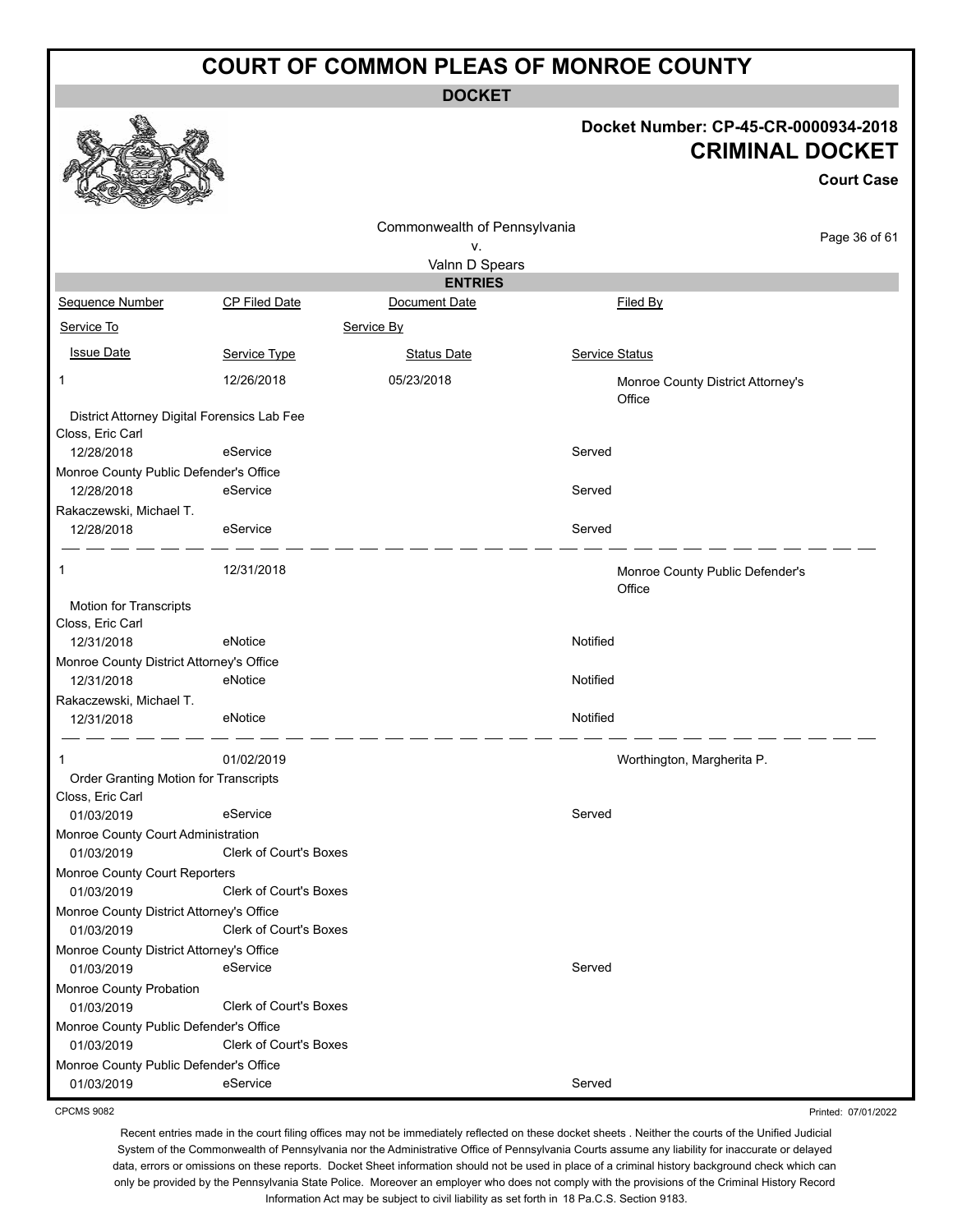**DOCKET**

#### **Docket Number: CP-45-CR-0000934-2018 CRIMINAL DOCKET**

|                                                        |                      |                                  |                               | <b>Court Case</b> |
|--------------------------------------------------------|----------------------|----------------------------------|-------------------------------|-------------------|
|                                                        |                      | Commonwealth of Pennsylvania     |                               |                   |
|                                                        |                      | ۷.                               |                               | Page 37 of 61     |
|                                                        |                      | Valnn D Spears<br><b>ENTRIES</b> |                               |                   |
| Sequence Number                                        | <b>CP Filed Date</b> | Document Date                    | Filed By                      |                   |
| Service To                                             |                      | Service By                       |                               |                   |
| <b>Issue Date</b>                                      | Service Type         | <b>Status Date</b>               | Service Status                |                   |
| Rakaczewski, Michael T.                                |                      |                                  |                               |                   |
| 01/03/2019                                             | eService             |                                  | Served                        |                   |
|                                                        | 01/11/2019           | 12/06/2018                       | Monroe County Court Reporters |                   |
| Transcript of Proceedings 12-6-18<br>Closs, Eric Carl  |                      |                                  |                               |                   |
| 01/11/2019                                             | eService             |                                  | Served                        |                   |
| Monroe County District Attorney's Office               |                      |                                  |                               |                   |
| 01/11/2019                                             | eService             |                                  | Served                        |                   |
| Monroe County Public Defender's Office                 |                      |                                  |                               |                   |
| 01/11/2019                                             | eService             |                                  | Served                        |                   |
| Rakaczewski, Michael T.                                |                      |                                  |                               |                   |
| 01/11/2019                                             | eService             |                                  | Served                        |                   |
| 2                                                      | 01/11/2019           |                                  | Monroe County Court Reporters |                   |
| Notice of Completion of Transcript<br>Closs, Eric Carl |                      |                                  |                               |                   |
| 01/11/2019                                             | eService             |                                  | Served                        |                   |
| Monroe County District Attorney's Office               |                      |                                  |                               |                   |
| 01/11/2019                                             | eService             |                                  | Served                        |                   |
| Monroe County Public Defender's Office                 |                      |                                  |                               |                   |
| 01/11/2019                                             | eService             |                                  | Served                        |                   |
| Rakaczewski, Michael T.                                |                      |                                  |                               |                   |
| 01/11/2019                                             | eService             |                                  | Served                        |                   |
|                                                        | 01/11/2019           |                                  | Monroe County Court Reporters |                   |
| Transcript of Proceedings 12-5-18 M.S.                 |                      |                                  |                               |                   |
| Closs, Eric Carl                                       |                      |                                  |                               |                   |
| 01/11/2019                                             | eService             |                                  | Served                        |                   |
| Monroe County District Attorney's Office               |                      |                                  |                               |                   |
| 01/11/2019                                             | eService             |                                  | Served                        |                   |
| Monroe County Public Defender's Office                 |                      |                                  |                               |                   |
| 01/11/2019                                             | eService             |                                  | Served                        |                   |
| Rakaczewski, Michael T.                                | eService             |                                  | Served                        |                   |
| 01/11/2019                                             |                      |                                  |                               |                   |

CPCMS 9082

Printed: 07/01/2022

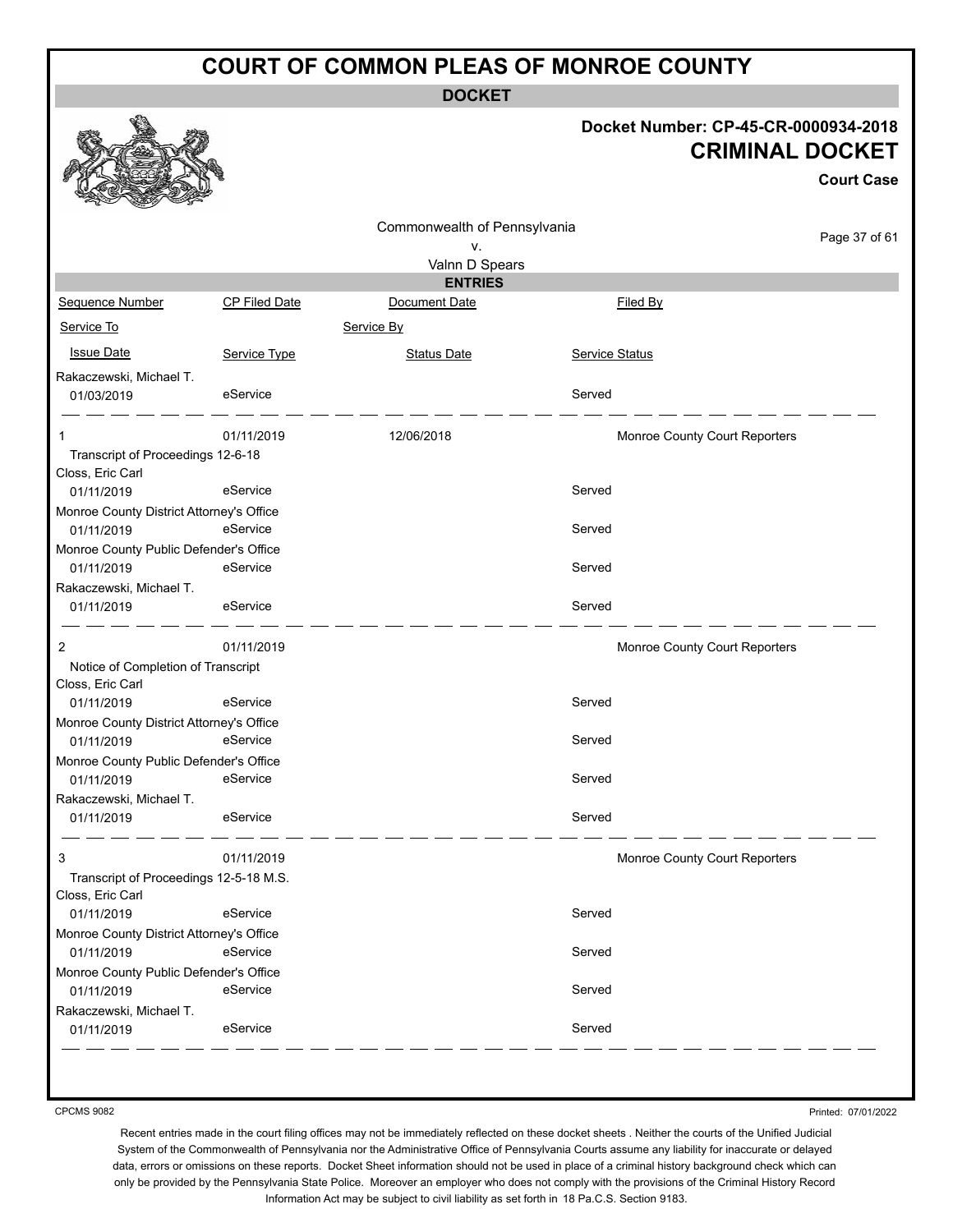**DOCKET**

#### **Docket Number: CP-45-CR-0000934-2018 CRIMINAL DOCKET**

|                                                                 |                      |                                    |                               | <b>Court Case</b> |
|-----------------------------------------------------------------|----------------------|------------------------------------|-------------------------------|-------------------|
|                                                                 |                      | Commonwealth of Pennsylvania<br>v. |                               | Page 38 of 61     |
|                                                                 |                      | Valnn D Spears                     |                               |                   |
|                                                                 |                      | <b>ENTRIES</b>                     |                               |                   |
| Sequence Number                                                 | <b>CP Filed Date</b> | Document Date                      | Filed By                      |                   |
| Service To                                                      |                      | Service By                         |                               |                   |
| <b>Issue Date</b>                                               | Service Type         | <b>Status Date</b>                 | <b>Service Status</b>         |                   |
| 4<br>Transcript of Proceedings 12-5-18 E.S.<br>Closs, Eric Carl | 01/11/2019           |                                    | Monroe County Court Reporters |                   |
| 01/11/2019                                                      | eService             |                                    | Served                        |                   |
| Monroe County District Attorney's Office<br>01/11/2019          | eService             |                                    | Served                        |                   |
| Monroe County Public Defender's Office<br>01/11/2019            | eService             |                                    | Served                        |                   |
| Rakaczewski, Michael T.<br>01/11/2019                           | eService             |                                    | Served                        |                   |
| 5                                                               | 01/11/2019           |                                    | Monroe County Court Reporters |                   |
| Notice of Completion of Transcript<br>Closs, Eric Carl          |                      |                                    |                               |                   |
| 01/11/2019                                                      | eService             |                                    | Served                        |                   |
| Monroe County District Attorney's Office                        |                      |                                    |                               |                   |
| 01/11/2019                                                      | eService             |                                    | Served                        |                   |
| Monroe County Public Defender's Office                          |                      |                                    |                               |                   |
| 01/11/2019                                                      | eService             |                                    | Served                        |                   |
| Rakaczewski, Michael T.                                         |                      |                                    |                               |                   |
| 01/11/2019                                                      | eService             |                                    | Served                        |                   |
| 1                                                               | 01/31/2019           | 12/05/2018                         | Monroe County Court Reporters |                   |
| <b>Transcript of Proceedings Filed</b><br>Closs, Eric Carl      |                      |                                    |                               |                   |
| 01/31/2019                                                      | eService             |                                    | Served                        |                   |
| Monroe County District Attorney's Office                        |                      |                                    |                               |                   |
| 01/31/2019                                                      | eService             |                                    | Served                        |                   |
| Monroe County Public Defender's Office                          |                      |                                    |                               |                   |
| 01/31/2019                                                      | eService             |                                    | Served                        |                   |
| Rakaczewski, Michael T.                                         |                      |                                    |                               |                   |
| 01/31/2019                                                      | eService             |                                    | Served                        |                   |
| 2<br>Form A: Notice of Completion of Transcript                 | 01/31/2019           |                                    | Monroe County Court Reporters |                   |
| Closs, Eric Carl                                                |                      |                                    |                               |                   |
| 01/31/2019                                                      | eService             |                                    | Served                        |                   |

CPCMS 9082

Printed: 07/01/2022

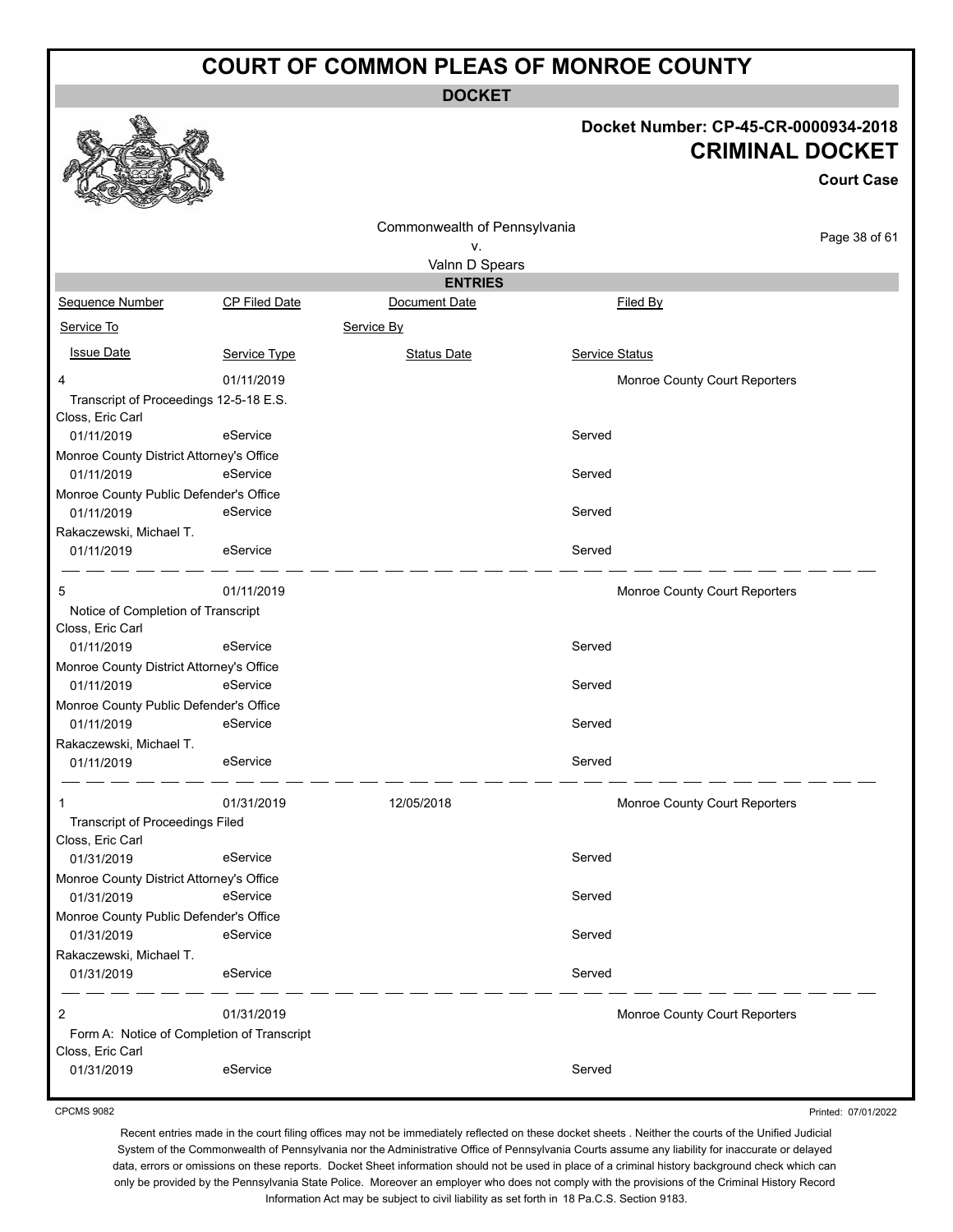**DOCKET**

#### **Docket Number: CP-45-CR-0000934-2018 CRIMINAL DOCKET**

|                                          |                      |                              |                               | <b>Court Case</b> |
|------------------------------------------|----------------------|------------------------------|-------------------------------|-------------------|
|                                          |                      | Commonwealth of Pennsylvania |                               |                   |
|                                          |                      | ۷.                           |                               | Page 39 of 61     |
|                                          |                      | Valnn D Spears               |                               |                   |
|                                          |                      | <b>ENTRIES</b>               |                               |                   |
| <b>Sequence Number</b>                   | <b>CP Filed Date</b> | Document Date                | Filed By                      |                   |
| Service To                               |                      | Service By                   |                               |                   |
| <b>Issue Date</b>                        | Service Type         | <b>Status Date</b>           | Service Status                |                   |
| Monroe County District Attorney's Office |                      |                              |                               |                   |
| 01/31/2019                               | eService             |                              | Served                        |                   |
| Monroe County Public Defender's Office   |                      |                              |                               |                   |
| 01/31/2019                               | eService             |                              | Served                        |                   |
| Rakaczewski, Michael T.                  |                      |                              |                               |                   |
| 01/31/2019                               | eService             |                              | Served                        |                   |
| 3                                        | 01/31/2019           |                              | Monroe County Court Reporters |                   |
| <b>Exhibits Filed</b>                    |                      |                              |                               |                   |
| Closs, Eric Carl                         |                      |                              |                               |                   |
| 01/31/2019                               | eService             |                              | Served                        |                   |
| Monroe County District Attorney's Office |                      |                              |                               |                   |
| 01/31/2019                               | eService             |                              | Served                        |                   |
| Monroe County Public Defender's Office   |                      |                              |                               |                   |
| 01/31/2019                               | eService             |                              | Served                        |                   |
| Rakaczewski, Michael T.                  |                      |                              |                               |                   |
| 01/31/2019                               | eService             |                              | Served                        |                   |
| 1                                        | 02/01/2019           |                              | Monroe County Court Reporters |                   |
| Notice of Completion of Transcript       |                      |                              |                               |                   |
| Closs, Eric Carl                         |                      |                              |                               |                   |
| 02/01/2019                               | eService             |                              | Served                        |                   |
| Monroe County District Attorney's Office |                      |                              |                               |                   |
| 02/01/2019                               | eService             |                              | Served                        |                   |
| Monroe County Public Defender's Office   |                      |                              |                               |                   |
| 02/01/2019                               | eService             |                              | Served                        |                   |
| Rakaczewski, Michael T.                  |                      |                              |                               |                   |
| 02/01/2019                               | eService             |                              | Served                        |                   |
| 2                                        | 02/01/2019           |                              | Monroe County Court Reporters |                   |
| Transcript of Proceedings 12/6/18        |                      |                              |                               |                   |
| Closs, Eric Carl                         |                      |                              |                               |                   |
| 02/01/2019                               | eService             |                              | Served                        |                   |
| Monroe County District Attorney's Office |                      |                              |                               |                   |
| 02/01/2019                               | eService             |                              | Served                        |                   |
| Monroe County Public Defender's Office   |                      |                              |                               |                   |
| 02/01/2019                               | eService             |                              | Served                        |                   |

CPCMS 9082

**B.A** 

Printed: 07/01/2022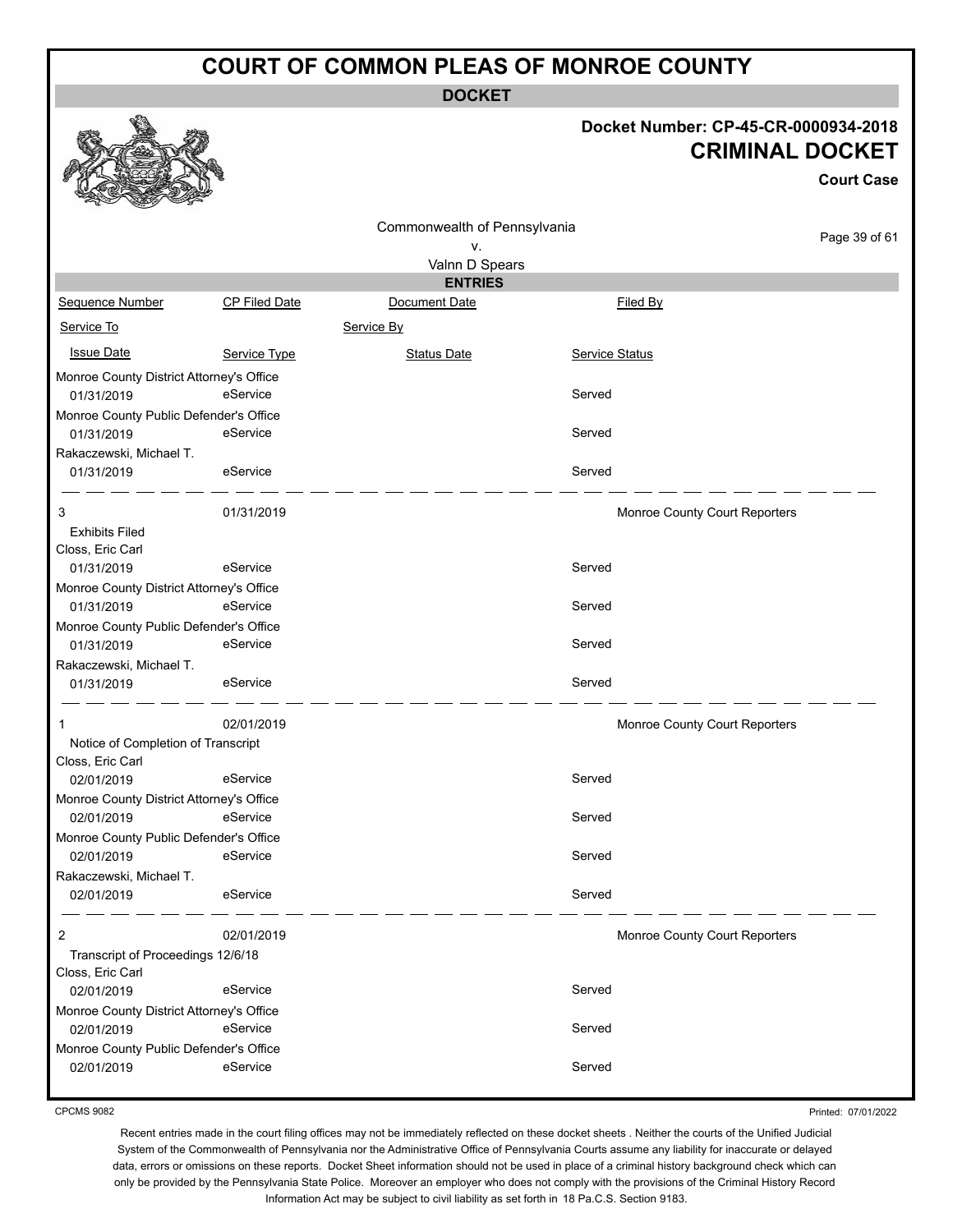**DOCKET**

#### **Docket Number: CP-45-CR-0000934-2018 CRIMINAL DOCKET**

|                                          |                      |                                                                                              |                               | <b>Court Case</b> |
|------------------------------------------|----------------------|----------------------------------------------------------------------------------------------|-------------------------------|-------------------|
|                                          |                      | Commonwealth of Pennsylvania<br>٧.                                                           |                               | Page 40 of 61     |
|                                          |                      | Valnn D Spears                                                                               |                               |                   |
|                                          |                      | <b>ENTRIES</b>                                                                               |                               |                   |
| Sequence Number                          | <b>CP Filed Date</b> | Document Date                                                                                | Filed By                      |                   |
| Service To                               |                      | Service By                                                                                   |                               |                   |
| <b>Issue Date</b>                        | Service Type         | <b>Status Date</b>                                                                           | Service Status                |                   |
| Rakaczewski, Michael T.                  |                      |                                                                                              |                               |                   |
| 02/01/2019                               | eService             |                                                                                              | Served                        |                   |
| 3                                        | 02/01/2019           | 12/07/2018                                                                                   | Monroe County Court Reporters |                   |
| Transcript of Proceedings 12/7/18        |                      |                                                                                              |                               |                   |
| Closs, Eric Carl                         |                      |                                                                                              |                               |                   |
| 02/01/2019                               | eService             |                                                                                              | Served                        |                   |
| Monroe County District Attorney's Office |                      |                                                                                              |                               |                   |
| 02/01/2019                               | eService             |                                                                                              | Served                        |                   |
| Monroe County Public Defender's Office   |                      |                                                                                              |                               |                   |
| 02/01/2019                               | eService             |                                                                                              | Served                        |                   |
| Rakaczewski, Michael T.                  |                      |                                                                                              |                               |                   |
| 02/01/2019                               | eService             |                                                                                              | Served                        |                   |
| 1                                        | 02/21/2019           |                                                                                              | Rakaczewski, Michael T.       |                   |
| Commonwealth's Praecipe for Hearing      |                      |                                                                                              |                               |                   |
| Closs, Eric Carl                         |                      |                                                                                              |                               |                   |
| 02/21/2019                               | eNotice              |                                                                                              | Notified                      |                   |
| Monroe County District Attorney's Office |                      |                                                                                              |                               |                   |
| 02/21/2019                               | eService             |                                                                                              | Served                        |                   |
| Monroe County Public Defender's Office   |                      |                                                                                              |                               |                   |
| 02/21/2019                               | eNotice              |                                                                                              | Notified                      |                   |
| 2                                        | 02/21/2019           |                                                                                              | Rakaczewski, Michael T.       |                   |
| Commonwealth's Praecipe for Hearing      |                      |                                                                                              |                               |                   |
| Closs, Eric Carl                         |                      |                                                                                              |                               |                   |
| 02/21/2019                               | eNotice              |                                                                                              | Notified                      |                   |
| Monroe County District Attorney's Office |                      |                                                                                              |                               |                   |
| 02/21/2019                               | eService             |                                                                                              | Served                        |                   |
| Monroe County Public Defender's Office   |                      |                                                                                              |                               |                   |
| 02/21/2019                               | eNotice              |                                                                                              | Notified                      |                   |
| 1                                        | 02/22/2019           | 02/22/2019                                                                                   | Worthington, Margherita P.    |                   |
| Closs, Eric Carl                         |                      | Order-Motions Hearing Scheduled 4/22/19 9:30AM CR#3 / Sentencing Continued to 4/22/19 9:30AM |                               |                   |
| 02/22/2019                               | eService             |                                                                                              | Served                        |                   |
| Monroe County Court Administration       |                      |                                                                                              |                               |                   |
|                                          |                      |                                                                                              |                               |                   |

CPCMS 9082

Printed: 07/01/2022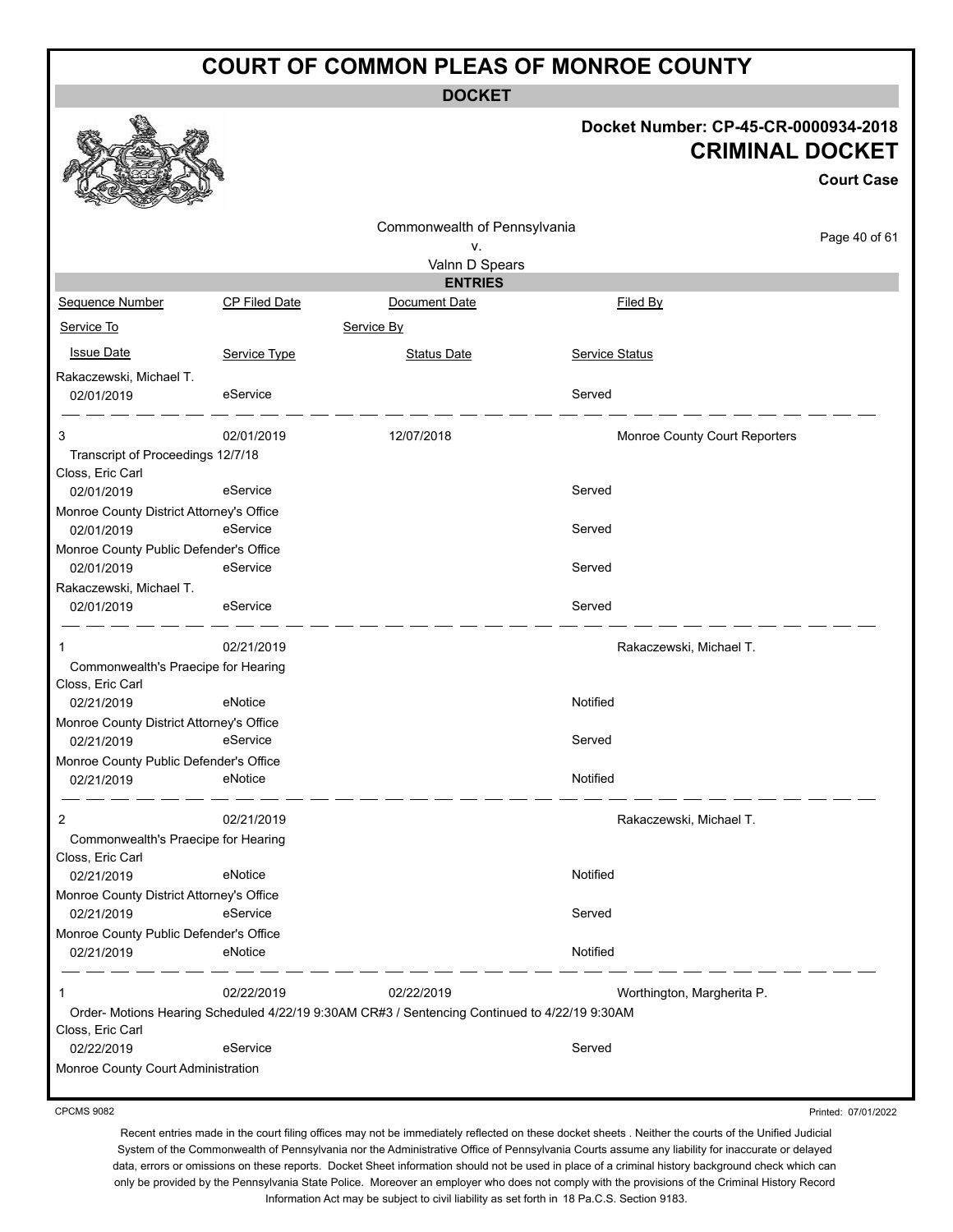**DOCKET**

# **Docket Number: CP-45-CR-0000934-2018**

|                                                        |                                                    |                              | Docket Number: CP-45-CR-0000934-2018 | <b>CRIMINAL DOCKET</b> |
|--------------------------------------------------------|----------------------------------------------------|------------------------------|--------------------------------------|------------------------|
|                                                        |                                                    |                              |                                      | <b>Court Case</b>      |
|                                                        |                                                    | Commonwealth of Pennsylvania |                                      |                        |
|                                                        |                                                    | ٧.                           |                                      | Page 41 of 61          |
|                                                        |                                                    | Valnn D Spears               |                                      |                        |
|                                                        |                                                    | <b>ENTRIES</b>               |                                      |                        |
| Sequence Number                                        | <b>CP Filed Date</b>                               | Document Date                | <b>Filed By</b>                      |                        |
| Service To                                             |                                                    | Service By                   |                                      |                        |
| <b>Issue Date</b>                                      | Service Type                                       | <b>Status Date</b>           | <b>Service Status</b>                |                        |
| 02/22/2019                                             | <b>Clerk of Court's Boxes</b>                      |                              |                                      |                        |
| Monroe County District Attorney's Office               |                                                    |                              |                                      |                        |
| 02/22/2019                                             | Clerk of Court's Boxes                             |                              |                                      |                        |
| Monroe County District Attorney's Office<br>02/22/2019 | eService                                           |                              | Served                               |                        |
| Monroe County Probation<br>02/22/2019                  | Clerk of Court's Boxes                             |                              |                                      |                        |
| Monroe County Public Defender's Office<br>02/22/2019   | <b>Clerk of Court's Boxes</b>                      |                              |                                      |                        |
| Monroe County Public Defender's Office                 |                                                    |                              |                                      |                        |
| 02/22/2019                                             | eService                                           |                              | Served                               |                        |
| Monroe County Sheriff                                  |                                                    |                              |                                      |                        |
| 02/22/2019                                             | <b>Clerk of Court's Boxes</b>                      |                              |                                      |                        |
| Rakaczewski, Michael T.                                |                                                    |                              |                                      |                        |
| 02/22/2019                                             | eService                                           |                              | Served                               |                        |
| 1                                                      | 02/25/2019                                         |                              | Rakaczewski, Michael T.              |                        |
| Motion for Continuance<br>Closs, Eric Carl             |                                                    |                              |                                      |                        |
| 02/25/2019                                             | eNotice                                            |                              | Notified                             |                        |
| Monroe County District Attorney's Office               |                                                    |                              |                                      |                        |
| 02/25/2019                                             | eService                                           |                              | Served                               |                        |
| Monroe County Public Defender's Office                 |                                                    |                              |                                      |                        |
| 02/25/2019                                             | eNotice                                            |                              | Notified                             |                        |
| 2                                                      | 02/25/2019                                         | 02/25/2019                   | Worthington, Margherita P.           |                        |
|                                                        | Order- Sentencing Continued to 4/26/19 9:30AM CR#1 |                              |                                      |                        |
| Closs, Eric Carl<br>02/25/2019                         | eService                                           |                              | Served                               |                        |
| Monroe County Court Administration                     |                                                    |                              |                                      |                        |
| 02/25/2019                                             | <b>Clerk of Court's Boxes</b>                      |                              |                                      |                        |
| Monroe County District Attorney's Office               |                                                    |                              |                                      |                        |
| 02/25/2019                                             | <b>Clerk of Court's Boxes</b>                      |                              |                                      |                        |
| Monroe County District Attorney's Office               |                                                    |                              |                                      |                        |
| 02/25/2019                                             | eService                                           |                              | Served                               |                        |
| Monroe County Probation<br>02/25/2019                  | Clerk of Court's Boxes                             |                              |                                      |                        |

CPCMS 9082

Printed: 07/01/2022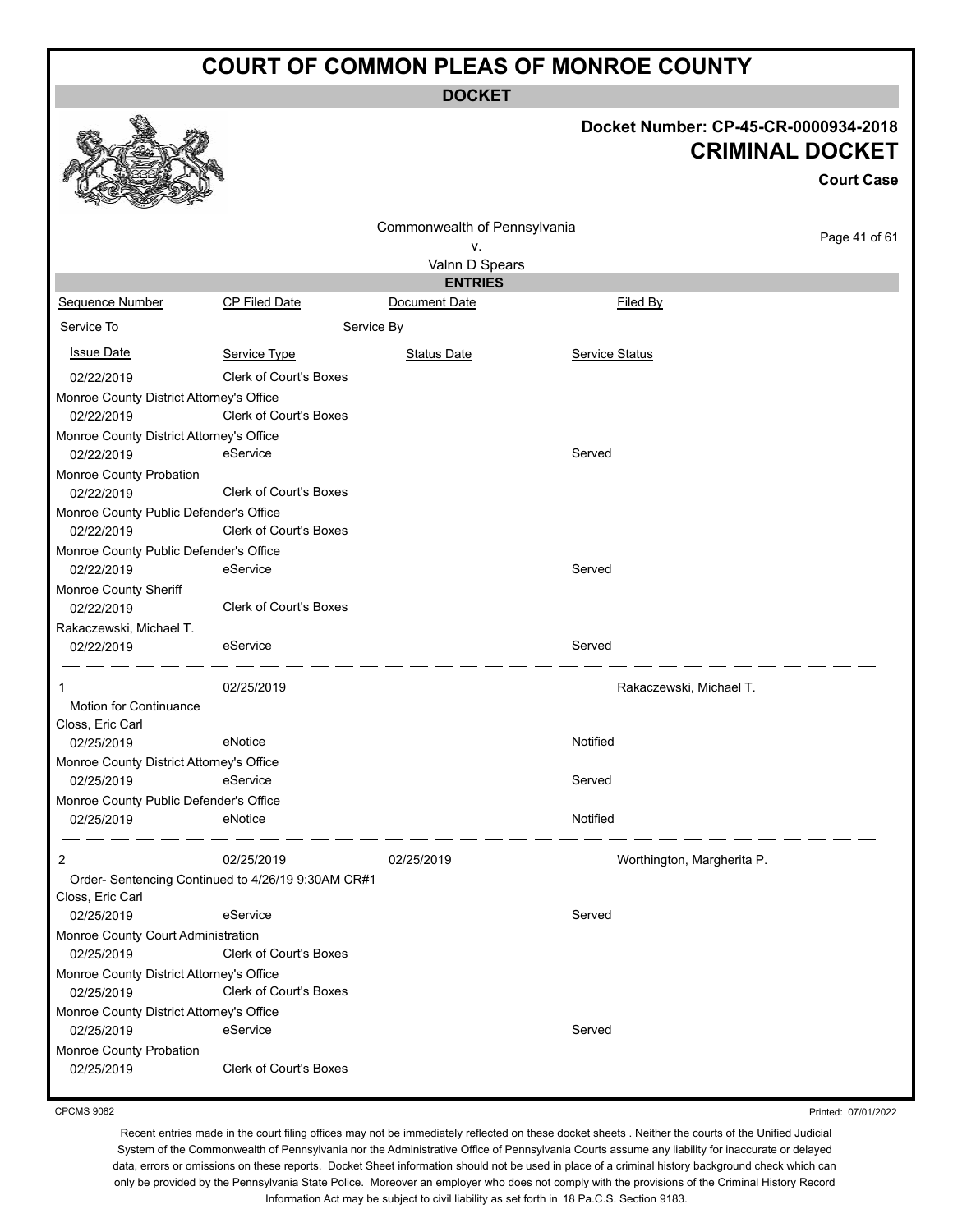**DOCKET**

#### **Docket Number: CP-45-CR-0000934-2018 CRIMINAL DOCKET**

Printed: 07/01/2022

|                                                        |                                                                                          |                              |                       |                                 | <b>Court Case</b> |
|--------------------------------------------------------|------------------------------------------------------------------------------------------|------------------------------|-----------------------|---------------------------------|-------------------|
|                                                        |                                                                                          | Commonwealth of Pennsylvania |                       |                                 |                   |
|                                                        |                                                                                          | v.                           |                       |                                 | Page 42 of 61     |
|                                                        |                                                                                          | Valnn D Spears               |                       |                                 |                   |
|                                                        |                                                                                          | <b>ENTRIES</b>               |                       |                                 |                   |
| Sequence Number                                        | <b>CP Filed Date</b>                                                                     | Document Date                |                       | Filed By                        |                   |
| Service To                                             |                                                                                          | Service By                   |                       |                                 |                   |
| <b>Issue Date</b>                                      | Service Type                                                                             | <b>Status Date</b>           | <b>Service Status</b> |                                 |                   |
| Monroe County Public Defender's Office<br>02/25/2019   | Clerk of Court's Boxes                                                                   |                              |                       |                                 |                   |
| Monroe County Public Defender's Office                 |                                                                                          |                              |                       |                                 |                   |
| 02/25/2019                                             | eService                                                                                 |                              | Served                |                                 |                   |
| Monroe County Sheriff<br>02/25/2019                    | <b>Clerk of Court's Boxes</b>                                                            |                              |                       |                                 |                   |
| Rakaczewski, Michael T.                                | eService                                                                                 |                              | Served                |                                 |                   |
| 02/25/2019                                             |                                                                                          |                              |                       |                                 |                   |
| 3                                                      | 02/26/2019                                                                               |                              |                       | Warden, George J.               |                   |
| Closs, Eric Carl                                       | Case Correspondence - Letter forwarded to attorney - requesting review of SVP assessment |                              |                       |                                 |                   |
| 02/28/2019                                             | eService                                                                                 |                              | Served                |                                 |                   |
| Monroe County District Attorney's Office<br>02/28/2019 | eService                                                                                 |                              | Served                |                                 |                   |
| Monroe County Public Defender's Office<br>02/28/2019   | eService                                                                                 |                              | Served                |                                 |                   |
| Rakaczewski, Michael T.                                |                                                                                          |                              |                       |                                 |                   |
| 02/28/2019                                             | eService                                                                                 |                              | Served                |                                 |                   |
| 1                                                      | 04/12/2019                                                                               |                              | Office                | Monroe County Public Defender's |                   |
| Closs, Eric Carl                                       | Motion to Declare SORNA Unconstitutional and Preclude Sexual Offender Registration       |                              |                       |                                 |                   |
| 04/12/2019                                             | eNotice                                                                                  |                              | Notified              |                                 |                   |
| Monroe County District Attorney's Office               |                                                                                          |                              |                       |                                 |                   |
| 04/12/2019                                             | eNotice                                                                                  |                              | Notified              |                                 |                   |
| Rakaczewski, Michael T.<br>04/12/2019                  | eNotice                                                                                  |                              | Notified              |                                 |                   |
|                                                        |                                                                                          |                              |                       |                                 |                   |
| 1                                                      | 04/15/2019                                                                               | 04/15/2019                   |                       | Worthington, Margherita P.      |                   |
| Closs, Eric Carl                                       | Order- Hearing on Def Motion Scheduled 4/26/19 9:30AM CR#1                               |                              |                       |                                 |                   |
| 04/15/2019                                             | eService                                                                                 |                              | Served                |                                 |                   |
| Monroe County Court Administration                     |                                                                                          |                              |                       |                                 |                   |
| 04/15/2019                                             | Clerk of Court's Boxes                                                                   |                              |                       |                                 |                   |
| Monroe County District Attorney's Office<br>04/15/2019 | <b>Clerk of Court's Boxes</b>                                                            |                              |                       |                                 |                   |
|                                                        |                                                                                          |                              |                       |                                 |                   |

CPCMS 9082

**B.A**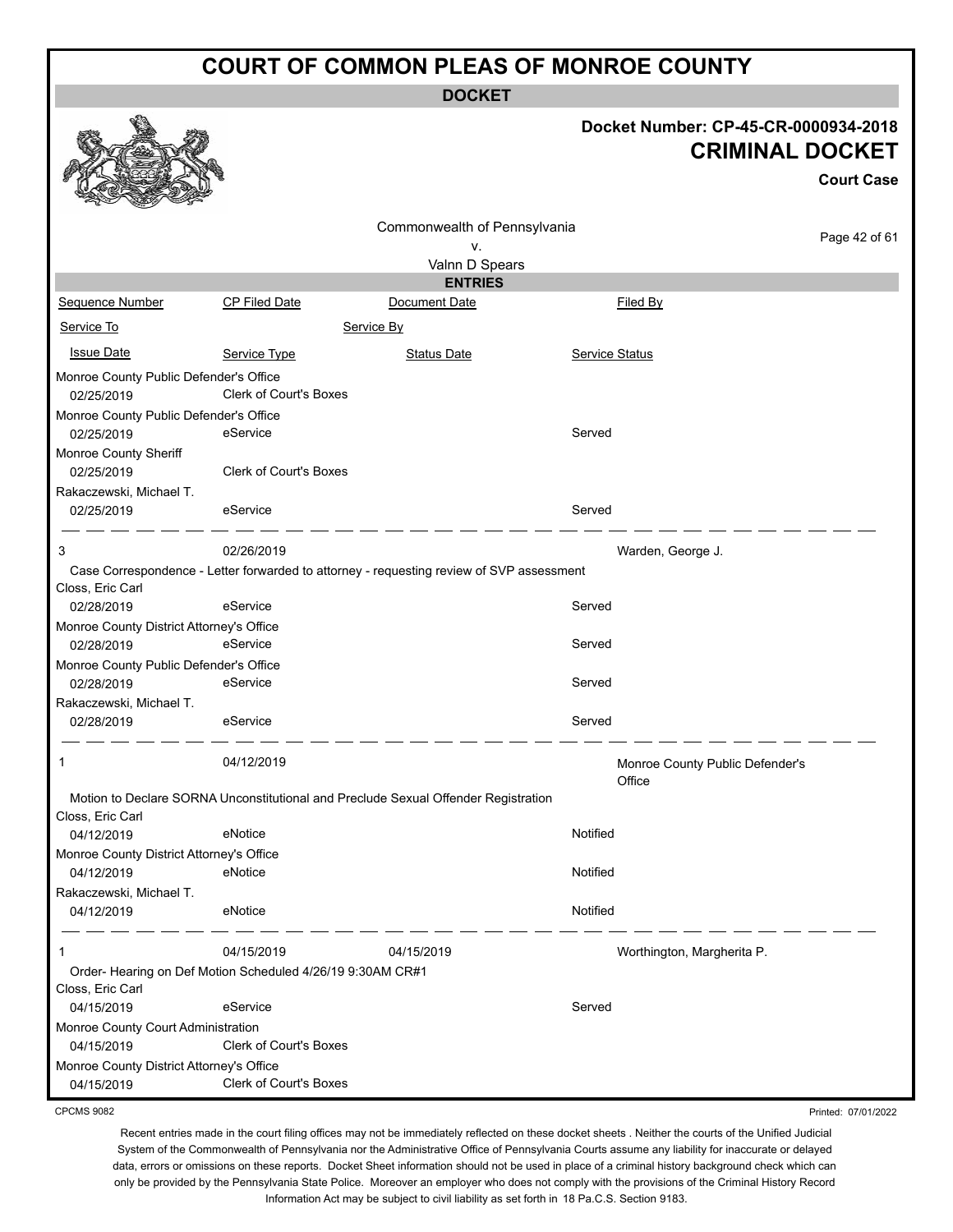**DOCKET**

# **Docket Number: CP-45-CR-0000934-2018**

|                                          |                                                              |                              |                                             | Docket Number: CP-45-CR-0000934-2018<br><b>CRIMINAL DOCKET</b> |
|------------------------------------------|--------------------------------------------------------------|------------------------------|---------------------------------------------|----------------------------------------------------------------|
|                                          |                                                              |                              |                                             | <b>Court Case</b>                                              |
|                                          |                                                              | Commonwealth of Pennsylvania |                                             |                                                                |
|                                          |                                                              | v.                           |                                             | Page 43 of 61                                                  |
|                                          |                                                              | Valnn D Spears               |                                             |                                                                |
|                                          |                                                              | <b>ENTRIES</b>               |                                             |                                                                |
| Sequence Number                          | <b>CP Filed Date</b>                                         | Document Date                | Filed By                                    |                                                                |
| Service To                               |                                                              | Service By                   |                                             |                                                                |
| <b>Issue Date</b>                        | Service Type                                                 | <b>Status Date</b>           | Service Status                              |                                                                |
| Monroe County District Attorney's Office |                                                              |                              |                                             |                                                                |
| 04/15/2019                               | eService                                                     |                              | Served                                      |                                                                |
| Monroe County Probation                  |                                                              |                              |                                             |                                                                |
| 04/15/2019                               | <b>Clerk of Court's Boxes</b>                                |                              |                                             |                                                                |
| Monroe County Public Defender's Office   |                                                              |                              |                                             |                                                                |
| 04/15/2019                               | Clerk of Court's Boxes                                       |                              |                                             |                                                                |
| Monroe County Public Defender's Office   |                                                              |                              |                                             |                                                                |
| 04/15/2019                               | eService                                                     |                              | Served                                      |                                                                |
| Monroe County Sheriff                    |                                                              |                              |                                             |                                                                |
| 04/15/2019                               | <b>Clerk of Court's Boxes</b>                                |                              |                                             |                                                                |
| Rakaczewski, Michael T.                  |                                                              |                              |                                             |                                                                |
| 04/15/2019                               | eService                                                     |                              | Served                                      |                                                                |
| 1                                        | 04/22/2019                                                   |                              | Monroe County District Attorney's<br>Office |                                                                |
| Notification at Sentencing               |                                                              |                              |                                             |                                                                |
| Closs, Eric Carl                         |                                                              |                              |                                             |                                                                |
| 04/22/2019                               | eNotice                                                      |                              | Notified                                    |                                                                |
| Monroe County Public Defender's Office   |                                                              |                              |                                             |                                                                |
| 04/22/2019                               | eNotice                                                      |                              | Notified                                    |                                                                |
| Rakaczewski, Michael T.                  |                                                              |                              |                                             |                                                                |
| 04/22/2019                               | eService                                                     |                              | Served                                      |                                                                |
|                                          | 04/26/2019                                                   |                              | Closs, Eric Carl                            |                                                                |
|                                          | Notification of Megan's Law Sex Offender Registration Duties |                              |                                             |                                                                |
| Monroe County District Attorney's Office |                                                              |                              |                                             |                                                                |
| 05/07/2019                               | eService                                                     |                              | Served                                      |                                                                |
| Monroe County Public Defender's Office   |                                                              |                              |                                             |                                                                |
| 05/07/2019                               | eService                                                     |                              | Served                                      |                                                                |
| Rakaczewski, Michael T.                  |                                                              |                              |                                             |                                                                |
| 05/07/2019                               | eService                                                     |                              | Served                                      |                                                                |
| 2                                        | 04/26/2019                                                   |                              | Closs, Eric Carl                            |                                                                |
|                                          |                                                              |                              | Spears, Valnn D.                            |                                                                |
| Written Post-Sentence Rights             |                                                              |                              |                                             |                                                                |
| Monroe County District Attorney's Office |                                                              |                              |                                             |                                                                |
| 04/30/2019                               | eService                                                     |                              | Served                                      |                                                                |

Monroe County Public Defender's Office CPCMS 9082

 $\mathbf{A}$ 

Printed: 07/01/2022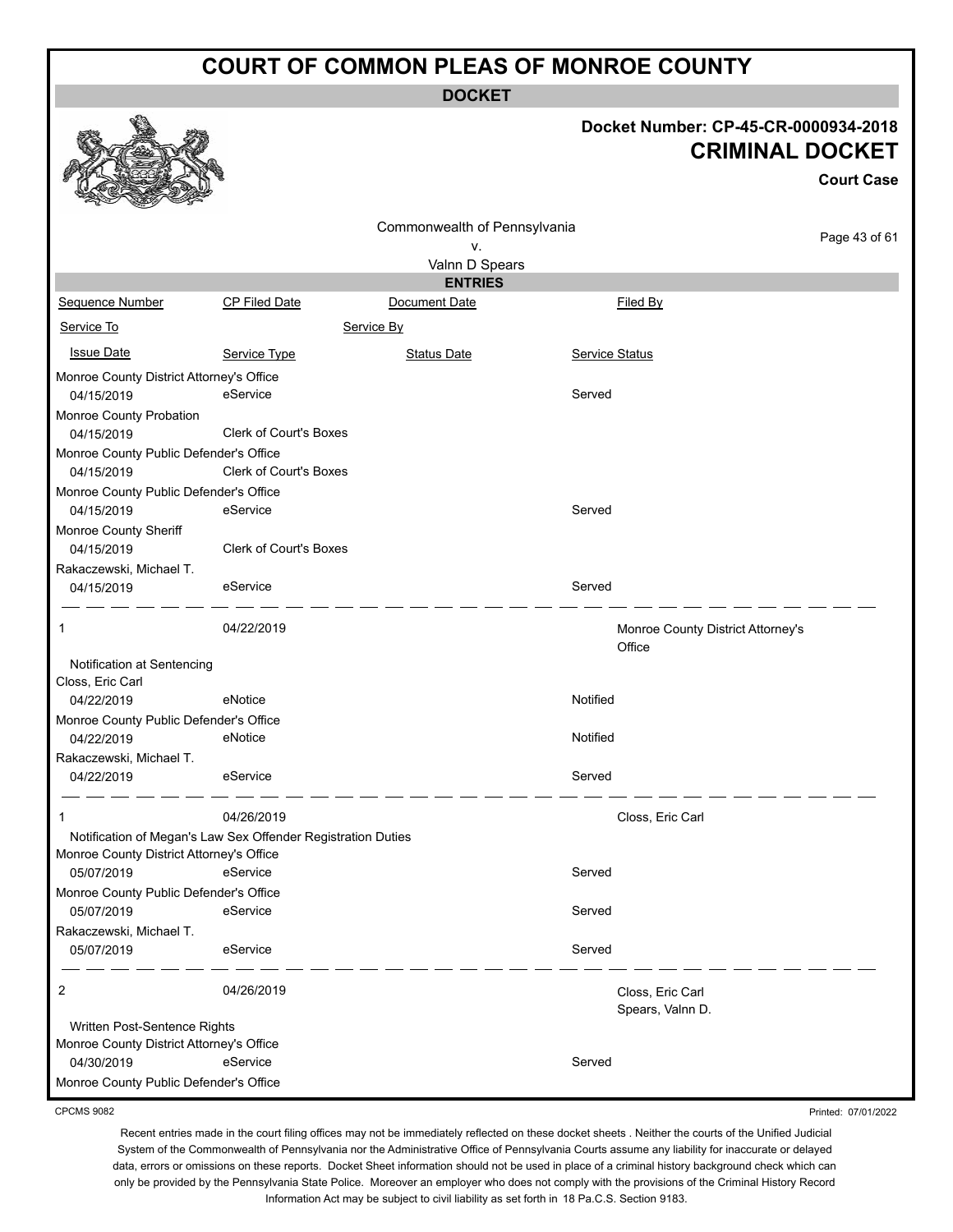**DOCKET**

|                                                                                       |                                                            | <b>DOCKET</b>                |                            |                                                                                     |
|---------------------------------------------------------------------------------------|------------------------------------------------------------|------------------------------|----------------------------|-------------------------------------------------------------------------------------|
|                                                                                       |                                                            |                              |                            | Docket Number: CP-45-CR-0000934-2018<br><b>CRIMINAL DOCKET</b><br><b>Court Case</b> |
|                                                                                       |                                                            | Commonwealth of Pennsylvania |                            |                                                                                     |
|                                                                                       |                                                            | ν.                           |                            | Page 44 of 61                                                                       |
|                                                                                       |                                                            | Valnn D Spears               |                            |                                                                                     |
|                                                                                       |                                                            | <b>ENTRIES</b>               |                            |                                                                                     |
| Sequence Number                                                                       | <b>CP Filed Date</b>                                       | Document Date                | Filed By                   |                                                                                     |
| Service To                                                                            |                                                            | Service By                   |                            |                                                                                     |
| <b>Issue Date</b>                                                                     | Service Type                                               | <b>Status Date</b>           | <b>Service Status</b>      |                                                                                     |
| 04/30/2019                                                                            | eService                                                   |                              | Served                     |                                                                                     |
| Rakaczewski, Michael T.                                                               |                                                            |                              |                            |                                                                                     |
| 04/30/2019                                                                            | eService                                                   |                              | Served                     |                                                                                     |
|                                                                                       |                                                            |                              |                            |                                                                                     |
| 3                                                                                     | 04/26/2019                                                 |                              | Worthington, Margherita P. |                                                                                     |
| Order - Sentence/Penalty Imposed<br>Monroe County Correctional Facility<br>04/29/2019 | Clerk of Court's Boxes                                     |                              |                            |                                                                                     |
| Monroe County Court Administration<br>04/29/2019                                      | <b>Clerk of Court's Boxes</b>                              |                              |                            |                                                                                     |
| Monroe County District Attorney's Office                                              |                                                            |                              |                            |                                                                                     |
| 04/29/2019                                                                            | Clerk of Court's Boxes                                     |                              |                            |                                                                                     |
| Monroe County Probation Department                                                    |                                                            |                              |                            |                                                                                     |
| 04/29/2019                                                                            | <b>Clerk of Court's Boxes</b>                              |                              |                            |                                                                                     |
| Monroe County Public Defender's Office                                                |                                                            |                              |                            |                                                                                     |
| 04/29/2019                                                                            | Clerk of Court's Boxes                                     |                              |                            |                                                                                     |
| Monroe County Sheriff's Department                                                    |                                                            |                              |                            |                                                                                     |
| 04/29/2019                                                                            | Clerk of Court's Boxes                                     |                              |                            |                                                                                     |
| Closs, Eric Carl                                                                      | eService                                                   |                              | Served                     |                                                                                     |
| 05/02/2019                                                                            |                                                            |                              |                            |                                                                                     |
| Monroe County District Attorney's Office<br>05/02/2019                                | eService                                                   |                              | Served                     |                                                                                     |
| Monroe County Public Defender's Office                                                |                                                            |                              |                            |                                                                                     |
| 05/02/2019                                                                            | eService                                                   |                              | Served                     |                                                                                     |
| Rakaczewski, Michael T.                                                               |                                                            |                              |                            |                                                                                     |
| 05/02/2019                                                                            | eService                                                   |                              | Served                     |                                                                                     |
| 1                                                                                     | 04/29/2019                                                 | 04/26/2019                   | Worthington, Margherita P. |                                                                                     |
| Closs, Eric Carl                                                                      | Order Granting Mot in PART & declines to hold SVP hearing. |                              |                            |                                                                                     |
| 05/02/2019                                                                            | eService                                                   |                              | Served                     |                                                                                     |
| Monroe County District Attorney's Office                                              |                                                            |                              |                            |                                                                                     |
| 05/02/2019                                                                            | Clerk of Court's Boxes                                     |                              |                            |                                                                                     |
| Monroe County District Attorney's Office                                              |                                                            |                              |                            |                                                                                     |
| 05/02/2019                                                                            | eService                                                   |                              | Served                     |                                                                                     |
| Monroe County Probation Department                                                    | Clerk of Court's Boxes                                     |                              |                            |                                                                                     |
| 05/02/2019                                                                            |                                                            |                              |                            |                                                                                     |

CPCMS 9082

Printed: 07/01/2022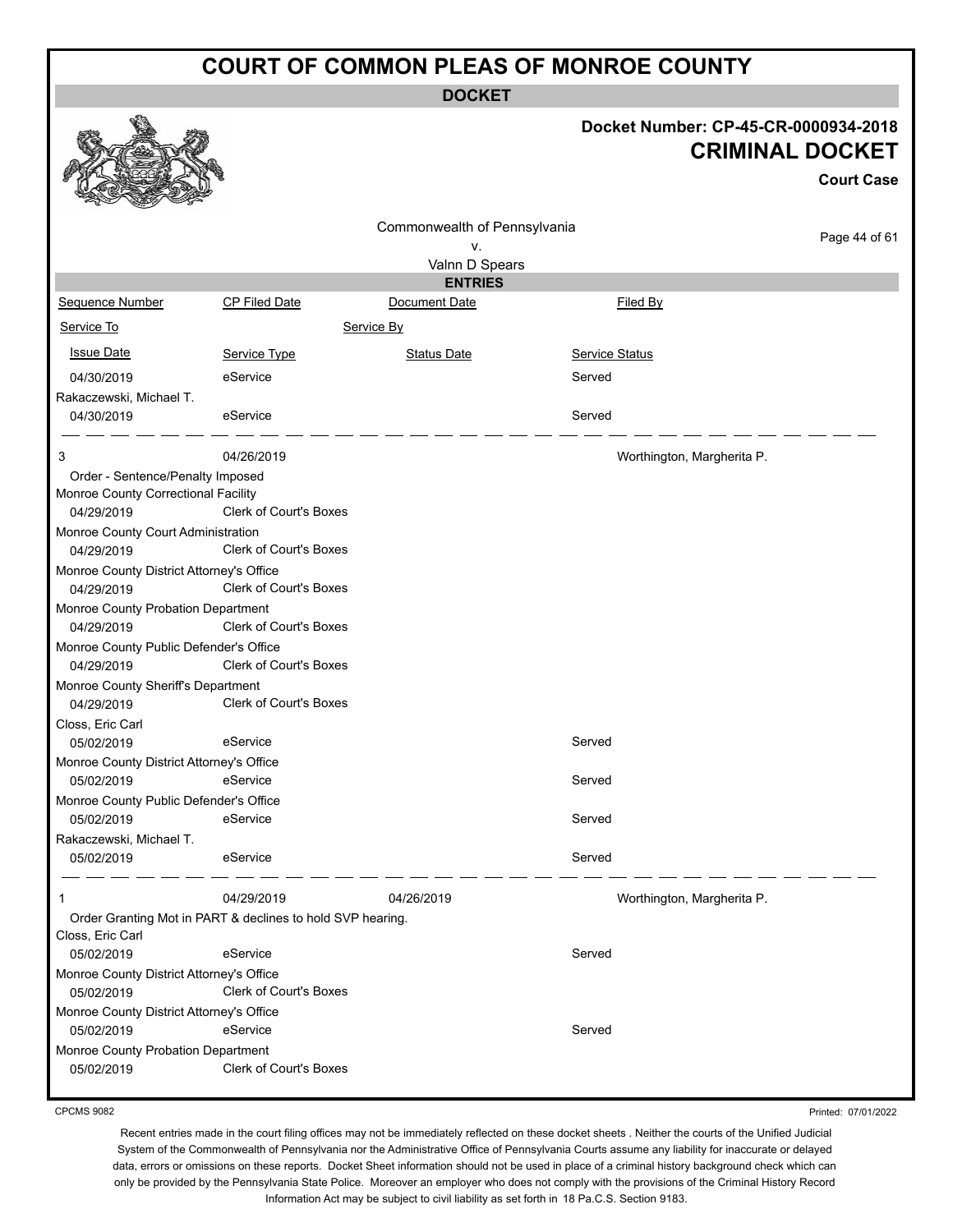**DOCKET**

|                                    | Docket Number: CP-45-CR-0000934-2018<br><b>CRIMINAL DOCKET</b><br><b>Court Case</b> |  |
|------------------------------------|-------------------------------------------------------------------------------------|--|
| Commonwealth of Pennsylvania<br>v. | Page 45 of 61                                                                       |  |
| Valnn D Spears                     |                                                                                     |  |
| <b>ENTRIES</b>                     |                                                                                     |  |
| Document Date                      | Filed By                                                                            |  |
| ce By                              |                                                                                     |  |



|                                                      |                               | Valnn D Spears                                                                     |                                          |  |
|------------------------------------------------------|-------------------------------|------------------------------------------------------------------------------------|------------------------------------------|--|
|                                                      |                               | <b>ENTRIES</b>                                                                     |                                          |  |
| <b>Sequence Number</b>                               | CP Filed Date                 | Document Date                                                                      | Filed By                                 |  |
| Service To                                           |                               | Service By                                                                         |                                          |  |
| <b>Issue Date</b>                                    | Service Type                  | <b>Status Date</b>                                                                 | <b>Service Status</b>                    |  |
| Monroe County Public Defender's Office<br>05/02/2019 | <b>Clerk of Court's Boxes</b> |                                                                                    |                                          |  |
| Monroe County Public Defender's Office               |                               |                                                                                    |                                          |  |
| 05/02/2019<br><b>Monroe County Sheriff</b>           | eService                      |                                                                                    | Served                                   |  |
| 05/02/2019                                           | <b>Clerk of Court's Boxes</b> |                                                                                    |                                          |  |
| Rakaczewski, Michael T.                              |                               |                                                                                    |                                          |  |
| 05/02/2019                                           | eService                      |                                                                                    | Served                                   |  |
| 1                                                    | 05/02/2019                    |                                                                                    | Worthington, Margherita P.               |  |
|                                                      |                               | Order Motion Grants Motion in Part and Dimissed Remaining Motion without Prejudice |                                          |  |
| Monroe County District Attorney's Office             |                               |                                                                                    |                                          |  |
| 05/03/2019                                           | Clerk of Court's Boxes        |                                                                                    |                                          |  |
| Monroe County Probation Department                   |                               |                                                                                    |                                          |  |
| 05/03/2019                                           | Clerk of Court's Boxes        |                                                                                    |                                          |  |
| Monroe County Public Defender's Office               |                               |                                                                                    |                                          |  |
| 05/03/2019                                           | <b>Clerk of Court's Boxes</b> |                                                                                    |                                          |  |
| Monroe County Sheriff's Department                   |                               |                                                                                    |                                          |  |
| 05/03/2019                                           | <b>Clerk of Court's Boxes</b> |                                                                                    |                                          |  |
| Closs, Eric Carl                                     |                               |                                                                                    |                                          |  |
| 05/04/2019                                           | eService                      |                                                                                    | Served                                   |  |
| Monroe County District Attorney's Office             |                               |                                                                                    |                                          |  |
| 05/04/2019                                           | eService                      |                                                                                    | Served                                   |  |
| Monroe County Public Defender's Office               |                               |                                                                                    |                                          |  |
| 05/04/2019                                           | eService                      |                                                                                    | Served                                   |  |
| Rakaczewski, Michael T.                              |                               |                                                                                    |                                          |  |
| 05/04/2019                                           | eService                      |                                                                                    | Served                                   |  |
| $\mathbf 1$                                          | 05/06/2019                    |                                                                                    | Court of Common Pleas - Monroe<br>County |  |
| <b>Penalty Assessed</b>                              |                               |                                                                                    |                                          |  |
| Closs, Eric Carl                                     |                               |                                                                                    |                                          |  |
| 05/06/2019                                           | eService                      |                                                                                    | Served                                   |  |
| Monroe County District Attorney's Office             |                               |                                                                                    |                                          |  |
| 05/06/2019                                           | eService                      |                                                                                    | Served                                   |  |
| Monroe County Public Defender's Office               |                               |                                                                                    |                                          |  |

CPCMS 9082

Rakaczewski, Michael T.

Printed: 07/01/2022

Recent entries made in the court filing offices may not be immediately reflected on these docket sheets . Neither the courts of the Unified Judicial System of the Commonwealth of Pennsylvania nor the Administrative Office of Pennsylvania Courts assume any liability for inaccurate or delayed data, errors or omissions on these reports. Docket Sheet information should not be used in place of a criminal history background check which can only be provided by the Pennsylvania State Police. Moreover an employer who does not comply with the provisions of the Criminal History Record Information Act may be subject to civil liability as set forth in 18 Pa.C.S. Section 9183.

05/06/2019 eService Served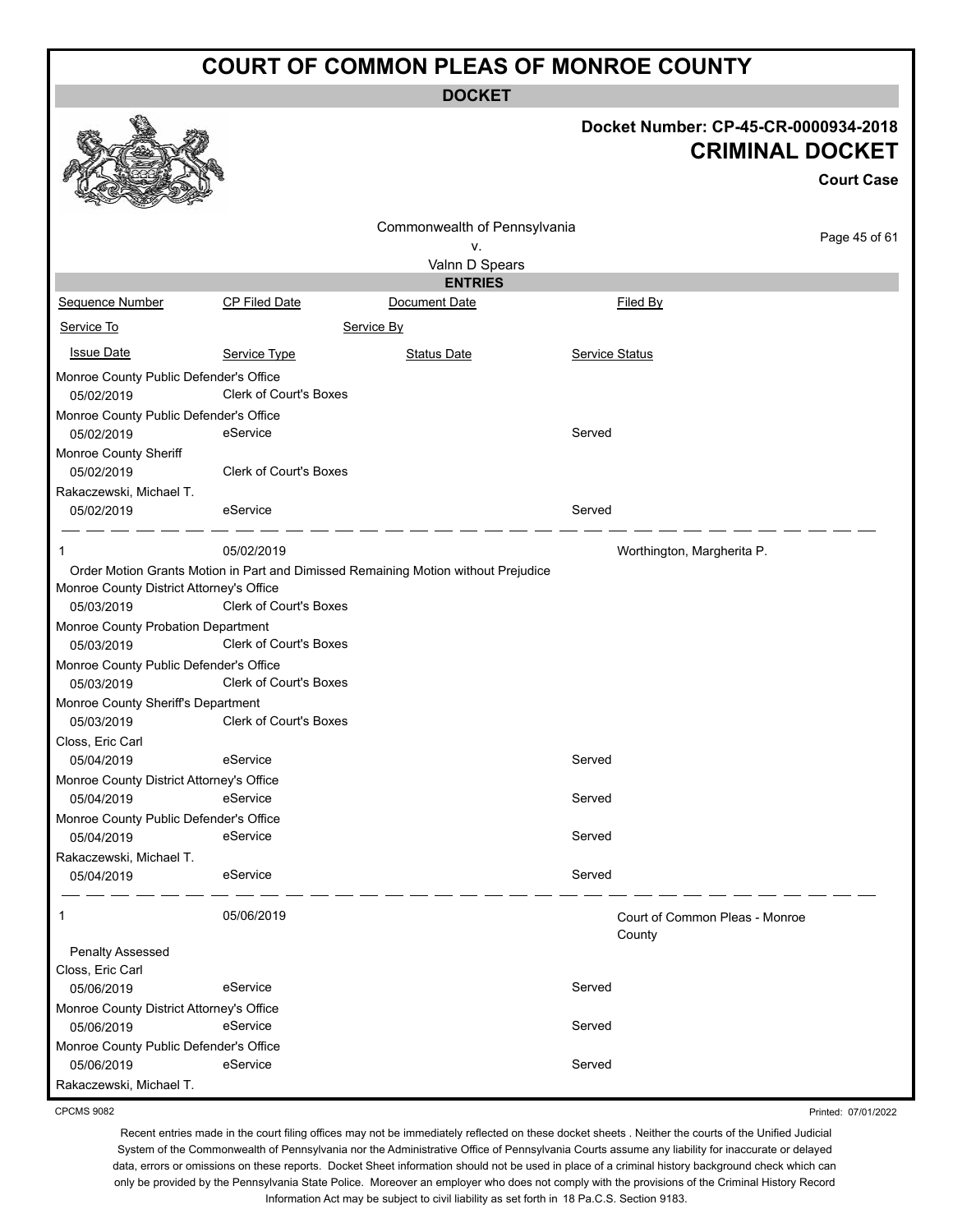**DOCKET**

|                                                        |                                                      |                                                                                             |                       | Docket Number: CP-45-CR-0000934-2018<br><b>CRIMINAL DOCKET</b><br><b>Court Case</b> |
|--------------------------------------------------------|------------------------------------------------------|---------------------------------------------------------------------------------------------|-----------------------|-------------------------------------------------------------------------------------|
|                                                        |                                                      |                                                                                             |                       |                                                                                     |
|                                                        |                                                      | Commonwealth of Pennsylvania                                                                |                       | Page 46 of 61                                                                       |
|                                                        |                                                      | ٧.                                                                                          |                       |                                                                                     |
|                                                        |                                                      | Valnn D Spears<br><b>ENTRIES</b>                                                            |                       |                                                                                     |
| Sequence Number                                        | <b>CP Filed Date</b>                                 | Document Date                                                                               |                       | Filed By                                                                            |
| Service To                                             |                                                      | Service By                                                                                  |                       |                                                                                     |
|                                                        |                                                      |                                                                                             |                       |                                                                                     |
| <b>Issue Date</b>                                      | Service Type                                         | <b>Status Date</b>                                                                          | <b>Service Status</b> |                                                                                     |
| 05/06/2019                                             | eService                                             |                                                                                             | Served                |                                                                                     |
| 2                                                      | 05/06/2019                                           |                                                                                             |                       | Monroe County Public Defender's<br>Office                                           |
|                                                        |                                                      | Post-Sentence Motion to Declare Sorna Unconstitutional & Preclude Sex Offender Registration |                       |                                                                                     |
| Closs, Eric Carl<br>05/06/2019                         | eService                                             |                                                                                             | Served                |                                                                                     |
| Monroe County District Attorney's Office<br>05/06/2019 | eNotice                                              |                                                                                             | Notified              |                                                                                     |
| Rakaczewski, Michael T.                                |                                                      |                                                                                             |                       |                                                                                     |
| 05/06/2019                                             | eNotice                                              |                                                                                             | Notified              |                                                                                     |
| 1<br>Guideline Sentence Form                           | 05/10/2019                                           |                                                                                             |                       | Monroe County Probation Department                                                  |
| Closs, Eric Carl                                       |                                                      |                                                                                             |                       |                                                                                     |
| 05/10/2019                                             | eService                                             |                                                                                             | Served                |                                                                                     |
| Monroe County District Attorney's Office<br>05/10/2019 | eService                                             |                                                                                             | Served                |                                                                                     |
| Monroe County Public Defender's Office                 |                                                      |                                                                                             |                       |                                                                                     |
| 05/10/2019                                             | eService                                             |                                                                                             | Served                |                                                                                     |
| Rakaczewski, Michael T.                                |                                                      |                                                                                             |                       |                                                                                     |
| 05/10/2019                                             | eService                                             |                                                                                             | Served                |                                                                                     |
| $\mathbf{1}$                                           | 05/17/2019                                           |                                                                                             |                       | Worthington, Margherita P.                                                          |
| Closs, Eric Carl                                       | Order Argument Hearing Scheduled 5/31/19@2:00pm CR31 |                                                                                             |                       |                                                                                     |
| 05/21/2019                                             | eService                                             |                                                                                             | Served                |                                                                                     |
| Monroe County Court Administration<br>05/21/2019       | Clerk of Court's Boxes                               |                                                                                             |                       |                                                                                     |
| Monroe County District Attorney's Office<br>05/21/2019 | Clerk of Court's Boxes                               |                                                                                             |                       |                                                                                     |
| Monroe County District Attorney's Office               |                                                      |                                                                                             |                       |                                                                                     |
| 05/21/2019                                             | eService                                             |                                                                                             | Served                |                                                                                     |
| Monroe County Probation Department<br>05/21/2019       | Clerk of Court's Boxes                               |                                                                                             |                       |                                                                                     |
| Monroe County Public Defender's Office                 |                                                      |                                                                                             |                       |                                                                                     |
| 05/21/2019                                             | Clerk of Court's Boxes                               |                                                                                             |                       |                                                                                     |
| Monroe County Public Defender's Office                 |                                                      |                                                                                             |                       |                                                                                     |
| <b>CPCMS 9082</b>                                      |                                                      |                                                                                             |                       | Printed: 07/01/2022                                                                 |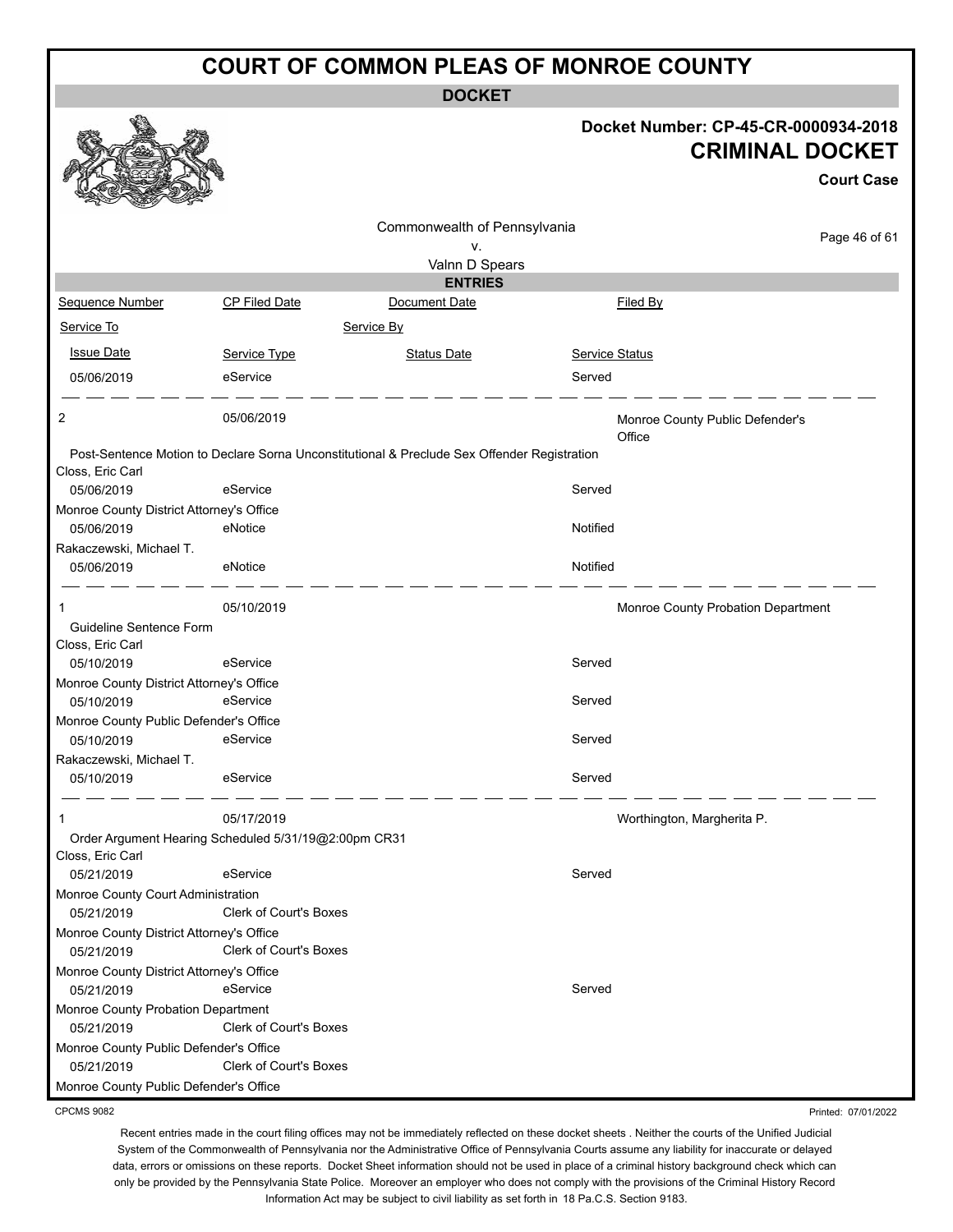**DOCKET**

#### **Docket Number: CP-45-CR-0000934-2018 CRIMINAL DOCKET**

Printed: 07/01/2022

|                                                |                        |                                                                           |                                             | <b>Court Case</b> |
|------------------------------------------------|------------------------|---------------------------------------------------------------------------|---------------------------------------------|-------------------|
|                                                |                        | Commonwealth of Pennsylvania<br>٧.                                        |                                             | Page 47 of 61     |
|                                                |                        | Valnn D Spears                                                            |                                             |                   |
|                                                |                        | <b>ENTRIES</b>                                                            |                                             |                   |
| Sequence Number                                | <b>CP Filed Date</b>   | Document Date                                                             | Filed By                                    |                   |
| Service To                                     |                        | Service By                                                                |                                             |                   |
| <b>Issue Date</b>                              | Service Type           | <b>Status Date</b>                                                        | <b>Service Status</b>                       |                   |
| 05/21/2019                                     | eService               |                                                                           | Served                                      |                   |
| Monroe County Sheriff's Department             |                        |                                                                           |                                             |                   |
| 05/21/2019                                     | Clerk of Court's Boxes |                                                                           |                                             |                   |
| Rakaczewski, Michael T.                        |                        |                                                                           |                                             |                   |
| 05/21/2019                                     | eService               |                                                                           | Served                                      |                   |
| 1                                              | 05/29/2019             |                                                                           | Monroe County Public Defender's<br>Office   |                   |
| <b>Brief in Support</b>                        |                        |                                                                           |                                             |                   |
| Closs, Eric Carl                               |                        |                                                                           |                                             |                   |
| 05/29/2019                                     | eService               |                                                                           | Served                                      |                   |
| Monroe County District Attorney's Office       |                        |                                                                           |                                             |                   |
| 05/29/2019                                     | eNotice                |                                                                           | Notified                                    |                   |
| Rakaczewski, Michael T.<br>05/29/2019          | eNotice                |                                                                           | Notified                                    |                   |
| 2                                              | 05/29/2019             |                                                                           | Monroe County District Attorney's<br>Office |                   |
| <b>Brief in Opposition</b><br>Closs, Eric Carl |                        |                                                                           |                                             |                   |
| 05/29/2019                                     | eNotice                |                                                                           | Notified                                    |                   |
| Monroe County Public Defender's Office         |                        |                                                                           |                                             |                   |
| 05/29/2019                                     | eNotice                |                                                                           | Notified                                    |                   |
| Rakaczewski, Michael T.<br>05/29/2019          | eService               |                                                                           | Served                                      |                   |
| 1                                              | 05/30/2019             |                                                                           | Monroe County District Attorney's<br>Office |                   |
| Certificate of Service<br>Closs, Eric Carl     |                        |                                                                           |                                             |                   |
| 05/30/2019                                     | eNotice                |                                                                           | Notified                                    |                   |
| Monroe County Public Defender's Office         |                        |                                                                           |                                             |                   |
| 05/30/2019                                     | eNotice                |                                                                           | Notified                                    |                   |
| Rakaczewski, Michael T.                        |                        |                                                                           |                                             |                   |
| 05/30/2019                                     | eService               |                                                                           | Served                                      |                   |
| 1                                              | 06/25/2019             |                                                                           | Warden, George J.                           |                   |
|                                                |                        | Case Correspondence - Letter from defendant to attorney concerning appeal |                                             |                   |

CPCMS 9082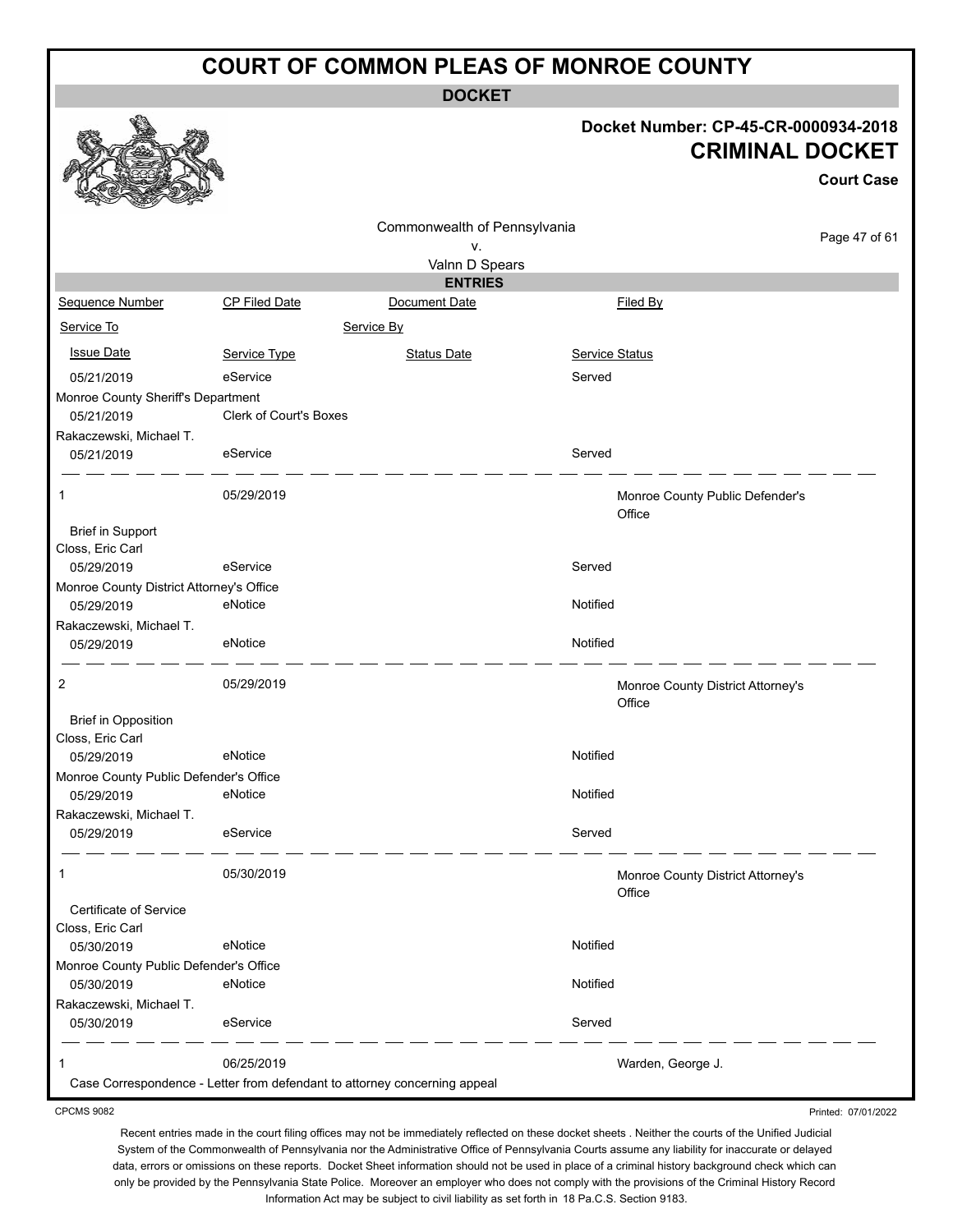**DOCKET**

#### **Docket Number: CP-45-CR-0000934-2018 CRIMINAL DOCKET**

Printed: 07/01/2022

|                                          |                                                                     |                              |                                                                     | <b>CRIMINAL DOCKET</b> |
|------------------------------------------|---------------------------------------------------------------------|------------------------------|---------------------------------------------------------------------|------------------------|
|                                          |                                                                     |                              |                                                                     | <b>Court Case</b>      |
|                                          |                                                                     | Commonwealth of Pennsylvania |                                                                     | Page 48 of 61          |
|                                          |                                                                     | ٧.                           |                                                                     |                        |
|                                          |                                                                     | Valnn D Spears               |                                                                     |                        |
|                                          |                                                                     | <b>ENTRIES</b>               |                                                                     |                        |
| <b>Sequence Number</b>                   | <b>CP Filed Date</b>                                                | Document Date                | Filed By                                                            |                        |
| Service To                               |                                                                     | Service By                   |                                                                     |                        |
| <b>Issue Date</b>                        | Service Type                                                        | <b>Status Date</b>           | <b>Service Status</b>                                               |                        |
| Closs, Eric Carl                         |                                                                     |                              |                                                                     |                        |
| 06/25/2019                               | eService                                                            |                              | Served                                                              |                        |
| Monroe County District Attorney's Office |                                                                     |                              |                                                                     |                        |
| 06/25/2019                               | eService                                                            |                              | Served                                                              |                        |
| Monroe County Public Defender's Office   |                                                                     |                              |                                                                     |                        |
| 06/25/2019                               | eService                                                            |                              | Served                                                              |                        |
| Rakaczewski, Michael T.                  |                                                                     |                              |                                                                     |                        |
| 06/25/2019                               | eService                                                            |                              | Served                                                              |                        |
| $\mathbf{1}$                             | 07/19/2019                                                          |                              | Higgins, Stephen M.<br>Mark, Jonathan<br>Worthington, Margherita P. |                        |
|                                          | Order Denying Post-Sentencing Motion to Find SORNA Unconstitutional |                              |                                                                     |                        |
| Monroe County Court Administration       |                                                                     |                              |                                                                     |                        |
| 07/19/2019                               | Clerk of Court's Boxes                                              |                              |                                                                     |                        |
| Monroe County District Attorney's Office |                                                                     |                              |                                                                     |                        |
| 07/19/2019                               | Clerk of Court's Boxes                                              |                              |                                                                     |                        |
| Monroe County Public Defender's Office   |                                                                     |                              |                                                                     |                        |
| 07/19/2019                               | Clerk of Court's Boxes                                              |                              |                                                                     |                        |
| Monroe County Sheriff's Department       |                                                                     |                              |                                                                     |                        |
| 07/19/2019                               | <b>Clerk of Court's Boxes</b>                                       |                              |                                                                     |                        |
| Closs, Eric Carl                         |                                                                     |                              |                                                                     |                        |
| 07/24/2019                               | eService                                                            |                              | Served                                                              |                        |
| Monroe County District Attorney's Office |                                                                     |                              |                                                                     |                        |
| 07/24/2019                               | eService                                                            |                              | Served                                                              |                        |
| Monroe County Public Defender's Office   |                                                                     |                              |                                                                     |                        |
| 07/24/2019                               | eService                                                            |                              | Served                                                              |                        |
| Rakaczewski, Michael T.                  |                                                                     |                              |                                                                     |                        |
| 07/24/2019                               | eService                                                            |                              | Served                                                              |                        |
| 1                                        | 08/15/2019                                                          |                              | Higgins, Stephen M.<br>Mark, Jonathan<br>Worthington, Margherita P. |                        |
| Amended Order                            |                                                                     |                              |                                                                     |                        |
| Closs, Eric Carl                         |                                                                     |                              |                                                                     |                        |
| 08/16/2019                               | <b>Clerk of Court's Boxes</b>                                       |                              |                                                                     |                        |
| Closs, Eric Carl                         |                                                                     |                              |                                                                     |                        |
| 08/16/2019                               | eService                                                            |                              | Served                                                              |                        |

CPCMS 9082

**RAA**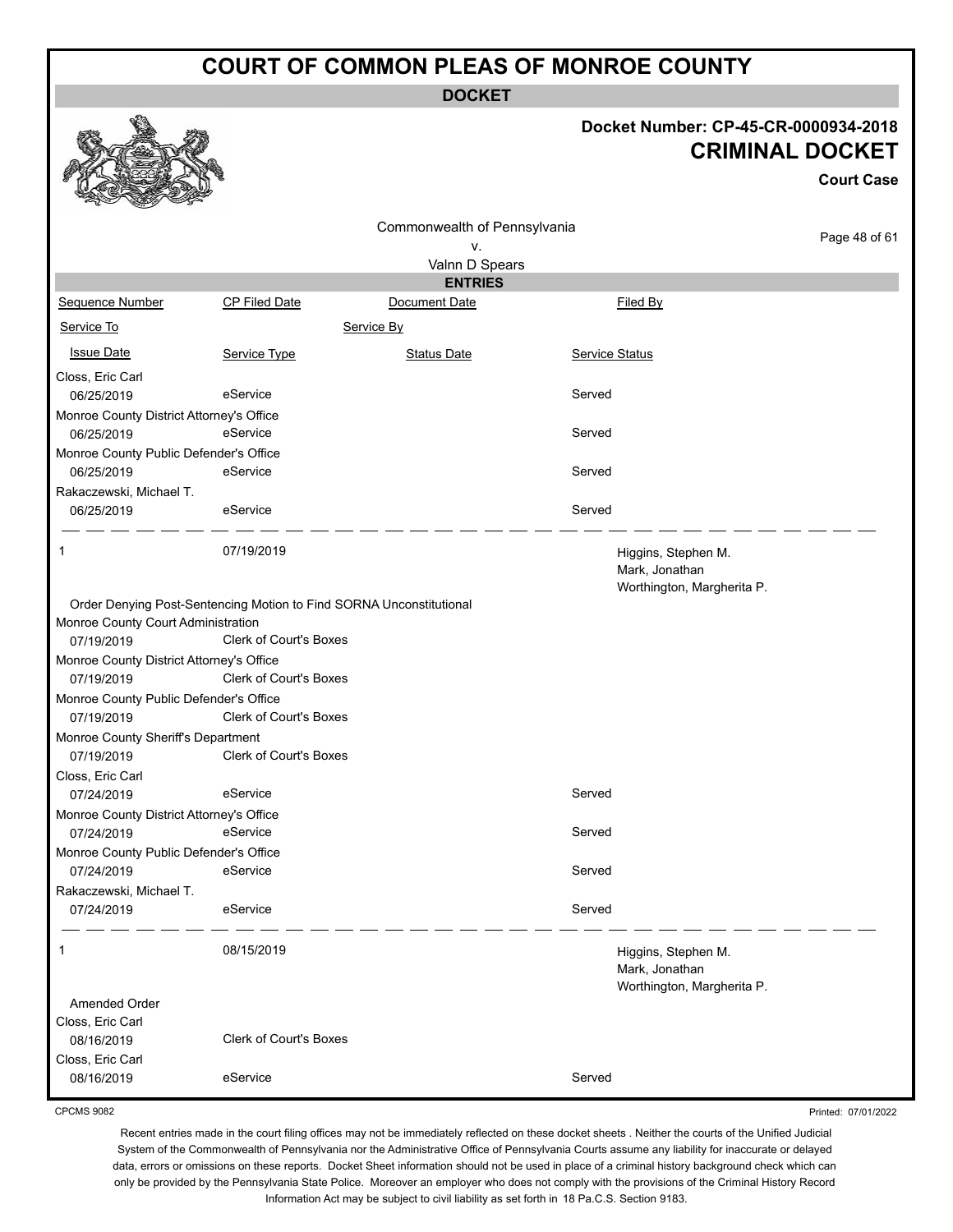**DOCKET**

# **Docket Number: CP-45-CR-0000934-2018**

|                                                            |                        |                              |                                                   | Docket Number: CP-45-CR-0000934-2018<br><b>CRIMINAL DOCKET</b> |
|------------------------------------------------------------|------------------------|------------------------------|---------------------------------------------------|----------------------------------------------------------------|
|                                                            |                        |                              |                                                   | <b>Court Case</b>                                              |
|                                                            |                        | Commonwealth of Pennsylvania |                                                   |                                                                |
|                                                            |                        | ۷.                           |                                                   | Page 49 of 61                                                  |
|                                                            |                        | Valnn D Spears               |                                                   |                                                                |
|                                                            |                        | <b>ENTRIES</b>               |                                                   |                                                                |
| Sequence Number                                            | <b>CP Filed Date</b>   | Document Date                | Filed By                                          |                                                                |
| Service To                                                 |                        | Service By                   |                                                   |                                                                |
| <b>Issue Date</b>                                          | Service Type           | <b>Status Date</b>           | Service Status                                    |                                                                |
| Monroe County Court Administration                         |                        |                              |                                                   |                                                                |
| 08/16/2019                                                 | Clerk of Court's Boxes |                              |                                                   |                                                                |
| Monroe County District Attorney's Office                   |                        |                              |                                                   |                                                                |
| 08/16/2019                                                 | Clerk of Court's Boxes |                              |                                                   |                                                                |
| Monroe County District Attorney's Office                   |                        |                              |                                                   |                                                                |
| 08/16/2019                                                 | eService               |                              | Served                                            |                                                                |
| Monroe County Public Defender's Office                     |                        |                              |                                                   |                                                                |
| 08/16/2019                                                 | Clerk of Court's Boxes |                              |                                                   |                                                                |
| Monroe County Public Defender's Office                     |                        |                              |                                                   |                                                                |
| 08/16/2019                                                 | eService               |                              | Served                                            |                                                                |
| Monroe County Sheriff's Department<br>08/16/2019           | Clerk of Court's Boxes |                              |                                                   |                                                                |
| Rakaczewski, Michael T.<br>08/16/2019                      | eService               |                              | Served                                            |                                                                |
| 1                                                          | 08/16/2019             |                              | Monroe County Public Defender's<br>Office         |                                                                |
| Notice of Appeal to the Superior Court<br>Closs, Eric Carl |                        |                              |                                                   |                                                                |
| 08/16/2019                                                 | eService               |                              | Served                                            |                                                                |
| Monroe County District Attorney's Office                   |                        |                              |                                                   |                                                                |
| 08/16/2019                                                 | eNotice                |                              | Notified                                          |                                                                |
| Rakaczewski, Michael T.                                    |                        |                              |                                                   |                                                                |
| 08/16/2019                                                 | eNotice                |                              | Notified                                          |                                                                |
| 2                                                          | 08/16/2019             |                              | Monroe County Public Defender's<br>Office         |                                                                |
| <b>Motion for Transcripts</b><br>Closs, Eric Carl          |                        |                              |                                                   |                                                                |
| 08/16/2019                                                 | eService               |                              | Served                                            |                                                                |
| Monroe County District Attorney's Office<br>08/16/2019     | eNotice                |                              | Notified                                          |                                                                |
| Rakaczewski, Michael T.<br>08/16/2019                      | eNotice                |                              | Notified                                          |                                                                |
|                                                            | 08/20/2019             |                              | Higgins, Stephen M.<br>Worthington, Margherita P. |                                                                |
| Conciso Statement Order                                    |                        |                              |                                                   |                                                                |

oncise Statement Order

 $\mathbb{Q}$ 

CPCMS 9082

Printed: 07/01/2022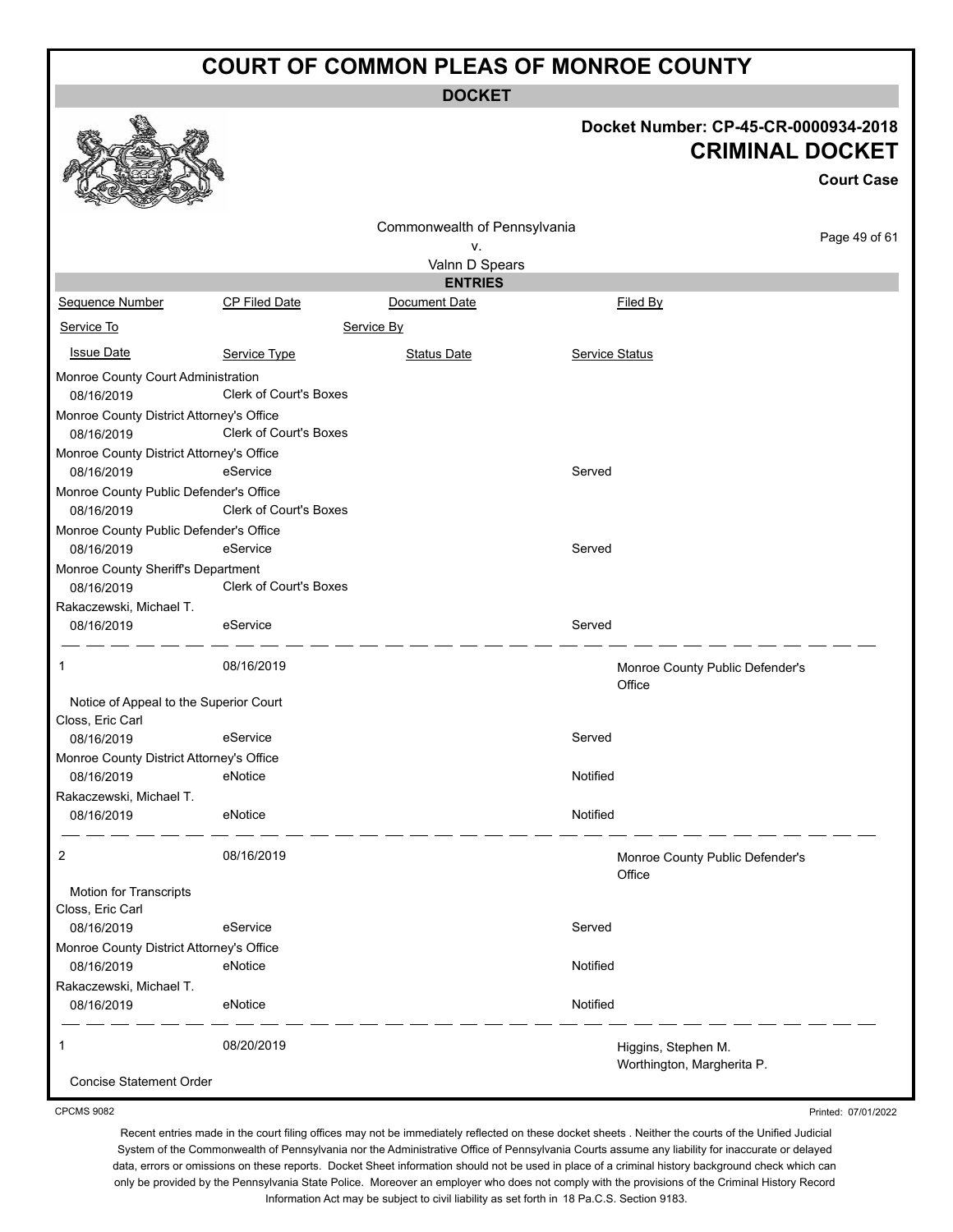**DOCKET**

#### **Docket Number: CP-45-CR-0000934-2018 CRIMINAL DOCKET**

**Court Case**

|                                          |                        | Commonwealth of Pennsylvania    |                |                                                   | Page 50 of 61 |
|------------------------------------------|------------------------|---------------------------------|----------------|---------------------------------------------------|---------------|
|                                          |                        | ν.                              |                |                                                   |               |
|                                          |                        | Valnn D Spears                  |                |                                                   |               |
| Sequence Number                          | CP Filed Date          | <b>ENTRIES</b><br>Document Date |                | Filed By                                          |               |
|                                          |                        |                                 |                |                                                   |               |
| Service To                               |                        | Service By                      |                |                                                   |               |
| <b>Issue Date</b>                        | Service Type           | <b>Status Date</b>              | Service Status |                                                   |               |
| Closs, Eric Carl                         |                        |                                 |                |                                                   |               |
| 08/21/2019                               | eService               |                                 | Served         |                                                   |               |
| Monroe County District Attorney's Office |                        |                                 |                |                                                   |               |
| 08/21/2019                               | Clerk of Court's Boxes |                                 |                |                                                   |               |
| Monroe County District Attorney's Office |                        |                                 |                |                                                   |               |
| 08/21/2019                               | eService               |                                 | Served         |                                                   |               |
| Monroe County Public Defender's Office   |                        |                                 |                |                                                   |               |
| 08/21/2019                               | Clerk of Court's Boxes |                                 |                |                                                   |               |
| Monroe County Public Defender's Office   |                        |                                 |                |                                                   |               |
| 08/21/2019                               | eService               |                                 | Served         |                                                   |               |
| Rakaczewski, Michael T.                  |                        |                                 |                |                                                   |               |
| 08/21/2019                               | eService               |                                 | Served         |                                                   |               |
| 2                                        | 08/20/2019             | 08/20/2019                      |                | Higgins, Stephen M.<br>Worthington, Margherita P. |               |
| Order Granting Motion for Transcripts    |                        |                                 |                |                                                   |               |
| Closs, Eric Carl                         |                        |                                 |                |                                                   |               |
| 08/21/2019                               | eService               |                                 | Served         |                                                   |               |
| Monroe County District Attorney's Office |                        |                                 |                |                                                   |               |
| 08/21/2019                               | eService               |                                 | Served         |                                                   |               |
| Monroe County Public Defender's Office   |                        |                                 |                |                                                   |               |
| 08/21/2019                               | eService               |                                 | Served         |                                                   |               |
| Rakaczewski, Michael T.                  |                        |                                 |                |                                                   |               |
| 08/21/2019                               | eService               |                                 | Served         |                                                   |               |
| 1                                        | 08/26/2019             |                                 |                | Monroe County Court Reporters                     |               |
| Notice of Completion of Transcript       |                        |                                 |                |                                                   |               |
| Closs, Eric Carl                         |                        |                                 |                |                                                   |               |
| 08/26/2019                               | eService               |                                 | Served         |                                                   |               |
| Monroe County District Attorney's Office |                        |                                 |                |                                                   |               |
| 08/26/2019                               | eService               |                                 | Served         |                                                   |               |
| Monroe County Public Defender's Office   |                        |                                 |                |                                                   |               |
| 08/26/2019                               | eService               |                                 | Served         |                                                   |               |
| Rakaczewski, Michael T.<br>08/26/2019    | eService               |                                 | Served         |                                                   |               |
| 2                                        | 08/26/2019             |                                 |                | Monroe County Court Reporters                     |               |
| <b>Transcripts Completed</b>             |                        |                                 |                |                                                   |               |

CPCMS 9082

Recent entries made in the court filing offices may not be immediately reflected on these docket sheets . Neither the courts of the Unified Judicial System of the Commonwealth of Pennsylvania nor the Administrative Office of Pennsylvania Courts assume any liability for inaccurate or delayed data, errors or omissions on these reports. Docket Sheet information should not be used in place of a criminal history background check which can only be provided by the Pennsylvania State Police. Moreover an employer who does not comply with the provisions of the Criminal History Record Information Act may be subject to civil liability as set forth in 18 Pa.C.S. Section 9183.

Printed: 07/01/2022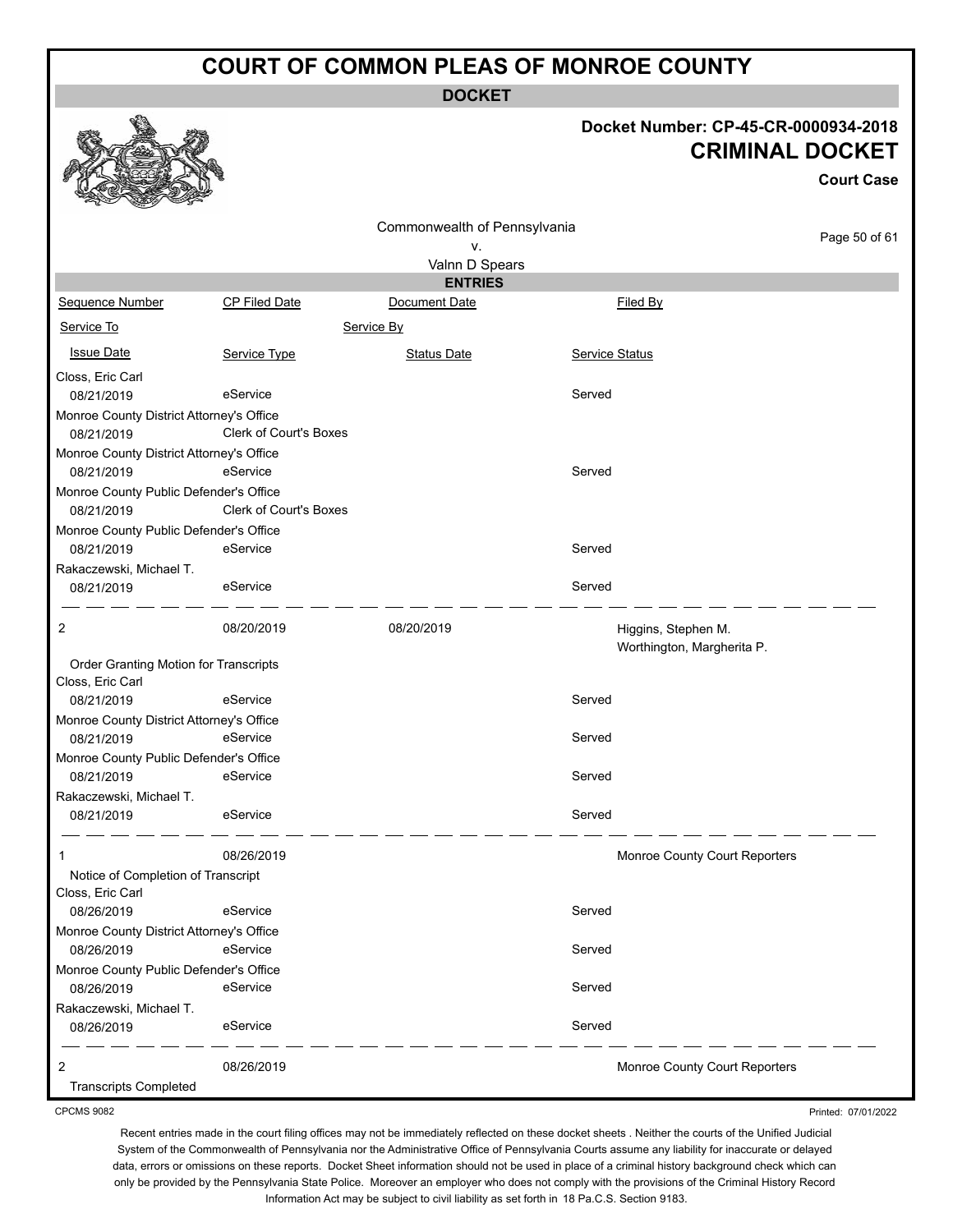**DOCKET**

#### **Docket Number: CP-45-CR-0000934-2018 CRIMINAL DOCKET**

|                                                      |                                              |                              | UNIIIIIIIAL DUUNE I                                                 |                   |  |  |
|------------------------------------------------------|----------------------------------------------|------------------------------|---------------------------------------------------------------------|-------------------|--|--|
|                                                      |                                              |                              |                                                                     | <b>Court Case</b> |  |  |
|                                                      |                                              | Commonwealth of Pennsylvania |                                                                     |                   |  |  |
|                                                      |                                              | ٧.                           |                                                                     | Page 51 of 61     |  |  |
|                                                      |                                              | Valnn D Spears               |                                                                     |                   |  |  |
|                                                      |                                              | <b>ENTRIES</b>               |                                                                     |                   |  |  |
| Sequence Number                                      | CP Filed Date                                | Document Date                | Filed By                                                            |                   |  |  |
| Service To                                           |                                              | Service By                   |                                                                     |                   |  |  |
| <b>Issue Date</b>                                    | Service Type                                 | <b>Status Date</b>           | Service Status                                                      |                   |  |  |
| Closs, Eric Carl                                     |                                              |                              |                                                                     |                   |  |  |
| 08/26/2019                                           | eService                                     |                              | Served                                                              |                   |  |  |
| Monroe County District Attorney's Office             |                                              |                              |                                                                     |                   |  |  |
| 08/26/2019                                           | eService                                     |                              | Served                                                              |                   |  |  |
| Monroe County Public Defender's Office               |                                              |                              |                                                                     |                   |  |  |
| 08/26/2019                                           | eService                                     |                              | Served                                                              |                   |  |  |
| Rakaczewski, Michael T.                              |                                              |                              |                                                                     |                   |  |  |
| 08/26/2019                                           | eService                                     |                              | Served                                                              |                   |  |  |
| 1                                                    | 08/28/2019                                   |                              | Higgins, Stephen M.<br>Mark, Jonathan<br>Worthington, Margherita P. |                   |  |  |
| Second Amended Order                                 |                                              |                              |                                                                     |                   |  |  |
| Closs, Eric Carl                                     |                                              |                              |                                                                     |                   |  |  |
| 08/29/2019                                           | <b>Clerk of Court's Boxes</b>                |                              |                                                                     |                   |  |  |
| Monroe County Court Administration                   |                                              |                              |                                                                     |                   |  |  |
| 08/29/2019                                           | Clerk of Court's Boxes                       |                              |                                                                     |                   |  |  |
| Monroe County District Attorney's Office             |                                              |                              |                                                                     |                   |  |  |
| 08/29/2019                                           | Clerk of Court's Boxes                       |                              |                                                                     |                   |  |  |
| Monroe County Probation Department<br>08/29/2019     | Clerk of Court's Boxes                       |                              |                                                                     |                   |  |  |
| Monroe County Sheriff's Department                   |                                              |                              |                                                                     |                   |  |  |
| 08/29/2019                                           | Clerk of Court's Boxes                       |                              |                                                                     |                   |  |  |
| Closs, Eric Carl                                     |                                              |                              |                                                                     |                   |  |  |
| 09/03/2019                                           | eService                                     |                              | Served                                                              |                   |  |  |
| Monroe County District Attorney's Office             |                                              |                              |                                                                     |                   |  |  |
| 09/03/2019                                           | eService                                     |                              | Served                                                              |                   |  |  |
| Monroe County Public Defender's Office<br>09/03/2019 | eService                                     |                              | Served                                                              |                   |  |  |
| Rakaczewski, Michael T.                              |                                              |                              |                                                                     |                   |  |  |
| 09/03/2019                                           | eService                                     |                              | Served                                                              |                   |  |  |
| 1                                                    | 08/29/2019                                   |                              | Superior Court of Pennsylvania -<br><b>Eastern District</b>         |                   |  |  |
|                                                      | Green Card Returned Signed by Superior Court |                              |                                                                     |                   |  |  |
| Closs, Eric Carl<br>10/07/2019                       | eService                                     |                              | Served                                                              |                   |  |  |
| Monroe County District Attorney's Office             |                                              |                              |                                                                     |                   |  |  |
|                                                      |                                              |                              |                                                                     |                   |  |  |

CPCMS 9082

农人为

Recent entries made in the court filing offices may not be immediately reflected on these docket sheets . Neither the courts of the Unified Judicial System of the Commonwealth of Pennsylvania nor the Administrative Office of Pennsylvania Courts assume any liability for inaccurate or delayed data, errors or omissions on these reports. Docket Sheet information should not be used in place of a criminal history background check which can only be provided by the Pennsylvania State Police. Moreover an employer who does not comply with the provisions of the Criminal History Record Information Act may be subject to civil liability as set forth in 18 Pa.C.S. Section 9183.

Printed: 07/01/2022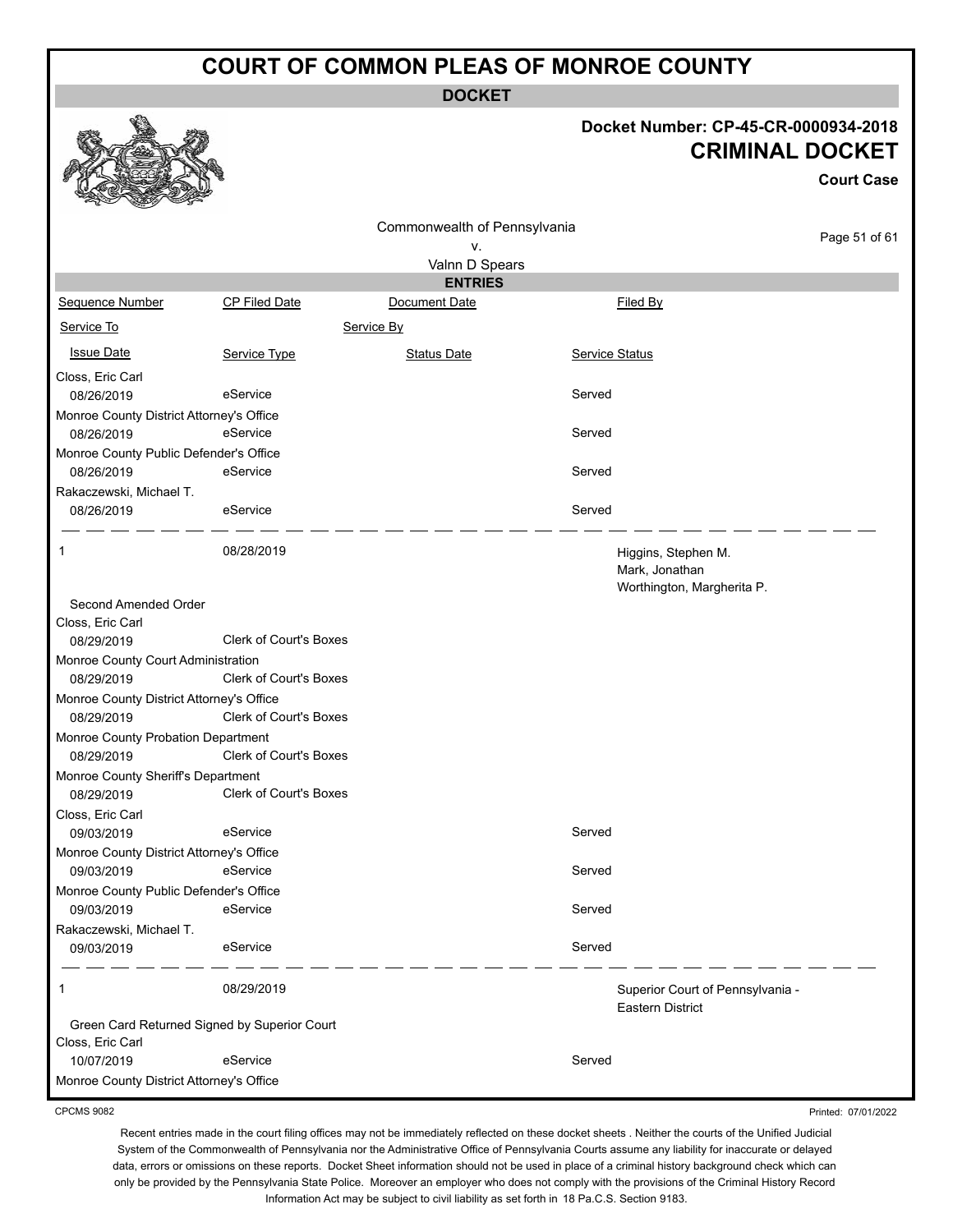**DOCKET**

#### **Docket Number: CP-45-CR-0000934-2018 CRIMINAL DOCKET**

**Court Case**

| Commonwealth of Pennsylvania                         |                               |                                                                                                  | Page 52 of 61                    |  |
|------------------------------------------------------|-------------------------------|--------------------------------------------------------------------------------------------------|----------------------------------|--|
|                                                      |                               | ٧.                                                                                               |                                  |  |
|                                                      |                               | Valnn D Spears                                                                                   |                                  |  |
|                                                      |                               | <b>ENTRIES</b>                                                                                   |                                  |  |
| Sequence Number                                      | <b>CP Filed Date</b>          | Document Date                                                                                    | Filed By                         |  |
| Service To                                           |                               | Service By                                                                                       |                                  |  |
| <b>Issue Date</b>                                    | Service Type                  | <b>Status Date</b>                                                                               | <b>Service Status</b>            |  |
| 10/07/2019                                           | eService                      |                                                                                                  | Served                           |  |
| Monroe County Public Defender's Office               |                               |                                                                                                  |                                  |  |
| 10/07/2019                                           | eService                      |                                                                                                  | Served                           |  |
| Rakaczewski, Michael T.                              |                               |                                                                                                  |                                  |  |
| 10/07/2019                                           | eService                      |                                                                                                  | Served                           |  |
| 1                                                    | 08/30/2019                    |                                                                                                  | Superior Court of Pennsylvania - |  |
|                                                      |                               |                                                                                                  | Eastern District                 |  |
|                                                      |                               | Appeal Docket Sheet from Superior Court of PA - 2424 EDA 2019 due 10/15/19                       |                                  |  |
| Closs, Eric Carl<br>08/31/2019                       | eService                      |                                                                                                  | Served                           |  |
| Monroe County District Attorney's Office             |                               |                                                                                                  |                                  |  |
| 08/31/2019                                           | eService                      |                                                                                                  | Served                           |  |
| Monroe County Public Defender's Office               |                               |                                                                                                  |                                  |  |
| 08/31/2019                                           | eService                      |                                                                                                  | Served                           |  |
| Rakaczewski, Michael T.                              |                               |                                                                                                  |                                  |  |
| 08/31/2019                                           | eService                      |                                                                                                  | Served                           |  |
| 1                                                    | 09/04/2019                    |                                                                                                  | Worthington, Margherita P.       |  |
|                                                      |                               | Order Amending Aggregate Sentence from 248 months-748 months to 20 yrs., 8 mos.-62 yrs. & 4 mos. |                                  |  |
| Closs, Eric Carl                                     |                               |                                                                                                  |                                  |  |
| 09/04/2019                                           | eService                      |                                                                                                  | Served                           |  |
| Monroe County Court Administration                   |                               |                                                                                                  |                                  |  |
| 09/04/2019                                           | <b>Clerk of Court's Boxes</b> |                                                                                                  |                                  |  |
| Monroe County District Attorney's Office             |                               |                                                                                                  |                                  |  |
| 09/04/2019                                           | <b>Clerk of Court's Boxes</b> |                                                                                                  |                                  |  |
| Monroe County District Attorney's Office             |                               |                                                                                                  |                                  |  |
| 09/04/2019                                           | eService                      |                                                                                                  | Served                           |  |
| Monroe County Probation Department<br>09/04/2019     | Clerk of Court's Boxes        |                                                                                                  |                                  |  |
|                                                      |                               |                                                                                                  |                                  |  |
| Monroe County Public Defender's Office<br>09/04/2019 | Clerk of Court's Boxes        |                                                                                                  |                                  |  |
| Monroe County Public Defender's Office               |                               |                                                                                                  |                                  |  |
| 09/04/2019                                           | eService                      |                                                                                                  | Served                           |  |
| Monroe County Sheriff's Department                   |                               |                                                                                                  |                                  |  |
| 09/04/2019                                           | <b>Clerk of Court's Boxes</b> |                                                                                                  |                                  |  |
| Other                                                |                               |                                                                                                  |                                  |  |
|                                                      |                               |                                                                                                  |                                  |  |

CPCMS 9082

Printed: 07/01/2022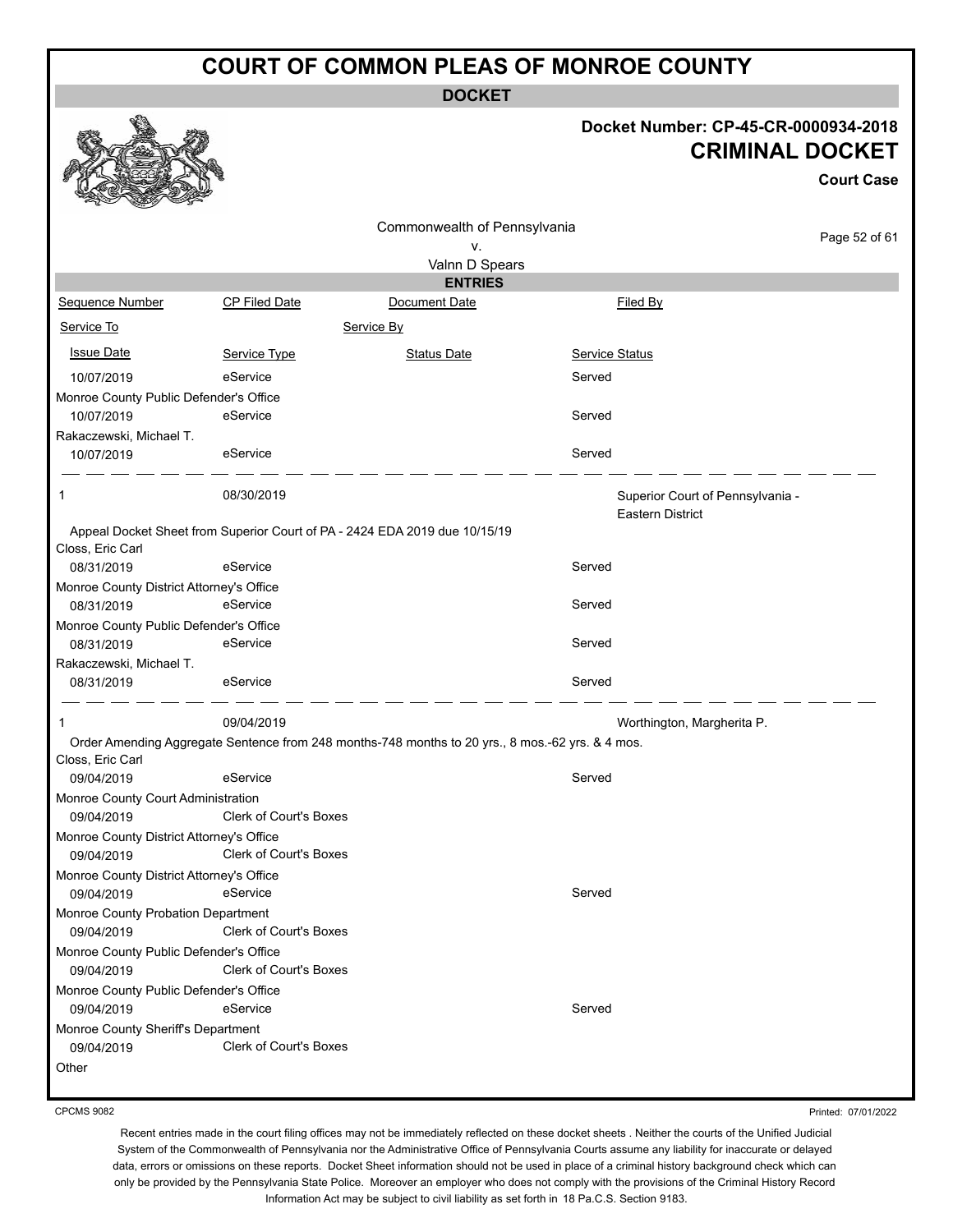**DOCKET**

#### **Docket Number: CP-45-CR-0000934-2018 CRIMINAL DOCKET**

**Court Case**

|                                                                           |                    | Commonwealth of Pennsylvania |                               |               |
|---------------------------------------------------------------------------|--------------------|------------------------------|-------------------------------|---------------|
|                                                                           |                    | ٧.                           |                               | Page 53 of 61 |
|                                                                           |                    | Valnn D Spears               |                               |               |
|                                                                           |                    | <b>ENTRIES</b>               |                               |               |
| Sequence Number                                                           | CP Filed Date      | Document Date                | Filed By                      |               |
| Service To                                                                |                    | Service By                   |                               |               |
| <b>Issue Date</b>                                                         | Service Type       | <b>Status Date</b>           | Service Status                |               |
| 09/04/2019                                                                | <b>First Class</b> |                              |                               |               |
| Rakaczewski, Michael T.                                                   |                    |                              |                               |               |
| 09/04/2019                                                                | eService           |                              | Served                        |               |
| 1                                                                         | 09/09/2019         | 09/09/2019                   | Closs, Eric Carl              |               |
| Concise Statement of the Matters Complained on Appeal<br>Closs, Eric Carl |                    |                              |                               |               |
| 09/09/2019                                                                | eService           |                              | Served                        |               |
| Monroe County District Attorney's Office                                  |                    |                              |                               |               |
| 09/09/2019                                                                | eService           |                              | Served                        |               |
| Rakaczewski, Michael T.                                                   |                    |                              |                               |               |
| 09/09/2019                                                                | eService           |                              | Served                        |               |
| 2                                                                         | 09/09/2019         | 04/26/2019                   | Monroe County Court Reporters |               |
| Form A: Notice of Completion of Transcript                                |                    |                              |                               |               |
| Closs, Eric Carl                                                          |                    |                              |                               |               |
| 09/10/2019                                                                | eService           |                              | Served                        |               |
| Monroe County District Attorney's Office                                  |                    |                              |                               |               |
| 09/10/2019                                                                | eService           |                              | Served                        |               |
| Monroe County Public Defender's Office                                    |                    |                              |                               |               |
| 09/10/2019                                                                | eService           |                              | Served                        |               |
| Rakaczewski, Michael T.                                                   |                    |                              |                               |               |
| 09/10/2019                                                                | eService           |                              | Served                        |               |
| 3                                                                         | 09/09/2019         | 04/26/2019                   | Monroe County Court Reporters |               |
| <b>Transcript of Proceedings Filed</b>                                    |                    |                              |                               |               |
| Closs, Eric Carl                                                          |                    |                              | Served                        |               |
| 09/10/2019<br>Monroe County District Attorney's Office                    | eService           |                              |                               |               |
| 09/10/2019                                                                | eService           |                              | Served                        |               |
| Monroe County Public Defender's Office                                    |                    |                              |                               |               |
| 09/10/2019                                                                | eService           |                              | Served                        |               |
| Rakaczewski, Michael T.                                                   |                    |                              |                               |               |
| 09/10/2019                                                                | eService           |                              | Served                        |               |
|                                                                           |                    |                              |                               |               |
|                                                                           | 10/15/2019         |                              | Worthington, Margherita P.    |               |
| Statement Pursuant to PA.R.A.P.1925(A)                                    |                    |                              |                               |               |

CPCMS 9082

Printed: 07/01/2022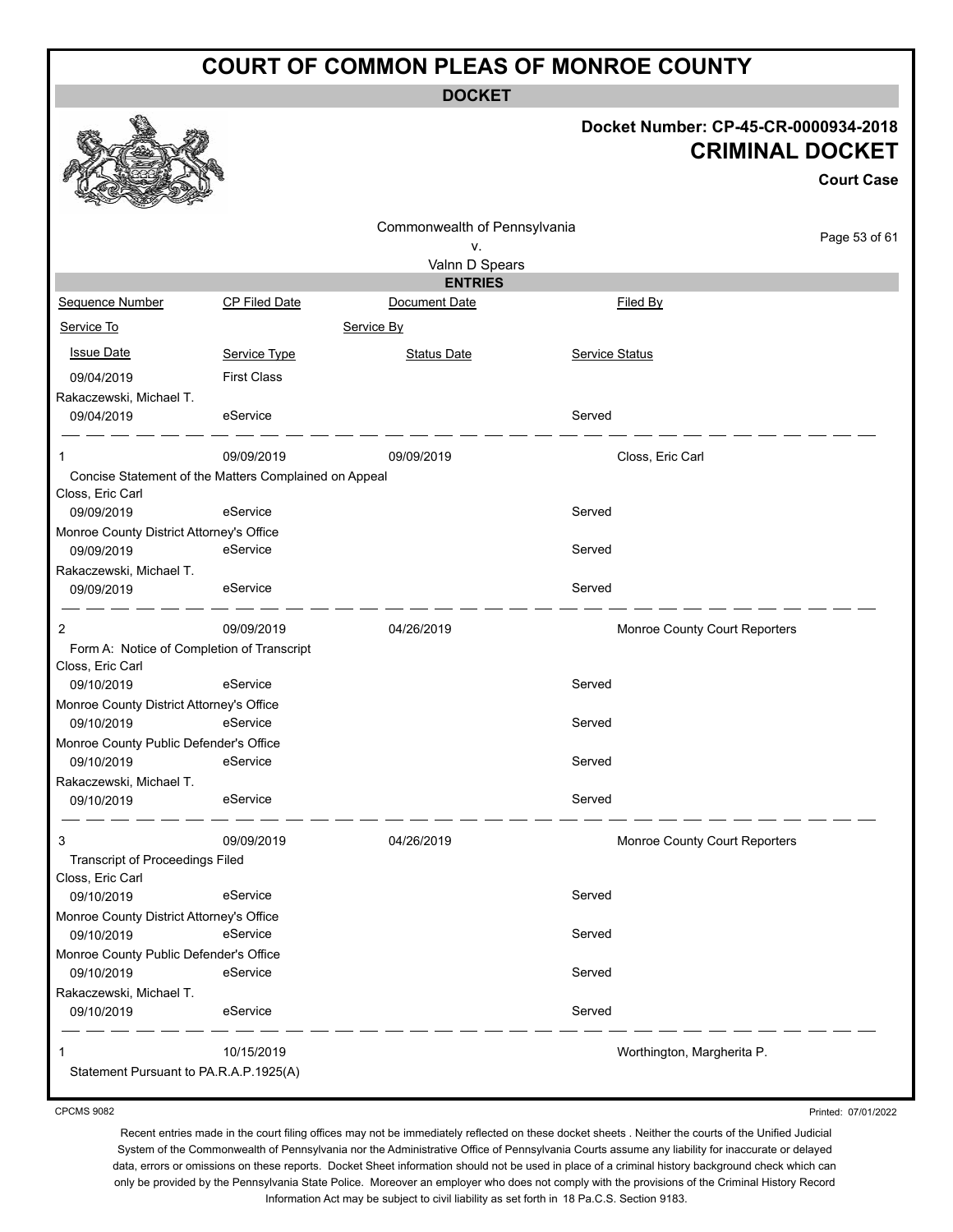**DOCKET**

#### **Docket Number: CP-45-CR-0000934-2018 CRIMINAL DOCKET**

**Court Case**

|                                                      |                                                          | Commonwealth of Pennsylvania |                   |               |
|------------------------------------------------------|----------------------------------------------------------|------------------------------|-------------------|---------------|
|                                                      |                                                          | ۷.                           |                   | Page 54 of 61 |
|                                                      |                                                          | Valnn D Spears               |                   |               |
|                                                      |                                                          | <b>ENTRIES</b>               |                   |               |
| Sequence Number                                      | <b>CP Filed Date</b>                                     | Document Date                | Filed By          |               |
| Service To                                           |                                                          | Service By                   |                   |               |
| <b>Issue Date</b>                                    | Service Type                                             | <b>Status Date</b>           | Service Status    |               |
| Closs, Eric Carl                                     |                                                          |                              |                   |               |
| 10/15/2019                                           | eService                                                 |                              | Served            |               |
| Monroe County District Attorney's Office             |                                                          |                              |                   |               |
| 10/15/2019                                           | Clerk of Court's Boxes                                   |                              |                   |               |
| Monroe County District Attorney's Office             |                                                          |                              |                   |               |
| 10/15/2019                                           | eService                                                 |                              | Served            |               |
| Monroe County Public Defender's Office               |                                                          |                              |                   |               |
| 10/15/2019                                           | Clerk of Court's Boxes                                   |                              |                   |               |
| Monroe County Public Defender's Office               |                                                          |                              |                   |               |
| 10/15/2019                                           | eService                                                 |                              | Served            |               |
| Rakaczewski, Michael T.                              |                                                          |                              |                   |               |
| 10/15/2019                                           | eService                                                 |                              | Served            |               |
| Spears, Valnn D.                                     | <b>First Class</b>                                       |                              |                   |               |
| 10/15/2019                                           |                                                          |                              |                   |               |
| Superior Court of Pennsylvania -<br>Eastern District |                                                          |                              |                   |               |
| 10/15/2019                                           | <b>First Class</b>                                       |                              |                   |               |
|                                                      |                                                          |                              |                   |               |
| $\overline{c}$                                       | 10/15/2019                                               |                              | Warden, George J. |               |
|                                                      | Certified Docket Enteries Sent to DA & Defense Counsel   |                              |                   |               |
| Closs, Eric Carl                                     |                                                          |                              |                   |               |
| 10/15/2019                                           | eService                                                 |                              | Served            |               |
| Monroe County District Attorney's Office             |                                                          |                              |                   |               |
| 10/15/2019                                           | eService                                                 |                              | Served            |               |
| Monroe County Public Defender's Office               |                                                          |                              |                   |               |
| 10/15/2019                                           | eService                                                 |                              | Served            |               |
| Rakaczewski, Michael T.                              |                                                          |                              |                   |               |
| 10/15/2019                                           | eService                                                 |                              | Served            |               |
| 3                                                    | 10/15/2019                                               |                              | Warden, George J. |               |
|                                                      | Certificate and Transmittal of Record to Appellate Court |                              |                   |               |
| Closs, Eric Carl                                     |                                                          |                              |                   |               |
| 10/15/2019                                           | eService                                                 |                              | Served            |               |
| Monroe County District Attorney's Office             |                                                          |                              |                   |               |
| 10/15/2019                                           | eService                                                 |                              | Served            |               |
| Monroe County Public Defender's Office               |                                                          |                              |                   |               |
| 10/15/2019                                           | eService                                                 |                              | Served            |               |
| Rakaczewski, Michael T.                              |                                                          |                              |                   |               |

CPCMS 9082

Printed: 07/01/2022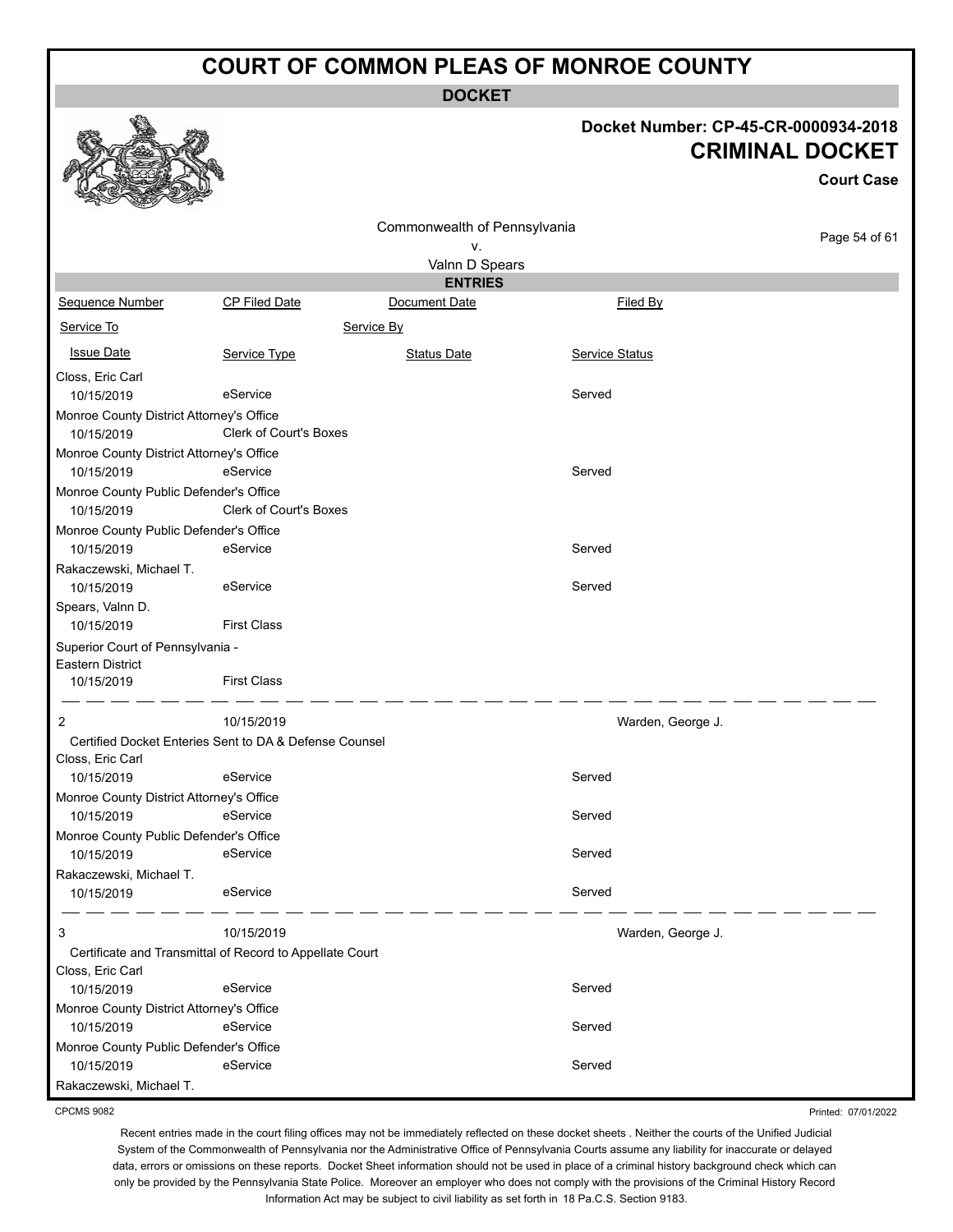**DOCKET**

#### **Docket Number: CP-45-CR-0000934-2018 CRIMINAL DOCKET**

**Court Case**

|                                                                 |               | Commonwealth of Pennsylvania<br>ν. |                |                                                             | Page 55 of 61 |
|-----------------------------------------------------------------|---------------|------------------------------------|----------------|-------------------------------------------------------------|---------------|
|                                                                 |               | Valnn D Spears                     |                |                                                             |               |
|                                                                 |               | <b>ENTRIES</b>                     |                |                                                             |               |
| Sequence Number                                                 | CP Filed Date | Document Date                      |                | Filed By                                                    |               |
| Service To                                                      |               | Service By                         |                |                                                             |               |
| <b>Issue Date</b>                                               | Service Type  | <b>Status Date</b>                 | Service Status |                                                             |               |
| 10/15/2019                                                      | eService      |                                    | Served         |                                                             |               |
| 1.                                                              | 05/24/2021    |                                    |                | Superior Court of Pennsylvania -<br><b>Eastern District</b> |               |
| Original Record Returned                                        |               |                                    |                |                                                             |               |
| Closs, Eric Carl                                                |               |                                    |                |                                                             |               |
| 05/25/2021                                                      | eService      |                                    | Served         |                                                             |               |
| Monroe County District Attorney's Office                        | eService      |                                    |                |                                                             |               |
| 05/25/2021<br>Monroe County Public Defender's Office            |               |                                    | Served         |                                                             |               |
| 05/25/2021<br>Rakaczewski, Michael T.                           | eService      |                                    | Served         |                                                             |               |
| 05/25/2021                                                      | eService      |                                    | Served         |                                                             |               |
| 2                                                               | 05/24/2021    |                                    |                | Superior Court of Pennsylvania -<br><b>Eastern District</b> |               |
| Superior Court Decision - Judgement Entered<br>Closs, Eric Carl |               |                                    |                |                                                             |               |
| 05/25/2021                                                      | eService      |                                    | Served         |                                                             |               |
| Monroe County District Attorney's Office                        |               |                                    |                |                                                             |               |
| 05/25/2021                                                      | eService      |                                    | Served         |                                                             |               |
| Monroe County Public Defender's Office                          |               |                                    |                |                                                             |               |
| 05/25/2021                                                      | eService      |                                    | Served         |                                                             |               |
| Rakaczewski, Michael T.                                         |               |                                    |                |                                                             |               |
| 05/25/2021                                                      | eService      |                                    | Served         |                                                             |               |
|                                                                 | 01/18/2022    |                                    |                | Spears, Valnn D.                                            |               |
| Petition for Post Conviction Collateral Relief                  |               |                                    |                |                                                             |               |
| Closs, Eric Carl<br>01/18/2022                                  | eService      |                                    | Served         |                                                             |               |
| Monroe County District Attorney's Office                        |               |                                    |                |                                                             |               |
| 01/18/2022                                                      | eService      |                                    | Served         |                                                             |               |
| Monroe County Public Defender's Office                          |               |                                    |                |                                                             |               |
| 01/18/2022                                                      | eService      |                                    | Served         |                                                             |               |
| Rakaczewski, Michael T.<br>01/18/2022                           | eService      |                                    | Served         |                                                             |               |
|                                                                 |               |                                    |                |                                                             |               |

CPCMS 9082

Printed: 07/01/2022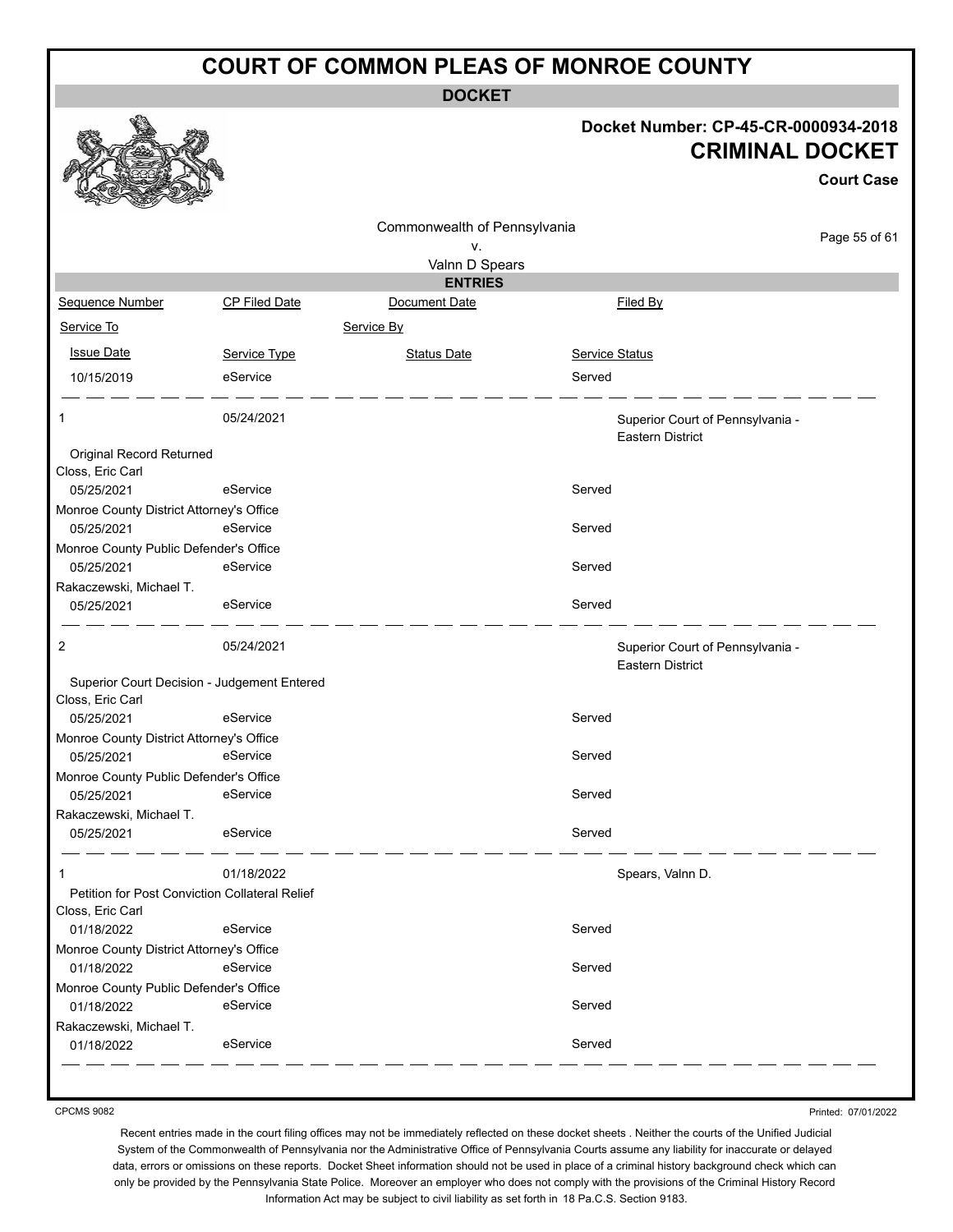**DOCKET**

Commonwealth of Pennsylvania v.

#### **Docket Number: CP-45-CR-0000934-2018 CRIMINAL DOCKET**

**Court Case**

Page 56 of 61

| Sequence Number                                    | CP Filed Date |   |
|----------------------------------------------------|---------------|---|
| Service To                                         |               | š |
| <b>Issue Date</b>                                  | Service Type  |   |
|                                                    | 01/21/2022    |   |
| Order Crapting Petition for Poet Conviction Collet |               |   |

|                                          |                                                                                             | Valnn D Spears     |                |                            |
|------------------------------------------|---------------------------------------------------------------------------------------------|--------------------|----------------|----------------------------|
|                                          |                                                                                             | <b>ENTRIES</b>     |                |                            |
| Sequence Number                          | CP Filed Date                                                                               | Document Date      |                | <b>Filed By</b>            |
| Service To                               | Service By                                                                                  |                    |                |                            |
| <b>Issue Date</b>                        | Service Type                                                                                | <b>Status Date</b> | Service Status |                            |
| 1                                        | 01/21/2022                                                                                  | 01/20/2022         |                | Worthington, Margherita P. |
|                                          | Order Granting Petition for Post-Conviction Collateral Relief                               |                    |                |                            |
| Closs, Eric Carl                         |                                                                                             |                    |                |                            |
| 01/25/2022                               | eService                                                                                    |                    | Served         |                            |
| Monroe County Court Administration       |                                                                                             |                    |                |                            |
| 01/25/2022                               | <b>Clerk of Court's Boxes</b>                                                               |                    |                |                            |
| Monroe County District Attorney's Office |                                                                                             |                    |                |                            |
| 01/25/2022                               | eService                                                                                    |                    | Served         |                            |
| Monroe County Public Defender's Office   |                                                                                             |                    |                |                            |
| 01/25/2022                               | eService                                                                                    |                    | Served         |                            |
| Rakaczewski, Michael T.                  |                                                                                             |                    |                |                            |
| 01/25/2022                               | eService                                                                                    |                    | Served         |                            |
| Spears, Valnn D.                         |                                                                                             |                    |                |                            |
| 01/25/2022                               | <b>First Class</b>                                                                          |                    |                |                            |
| Weidenbaum, Bradley Warren               |                                                                                             |                    |                |                            |
| 01/25/2022                               | eService                                                                                    |                    | Served         |                            |
| 1                                        | 01/28/2022                                                                                  |                    |                | Warden, George J.          |
|                                          | Case Correspondence - forwarded to attorney re: rights waived by courts and hearing request |                    |                |                            |
| Monroe County District Attorney's Office |                                                                                             |                    |                |                            |
| 01/28/2022                               | Clerk of Court's Boxes                                                                      |                    |                |                            |
| Monroe County District Attorney's Office | eService                                                                                    |                    |                |                            |
| 01/28/2022                               |                                                                                             |                    | Served         |                            |
| Rakaczewski, Michael T.                  | <b>Clerk of Court's Boxes</b>                                                               |                    |                |                            |
| 01/28/2022                               |                                                                                             |                    |                |                            |
| Rakaczewski, Michael T.                  | eService                                                                                    |                    | Served         |                            |
| 01/28/2022                               |                                                                                             |                    |                |                            |
| Spears, Valnn D.<br>01/28/2022           | <b>First Class</b>                                                                          |                    |                |                            |
| Weidenbaum, Bradley Warren               |                                                                                             |                    |                |                            |
| 01/28/2022                               | <b>First Class</b>                                                                          |                    |                |                            |
| Weidenbaum, Bradley Warren               |                                                                                             |                    |                |                            |
| 01/28/2022                               | <b>Attorney Box</b>                                                                         |                    |                |                            |
| Weidenbaum, Bradley Warren               |                                                                                             |                    |                |                            |
| 01/28/2022                               | eService                                                                                    |                    | Served         |                            |
|                                          |                                                                                             |                    |                |                            |

CPCMS 9082

Printed: 07/01/2022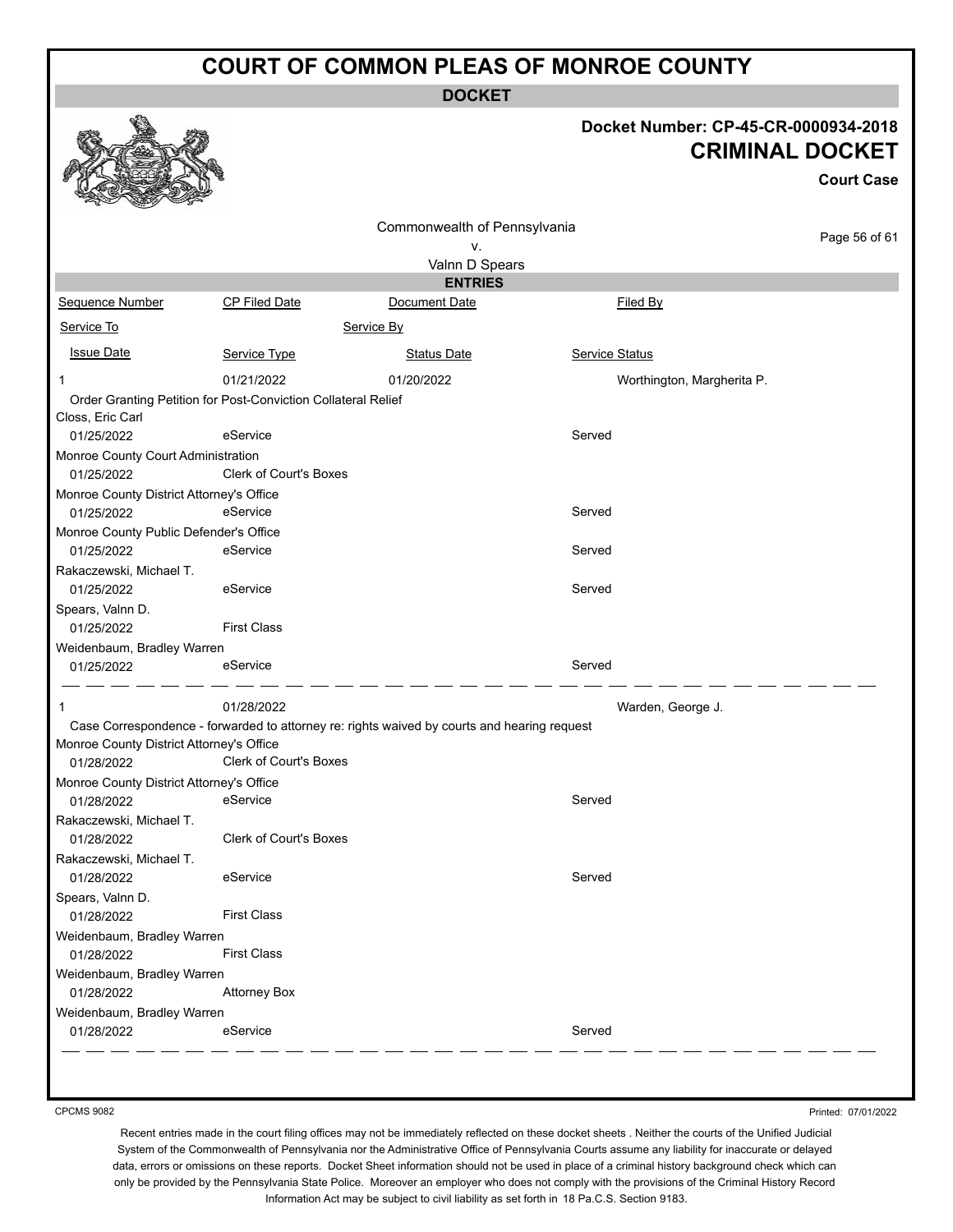**DOCKET**

# **Docket Number: CP-45-CR-0000934-2018**

|                                                                                           |                                                                     |                              | י ושעוווועקו. שו<br>טטט-טוע-טי<br><b>CRIMINAL DOCKET</b> |                   |  |  |
|-------------------------------------------------------------------------------------------|---------------------------------------------------------------------|------------------------------|----------------------------------------------------------|-------------------|--|--|
|                                                                                           |                                                                     |                              |                                                          | <b>Court Case</b> |  |  |
|                                                                                           |                                                                     | Commonwealth of Pennsylvania |                                                          | Page 57 of 61     |  |  |
|                                                                                           |                                                                     | ٧.                           |                                                          |                   |  |  |
|                                                                                           |                                                                     | Valnn D Spears               |                                                          |                   |  |  |
|                                                                                           |                                                                     | <b>ENTRIES</b>               |                                                          |                   |  |  |
| Sequence Number                                                                           | <b>CP Filed Date</b>                                                | Document Date                | Filed By                                                 |                   |  |  |
| Service To                                                                                |                                                                     | Service By                   |                                                          |                   |  |  |
| <b>Issue Date</b>                                                                         | Service Type                                                        | <b>Status Date</b>           | Service Status                                           |                   |  |  |
| $\overline{2}$                                                                            | 01/28/2022                                                          |                              | Warden, George J.                                        |                   |  |  |
| Letter from /to defendant reg docket statment<br>Monroe County District Attorney's Office |                                                                     |                              |                                                          |                   |  |  |
| 01/28/2022                                                                                | Clerk of Court's Boxes                                              |                              |                                                          |                   |  |  |
| Monroe County District Attorney's Office                                                  |                                                                     |                              |                                                          |                   |  |  |
| 01/28/2022                                                                                | eService                                                            |                              | Served                                                   |                   |  |  |
| Rakaczewski, Michael T.                                                                   |                                                                     |                              |                                                          |                   |  |  |
| 01/28/2022                                                                                | eService                                                            |                              | Served                                                   |                   |  |  |
| Spears, Valnn D.                                                                          | <b>First Class</b>                                                  |                              |                                                          |                   |  |  |
| 01/28/2022                                                                                |                                                                     |                              |                                                          |                   |  |  |
| Weidenbaum, Bradley Warren<br>01/28/2022                                                  | <b>Attorney Box</b>                                                 |                              |                                                          |                   |  |  |
| Weidenbaum, Bradley Warren                                                                |                                                                     |                              |                                                          |                   |  |  |
| 01/28/2022                                                                                | eService                                                            |                              | Served                                                   |                   |  |  |
| 3                                                                                         | 01/28/2022                                                          |                              | Warden, George J.                                        |                   |  |  |
|                                                                                           | Case Correspondence - forwarded to attorney re: requests for orders |                              |                                                          |                   |  |  |
| Monroe County District Attorney's Office                                                  |                                                                     |                              |                                                          |                   |  |  |
| 01/28/2022                                                                                | eService                                                            |                              | Served                                                   |                   |  |  |
| Rakaczewski, Michael T.                                                                   |                                                                     |                              |                                                          |                   |  |  |
| 01/28/2022                                                                                | eService                                                            |                              | Served                                                   |                   |  |  |
| Weidenbaum, Bradley Warren<br>01/28/2022                                                  | eService                                                            |                              | Served                                                   |                   |  |  |
| Monroe County District Attorney's Office                                                  |                                                                     |                              |                                                          |                   |  |  |
| 01/31/2022                                                                                | Clerk of Court's Boxes                                              |                              |                                                          |                   |  |  |
| Rakaczewski, Michael T.                                                                   |                                                                     |                              |                                                          |                   |  |  |
| 01/31/2022                                                                                | Clerk of Court's Boxes                                              |                              |                                                          |                   |  |  |
| Spears, Valnn D.                                                                          |                                                                     |                              |                                                          |                   |  |  |
| 01/31/2022                                                                                | <b>First Class</b>                                                  |                              |                                                          |                   |  |  |
| Weidenbaum, Bradley Warren                                                                |                                                                     |                              |                                                          |                   |  |  |
| 01/31/2022                                                                                | <b>Attorney Box</b>                                                 |                              |                                                          |                   |  |  |
| 1                                                                                         | 02/01/2022                                                          |                              | Spears, Valnn D.                                         |                   |  |  |
|                                                                                           | Letter from / to defendant requesting docket stmt                   |                              |                                                          |                   |  |  |
| Monroe County District Attorney's Office                                                  | eService                                                            |                              | Served                                                   |                   |  |  |
| 02/01/2022<br>Rakaczewski, Michael T.                                                     |                                                                     |                              |                                                          |                   |  |  |
|                                                                                           |                                                                     |                              |                                                          |                   |  |  |

CPCMS 9082

**B**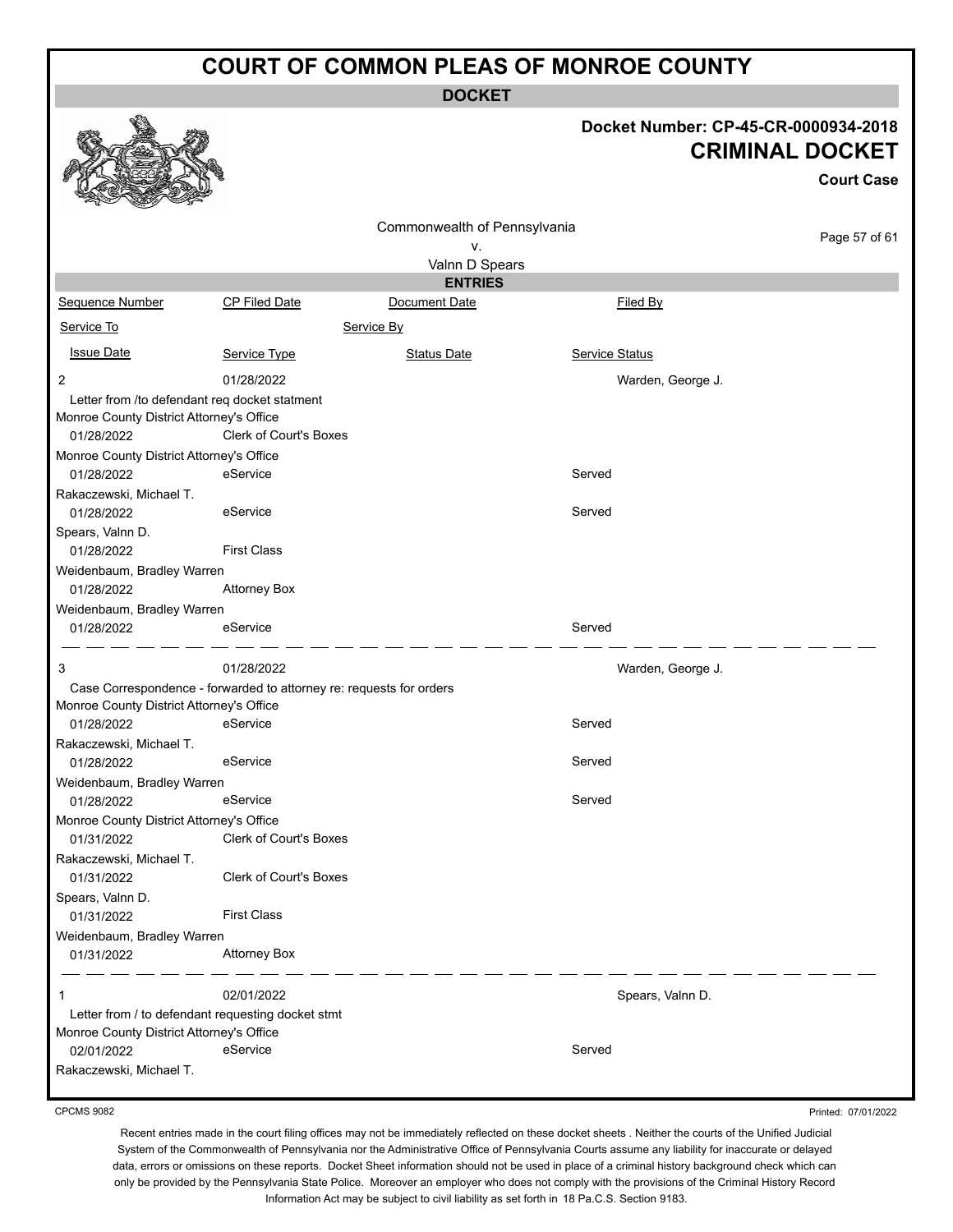**DOCKET**

#### **Docket Number: CP-45-CR-0000934-2018 CRIMINAL DOCKET**

**Court Case** Commonwealth of Pennsylvania Page 58 of 61 v. Valnn D Spears **ENTRIES** Sequence Number CP Filed Date Document Date **Document Date** Filed By Service To Service By **Issue Date Service Type** Service Type Status Date Service Status Date Service Status Service Status **Service Status** 02/01/2022 eService entertainment of the Served Weidenbaum, Bradley Warren 02/01/2022 eService exercises and the Served 1 02/23/2022 Weidenbaum, Bradley Warren Motion for Extension of Time Monroe County District Attorney's Office 02/23/2022 eNotice environmental environmental environmental environmental environmental environmental environmental environmental environmental environmental environmental environmental environmental environmental environ Rakaczewski, Michael T. 02/23/2022 eNotice enterprise enterprise that the Notified \_\_\_\_\_\_ 1 02/28/2022 02/28/2022 Worthington, Margherita P. Order Granting Motion for Extension of Time Monroe County District Attorney's Office 02/28/2022 eService exercises and the Served Rakaczewski, Michael T. 02/28/2022 eService exervice Served Weidenbaum, Bradley Warren 02/28/2022 eService exercises and the Served Monroe County Court Administration 03/01/2022 Clerk of Court's Boxes Spears, Valnn D. 03/01/2022 First Class 1 05/03/2022 Weidenbaum, Bradley Warren Motion to Extend Time Monroe County District Attorney's Office 05/03/2022 eNotice Notified Rakaczewski, Michael T. 05/03/2022 eNotice Notified 1 05/05/2022 05/05/2022 Worthington, Margherita P. Order Granting Motion for Extension of Time Monroe County Court Administration 05/05/2022 Clerk of Court's Boxes Monroe County District Attorney's Office 05/05/2022 eService exercises and the Served

CPCMS 9082

Printed: 07/01/2022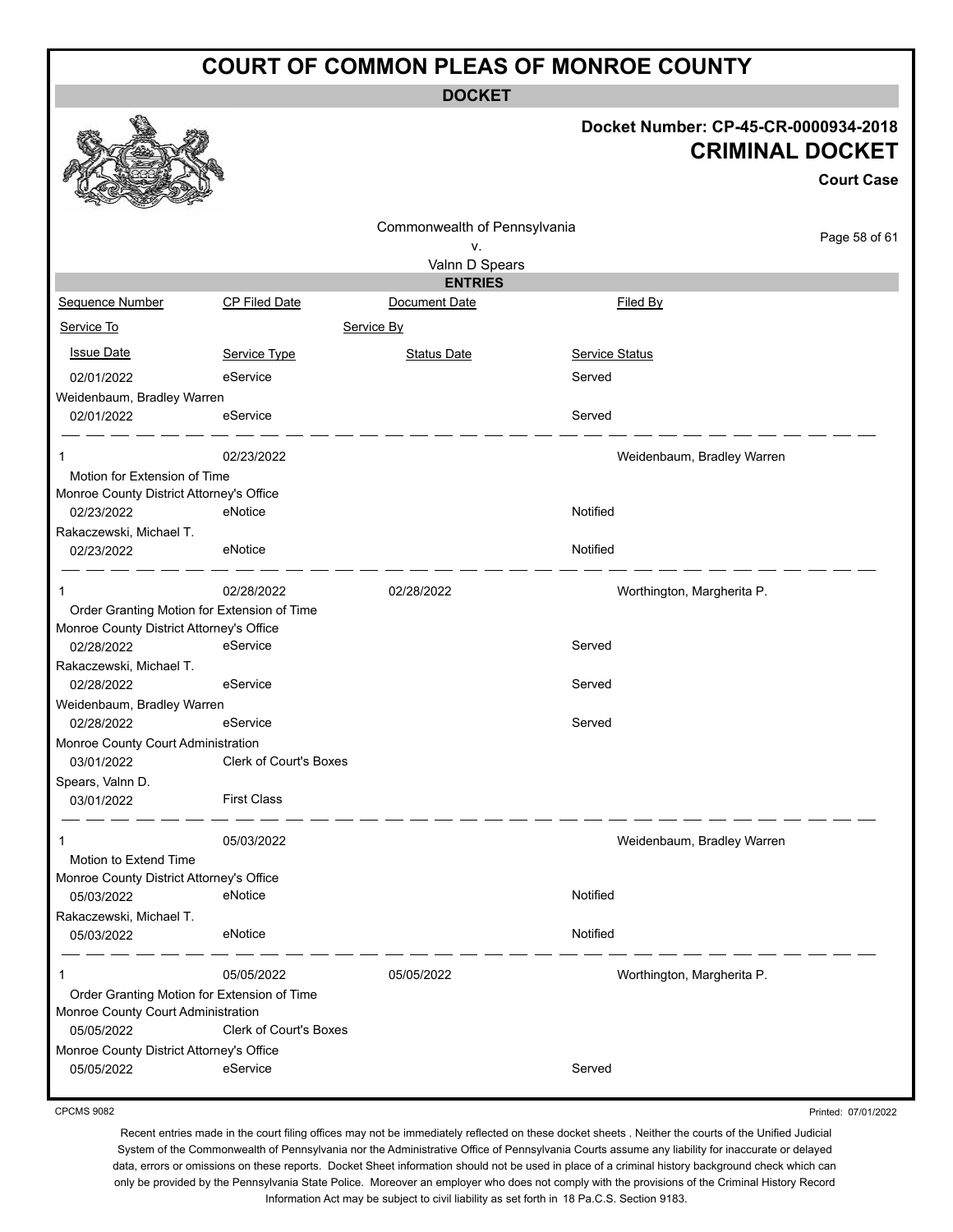**DOCKET**

#### **Docket Number: CP-45-CR-0000934-2018 CRIMINAL DOCKET**

**Court Case**

| SA CRASS 200               |                    |                              |                       |               |
|----------------------------|--------------------|------------------------------|-----------------------|---------------|
|                            |                    | Commonwealth of Pennsylvania |                       |               |
|                            |                    | ٧.                           |                       | Page 59 of 61 |
|                            |                    | Valnn D Spears               |                       |               |
|                            |                    | <b>ENTRIES</b>               |                       |               |
| Sequence Number            | CP Filed Date      | Document Date                | Filed By              |               |
| Service To                 |                    | Service By                   |                       |               |
| <b>Issue Date</b>          | Service Type       | Status Date                  | <b>Service Status</b> |               |
| Rakaczewski, Michael T.    |                    |                              |                       |               |
| 05/05/2022                 | eService           |                              | Served                |               |
| Spears, Valnn D.           |                    |                              |                       |               |
| 05/05/2022                 | <b>First Class</b> |                              |                       |               |
| Weidenbaum, Bradley Warren |                    |                              |                       |               |
| 05/05/2022                 | eService           |                              | Served                |               |
|                            |                    |                              |                       |               |

CPCMS 9082

Printed: 07/01/2022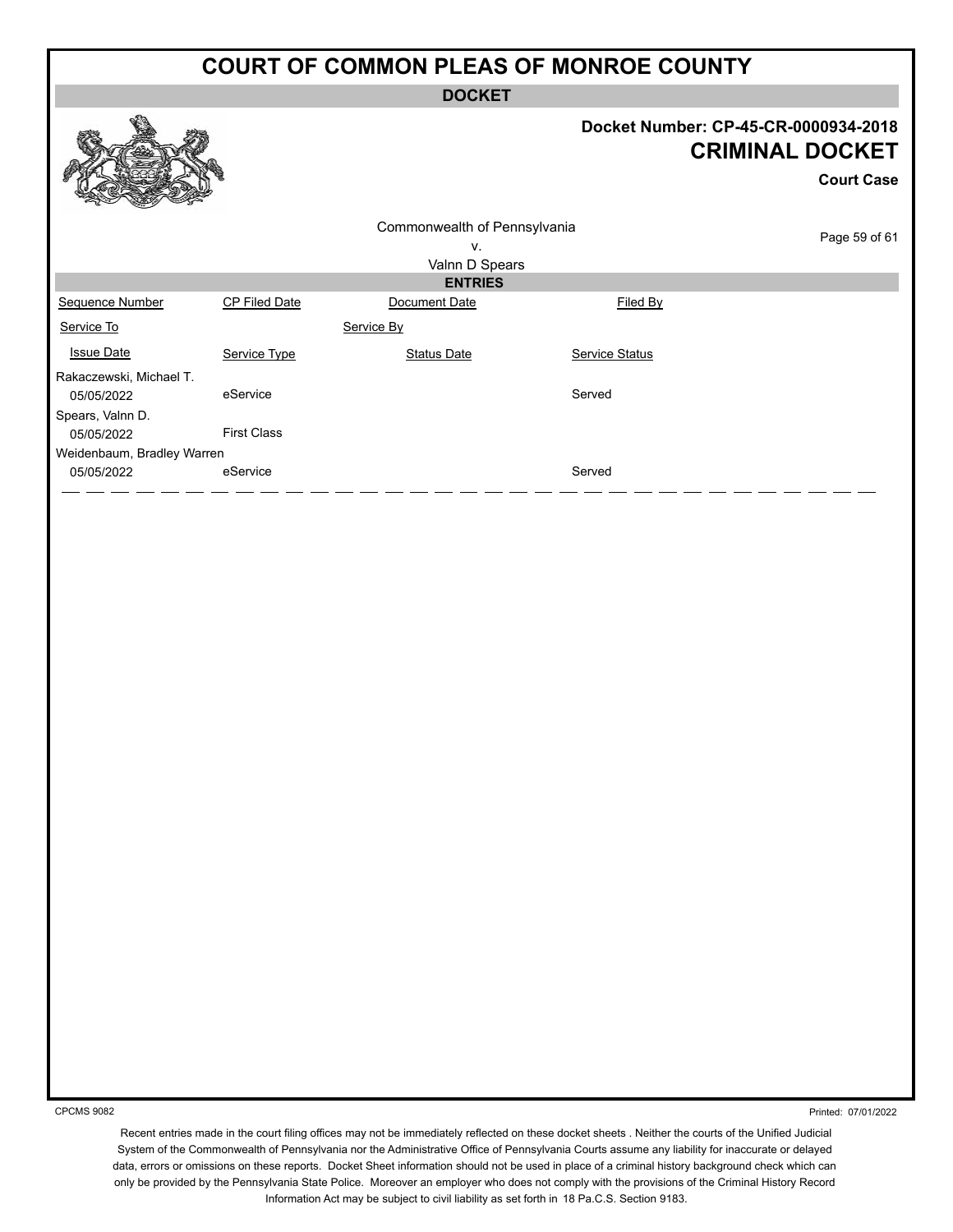**DOCKET**

#### **Docket Number: CP-45-CR-0000934-2018 CRIMINAL DOCKET**

**Court Case**

| Commonwealth of Pennsylvania<br>٧.                  |                                   |                |                    |                                   | Page 60 of 61 |
|-----------------------------------------------------|-----------------------------------|----------------|--------------------|-----------------------------------|---------------|
|                                                     |                                   | Valnn D Spears |                    |                                   |               |
|                                                     | <b>CASE FINANCIAL INFORMATION</b> |                |                    |                                   |               |
| Last Payment Date: 11/12/2021                       |                                   |                |                    | Total of Last Payment: - \$266.09 |               |
| Spears, Valnn D.<br>Defendant                       | <b>Assessment</b>                 | Payments       | <b>Adjustments</b> | Non Monetary<br>Payments          | <b>Total</b>  |
| <b>Costs/Fees</b>                                   |                                   |                |                    |                                   |               |
| Subpoena Fee (Monroe)                               | \$5.00                            | \$0.00         | \$0.00             | \$0.00                            | \$5.00        |
| Subpoena Fee (Monroe)                               | \$10.00                           | \$0.00         | \$0.00             | \$0.00                            | \$10.00       |
| Subpoena Fee (Monroe)                               | \$5.00                            | \$0.00         | \$0.00             | \$0.00                            | \$5.00        |
| Subpoena Fee (Monroe)                               | \$20.00                           | \$0.00         | \$0.00             | \$0.00                            | \$20.00       |
| Subpoena Fee (Monroe)                               | \$5.00                            | \$0.00         | \$0.00             | \$0.00                            | \$5.00        |
| Subpoena Fee (Monroe)                               | \$25.00                           | \$0.00         | \$0.00             | \$0.00                            | \$25.00       |
| Subpoena Fee (Monroe)                               | \$5.00                            | \$0.00         | \$0.00             | \$0.00                            | \$5.00        |
| Subpoena Fee (Monroe)                               | \$5.00                            | \$0.00         | \$0.00             | \$0.00                            | \$5.00        |
| Subpoena Fee (Monroe)                               | \$5.00                            | \$0.00         | \$0.00             | \$0.00                            | \$5.00        |
| Subpoena Fee (Monroe)                               | \$5.00                            | \$0.00         | \$0.00             | \$0.00                            | \$5.00        |
| Subpoena Fee (Monroe)                               | \$5.00                            | \$0.00         | \$0.00             | \$0.00                            | \$5.00        |
| Subpoena Fee (Monroe)                               | \$5.00                            | \$0.00         | \$0.00             | \$0.00                            | \$5.00        |
| Subpoena Fee (Monroe)                               | \$5.00                            | \$0.00         | \$0.00             | \$0.00                            | \$5.00        |
| District Attorney Digital Forensics Fee<br>(Monroe) | \$500.61                          | (\$500.61)     | \$0.00             | \$0.00                            | \$0.00        |
| Subpoena Fee (Monroe)                               | \$5.00                            | \$0.00         | \$0.00             | \$0.00                            | \$5.00        |
| Subpoena Fee (Monroe)                               | \$5.00                            | \$0.00         | \$0.00             | \$0.00                            | \$5.00        |
| <b>ATJ</b>                                          | \$6.00                            | (\$6.00)       | \$0.00             | \$0.00                            | \$0.00        |
| Automation Fee (Monroe)                             | \$5.00                            | \$0.00         | \$0.00             | \$0.00                            | \$5.00        |
| Booking Center Fee (Monroe)                         | \$300.00                          | \$0.00         | \$0.00             | \$0.00                            | \$300.00      |
| <b>CJES</b>                                         | \$2.50                            | (\$2.50)       | \$0.00             | \$0.00                            | \$0.00        |
| Commonwealth Cost - HB627 (Act 167<br>of 1992)      | \$21.10                           | \$0.00         | \$0.00             | \$0.00                            | \$21.10       |
| Costs of Prosecution - CJEA                         | \$50.00                           | \$0.00         | \$0.00             | \$0.00                            | \$50.00       |
| County Court Cost (Act 204 of 1976)                 | \$30.80                           | \$0.00         | \$0.00             | \$0.00                            | \$30.80       |
| Court Costs (Monroe)                                | \$75.00                           | (\$74.75)      | \$0.00             | \$0.00                            | \$0.25        |
| Crime Victims Compensation (Act 96 of<br>1984)      | \$35.00                           | (\$35.00)      | \$0.00             | \$0.00                            | \$0.00        |
| DNA Detection Fund (Act 185-2004)                   | \$250.00                          | \$0.00         | \$0.00             | \$0.00                            | \$250.00      |
| Domestic Violence Compensation (Act<br>44 of 1988)  | \$10.00                           | \$0.00         | \$0.00             | \$0.00                            | \$10.00       |
| Firearm Education and Training Fund                 | \$5.00                            | \$0.00         | \$0.00             | \$0.00                            | \$5.00        |
| <b>JCPS</b>                                         | \$21.25                           | (\$21.25)      | \$0.00             | \$0.00                            | \$0.00        |
| Judicial Computer Project                           | \$8.00                            | (\$8.00)       | \$0.00             | \$0.00                            | \$0.00        |

CPCMS 9082

Printed: 07/01/2022